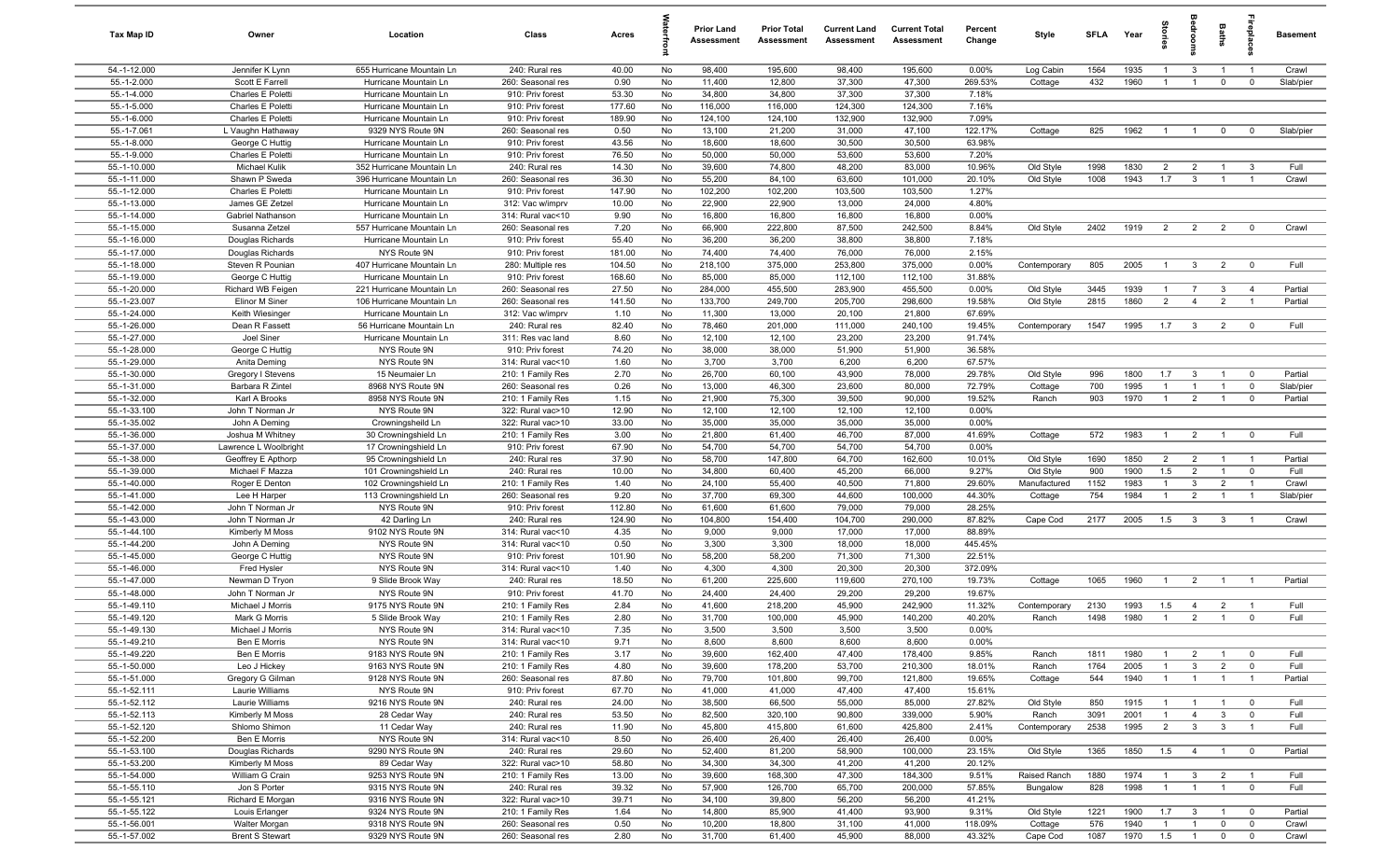| Tax Map ID                       | Owner                                      | Location                          | Class                                  | Acres          |          | <b>Prior Land</b><br>Assessment | <b>Prior Total</b><br>Assessment | <b>Current Land</b><br>Assessment | <b>Current Total</b><br>Assessment | Percent<br>Change   | Style                   | <b>SFLA</b>  | Year         | ŝ                     |                                  | <b>Baths</b>                     | irepla                        | <b>Basement</b>   |
|----------------------------------|--------------------------------------------|-----------------------------------|----------------------------------------|----------------|----------|---------------------------------|----------------------------------|-----------------------------------|------------------------------------|---------------------|-------------------------|--------------|--------------|-----------------------|----------------------------------|----------------------------------|-------------------------------|-------------------|
| 55.-1-58.100                     | Gary R Reese                               | 9392 NYS Route 9N                 | 240: Rural res                         | 90.00          | No       | 95,000                          | 122,300                          | 101,200                           | 136,000                            | 11.20%              | Log Cabin               | 810          | 1880         | 1.5                   | $\mathbf{3}$                     | $\overline{1}$                   | $\mathbf 0$                   | Partial           |
| 55.-1-58.200                     | George R Sarris                            | NYS Route 9N                      | 910: Priv forest                       | 69.58          | No       | 49,500                          | 49,500                           | 49,500                            | 49,500                             | 0.00%               |                         |              |              |                       |                                  |                                  |                               |                   |
| 55.4-1-5.000                     | Ba Ly                                      | NYS Route 9N                      | 311: Res vac land                      | 3.80           | No       | 8,600                           | 8,600                            | 22,000                            | 22,000                             | 155.81%             |                         |              |              |                       |                                  |                                  |                               |                   |
| 55.4-1-7.000<br>55.4-1-8.100     | John E Deming<br>Henry W Kurtenbach        | Roscoe Rd<br>177 Roscoe Rd        | 311: Res vac land<br>240: Rural res    | 3.80<br>136.20 | No<br>No | 21,900<br>135,400               | 21,900<br>209,100                | 21,900<br>135,400                 | 21,900<br>229,000                  | 0.00%<br>9.52%      | Old Style               | 1493         | 1865         | 1.5                   | $\overline{4}$                   | $\overline{1}$                   | $\mathbf 0$                   | Partial           |
| 55.4-1-8.200                     | Peter E Frisbie                            | 75 Silver Cascade Way             | 210: 1 Family Res                      | 2.00           | No       | 27,900                          | 221,800                          | 42,800                            | 217,000                            | $-2.16%$            | Contemporary            | 1852         | 2001         | $\overline{2}$        | $\overline{2}$                   | $\overline{2}$                   | $\mathbf 0$                   | Full              |
| 55.4-1-9.000                     | Charles C Thompson III                     | Roscoe Rd                         | 322: Rural vac>10                      | 43.40          | No       | 33,500                          | 33,500                           | 33,500                            | 33,500                             | 0.00%               |                         |              |              |                       |                                  |                                  |                               |                   |
| 55.4-1-10.000                    | <b>Harold Greene</b>                       | 61 Silver Cascade Way             | 260: Seasonal res                      | 2.00           | No       | 27,900                          | 40,900                           | 42,800                            | 56,900                             | 39.12%              | Cottage                 | 384          | 1950         | $\mathbf{1}$          |                                  | $\overline{1}$                   | $\overline{\mathbf{0}}$       | Slab/pier         |
| 55.4-1-11.000                    | Elie J Bijou                               | 25 Silver Cascade Way             | 260: Seasonal res                      | 2.50           | No       | 34,600                          | 108,300                          | 44,800                            | 119,100                            | 9.97%               | Old Style               | 936          | 1945         | $\overline{1}$        | $\overline{1}$                   | $\overline{1}$                   | $\overline{0}$                | Full              |
| 55.4-1-12.000                    | Jeffrey Kleiman                            | 50 Silver Cascade Way             | 260: Seasonal res                      | 3.90           | No       | 33,700                          | 159,800                          | 50,200                            | 175,800                            | 10.01%              | Cottage                 | 1020         | 2000         | 1.5                   | $\overline{2}$                   | $\overline{1}$                   | $\overline{1}$                | Partial           |
| 55.4-1-13.000                    | Charles C Thompson III                     | Cross St                          | 314: Rural vac<10                      | 0.70           | No       | 700                             | 700                              | 700                               | 700                                | 0.00%               |                         |              |              |                       |                                  |                                  |                               |                   |
| 55.4-1-14.100                    | Jeffrey Kleiman                            | Cross St                          | 314: Rural vac<10                      | 7.00           | No       | 38,400                          | 38,400                           | 43,000                            | 43,000                             | 11.98%              |                         |              |              |                       |                                  |                                  |                               |                   |
| 55.4-1-15.000                    | Jeffrey R Kleiman                          | 22 Silver Cascade Way             | 312: Vac w/imprv                       | 9.30           | No       | 48,000                          | 60,200                           | 44,700                            | 66,500                             | 10.47%              |                         |              |              |                       |                                  |                                  |                               |                   |
| 55.4-1-17.000<br>55.4-1-18.000   | James A Rosenberg<br>James A Rosenberg     | 73 County Route 10<br>Cross St    | 210: 1 Family Res<br>314: Rural vac<10 | 2.20<br>1.00   | No<br>No | 38,700<br>2,200                 | 245,500<br>2,200                 | 90,700<br>20,000                  | 270,000<br>20,000                  | 9.98%<br>809.09%    | Old Style               | 1404         | 1889         | 1.5                   | $\mathbf{3}$                     | $\overline{1}$                   | $\overline{1}$                | Full              |
| 55.4-1-19.200                    | Nine Yard Inc                              | County Route 10                   | 872: Elec-Substation                   | 0.60           | No       | 9,500                           | 39,300                           | 51,400                            | 81,400                             | 107.12%             |                         |              |              |                       |                                  |                                  |                               |                   |
| 55.4-1-20.111                    | James M Matthews                           | Cross St                          | 322: Rural vac>10                      | 30.88          | No       | 26,300                          | 26,300                           | 26,300                            | 26,300                             | 0.00%               |                         |              |              |                       |                                  |                                  |                               |                   |
| 55.4-1-20.112                    | <b>Timothy M Sousie</b>                    | 122 County Route 10               | 270: Mfg housing                       | 4.22           | No       | 30,600                          | 50,600                           | 41,300                            | 61,900                             | 22.33%              |                         |              |              |                       |                                  |                                  |                               |                   |
| 55.4-1-20.120                    | Joseph Martin                              | 136 County Route 10               | 210: 1 Family Res                      | 1.23           | No       | 23,300                          | 41,700                           | 39,800                            | 54,000                             | 29.50%              | Cottage                 | 573          | 1950         | $\overline{1}$        | $\overline{1}$                   | $\overline{1}$                   | $\mathbf 0$                   | Crawl             |
| 55.4-1-20.200                    | Charmain B Fenoff                          | 112 County Route 10               | 270: Mfg housing                       | 3.00           | No       | 28,700                          | 89,000                           | 40,300                            | 90,300                             | 1.46%               |                         |              |              |                       |                                  |                                  |                               |                   |
| 55.4-1-21.000                    | Claudia Hildebrandt                        | Cross St                          | 910: Priv forest                       | 67.60          | No       | 33,700                          | 33,700                           | 35,500                            | 35,500                             | 5.34%               |                         |              |              |                       |                                  |                                  |                               |                   |
| 55.4-1-22.100                    | William A Denton                           | 14 Wood Hill Way                  | 240: Rural res                         | 14.50          | No       | 54,600                          | 222,000                          | 116,800                           | 244,000                            | 9.91%               | Old Style               | 1971         | 1910         | 1.7                   | $\overline{\mathbf{3}}$          | $\overline{2}$                   |                               | Partial           |
| 55.4-1-22.200                    | Sylvia Shirley                             | Cross St                          | 910: Priv forest                       | 100.00         | No       | 80,600                          | 80,600                           | 80,600                            | 80,600                             | 0.00%               |                         |              |              |                       |                                  |                                  |                               |                   |
| 55.4-1-24.100<br>55.4-1-24.300   | Wallace J Huston Jr<br>Wallace J Huston Jr | NYS Route 9N<br>NYS Route 9N      | 322: Rural vac>10<br>311: Res vac land | 23.47<br>0.40  | No<br>No | 15,300<br>100                   | 15,300<br>100                    | 54,600<br>1,600                   | 54,600<br>1,600                    | 256.86%<br>1500.00% |                         |              |              |                       |                                  |                                  |                               |                   |
| 55.4-1-25.100                    | John W Curry Jr                            | Cobble Hill Ln                    | 322: Rural vac>10                      | 13.10          | No       | 14,400                          | 14,400                           | 14,400                            | 14,400                             | 0.00%               |                         |              |              |                       |                                  |                                  |                               |                   |
| 55.4-1-25.200                    | Joseph Lamm                                | Cobble Hill Ln                    | 322: Rural vac>10                      | 11.15          | No       | 25,900                          | 25,900                           | 25,900                            | 25,900                             | 0.00%               |                         |              |              |                       |                                  |                                  |                               |                   |
| 55.4-1-25.300                    | Mary L Thomas                              | Cobble Hill Ln                    | 322: Rural vac>10                      | 13.33          | No       | 10,700                          | 10,700                           | 10,700                            | 10,700                             | 0.00%               |                         |              |              |                       |                                  |                                  |                               |                   |
| 55.4-1-25.400                    | <b>Robert Douglass</b>                     | Cobble Hill Ln                    | 322: Rural vac>10                      | 11.74          | No       | 10,300                          | 10,300                           | 10,300                            | 10,300                             | 0.00%               |                         |              |              |                       |                                  |                                  |                               |                   |
| 55.4-1-25.500                    | Philip A Thomas                            | Cobble Hill Ln                    | 322: Rural vac>10                      | 11.05          | No       | 9,700                           | 9,700                            | 9,700                             | 9,700                              | 0.00%               |                         |              |              |                       |                                  |                                  |                               |                   |
| 55.4-1-26.000                    | John F Longware                            | 8741 NYS Route 9N                 | 260: Seasonal res                      | 38.70          | No       | 54,800                          | 124,300                          | 65,300                            | 136,300                            | 9.65%               | Log Cabin               | 990          | 1984         | 1.7                   | $\overline{2}$                   | $\overline{1}$                   | $\mathbf 0$                   | Crawl             |
| 55.4-1-27.000                    | Margaret R Boone                           | NYS Route 9N                      | 311: Res vac land                      | 1.39           | No       | 16,800                          | 16,800                           | 20,300                            | 20,300                             | 20.83%              |                         |              |              |                       |                                  |                                  |                               |                   |
| 55.4-3-1.000                     | Nine Yards Inc                             | Roscoe Rd                         | 322: Rural vac>10                      | 49.33          | No       | 53,700                          | 53,700                           | 62,900                            | 62,900                             | 17.13%              |                         |              |              |                       |                                  |                                  |                               |                   |
| 55.4-3-2.000<br>55.4-3-3.000     | Wendy A Daniels                            | Spencers Way<br>Spencers Way      | 311: Res vac land<br>311: Res vac land | 1.31<br>1.84   | No<br>No | 6,000<br>8,500                  | 6,000<br>8,500                   | 20,200<br>10,600                  | 20,200<br>10,600                   | 236.67%<br>24.71%   |                         |              |              |                       |                                  |                                  |                               |                   |
| 55.4-3-4.000                     | Dennis K Egglefield<br>Patricia R Baker    | Spencers Way                      | 311: Res vac land                      | 1.30           | No       | 6,000                           | 6,000                            | 20,200                            | 20,200                             | 236.67%             |                         |              |              |                       |                                  |                                  |                               |                   |
| 55.4-3-5.000                     | Floyd Dumont Jr                            | 13 Spencers Way                   | 210: 1 Family Res                      | 0.92           | No       | 22,500                          | 77,800                           | 37,700                            | 125,000                            | 60.67%              | Log Cabin               | 816          | 2002         | $\overline{1}$        | $\overline{2}$                   | $\overline{2}$                   | $\overline{0}$                | Full              |
| 55.4-3-6.000                     | Fred A Hooper                              | 38 Roscoe Rd                      | 210: 1 Family Res                      | 1.71           | No       | 28,400                          | 138,400                          | 41,700                            | 151,400                            | 9.39%               | Ranch                   | 1896         | 1955         | $\overline{1}$        | $\mathbf{3}$                     | $\overline{1}$                   | $\overline{2}$                | Full              |
| 55.74-1-1.110                    | Wayne Clark                                | Lord Rd                           | 311: Res vac land                      | 1.50           | No       | 20,200                          | 20,200                           | 20,400                            | 20,400                             | 0.99%               |                         |              |              |                       |                                  |                                  |                               |                   |
| 55.74-1-1.200                    | Kirk J Walter                              | 133 Roscoe Rd                     | 240: Rural res                         | 1.96           | No       | 33,200                          | 225,200                          | 59,200                            | 247,000                            | 9.68%               | Colonial                | 2760         | 1980         | 2                     | $\overline{\mathbf{3}}$          | $\overline{2}$                   | $\overline{1}$                | Full              |
| 55.74-1-2.110                    | Wayne Clark                                | Lord Rd                           | 311: Res vac land                      | 10.10          | No       | 37,000                          | 37,000                           | 37,000                            | 37,000                             | 0.00%               |                         |              |              |                       |                                  |                                  |                               |                   |
| 55.74-1-3.100                    | <b>Bernard Duso</b>                        | NYS Route 9N                      | 312: Vac w/imprv                       | 11.60          | No       | 10,300                          | 10,300                           | 36,500                            | 37,000                             | 259.22%             |                         |              |              |                       |                                  |                                  |                               |                   |
| 55.74-1-4.000<br>55.74-1-5.000   | David W Martin                             | 9 Bluff Ln                        | 210: 1 Family Res                      | 0.30           | No<br>No | 12,400<br>12,500                | 65,300                           | 24,900                            | 80,000<br>56,300                   | 22.51%<br>47.00%    | Old Style               | 1357         | 1900<br>1940 | 1.7<br>1.5            | $\overline{3}$<br>$\mathbf{3}$   | $\overline{1}$<br>$\overline{1}$ | $\mathbf 0$<br>$\Omega$       | Partial<br>Full   |
| 55.74-1-6.000                    | Annette DeFay<br><b>Albert Barclay</b>     | 20 Water St<br>24 Water St        | 210: 1 Family Res<br>210: 1 Family Res | 0.40<br>0.50   | No       | 14,400                          | 38,300<br>62,700                 | 28,000<br>31,100                  | 110,000                            | 75.44%              | Old Style<br>Ranch      | 918<br>1131  | 1987         | -1                    | $\mathbf{3}$                     | $\overline{1}$                   | $\Omega$                      | Full              |
| 55.74-1-7.000                    | Annette DeFay                              | NYS Route 9N                      | 311: Res vac land                      | 0.54           | No       | 12,300                          | 12,300                           | 18,400                            | 18,400                             | 49.59%              |                         |              |              |                       |                                  |                                  |                               |                   |
| 55.74-1-8.000                    | Adam D Lawrence Sr                         | 6 Bluff Ln                        | 210: 1 Family Res                      | 0.25           | No       | 12,300                          | 42,600                           | 23,300                            | 60,000                             | 40.85%              | Old Style               | 1258         | 1930         | 1.5                   | $\overline{4}$                   | $\overline{1}$                   |                               | Partial           |
| 55.74-1-9.002                    | Bernard Mousseau                           | 8578 NYS Route 9N                 | 210: 1 Family Res                      | 0.78           | No       | 15,700                          | 81,700                           | 35,500                            | 95,700                             | 17.14%              | Old Style               | 1478         | 1918         | 1.5                   | $\overline{\mathbf{3}}$          | $\overline{1}$                   | $\overline{\mathbf{0}}$       | Partial           |
| 55.74-1-10.000                   | Philip Arsenault                           | 8584 NYS Route 9N                 | 312: Vac w/imprv                       | 0.50           | No       | 12,800                          | 12,800                           | 18,000                            | 18,000                             | 40.62%              |                         |              |              |                       |                                  |                                  |                               |                   |
| 55.74-1-11.000                   | <b>Michael Mills</b>                       | 38 Lord Rd                        | 210: 1 Family Res                      | 2.55           | No       | 32,400                          | 120,200                          | 62,400                            | 145,000                            | 20.63%              | Old Style               | 2032         | 1934         | $\overline{1}$        | $\mathbf{3}$                     | $\overline{2}$                   | $\mathbf 0$                   | Full              |
| 55.74-1-13.000                   | Frank P Messina Jr                         | 8599 NYS Route 9N                 | 210: 1 Family Res                      | 1.20           | No       | 17,400                          | 51,800                           | 32,700                            | 69,000                             | 33.20%              | Manufactured            | 1144         | 1974         | $\overline{1}$        | $\mathbf{3}$                     | $\overline{1}$                   | $\mathbf 0$                   | Slab/pier         |
| 55.74-1-14.000                   | Frank P Messina Jr                         | NYS Route 9N                      | 311: Res vac land                      | 0.10           | No       | 600                             | 600                              | 600                               | 600                                | 0.00%               |                         |              |              |                       |                                  |                                  |                               |                   |
| 55.74-1-15.000<br>55.74-1-17.003 | Brian D Hunsdon<br>David G Bender          | 8621 NYS Route 9N<br>16 Arthur Ln | 210: 1 Family Res<br>210: 1 Family Res | 0.60<br>5.10   | No<br>No | 19,800<br>25,800                | 102,700<br>104,100               | 32,700<br>54,900                  | 120,700<br>130,200                 | 17.53%<br>25.07%    | Old Style<br>Old Style  | 1450<br>1895 | 1900<br>1930 | $\overline{2}$<br>1.5 | $\overline{4}$<br>$\overline{4}$ | $\overline{1}$<br>$\overline{1}$ | $\overline{0}$                | Full<br>Full      |
| 55.74-1-18.002                   | Peter R Belzer                             | 50 Lord Rd                        | 210: 1 Family Res                      | 1.60           | No       | 34,000                          | 249,800                          | 55,000                            | 270,800                            | 8.41%               |                         |              |              |                       |                                  |                                  |                               |                   |
| 55.75-1-1.000                    | Dennis K Egglefield                        | 101 Roscoe Rd                     | 210: 1 Family Res                      | 7.84           | No       | 50,400                          | 216,900                          | 68,200                            | 224,000                            | 3.27%               | Ranch                   | 1904         | 1974         |                       | $\overline{4}$                   | $\overline{2}$                   | $\overline{1}$                | Full              |
| 55.75-1-2.044                    | <b>Bernard Duso</b>                        | 23 Water St                       | 210: 1 Family Res                      | 0.30           | No       | 12,400                          | 34,600                           | 24,900                            | 43,000                             | 24.28%              | Old Style               | 992          | 1920         | 1.5                   | $\mathbf{3}$                     | $\overline{1}$                   | $\mathbf 0$                   | Partial           |
| 55.75-1-3.002                    | Kenneth W Fenimore                         | 67 Roscoe Rd                      | 210: 1 Family Res                      | 7.13           | No       | 48,800                          | 222,400                          | 67,700                            | 222,400                            | $0.00\%$            | Log Cabin               | 1960         | 1978         | 1.7                   | $\overline{\mathbf{3}}$          | $\overline{2}$                   | $\mathbf 0$                   | Full              |
| 55.75-1-4.000                    | Lyman M Pooler                             | 63 Roscoe Rd                      | 210: 1 Family Res                      | 0.50           | No       | 15,100                          | 55,300                           | 31,100                            | 75,000                             | 35.62%              | Ranch                   | 1340         | 1970         | $\overline{1}$        | $\mathbf{3}$                     | $\overline{2}$                   | $\mathbf 0$                   | Full              |
| 55.75-1-5.006                    | Noel Merrihew III                          | 55 Roscoe Rd                      | 210: 1 Family Res                      | 2.04           | No       | 23,800                          | 113,800                          | 43,000                            | 124,000                            | 8.96%               | Ranch                   | 1344         | 1951         | $\overline{1}$        | $\mathbf{3}$                     | $\overline{1}$                   | $\overline{1}$                | Full              |
| 55.75-1-6.043                    | Noel Merrihew                              | 35 Water St                       | 220: 2 Family Res                      | 0.80           | No       | 18,600                          | 59,100                           | 35,800                            | 80,000                             | 35.36%              | Old Style               | 1565         | 1920         | 1.7                   | $\mathbf{3}$                     | $\overline{2}$                   | $\overline{1}$                | Partial           |
| 55.75-1-7.000<br>55.75-1-8.100   | Paul D Grinwis<br><b>Hollander Family</b>  | 45 Roscoe Rd<br>37 Roscoe Rd      | 210: 1 Family Res<br>260: Seasonal res | 2.00<br>0.26   | No<br>No | 34,600<br>11,000                | 262,300<br>32,900                | 59,400<br>23,600                  | 290,000<br>44,900                  | 10.56%<br>36.47%    | Contemporary<br>Cottage | 2619<br>600  | 1990<br>1960 | 1.5<br>$\overline{1}$ | $\mathbf{3}$<br>$\overline{1}$   | $\overline{2}$<br>$\overline{1}$ | $\overline{1}$<br>$\mathbf 0$ | Full<br>Slab/pier |
| 55.75-1-8.200                    | Leonard R Kershaw                          | 33 Roscoe Rd                      | 210: 1 Family Res                      | 0.47           | No       | 15,400                          | 90,100                           | 30,000                            | 142,000                            | 57.60%              | Old Style               | 1348         | 1947         | $\overline{2}$        | $\overline{\mathbf{3}}$          | $\overline{1}$                   | $\overline{1}$                | Full              |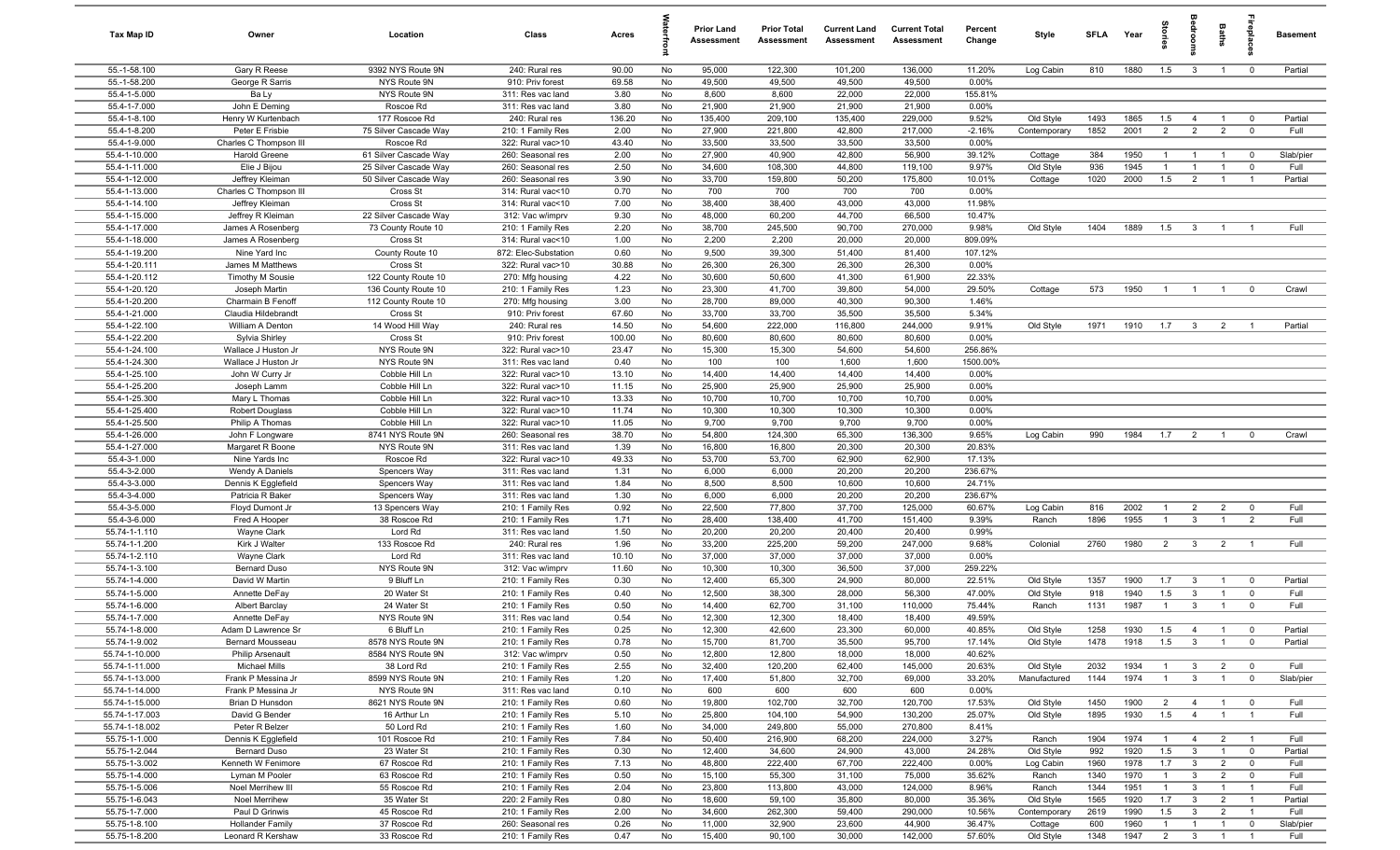| Tax Map ID                       | Owner                                     | Location                     | Class                                  | Acres        |          | <b>Prior Land</b><br>Assessment | <b>Prior Total</b><br>Assessment | <b>Current Land</b><br>Assessment | <b>Current Total</b><br>Assessment | Percent<br>Change | Style                     | <b>SFLA</b>  | Year         |                                  | g                              | Baths                            | epla                             | Basement           |
|----------------------------------|-------------------------------------------|------------------------------|----------------------------------------|--------------|----------|---------------------------------|----------------------------------|-----------------------------------|------------------------------------|-------------------|---------------------------|--------------|--------------|----------------------------------|--------------------------------|----------------------------------|----------------------------------|--------------------|
| 55.75-1-9.000                    | Paul Grinwis                              | 29 Roscoe Rd                 | 311: Res vac land                      | 0.50         | No       | 14,600                          | 36,600                           | 18,000                            | 18,000                             | $-50.82%$         |                           |              |              |                                  |                                |                                  |                                  |                    |
| 55.75-1-10.000                   | Carol E Hume                              | 23 Roscoe Rd                 | 210: 1 Family Res                      | 0.70         | No       | 18,100                          | 82,700                           | 34,000                            | 130,000                            | 57.19%            | Cape Cod                  | 1936         | 1948         | 1.5                              | $\overline{2}$                 | $\overline{1}$                   | $\overline{1}$                   | Full               |
| 55.75-1-11.000                   | Chestine Beaton                           | Roscoe Rd                    | 312: Vac w/imprv                       | 0.10         | No       | 5,300                           | 8,000                            | 5,300                             | 8,000                              | 0.00%             |                           |              |              |                                  |                                |                                  |                                  |                    |
| 55.75-1-12.000                   | <b>Chestine Beaton</b>                    | 28 Roscoe Rd                 | 210: 1 Family Res                      | 0.70         | No       | 18,400                          | 91,900                           | 34,200                            | 104,000                            | 13.17%            | Cape Cod                  | 1365         | 1954         | 1.7                              | $\mathbf{3}$                   |                                  |                                  | Full               |
| 55.75-1-13.000<br>55.75-1-14.000 | Heather A Olson<br><b>Michael Farrell</b> | 32 Roscoe Rd<br>16 Roscoe Rd | 210: 1 Family Res<br>210: 1 Family Res | 0.44<br>0.60 | No<br>No | 15,100<br>15,700                | 81,900<br>79,200                 | 29,200<br>32,700                  | 106,700<br>95,000                  | 30.28%<br>19.95%  | Contemporary<br>Old Style | 1308<br>1595 | 1961<br>1920 | $\overline{2}$<br>1.5            | $\overline{2}$<br>$\mathbf{3}$ |                                  | - 1<br>$\overline{1}$            | Full<br>Partial    |
| 55.75-1-15.000                   | Douglas Kerr                              | 3 County Route 10            | 270: Mfg housing                       | 0.30         | No       | 10,900                          | 20,400                           | 24,800                            | 40,900                             | 100.49%           |                           |              |              |                                  |                                |                                  |                                  |                    |
| 55.75-1-16.000                   | S&G LLC Longware                          | 19 Cross St                  | 210: 1 Family Res                      | 0.30         | No       | 11,900                          | 58,600                           | 24,900                            | 58,600                             | 0.00%             | Old Style                 | 1066         | 1910         | 1.7                              | $\mathbf{3}$                   | $\overline{1}$                   | $\overline{0}$                   | Partial            |
| 55.75-1-17.000                   | Benjamin A Scales                         | 15 Cross St                  | 210: 1 Family Res                      | 0.20         | No       | 11,200                          | 69,500                           | 18,600                            | 76,000                             | 9.35%             | Bungalow                  | 928          | 1938         | $\overline{1}$                   | $\overline{2}$                 | $\overline{1}$                   | $\mathbf 0$                      | Partial            |
| 55.75-1-18.000                   | Henry W Kurtenbach                        | 11 Cross St                  | 210: 1 Family Res                      | 0.20         | No       | 11,900                          | 39,700                           | 18,600                            | 45,600                             | 14.86%            | Cottage                   | 570          | 1930         | 1.5                              | $\overline{1}$                 | $\overline{1}$                   | $\mathbf 0$                      | Crawl              |
| 55.75-1-19.000                   | <b>Richard F Olcott</b>                   | 3 Cross St                   | 210: 1 Family Res                      | 0.40         | No       | 14,900                          | 71,400                           | 28,000                            | 85,000                             | 19.05%            | Old Style                 | 1565         | 1898         | 1.7                              | $\overline{4}$                 | $\overline{1}$                   | $^{\circ}$                       | Partial            |
| 55.75-1-20.000                   | <b>William Reuter</b>                     | 115 Water St                 | 210: 1 Family Res                      | 0.60         | No       | 17,800                          | 113,800                          | 32,700                            | 128,800                            | 13.18%            | Old Style                 | 2583         | 1929         | $\overline{2}$                   | $\overline{4}$                 | $\overline{2}$                   | $\overline{1}$                   | Partial            |
| 55.75-1-21.000                   | Sue Weeks                                 | 113 Water St                 | 312: Vac w/imprv                       | 1.80         | No       | 18,700                          | 23,500                           | 42,000                            | 62,000                             | 163.83%           |                           |              |              |                                  |                                |                                  |                                  |                    |
| 55.75-1-22.000                   | Patricia M Walsh                          | 5 Roscoe Rd                  | 210: 1 Family Res                      | 0.40         | No       | 15,500                          | 56,400                           | 28,000                            | 78,000                             | 38.30%            | Cape Cod                  | 960          | 1931         | 1.5                              | $\overline{2}$                 | $\overline{1}$                   | $\overline{1}$                   | Full               |
| 55.75-1-23.000                   | Thomas J White                            | Dougan Ln                    | 311: Res vac land                      | 1.70         | No       | 3,400                           | 3,400                            | 20,500                            | 20,500                             | 502.94%           |                           |              |              |                                  |                                |                                  |                                  |                    |
| 55.75-1-24.000                   | Stephen St Dennis                         | 107 Water St                 | 210: 1 Family Res                      | 1.00         | No       | 20,300                          | 82,700                           | 38,900                            | 40,700                             | $-50.79%$         | Old Style                 | 2100         | 1920         | $\overline{2}$                   | $\overline{4}$                 |                                  | $^{\circ}$                       | Full               |
| 55.75-1-25.000                   | William J St Dennis                       | 101 Water St                 | 210: 1 Family Res                      | 0.60         | No       | 15,600                          | 70,200                           | 32,700                            | 87,200                             | 24.22%            | Old Style                 | 1348         | 1920         | 1.5                              | $\overline{4}$                 |                                  | $^{\circ}$                       | Partial            |
| 55.75-1-26.000                   | Thomas J White                            | 97 Water St                  | 210: 1 Family Res                      | 0.70         | No       | 18,100                          | 80,000                           | 34,200                            | 96,000                             | 20.00%            | Old Style                 | 2600         | 1888         | $\overline{2}$                   | $\mathbf{3}$                   | $\overline{2}$                   | $^{\circ}$                       | Full               |
| 55.75-1-27.000                   | Stephen G Burdo                           | 93 Water St                  | 210: 1 Family Res                      | 0.50         | No       | 15,400                          | 70,600                           | 31,100                            | 95,000                             | 34.56%            | Old Style                 | 1601         | 1868         | 1.5                              | $\overline{2}$                 |                                  | $\mathbf 0$                      | Partial            |
| 55.75-1-28.000                   | Harvey A Rand                             | 89 Water St                  | 210: 1 Family Res                      | 0.30         | No       | 13,700                          | 66,300                           | 24,900                            | 92,000                             | 38.76%            | Old Style                 | 1844         | 1894         | 1.7                              | 5                              | $\overline{1}$                   | $\mathbf 0$                      | Partial            |
| 55.75-1-29.000                   | Jeffrey M Gavaletz                        | 85 Water St                  | 210: 1 Family Res                      | 0.30         | No<br>No | 13,900                          | 63,100                           | 24,900                            | 85,000                             | 34.71%            | Bungalow                  | 806          | 1924<br>1954 | $\overline{1}$<br>$\overline{1}$ | $\overline{2}$<br>$\mathbf{3}$ | $\overline{1}$<br>$\overline{2}$ | $\overline{1}$<br>$\overline{1}$ | Partial<br>Partial |
| 55.75-1-30.000<br>55.75-1-31.000 | Essex Co Facilities Inc<br>Irene M Boire  | 21 Dougan Ln<br>18 Dougan Ln | 210: 1 Family Res<br>210: 1 Family Res | 1.40<br>0.80 | No       | 32,400<br>18,500                | 205,100<br>70,400                | 56,200<br>35,800                  | 225,100<br>89,700                  | 9.75%<br>27.41%   | Ranch<br>Ranch            | 2118<br>999  | 1956         | $\mathbf{1}$                     | $\overline{2}$                 | $\overline{1}$                   | $\mathbf 0$                      | Full               |
| 55.75-1-32.000                   | Darlene L Mitchell                        | 24 Dougan Ln                 | 220: 2 Family Res                      | 0.60         | No       | 19,800                          | 158,400                          | 35,800                            | 175,600                            | 10.86%            | Ranch                     | 1574         | 1973         | $\overline{1}$                   | 5                              | $\mathbf{3}$                     | $\overline{1}$                   | Full               |
| 55.75-1-33.100                   | Robert M Eddy                             | 25 Dougan Ln                 | 210: 1 Family Res                      | 1.15         | No       | 21,300                          | 101,600                          | 39,500                            | 111,000                            | 9.25%             | Colonial                  | 1652         | 1940         | $\overline{2}$                   | $\mathbf{3}$                   | $\overline{1}$                   | $\mathbf 0$                      | Partial            |
| 55.75-1-33.200                   | Joe H Wyant                               | 26 Dougan Ln                 | 210: 1 Family Res                      | 1.70         | No       | 23,100                          | 104,900                          | 41,600                            | 155,000                            | 47.76%            | Contemporary              | 1378         | 1991         | $\overline{1}$                   | $\overline{2}$                 | $\overline{2}$                   | $^{\circ}$                       | Full               |
| 55.75-1-34.000                   | Conrad S Hutchins                         | 73 Water St                  | 210: 1 Family Res                      | 0.75         | No       | 17,900                          | 84,200                           | 35,000                            | 99,000                             | 17.58%            | Old Style                 | 1967         | 1910         | $\overline{2}$                   | $\overline{4}$                 | $\overline{1}$                   | $\mathbf 0$                      | Partial            |
| 55.75-1-35.000                   | Thomas A Sabatini                         | 65 Water St                  | 210: 1 Family Res                      | 0.80         | No       | 16,800                          | 67,300                           | 35,800                            | 77,300                             | 14.86%            | Old Style                 | 1080         | 1920         | 1.5                              | $\mathbf{3}$                   |                                  | $\mathbf 0$                      | Partial            |
| 55.75-1-36.000                   | Sheryl A MacDougal                        | 61 Water St                  | 210: 1 Family Res                      | 0.60         | No       | 16,100                          | 72,300                           | 32,700                            | 90,000                             | 24.48%            | Old Style                 | 957          | 1920         | 1.5                              | $\mathbf{3}$                   | $\overline{1}$                   | $\mathbf 0$                      | Full               |
| 55.75-1-37.000                   | Patti L Smith                             | 57 Water St                  | 210: 1 Family Res                      | 0.70         | No       | 16,600                          | 80,700                           | 34,200                            | 103,000                            | 27.63%            | Old Style                 | 1745         | 1930         | $\overline{2}$                   | $\overline{4}$                 |                                  | $^{\circ}$                       | Full               |
| 55.75-1-38.000                   | Wesley J Aubin                            | 53 Water St                  | 210: 1 Family Res                      | 0.48         | No       | 14,000                          | 46,000                           | 30,500                            | 68,000                             | 47.83%            | Old Style                 | 909          | 1920         | 1.5                              | $\overline{2}$                 | $\overline{1}$                   | $\mathbf 0$                      | Partial            |
| 55.75-1-39.045                   | Deidre L Egglefield                       | 13 Spencers Way              | 210: 1 Family Res                      | 2.90         | No       | 21,800                          | 97,000                           | 39,100                            | 155,000                            | 59.79%            | Cape Cod                  | 1680         | 1990         | 1.5                              | $\overline{2}$                 | $\overline{1}$                   | $\mathbf 0$                      | Full               |
| 55.75-1-40.000                   | Mark W Espenscheid                        | 49 Water St                  | 210: 1 Family Res                      | 0.62         | No       | 15,800                          | 46,500                           | 33,000                            | 75,000                             | 61.29%            | Old Style                 | 948          | 1885         | 1.5                              | $\overline{2}$                 | $\overline{1}$                   | $\overline{0}$                   | Partial            |
| 55.75-1-41.000                   | Gaylen M Melton                           | 43 Water St                  | 220: 2 Family Res                      | 0.50         | No       | 15,000                          | 59,400                           | 31,100                            | 80,000                             | 34.68%            | Old Style                 | 1815         | 1900         | 1.7                              | $\overline{4}$                 | $\overline{2}$                   | $\mathbf 0$                      | Partial            |
| 55.75-1-42.000                   | <b>Brian G Spaulding</b>                  | 41 Water St                  | 210: 1 Family Res                      | 0.40         | No       | 15,000                          | 69,500                           | 28,000                            | 78,000                             | 12.23%            | Old Style                 | 1440         | 1920         | $\overline{2}$                   | $\mathbf{3}$                   | $\overline{1}$                   | $\mathbf 0$                      | Full               |
| 55.75-2-1.000<br>55.75-2-2.000   | Calvin J Wrisley                          | 12 County Route 10           | 210: 1 Family Res                      | 0.50         | No       | 15,100                          | 72,800                           | 31,100                            | 95,000                             | 30.49%<br>445.45% | Old Style                 | 1596         | 1896         | 1.7                              | $\mathbf{3}$                   | $\overline{2}$                   | $\overline{1}$                   | Partial            |
| 55.75-2-4.000                    | William A Denton<br>Mu-Chian Chang        | Cross St<br>133 Water St     | 323: Vacant rural<br>210: 1 Family Res | 0.30<br>1.84 | No<br>No | 3,300<br>23,400                 | 3,300<br>104,900                 | 18,000<br>42,200                  | 18,000<br>122,000                  | 16.30%            | Old Style                 | 2292         | 1903         | $\overline{2}$                   | $\mathbf{3}$                   | $\overline{2}$                   | $\mathbf 0$                      | Partial            |
| 55.75-2-5.100                    | William Reuter                            | 131 Water St                 | 220: 2 Family Res                      | 0.48         | No       |                                 |                                  | 35,800                            | 127,000                            |                   | Old Style                 | 2645         | 1800         | $\overline{2}$                   | 6                              | $\mathbf{3}$                     | $\overline{1}$                   | Partial            |
| 55.75-2-5.200                    | William Reuter                            | Water St                     | 311: Res vac land                      | 0.33         | No       |                                 |                                  | 18,000                            | 18,000                             |                   |                           |              |              |                                  |                                |                                  |                                  |                    |
| 55.75-2-6.000                    | George A Onni                             | 6 Cross St                   | 210: 1 Family Res                      | 0.30         | No       | 14,200                          | 101,000                          | 24,900                            | 118,000                            | 16.83%            | Old Style                 | 1773         | 1840         | 1.7                              | $\mathbf{3}$                   |                                  | $^{\circ}$                       | Partial            |
| 55.75-2-7.000                    | Paul Stradley                             | 12 Cross St                  | 210: 1 Family Res                      | 0.90         | No       | 18,800                          | 76,200                           | 37,300                            | 96,000                             | 25.98%            | Ranch                     | 1118         | 1958         | $\mathbf{1}$                     | $\mathbf{3}$                   | $\overline{1}$                   | $^{\circ}$                       | Full               |
| 55.75-2-8.000                    | Warren S Baker                            | 3 Brewster Way               | 280: Multiple res                      | 0.40         | No       | 14,900                          | 97,000                           | 40,000                            | 123,000                            | 26.80%            | Cottage                   | 720          | 1959         | 1.5                              | $\overline{2}$                 |                                  | $^{\circ}$                       | Full               |
| 55.75-2-9.000                    | Atkinson Family                           | 22 Cross St                  | 210: 1 Family Res                      | 0.67         | No       | 16,800                          | 91,100                           | 33,800                            | 110,000                            | 20.75%            | Old Style                 | 1922         | 1900         | $\overline{2}$                   | $\overline{4}$                 |                                  | $^{\circ}$                       | Partial            |
| 55.75-2-10.000                   | Laura Kelm                                | 6 County Route 10            | 210: 1 Family Res                      | 0.60         | No       | 16,100                          | 73,200                           | 32,700                            | 80,000                             | 9.29%             | Old Style                 | 1114         | 1948         | $\overline{2}$                   | $\overline{2}$                 |                                  | $\mathbf 0$                      | Slab/pier          |
| 55.75-3-1.000                    | Albert W Barclay                          | Water St                     | 323: Vacant rural                      | 1.40         | No       | 1,900                           | 1,900                            | 20,300                            | 20,300                             | 968.42%           |                           |              |              |                                  |                                |                                  |                                  |                    |
| 55.75-3-2.000                    | Clarence J Phillips                       | Water St                     | 311: Res vac land                      | 0.60         | No       | 8,600                           | 8,600                            | 18,100                            | 18,100                             | 110.47%           |                           |              |              |                                  |                                |                                  |                                  |                    |
| 55.75-3-3.000                    | Clarence J Phillips                       | 40 Water St                  | 210: 1 Family Res                      | 0.70         | No       | 16,900                          | 75,200                           | 34,200                            | 91,200                             | 21.28%            | Old Style                 | 1480         | 1920         | $\overline{2}$                   | $\overline{\mathbf{3}}$        | $\overline{1}$                   | $\overline{\mathbf{0}}$          | Full               |
| 55.75-3-4.000                    | Clarence J Phillips                       | Water St                     | 312: Vac w/imprv                       | 0.10         | No       | 1,600                           | 3,900                            | 4,300                             | 6,600                              | 69.23%            |                           |              |              |                                  |                                |                                  |                                  |                    |
| 55.75-3-5.000                    | James Lepisciopo                          | 46 Water St                  | 210: 1 Family Res                      | 0.90         | No       | 17,500                          | 79,600                           | 37,300                            | 98,000                             | 23.12%            | Old Style                 | 1792         | 1920         | $\overline{2}$                   | $\overline{4}$                 | $\mathbf{1}$                     | $\overline{1}$                   | Full               |
| 55.75-3-6.072                    | Donald W Barnhart                         | 50 Water St                  | 210: 1 Family Res                      | 1.52         | No       | 21,500                          | 102,500                          | 40,900                            | 126,500                            | 23.41%            | Old Style                 | 2184         | 1910         | $\overline{2}$                   | $\mathbf{3}$                   | $\mathbf{1}$                     | $\overline{1}$                   | Partial            |
| 55.75-3-7.100<br>55.75-3-8.100   | John M OFlynn<br>Frank R Lepard           | 54 Water St<br>Water St      | 210: 1 Family Res<br>311: Res vac land | 3.40<br>0.14 | No<br>No | 26,700<br>3,200                 | 109,500<br>3,200                 | 48,300<br>9,800                   | 180,000<br>9,800                   | 64.38%<br>206.25% | Old Style                 | 2582         | 1880         | $\overline{2}$                   | $5\overline{)}$                | $\overline{2}$                   | $\overline{1}$                   | Full               |
| 55.75-3-8.200                    | Celinda V Brooks                          | 62 Water St                  | 210: 1 Family Res                      | 0.20         | No       | 11,200                          | 67,800                           | 18,600                            | 80,000                             | 17.99%            | Log Cabin                 | 1516         | 1900         | $\mathbf{1}$                     | $\mathbf{3}$                   |                                  | $\overline{0}$                   | Partial            |
| 55.75-3-9.000                    | Miroslav Boucek                           | 66 Water St                  | 210: 1 Family Res                      | 0.30         | No       | 13,400                          | 72,300                           | 24,900                            | 80,000                             | 10.65%            | Old Style                 | 1362         | 1910         | $\overline{2}$                   | $\mathbf{3}$                   |                                  | $\overline{1}$                   | Full               |
| 55.75-3-10.110                   | Donald P Austin                           | 76 Water St                  | 280: Multiple res                      | 29.80        | No       | 84,500                          | 170,200                          | 97,200                            | 335,000                            | 96.83%            | Mansion                   | 6047         | 1920         | $\overline{2}$                   | $\overline{7}$                 | 5                                | $\overline{7}$                   | Full               |
| 55.75-3-10.120                   | Baldwin Adk LP                            | 72 Water St                  | 411: Apartment                         | 1.60         | No       | 43,500                          | 304,200                          | 70,800                            | 174,000                            | $-42.80%$         |                           |              |              |                                  |                                |                                  |                                  |                    |
| 55.75-3-10.200                   | Donald P Austin                           | Water St                     | 311: Res vac land                      | 0.30         | No       | 10,200                          | 12,000                           | 17,300                            | 17,300                             | 44.17%            |                           |              |              |                                  |                                |                                  |                                  |                    |
| 55.75-3-11.000                   | Lee Hathaway                              | 94 Water St                  | 210: 1 Family Res                      | 0.69         | No       | 17,200                          | 86,100                           | 34,100                            | 96,100                             | 11.61%            | Old Style                 | 1800         | 1920         | $\overline{2}$                   | $\overline{3}$                 | $\overline{1}$                   | $\mathbf 0$                      | Partial            |
| 55.75-3-12.000                   | Michael W Parker                          | 98 Water St                  | 210: 1 Family Res                      | 0.70         | No       | 17,200                          | 70,300                           | 34,200                            | 84,000                             | 19.49%            | Old Style                 | 1135         | 1925         | 1.5                              | $\overline{2}$                 | $\overline{2}$                   | $\overline{0}$                   | Partial            |
| 55.75-3-13.000                   | Benjamin C Hooper                         | 104 Water St                 | 210: 1 Family Res                      | 0.70         | No       | 17,200                          | 81,200                           | 34,200                            | 101,000                            | 24.38%            | Old Style                 | 1930         | 1890         | 1.5                              | $5\overline{)}$                | $\overline{2}$                   | $\overline{0}$                   | Partial            |
| 55.75-3-14.000                   | Henry W Kurtenbach                        | 110 Water St                 | 210: 1 Family Res                      | 0.40         | No       | 13,900                          | 43,100                           | 28,000                            | 59,000                             | 36.89%            | Old Style                 | 1000         | 1870         | 1.5                              | $\overline{2}$                 | $\overline{1}$                   | $\overline{\mathbf{0}}$          | Partial            |
| 55.75-3-15.000                   | James P Cashin                            | 112 Water St                 | 210: 1 Family Res                      | 0.40         | No       | 13,900                          | 75,200                           | 28,000                            | 86,000                             | 14.36%            | Old Style                 | 1375         | 1930         | 1.7                              | $\mathbf{3}$                   | $\overline{1}$                   | $\overline{1}$                   | Partial            |
| 55.75-3-16.000                   | Paul E Fenton                             | 118 Water St                 | 280: Multiple res                      | 0.40         | No       | 14,000                          | 128,800                          | 27,700                            | 142,000                            | 10.25%            | Cape Cod                  | 1728         | 1938         | 1.7                              | $\overline{\mathbf{3}}$        | $\overline{2}$                   | $\overline{1}$                   | Full               |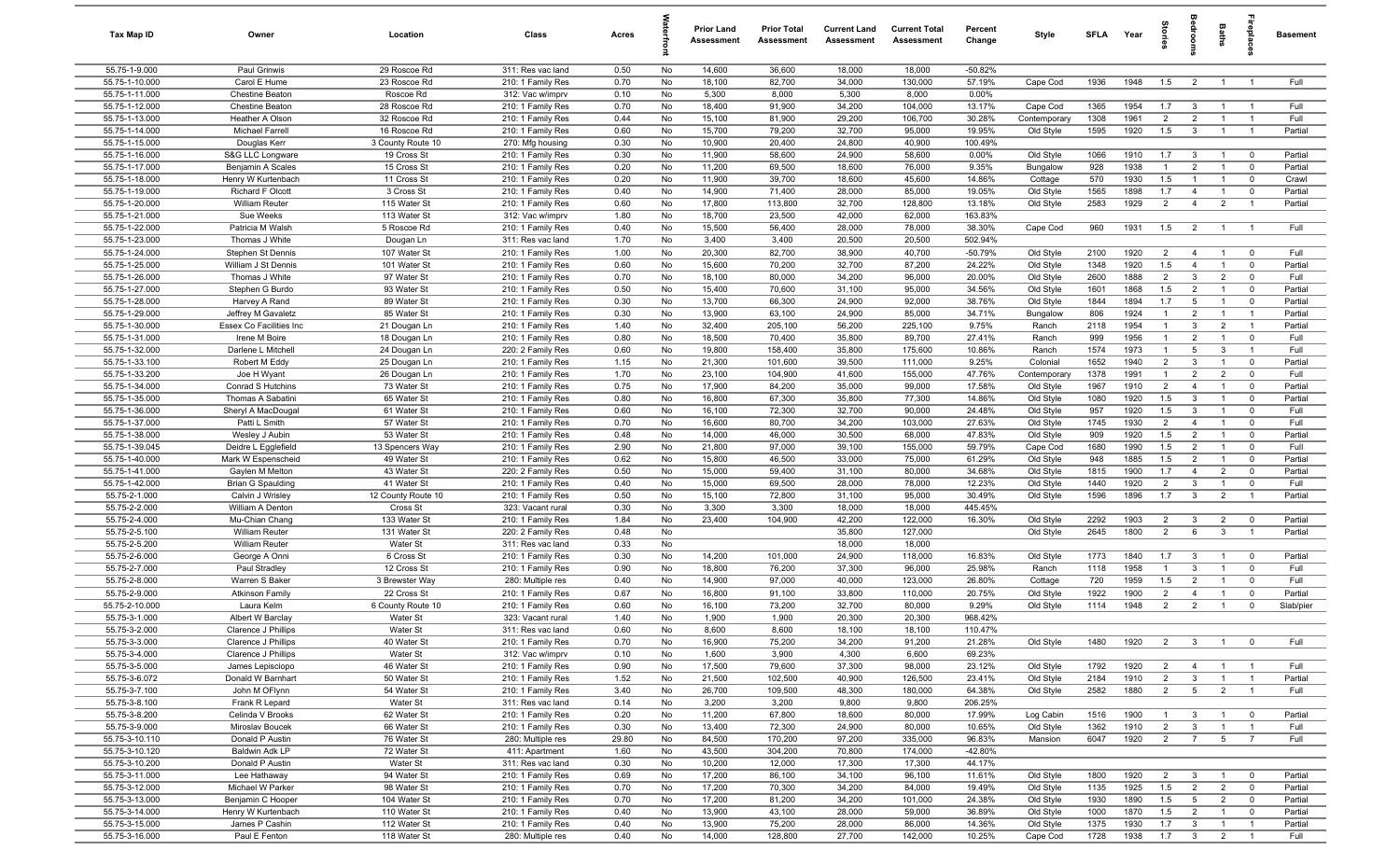| <b>Tax Map ID</b>                | Owner                                    | Location                        | Class                                  | Acres        |          | <b>Prior Land</b><br>Assessment | <b>Prior Total</b><br>Assessment | <b>Current Land</b><br>Assessment | <b>Current Total</b><br>Assessment | Percent<br>Change | Style                | <b>SFLA</b>  | Year         | tories                |                                | <b>Baths</b>                     | epla                             | <b>Basement</b>    |
|----------------------------------|------------------------------------------|---------------------------------|----------------------------------------|--------------|----------|---------------------------------|----------------------------------|-----------------------------------|------------------------------------|-------------------|----------------------|--------------|--------------|-----------------------|--------------------------------|----------------------------------|----------------------------------|--------------------|
| 55.75-3-17.000                   | Beth M Marvin                            | 122 Water St                    | 210: 1 Family Res                      | 0.30         | No       | 13,000                          | 66,300                           | 24,900                            | 92,000                             | 38.76%            | Old Style            | 1936         | 1900         | $\overline{2}$        | 2                              | $\overline{2}$                   | $\mathbf 0$                      | Partial            |
| 55.75-3-18.000                   | Jane S Hildebrandt                       | 8 Foot Bridge Ln                | 210: 1 Family Res                      | 0.30         | No       | 13,100                          | 75,200                           | 24,900                            | 95,000                             | 26.33%            | Old Style            | 1792         | 1900         | $\overline{2}$        | $\mathbf{3}$                   | $\overline{1}$                   | $\mathbf 0$                      | Partial            |
| 55.75-3-19.000                   | Ronald J Testa                           | 12 Foot Bridge Ln               | 220: 2 Family Res                      | 0.50         | No       | 14,900                          | 81,200                           | 31,100                            | 135,000                            | 66.26%            | Old Style            | 1671         | 1920         | 2.5                   | $5\overline{5}$                | $\mathbf{3}$                     | $\mathbf 0$                      | Partial            |
| 55.75-3-20.000                   | Ann S Kennedy                            | 14 Foot Bridge Ln               | 210: 1 Family Res                      | 0.50         | No       | 14,900                          | 61,400                           | 31,100                            | 88,000                             | 43.32%            | Cape Cod             | 1326         | 1937         | 1.5                   | $\mathbf{3}$                   | $\overline{2}$                   | $\overline{0}$                   | Partial            |
| 55.75-3-21.000                   | Kenneth P Howard                         | 18 Foot Bridge Ln               | 210: 1 Family Res                      | 1.36         | No       | 16,000                          | 66,300                           | 36,500                            | 92,000                             | 38.76%            | Old Style            | 1400         | 1900         | $\overline{2}$        | $\overline{2}$                 | $\overline{1}$                   | $\mathbf 0$                      | Full               |
| 55.75-3-25.000<br>55.75-3-26.000 | Christine M Lang<br>Patricia A LaBombard | 146 Water St                    | 210: 1 Family Res                      | 0.30         | No<br>No | 11,700<br>12,900                | 39,100<br>50,000                 | 24,900<br>31,100                  | 70,000<br>69,000                   | 79.03%<br>38.00%  | Old Style            | 1131<br>864  | 1820<br>1940 | 1.5<br>$\overline{1}$ | $\overline{2}$<br>2            | $\overline{1}$<br>$\overline{1}$ | $\mathbf 0$<br>$\mathbf 0$       | Partial<br>Partial |
| 55.75-3-27.000                   | Nine Yards Inc                           | 150 Water St<br>NYS Route 9N    | 210: 1 Family Res<br>311: Res vac land | 0.50<br>1.30 | No       | 15,000                          | 15,000                           | 20,200                            | 20,200                             | 34.67%            | Cottage              |              |              |                       |                                |                                  |                                  |                    |
| 55.75-3-28.000                   | Spencer A Egglefield                     | 8514 NYS Route 9N               | 210: 1 Family Res                      | 1.48         | No       | 21,900                          | 120,600                          | 40,100                            | 135,000                            | 11.94%            | Ranch                | 1440         | 1974         | $\overline{1}$        | $\mathbf{3}$                   | $\overline{2}$                   | $\mathbf 0$                      | Full               |
| 55.75-3-29.000                   | Cheryl D Gordon                          | 8528 NYS Route 9N               | 210: 1 Family Res                      | 1.88         | No       | 23,300                          | 119,700                          | 42,300                            | 160,000                            | 33.67%            | Ranch                | 1601         | 1986         | $\overline{1}$        | $\overline{2}$                 | $\overline{1}$                   | $\overline{0}$                   | Full               |
| 55.76-1-1.111                    | George L Hall                            | 24 Brewster Way                 | 210: 1 Family Res                      | 4.63         | No       | 30,800                          | 101,000                          | 41,441                            | 148,000                            | 46.53%            | Ranch                | 1568         | 1989         | $\overline{1}$        | $\mathbf{3}$                   | $\overline{2}$                   | $\Omega$                         | Full               |
| 55.76-1-1.120                    | Diane M Bouchard                         | 139 Water St                    | 210: 1 Family Res                      | 2.75         | No       | 42,000                          | 348,000                          | 63,500                            | 355,000                            | 2.01%             | Colonial             | 5825         | 1900         | 2.5                   | $\overline{4}$                 | $\overline{4}$                   | $\overline{1}$                   | Partial            |
| 55.76-1-1.210                    | <b>William Denton</b>                    | Water St                        | 311: Res vac land                      | 1.00         | No       | 4,000                           | 4,000                            | 20,000                            | 20,000                             | 400.00%           |                      |              |              |                       |                                |                                  |                                  |                    |
| 55.76-1-1.220                    | Barbara D Avolicino                      | Water St                        | 322: Rural vac>10                      | 25.60        | No       | 28,900                          | 28,900                           | 28,900                            | 28,900                             | 0.00%             |                      |              |              |                       |                                |                                  |                                  |                    |
| 55.76-1-2.000                    | Joseph E Martin                          | Water St                        | 311: Res vac land                      | 1.60         | No       | 12,200                          | 12,200                           | 20,400                            | 20,400                             | 67.21%            |                      |              |              |                       |                                |                                  |                                  |                    |
| 55.76-1-3.000                    | Joseph E Martin                          | Noble Ter                       | 311: Res vac land                      | 2.40         | No       | 14,200                          | 14,200                           | 21,000                            | 21,000                             | 47.89%            |                      |              |              |                       |                                |                                  |                                  |                    |
| 55.76-1-4.100                    | Paul Buehler                             | 43 Noble Ter                    | 220: 2 Family Res                      | 0.23         | No       | 11,000                          | 78,700                           | 18,600                            | 128,000                            | 62.64%            | Old Style            | 1240         | 1945         |                       | $\overline{4}$                 | $\overline{2}$                   | $\overline{2}$                   | Full               |
| 55.76-1-4.200                    | Gail S Else                              | 8 Campe Park Way                | 210: 1 Family Res                      | 1.31         | No       | 22,000                          | 207,900                          | 55,700                            | 228,000                            | 9.67%             | Ranch                | 1774         | 1991         | $\mathbf{1}$          | $\mathbf{3}$                   | $\overline{2}$                   | $\mathbf 0$                      | Full               |
| 55.76-1-5.000                    | Kathryn Lindstadt                        | Noble Ter                       | 311: Res vac land                      | 5.36         | No       | 14,500                          | 14,500                           | 23,000                            | 23,000                             | 58.62%            |                      |              |              |                       |                                |                                  |                                  |                    |
| 55.76-1-7.200                    | <b>Todd A Stevens</b>                    | 7681 US Route 9                 | 311: Res vac land                      | 9.20         | No       |                                 |                                  | 34,800                            | 34,800                             |                   |                      |              |              |                       |                                |                                  |                                  |                    |
| 55.76-1-8.000<br>55.76-1-9.000   | <b>Todd Stevens</b><br>Diane D Wallace   | US Route 9                      | 311: Res vac land                      | 2.60         | No<br>No | 21,300<br>16,800                | 21,300                           | 21,100                            | 28,100                             | 31.92%<br>13.80%  | Ranch                | 992          | 1960         | $\overline{1}$        |                                | $\overline{1}$                   | $\overline{1}$                   | Partial            |
| 55.76-1-11.000                   | Noel Merrihew                            | 7699 US Route 9<br>US Route 9   | 210: 1 Family Res<br>311: Res vac land | 0.50<br>0.10 | No       | 4,000                           | 70,300<br>6,400                  | 31,100<br>7,000                   | 80,000<br>7,000                    | 9.38%             |                      |              |              |                       | $\mathbf{3}$                   |                                  |                                  |                    |
| 55.76-1-12.000                   | Noel Merrihew                            | 7698 US Route 9                 | 210: 1 Family Res                      | 2.00         | No       | 21,300                          | 39,600                           | 30,000                            | 50,000                             | 26.26%            | Bungalow             | 936          | 1930         | $\overline{1}$        | $\overline{2}$                 | $\overline{1}$                   | $\mathbf 0$                      | Partial            |
| 55.76-1-13.000                   | Janet E Cross                            | 31 County Route 8               | 210: 1 Family Res                      | 1.06         | No       | 17,800                          | 64,400                           | 39,100                            | 81,000                             | 25.78%            | Old Style            | 780          | 1920         | 1.5                   | 2                              | $\overline{1}$                   | $\mathbf 0$                      | Full               |
| 55.76-1-14.000                   | Gifford S Cross                          | Maple Way                       | 311: Res vac land                      | 0.51         | No       | 7,000                           | 7,000                            | 18,000                            | 18,000                             | 157.14%           |                      |              |              |                       |                                |                                  |                                  |                    |
| 55.76-1-15.000                   | Janice E Supernaw                        | 26 County Route 8               | 210: 1 Family Res                      | 0.40         | No       | 11,900                          | 33,700                           | 28,000                            | 50,000                             | 48.37%            | Cottage              | 712          | 1910         | 1.5                   | $\overline{4}$                 | $\overline{1}$                   | $\mathbf 0$                      | Full               |
| 55.76-1-16.000                   | Gifford S Cross                          | 20 County Route 8               | 411: Apartment                         | 0.17         | No       | 13,600                          | 103,900                          | 29,400                            | 202,800                            | 95.19%            |                      |              |              |                       |                                |                                  |                                  |                    |
| 55.76-1-17.000                   | Lew E Egglefield                         | 17 County Route 8               | 312: Vac w/imprv                       | 1.20         | No       | 13,800                          | 28,400                           | 20,100                            | 30,500                             | 7.39%             |                      |              |              |                       |                                |                                  |                                  |                    |
| 55.76-1-18.000                   | Robert A Duggan                          | 7671 US Route 9                 | 210: 1 Family Res                      | 2.10         | No       | 20,800                          | 84,200                           | 43,300                            | 101,200                            | 20.19%            | Old Style            | 1248         | 1900         | 1.5                   | $\overline{2}$                 | $\overline{1}$                   | $\mathbf 0$                      | Partial            |
| 55.76-1-19.000                   | Marijane Egglefield                      | 20 Maple Way                    | 210: 1 Family Res                      | 6.52         | No       | 44,600                          | 174,600                          | 45,100                            | 175,100                            | 0.29%             | Old Style            | 2265         | 1905         | 1.7                   | $\overline{4}$                 | $\overline{1}$                   | $\mathbf{3}$                     | Crawl              |
| 55.76-1-20.000                   | Lew Egglefield                           | 31 Maple Way                    | 260: Seasonal res                      | 0.50         | No       | 19,500                          | 67,200                           | 43,200                            | 78,000                             | 16.07%            | Bungalow             | 940          | 1925         | $\overline{1}$        | $\overline{2}$                 | $\overline{1}$                   | $\overline{1}$                   | Crawl              |
| 55.76-1-21.000                   | William J Gibson                         | 21 Glengary Way                 | 312: Vac w/imprv                       | 0.50         | No       | 7,800                           | 12,800                           | 18,000                            | 23,000                             | 79.69%            |                      |              |              |                       |                                |                                  |                                  |                    |
| 55.76-1-22.000                   | William J Gibson                         | 26 Maple Way                    | 280: Multiple res                      | 11.90        | No       | 34,900                          | 222,900                          | 116,700                           | 235,000                            | 5.43%             | Old Style            | 2898         | 1930         | $\overline{2}$        | $\overline{4}$                 | $\mathbf{3}$                     | $\overline{1}$                   | Partial            |
| 55.76-1-23.000                   | Ben Mule                                 | 15 Glengary Way                 | 260: Seasonal res                      | 1.36         | No       | 20,200                          | 71,300                           | 40,300                            | 92,000                             | 29.03%            | Old Style            | 1188         | 1948         | 1.5                   | 2                              | $\overline{1}$                   | $\overline{1}$                   | Crawl              |
| 55.76-1-24.000                   | Vincent Cashdollar                       | 13 Glengary Way                 | 210: 1 Family Res                      | 1.35         | No       | 20,500                          | 79,800                           | 40,300                            | 86,000                             | 7.77%             | Bungalow             | 1273         | 1950         | 1.5                   | $\overline{2}$<br>$\mathbf{3}$ | $\overline{1}$<br>$\overline{1}$ | $\overline{1}$<br>$\overline{1}$ | Crawl              |
| 55.76-1-25.002<br>55.76-1-26.001 | Kathryn Lindstadt<br>James A Walker III  | 11 Glengary Way<br>156 Water St | 210: 1 Family Res<br>210: 1 Family Res | 1.55<br>1.80 | No<br>No | 21,500<br>21,000                | 85,200<br>102,000                | 41,000<br>24,900                  | 105,200<br>135,500                 | 23.47%<br>32.84%  | Cape Cod<br>Ranch    | 1566<br>1792 | 1950<br>2003 | 1.5<br>$\mathbf{1}$   | $\mathbf{3}$                   | 2                                | $\overline{0}$                   | Full<br>Full       |
| 55.76-1-27.000                   | Joyce Rosenbaum                          | 40 Noble Ter                    | 210: 1 Family Res                      | 0.35         | No       | 11,800                          | 56,400                           | 28,000                            | 70,000                             | 24.11%            | Ranch                | 994          | 1951         | $\mathbf{1}$          | $\mathbf{3}$                   | $\overline{1}$                   | $\mathbf 0$                      | Partial            |
| 55.76-1-28.000                   | William Studley                          | 12 Glengary Way                 | 210: 1 Family Res                      | 0.40         | No       | 13,400                          | 67,300                           | 28,000                            | 90,000                             | 33.73%            | Ranch                | 1288         | 1960         | -1                    | $\overline{4}$                 | $\overline{1}$                   | $\mathbf 0$                      | Full               |
| 55.76-1-29.000                   | Paul R Norton                            | 36 Noble Ter                    | 210: 1 Family Res                      | 0.20         | No       | 8,700                           | 37,600                           | 18,600                            | 50,000                             | 32.98%            | Cottage              | 637          | 1950         | $\mathbf{1}$          | $\overline{1}$                 | $\overline{1}$                   | $\mathbf 0$                      | Partial            |
| 55.76-1-30.000                   | Patricia Fuessle                         | 38 Noble Ter                    | 210: 1 Family Res                      | 0.50         | No       | 14,300                          | 50,500                           | 31,000                            | 56,000                             | 10.89%            | Cottage              | 692          | 1930         | -1                    | $\overline{1}$                 | $\overline{1}$                   | $\mathbf 0$                      | Slab/pier          |
| 55.76-1-31.000                   | Leonard Galm                             | 34 Noble Ter                    | 210: 1 Family Res                      | 0.20         | No       | 10,700                          | 69,300                           | 18,600                            | 88,000                             | 26.98%            | Ranch                | 1220         | 1960         | -1                    | $\mathbf{3}$                   |                                  |                                  | Full               |
| 55.76-1-32.000                   | Robert W Rice                            | Noble Ter                       | 311: Res vac land                      | 2.00         | No       | 16,800                          | 16,800                           | 20,700                            | 20,700                             | 23.21%            |                      |              |              |                       |                                |                                  |                                  |                    |
| 55.76-1-33.000                   | <b>Beverly Biro</b>                      | 16 Noble Ter                    | 311: Res vac land                      | 0.60         | No       | 14,000                          | 19,900                           | 23,600                            | 23,600                             | 18.59%            |                      |              |              |                       |                                |                                  |                                  |                    |
| 55.76-1-34.000                   | Theodore W Taylor                        | 26 Noble Ter                    | 210: 1 Family Res                      | 0.50         | No       | 13,200                          | 53,500                           | 31,100                            | 81,000                             | 51.40%            | Old Style            | 888          | 1930         | $\overline{1}$        | $\mathbf{3}$                   | $\overline{1}$                   | $\Omega$                         | Full               |
| 55.76-1-35.000                   | Robert W Rice                            | 28 Noble Ter                    | 210: 1 Family Res                      | 0.20         | No       | 10,700                          | 78,200                           | 18,600                            | 98,000                             | 25.32%            | Old Style            | 1728         | 1940         | 1.5                   | $\mathbf{A}$                   | $\overline{2}$                   |                                  | Partial            |
| 55.76-1-36.000                   | Donald S Drew                            | 25 Noble Ter                    | 210: 1 Family Res                      | 0.20         | No       | 10,700                          | 49,500                           | 18,600                            | 57,500                             | 16.16%            | Old Style            | 976          | 1920         | 1.5                   | $\overline{\mathbf{3}}$        | $\overline{1}$                   | $\mathbf 0$                      | Partial            |
| 55.76-1-37.000                   | Richard N Fleury                         | 29 Noble Ter                    | 210: 1 Family Res                      | 0.20         | No       | 10,700                          | 59,400                           | 18,600                            | 90,000                             | 51.52%            | Ranch                | 1056         | 1978         | $\overline{1}$        | $\mathbf{3}$                   | $\overline{1}$                   | $\overline{1}$                   | Full               |
| 55.76-1-38.000                   | Robert Eldridge                          | 31 Noble Ter                    | 210: 1 Family Res                      | 0.20         | No       | 11,900                          | 64,400                           | 18,600                            | 85,000                             | 31.99%            | Ranch                | 1080         | 1955         | $\overline{1}$        | $\overline{2}$                 | $\overline{1}$                   | $\overline{1}$                   | Full               |
| 55.76-1-39.000<br>55.76-1-40.000 | Peter Nielsen                            | 33 Noble Ter<br>37 Noble Ter    | 210: 1 Family Res                      | 0.20<br>0.23 | No<br>No | 11,900<br>11,000                | 57,400<br>72,300                 | 17,700<br>18,600                  | 64,000<br>128,000                  | 11.50%<br>77.04%  | Ranch                | 896<br>1725  | 1960<br>1954 | $\mathbf{1}$<br>1.7   | $\mathbf{3}$<br>$\overline{3}$ | $\overline{1}$<br>$\overline{2}$ | $\mathbf 0$                      | Slab/pier          |
| 55.76-1-42.000                   | Peter A Nielsen<br>Edward T Cross        | 45 Noble Ter                    | 210: 1 Family Res<br>210: 1 Family Res | 0.20         | No       | 10,000                          | 39,600                           | 18,600                            | 45,000                             | 13.64%            | Cape Cod<br>Bungalow | 1076         | 1925         | $\mathbf{1}$          | $\overline{1}$                 | $\overline{1}$                   | $\overline{1}$<br>$\overline{0}$ | Crawl<br>Partial   |
| 55.76-1-45.000                   | Robert Holmes                            | 27 Stoneleigh Way               | 210: 1 Family Res                      | 0.70         | No       | 14,800                          | 49,800                           | 34,200                            | 63,500                             | 27.51%            | Old Style            | 900          | 1930         | $\overline{1}$        | $\overline{1}$                 |                                  |                                  | Partial            |
| 55.76-1-46.000                   | Rosemary Remington                       | 18 Stoneleigh Way               | 418: Inn/lodge                         | 2.50         | No       | 31,900                          | 232,300                          | 92,400                            | 277,300                            | 19.37%            |                      |              |              |                       |                                |                                  |                                  |                    |
| 55.76-1-47.000                   | Howard E Parker                          | 165 Water St                    | 210: 1 Family Res                      | 0.20         | No       | 10,500                          | 30,700                           | 18,600                            | 50,000                             | 62.87%            | Cottage              | 858          | 1958         | $\overline{1}$        | $\mathbf{3}$                   | $\overline{1}$                   | $\overline{\mathbf{0}}$          | Partial            |
| 55.76-1-48.000                   | Howard E Parker                          | Water St                        | 311: Res vac land                      | 0.10         | No       | 5,000                           | 5,000                            | 9,300                             | 9,300                              | 86.00%            |                      |              |              |                       |                                |                                  |                                  |                    |
| 55.76-1-49.000                   | Gary Mitchell                            | 155 Water St                    | 311: Res vac land                      | 1.70         | No       | 18,400                          | 18,400                           | 20,500                            | 20,500                             | 11.41%            |                      |              |              |                       |                                |                                  |                                  |                    |
| 55.76-1-50.000                   | William Wright Jr                        | 151 Water St                    | 210: 1 Family Res                      | 1.00         | No       | 14,900                          | 59,400                           | 38,900                            | 84,400                             | 42.09%            | Manufactured         | 1040         | 1993         | $\overline{1}$        | $\mathbf{3}$                   | $\overline{2}$                   | $\mathbf 0$                      | Slab/pier          |
| 55.80-2-1.000                    | Norma J McDougal                         | 8950 NYS Route 9N               | 210: 1 Family Res                      | 0.67         | No       | 21,800                          | 62,900                           | 33,800                            | 72,000                             | 14.47%            | Old Style            | 1330         | 1935         | 1.5                   | $\overline{4}$                 | $\overline{1}$                   | $\overline{0}$                   | Partial            |
| 55.80-2-2.000                    | Edward A Linsday Jr                      | 8942 NYS Route 9N               | 210: 1 Family Res                      | 1.50         | No       | 23,800                          | 46,500                           | 40,900                            | 62,000                             | 33.33%            | Old Style            | 1152         | 1850         | 1.5                   | $\overline{2}$                 | $\overline{1}$                   | $\mathbf 0$                      | Crawl              |
| 55.80-2-3.000                    | Alyce L Kilburn                          | NYS Route 9N                    | 311: Res vac land                      | 2.82         | No       | 4,500                           | 4,500                            | 22,200                            | 22,200                             | 393.33%           |                      |              |              |                       |                                |                                  |                                  |                    |
| 55.80-3-1.000                    | Laura Newmark                            | 87 Hurricane Mountain Ln        | 210: 1 Family Res                      | 11.00        | No       | 39,500                          | 107,000                          | 45,900                            | 117,000                            | 9.35%             | Old Style            | 1654         | 1830         | 1.7                   | $\overline{\mathbf{3}}$        | $\overline{2}$                   | $\mathbf 0$                      | Partial            |
| 55.80-3-2.000                    | Elinor M Siner                           | NYS Route 9N                    | 314: Rural vac<10                      | 3.20         | No       | 30,700                          | 30,700                           | 30,700                            | 30,700                             | $0.00\%$          |                      |              |              |                       |                                |                                  |                                  |                    |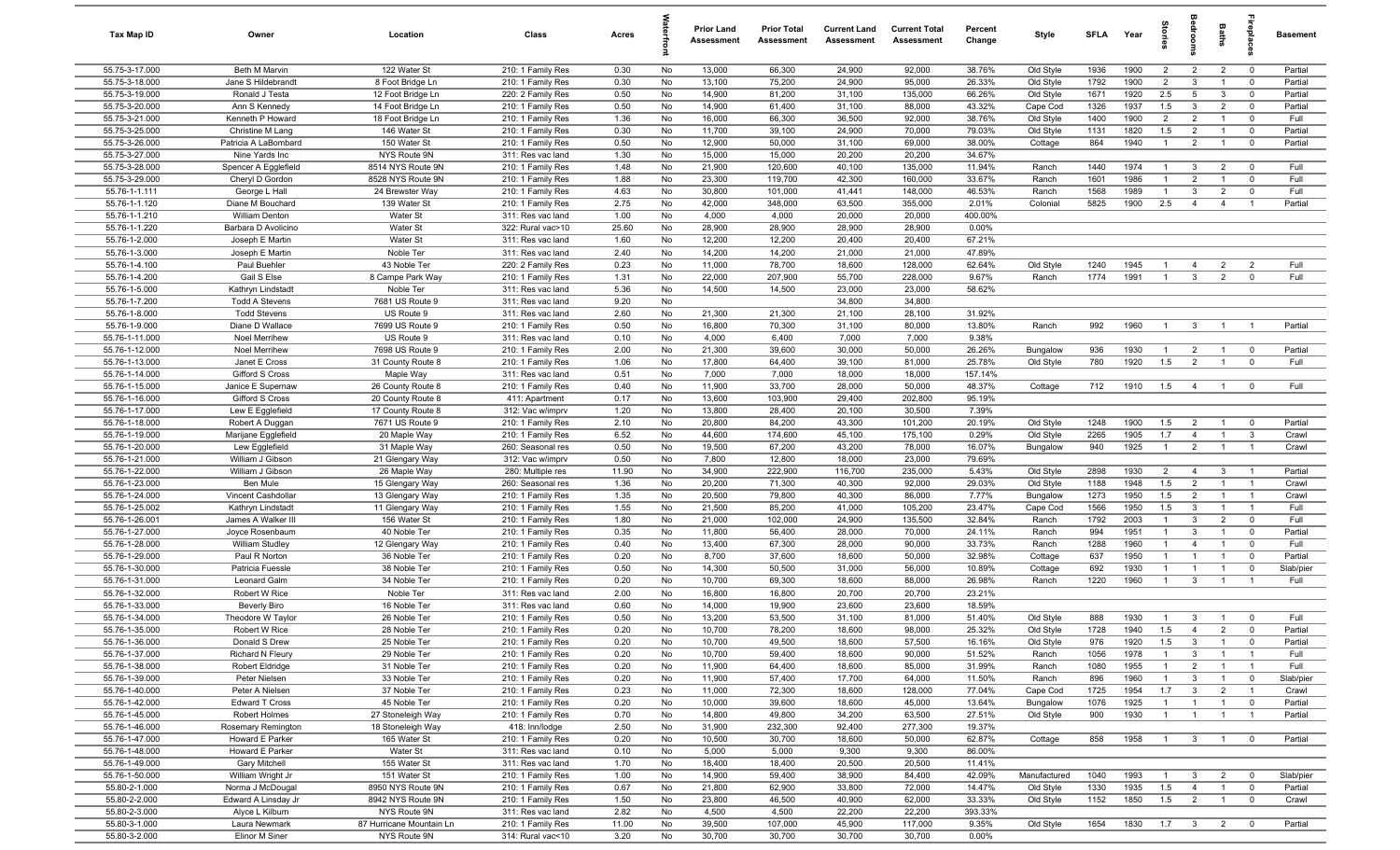| Tax Map ID                       | Owner                                    | Location                               | Class                                   | Acres        |          | <b>Prior Land</b><br>Assessment | <b>Prior Total</b><br>Assessment | <b>Current Land</b><br>Assessment | <b>Current Total</b><br>Assessment | Percent<br>Change | Style                  | <b>SFLA</b> | Year         | ğ                     | drooi                          | Baths                            | epla                             | Basement           |
|----------------------------------|------------------------------------------|----------------------------------------|-----------------------------------------|--------------|----------|---------------------------------|----------------------------------|-----------------------------------|------------------------------------|-------------------|------------------------|-------------|--------------|-----------------------|--------------------------------|----------------------------------|----------------------------------|--------------------|
| 55.80-3-3.000                    | Richard T LaTour                         | 77 Hurricane Mountain Ln               | 260: Seasonal res                       | 4.70         | No       | 33,300                          | 76,400                           | 53,300                            | 83,000                             | 8.64%             | Log Cabin              | 770         | 1926         | 1.5                   | $\overline{2}$                 | $\overline{1}$                   | $\overline{1}$                   | Crawl              |
| 55.80-3-4.000                    | Daniel J Mousseau                        | 59 Hurricane Mountain Ln               | 210: 1 Family Res                       | 0.60         | No       | 21,800                          | 66,000                           | 32,700                            | 82,000                             | 24.24%            | Old Style              | 1191        | 1890         | 1.7                   | $\overline{2}$                 | $\overline{1}$                   | $\mathbf 0$                      | Crawl              |
| 55.80-3-5.000                    | Diane L Power                            | 11 Scrabble Hollow Ln                  | 210: 1 Family Res                       | 0.70         | No       | 21,800                          | 79,200                           | 34,200                            | 92,000                             | 16.16%            | Old Style              | 1052        | 1900         | 1.5                   | $\mathbf{3}$                   | $\overline{1}$                   | $\mathbf 0$                      | Crawl              |
| 55.80-3-6.000                    | Onley D Kilburn                          | 30 Scrabble Hollow Ln                  | 210: 1 Family Res                       | 6.10         | No       | 33,000                          | 89,700                           | 40,000                            | 97,500                             | 8.70%             | Ranch                  | 1488        | 1960         | $\mathbf{1}$          | $\overline{4}$                 | $\overline{2}$                   | $\mathbf 0$                      | Crawl              |
| 55.80-3-7.000                    | Roger H MacDougal                        | 8872 NYS Route 9N                      | 210: 1 Family Res                       | 0.42         | No       | 12,300                          | 34,700                           | 21,500                            | 46,500                             | 34.01%            | Cottage                | 520         | 1940         | $\mathbf{1}$          | $\overline{1}$                 | $\overline{1}$                   | $^{\circ}$                       | Full               |
| 55.80-3-8.000<br>55.80-3-9.000   | Stephen C Denton Jr<br>Marcella G Denton | 8833 NYS Route 9N<br>8837 NYS Route 9N | 260: Seasonal res<br>210: 1 Family Res  | 2.04         | No<br>No | 21,800<br>23,200                | 29,100<br>73,500                 | 23,500<br>41,900                  | 33,500<br>82,000                   | 15.12%<br>11.56%  | Cottage                | 356<br>866  | 1930<br>1925 | $\overline{1}$<br>1.5 | $\overline{1}$<br>2            | $\overline{1}$                   | $\mathbf 0$                      | Crawl<br>Partial   |
| 55.80-3-10.000                   | Barbara Kerkowski                        | 2 Crowningshield Ln                    | 210: 1 Family Res                       | 1.76<br>7.80 | No       | 27,000                          | 67,000                           | 41,900                            | 77,100                             | 15.07%            | Old Style<br>Cottage   | 552         | 1990         | $\mathbf{1}$          | $\overline{2}$                 | $\overline{1}$                   | $\mathbf 0$<br>$\mathbf 0$       | Slab/pier          |
| 55.80-3-11.000                   | Edward J Legnard                         | 8907 NYS Route 9N                      | 260: Seasonal res                       | 1.30         | No       | 24,800                          | 49,500                           | 40,100                            | 68,000                             | 37.37%            | Cottage                | 432         | 1948         | $\overline{1}$        | $\overline{2}$                 | $\overline{1}$                   | $\mathbf 0$                      | Slab/pier          |
| 55.80-3-12.000                   | James Hayes                              | 8909 NYS Route 9N                      | 210: 1 Family Res                       | 0.60         | No       | 19,800                          | 69,300                           | 32,700                            | 69,300                             | 0.00%             | Cottage                | 640         | 1944         | $\overline{1}$        | $\overline{2}$                 | $\overline{1}$                   | $\mathbf 0$                      | Crawl              |
| 55.80-3-13.000                   | Adam D Lawrence                          | 8915 NYS Route 9N                      | 312: Vac w/imprv                        | 0.80         | No       | 7,100                           | 7,100                            | 19,000                            | 19,000                             | 167.61%           |                        |             |              |                       |                                |                                  |                                  |                    |
| 55.83-2-1.000                    | Kenneth G Dales                          | 15 Park St                             | 210: 1 Family Res                       | 1.00         | No       | 20,400                          | 92,100                           | 38,900                            | 112,000                            | 21.61%            | Cape Cod               | 1646        | 1931         | 1.5                   | $\mathbf{3}$                   | $\overline{1}$                   | $\overline{1}$                   | Full               |
| 55.83-2-2.000                    | Denis A Cronin                           | 25 Park St                             | 210: 1 Family Res                       | 0.40         | No       | 13,100                          | 52,500                           | 28,000                            | 75,000                             | 42.86%            | Ranch                  | 756         | 1958         | $\overline{1}$        | $\mathbf{3}$                   | $\overline{1}$                   | $^{\circ}$                       | Full               |
| 55.83-2-3.000                    | John A Deming                            | Park St                                | 323: Vacant rural                       | 1.80         | No       | 1,900                           | 1,900                            | 1,900                             | 1,900                              | 0.00%             |                        |             |              |                       |                                |                                  |                                  |                    |
| 55.83-2-4.000                    | Claude Turner                            | 51 Park St                             | 210: 1 Family Res                       | 5.80         | No       | 29,700                          | 123,800                          | 42,300                            | 175,000                            | 41.36%            | Ranch                  | 1568        | 2001         | $\mathbf{1}$          | $\overline{4}$                 | $\overline{2}$                   | $\mathbf 0$                      | Full               |
| 55.83-2-6.000                    | William P Doherty                        | 57 Park St                             | 210: 1 Family Res                       | 0.58         | No       | 17,100                          | 115,800                          | 32,700                            | 131,000                            | 13.13%            | Old Style              | 1640        | 1889         | $\overline{2}$        | $\overline{4}$                 | $\overline{2}$                   | $\mathbf 0$                      | Full               |
| 55.83-2-7.000                    | Willard J Kohen                          | 61 Park St                             | 210: 1 Family Res                       | 0.40         | No       | 14,000                          | 62,400                           | 28,000                            | 98,000                             | 57.05%            | Old Style              | 1852        | 1880         | $\overline{2}$        | $\overline{4}$                 |                                  | $^{\circ}$                       | Partial            |
| 55.83-3-2.000                    | Scott R Decker Jr                        | 22 Park St                             | 210: 1 Family Res                       | 0.23         | No       | 11,500                          | 49,500                           | 21,400                            | 68,000                             | 37.37%            | Old Style              | 1160        | 1912         | $\mathbf{1}$          | $\overline{2}$                 |                                  | $^{\circ}$                       | Full               |
| 55.83-3-3.000                    | Scott R Decker Jr                        | 2 Hillcrest Ln                         | 210: 1 Family Res                       | 0.30         | No       | 13,400                          | 82,600                           | 24,900                            | 105,000                            | 27.12%            | Old Style              | 2174        | 1912         | 2                     | $\overline{4}$                 | $\overline{2}$                   | $\overline{1}$                   | Full               |
| 55.83-3-4.000                    | David Brien                              | 12 Hillcrest Ln                        | 210: 1 Family Res                       | 1.25         | No       | 21,200                          | 83,600                           | 39,900                            | 105,000                            | 25.60%            | Ranch                  | 1138        | 1960         | $\mathbf{1}$          | $\overline{2}$                 | $\overline{1}$                   | $\mathbf 0$                      | Full               |
| 55.83-3-5.000<br>55.83-3-7.000   | <b>Brett A Sicola</b><br>Caleb Mitchell  | 22 Hillcrest Ln<br>32 Hillcrest Ln     | 280: Multiple res                       | 0.63<br>0.40 | No<br>No | 18,900<br>12,900                | 93,900<br>32,700                 | 33,100<br>27,900                  | 125,000<br>47,700                  | 33.12%<br>45.87%  | Old Style              | 1552        | 1920         | 2                     | $\overline{4}$                 | $\overline{1}$                   | $\mathbf 0$                      | Full               |
| 55.83-3-8.000                    | Rob L DeMuro                             | 9 Evans St                             | 270: Mfg housing<br>210: 1 Family Res   | 3.39         | No       | 46,000                          | 400,000                          | 66,400                            | 400,000                            | 0.00%             | Old Style              | 3923        | 1910         | 2                     | 8                              | 5                                | $\mathbf{3}$                     | Partial            |
| 55.83-3-10.000                   | Alan R Mowery                            | 58 Park St                             | 280: Multiple res                       | 0.30         | No       | 14,000                          | 100,100                          | 24,900                            | 120,000                            | 19.88%            | Old Style              | 1456        | 1918         | $\overline{2}$        | $\overline{4}$                 | $\overline{1}$                   | $^{\circ}$                       | Full               |
| 55.83-3-14.000                   | Charles E Moisan MD Jr                   | 70 Park St                             | 210: 1 Family Res                       | 0.50         | No       | 17,100                          | 104,900                          | 49,200                            | 138,000                            | 31.55%            | Colonial               | 2160        | 1914         | 2                     | $\overline{4}$                 | $\overline{2}$                   | $\mathbf 0$                      | Full               |
| 55.83-3-15.000                   | Kelly M Eng                              | 74 Park St                             | 483: Converted Res                      | 1.00         | No       | 31,700                          | 83,200                           | 60,000                            | 112,000                            | 34.62%            |                        |             |              |                       |                                |                                  |                                  |                    |
| 55.83-3-16.000                   | Hazel A Rumney                           | 36 Hillcrest Ln                        | 210: 1 Family Res                       | 0.60         | No       | 15,800                          | 54,400                           | 32,700                            | 94,000                             | 72.79%            | Old Style              | 1426        | 1930         | $\overline{2}$        | $\overline{2}$                 | $\overline{1}$                   | $\overline{1}$                   | Full               |
| 55.83-3-17.100                   | Walter S Marvin III                      | 78 Park St                             | 482: Det row bldg                       | 2.00         | No       | 49,200                          | 108,000                          | 66,000                            | 179,000                            | 65.74%            |                        |             |              |                       |                                |                                  |                                  |                    |
| 55.83-3-17.200                   | Walter S Marvin III                      | 80 Park St                             | 411: Apartment                          | 0.57         | No       | 26,700                          | 69,500                           | 90,000                            | 140,000                            | 101.44%           |                        |             |              |                       |                                |                                  |                                  |                    |
| 55.83-3-18.000                   | Walter S Marvin Jr                       | 7521 Court St                          | 471: Funeral home                       | 1.10         | No       | 40,000                          | 220,000                          | 145,000                           | 276,000                            | 25.45%            |                        |             |              |                       |                                |                                  |                                  |                    |
| 55.83-3-19.000                   | Barkley & Sons LLC                       | 7519 Court St                          | 220: 2 Family Res                       | 0.65         | No       | 19,800                          | 120,700                          | 89,600                            | 190,000                            | 57.42%            | Old Style              | 2072        | 1890         | $\overline{2}$        | $\overline{4}$                 | $\overline{2}$                   | $\overline{2}$                   | Partial            |
| 55.83-3-23.000                   | Theresa V Decker                         | 8408 NYS Route 9N                      | 210: 1 Family Res                       | 0.20         | No       | 10,400                          | 73,100                           | 18,600                            | 80,000                             | 9.44%             | Old Style              | 1050        | 1930         | 1.5                   | $\overline{2}$                 | $\overline{1}$                   | $\overline{1}$                   | Full               |
| 55.83-3-24.000                   | Michael Baldwin                          | 8410 NYS Route 9N                      | 210: 1 Family Res                       | 0.16         | No       | 10,700                          | 68,600                           | 14,900                            | 74,000                             | 7.87%             | Old Style              | 1092        | 1920         | 1.5                   | $\overline{2}$                 | $\overline{1}$                   | $\overline{\mathbf{0}}$          | Full               |
| 55.83-3-25.000                   | John A Deming                            | 8412 NYS Route 9N                      | 483: Converted Res                      | 1.04         | No       | 31,900                          | 93,500                           | 60,200                            | 121,800                            | 30.27%            |                        |             |              |                       |                                |                                  |                                  |                    |
| 55.83-3-26.000                   | David L Diemand                          | 8416 NYS Route 9N                      | 210: 1 Family Res                       | 1.40         | No       | 21,900                          | 83,400                           | 40,500                            | 110,000                            | 31.89%            | Old Style              | 1717        | 1863<br>1880 | 1.5                   | $\overline{4}$                 | $\overline{2}$                   | $\overline{0}$                   | Partial            |
| 55.83-3-27.000<br>55.84-1-1.000  | <b>Rudolf Maister</b>                    | 8426 NYS Route 9N<br>177 Water St      | 210: 1 Family Res                       | 1.40<br>0.30 | No<br>No | 24,800<br>13,500                | 90,300<br>76,200                 | 40,500<br>24,900                  | 106,000<br>88,000                  | 17.39%<br>15.49%  | Old Style              | 2188<br>975 | 1890         | $\overline{2}$<br>1.5 | $\mathbf{3}$<br>$\overline{3}$ | $\overline{2}$<br>$\overline{2}$ | $\overline{0}$<br>$\overline{0}$ | Partial            |
| 55.84-1-2.000                    | Walter M Hutchins<br>Judith L Shepard    | 179 Water St                           | 210: 1 Family Res<br>411: Apartment     | 0.30         | No       | 13,200                          | 81,200                           | 24,900                            | 107,000                            | 31.77%            | Old Style<br>Old Style | 2361        | 1940         | $\overline{2}$        | $\mathbf{3}$                   | $\mathbf{3}$                     | $\mathbf 0$                      | Partial<br>Partial |
| 55.84-1-3.000                    | William P Coats                          | 183 Water St                           | 210: 1 Family Res                       | 0.50         | No       | 16,000                          | 84,200                           | 31,100                            | 150,000                            | 78.15%            | Old Style              | 1884        | 1913         | $\overline{2}$        | $\mathbf{3}$                   | $\overline{1}$                   | - 1                              | Partial            |
| 55.84-1-4.000                    | Robert Hulbert                           | 189 Water St                           | 210: 1 Family Res                       | 0.70         | No       | 15,500                          | 62,900                           | 34,200                            | 120,000                            | 90.78%            | Old Style              | 1961        | 1820         | 1.7                   | $\overline{2}$                 | $\overline{1}$                   | $\mathbf 0$                      | Partial            |
| 55.84-1-5.000                    | Paul F Hackett                           | 195 Water St                           | 210: 1 Family Res                       | 2.60         | No       | 37,400                          | 217,300                          | 62,600                            | 242,600                            | 11.64%            | Colonial               | 3080        | 1825         | $\overline{2}$        | $\overline{4}$                 |                                  | $\mathbf{3}$                     | Full               |
| 55.84-1-6.100                    | Lloyd W Currey                           | 9 Noble Ter                            | 210: 1 Family Res                       | 0.15         | No       | 6,900                           | 22,800                           | 14,000                            | 39,000                             | 71.05%            | Cottage                | 504         | 1970         | $\overline{1}$        | $\overline{1}$                 | $\overline{1}$                   | $^{\circ}$                       | Slab/pier          |
| 55.84-1-6.200                    | Lloyd W Currey                           | 203 Water St                           | 483: Converted Res                      | 0.20         | No       | 16,000                          | 88,500                           | 34,600                            | 126,600                            | 43.05%            |                        |             |              |                       |                                |                                  |                                  |                    |
| 55.84-1-7.000                    | Lloyd W Currey                           | Noble Ter                              | 312: Vac w/imprv                        | 0.10         | No       | 2,500                           | 3,200                            | 9,300                             | 10,000                             | 212.50%           |                        |             |              |                       |                                |                                  |                                  |                    |
| 55.84-1-8.000                    | Egglefield Bros Inc                      | Noble Ter                              | 330: Vacant comm                        | 2.70         | No       | 15,700                          | 15,700                           | 35,700                            | 35,700                             | 127.39%           |                        |             |              |                       |                                |                                  |                                  |                    |
| 55.84-1-9.000                    | Nancy J Miller                           | 15 Fairlane Way                        | 270: Mfg housing                        | 0.10         | No       | 4,300                           | 13,600                           | 9,300                             | 28,600                             | 110.29%           |                        |             |              |                       |                                |                                  |                                  |                    |
| 55.84-1-10.000                   | Dennis K Egglefield                      | 15 Fairlane Way                        | 416: Mfg hsing pk                       | 1.90         | No       | 44,600                          | 84,200                           | 65,400                            | 123,000                            | 46.08%            |                        |             |              |                       |                                |                                  |                                  |                    |
| 55.84-1-12.000                   | Walter S Marvin III                      | 209 Water St                           | 482: Det row bldg                       | 0.40         | No       | 24,400                          | 115,900                          | 46,800                            | 200,000                            | 72.56%            |                        |             |              |                       |                                |                                  |                                  |                    |
| 55.84-1-13.000                   | Winifred K Thomas                        | 211 Water St                           | 482: Det row bldg                       | 0.20         | No       | 17,700                          | 159,200                          | 34,600                            | 174,600                            | 9.67%             |                        |             |              |                       |                                |                                  |                                  |                    |
| 55.84-1-14.100                   | Judith L Shepard                         | 213 Water St<br>219 Water St           | 482: Det row bldg                       | 0.58         | No       | 25,500                          | 84,400                           | 17,300                            | 88,000                             | 4.27%             |                        |             |              |                       |                                |                                  |                                  |                    |
| 55.84-1-15.161<br>55.84-1-16.022 | Mark J Carpenter<br>Philip E Arsenault   | 7639 US Route 9                        | 484: 1 use sm bld<br>483: Converted Res | 0.27<br>0.10 | No       | 24,800<br>10,700                | 83,200<br>73,900                 | 43,200<br>17,300                  | 138,200<br>80,900                  | 66.11%<br>9.47%   |                        |             |              |                       |                                |                                  |                                  |                    |
| 55.84-1-17.000                   | Mark J Carpenter                         | 223 Water St                           | 464: Office bldg.                       | 0.10         | No<br>No | 14,800                          | 88,000                           | 17,300                            | 168,000                            | 90.91%            |                        |             |              |                       |                                |                                  |                                  |                    |
| 55.84-1-19.000                   | Terry L MacDougal                        | 7613 US Route 9                        | 485: >1use sm bld                       | 0.50         | No       | 31,700                          | 76,200                           | 49,200                            | 104,200                            | 36.75%            |                        |             |              |                       |                                |                                  |                                  |                    |
| 55.84-1-20.100                   | Dennis Aubin                             | 7617 US Route 9                        | 411: Apartment                          | 0.55         | No       | 26,700                          | 93,100                           | 49,200                            | 231,900                            | 149.09%           |                        |             |              |                       |                                |                                  |                                  |                    |
| 55.84-1-20.200                   | Dennis Egglefield                        | 7625 US Route 9                        | 431: Auto dealer                        | 0.95         | No       | 34,000                          | 88,000                           | 59,000                            | 156,000                            | 77.27%            |                        |             |              |                       |                                |                                  |                                  |                    |
| 55.84-1-21.100                   | Richard M Strean                         | 39 Maple Way                           | 210: 1 Family Res                       | 1.30         | No       | 20,800                          | 118,800                          | 40,100                            | 118,800                            | 0.00%             | Bungalow               | 1104        | 1925         | $\overline{1}$        | $\overline{2}$                 | $\overline{1}$                   | $\overline{1}$                   | Crawl              |
| 55.84-2-1.234                    | Eqglefield Bros Inc                      | 7618 US Route 9                        | 431: Auto dealer                        | 1.40         | No       | 56,800                          | 245,000                          | 145,600                           | 354,600                            | 44.73%            |                        |             |              |                       |                                |                                  |                                  |                    |
| 55.84-2-2.019                    | Doris H Merrihew                         | 4 Woodruff Ln                          | 210: 1 Family Res                       | 0.50         | No       | 14,900                          | 107,000                          | 31,100                            | 135,100                            | 26.26%            | Old Style              | 2649        | 1900         | $\overline{2}$        | $\overline{4}$                 | $\overline{1}$                   | $\overline{2}$                   | Full               |
| 55.84-2-3.020                    | Michelle B Gough                         | 8232 River St                          | 312: Vac w/imprv                        | 0.58         | No       | 15,500                          | 15,500                           | 18,200                            | 30,200                             | 94.84%            |                        |             |              |                       |                                |                                  |                                  |                    |
| 55.84-2-5.200                    | Charles R Hughes                         | 7638 US Route 9                        | 210: 1 Family Res                       | 0.60         | No       | 25,600                          | 110,800                          | 32,700                            | 115,800                            | 4.51%             | Old Style              | 2098        | 1900         | $\overline{2}$        | $\overline{4}$                 | $\overline{2}$                   | $\overline{1}$                   | Partial            |
| 55.84-2-6.000                    | Dale S Yamane                            | 7642 US Route 9                        | 220: 2 Family Res                       | 0.50         | No       | 15,900                          | 109,300                          | 31,000                            | 137,000                            | 25.34%            | Old Style              | 3712        | 1847         | $\overline{2}$        | 6                              | $\overline{2}$                   | $\overline{1}$                   | Partial            |
| 55.84-2-7.000                    | Annette T Diemand                        | 7644 US Route 9                        | 210: 1 Family Res                       | 1.42         | No       | 17,400                          | 83,800                           | 40,500                            | 109,000                            | 30.07%            | Old Style              | 2000        | 1830         | 1.5                   | $\overline{2}$                 | $\overline{1}$                   | $\overline{1}$                   | Partial            |
| 55.84-2-8.000                    | Andrius J Faruolo                        | 8 County Route 8                       | 210: 1 Family Res                       | 0.37         | No       | 22,100                          | 94,000                           | 27,000                            | 109,100                            | 16.06%            | Old Style              | 2222        | 1830         | 1.5                   | $\overline{\mathbf{3}}$        | $\overline{1}$                   | $\overline{1}$                   | Partial            |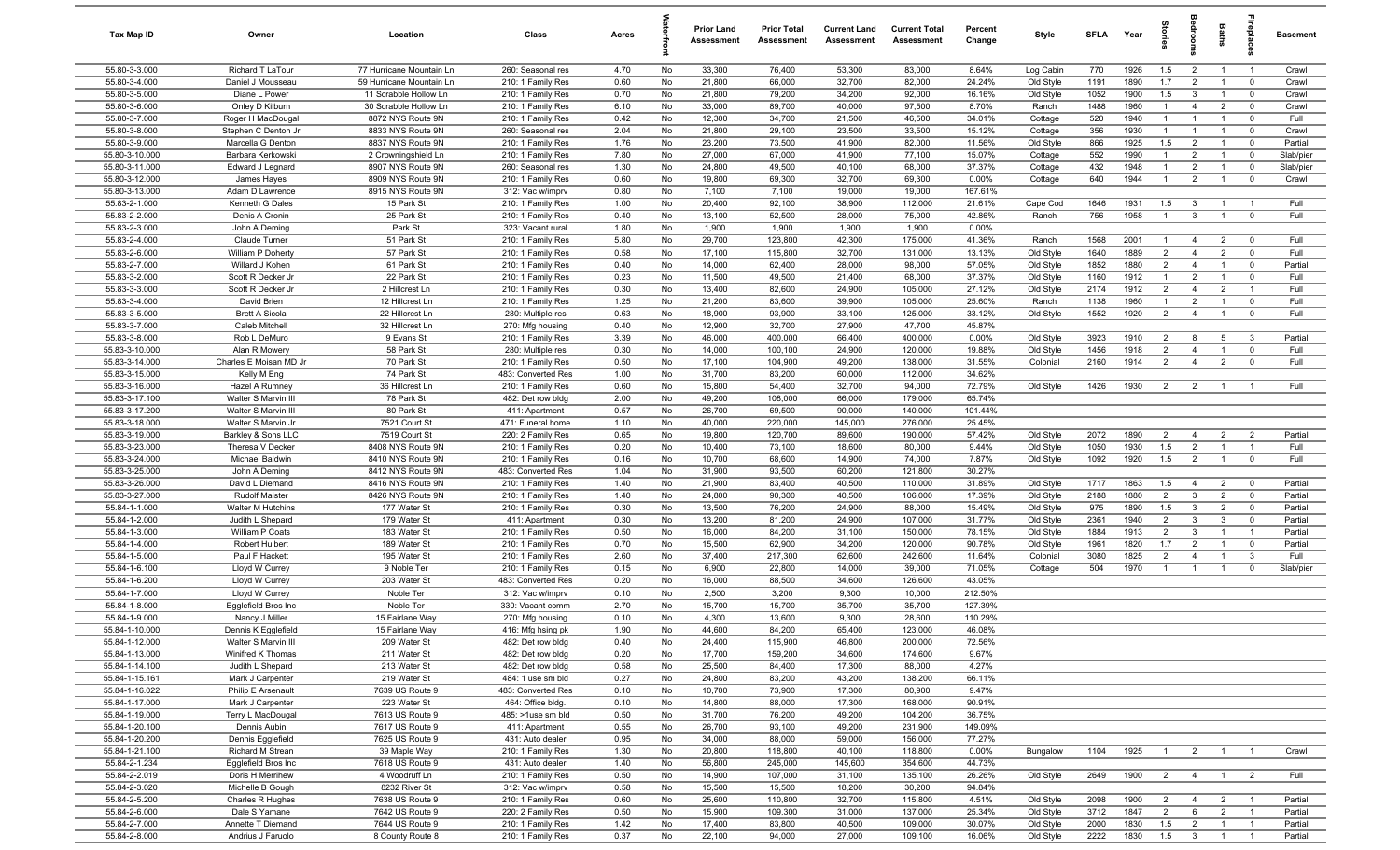| Tax Map ID                       | Owner                                        | Location                       | Class                                  | Acres        |          | <b>Prior Land</b><br>Assessment | <b>Prior Total</b><br>Assessment | <b>Current Land</b><br><b>Assessment</b> | <b>Current Total</b><br><b>Assessment</b> | Percent<br>Change | Style                     | <b>SFI A</b> | Year         | tories                           | eroo                                      | Baths                            | ireplac                       | <b>Basement</b> |
|----------------------------------|----------------------------------------------|--------------------------------|----------------------------------------|--------------|----------|---------------------------------|----------------------------------|------------------------------------------|-------------------------------------------|-------------------|---------------------------|--------------|--------------|----------------------------------|-------------------------------------------|----------------------------------|-------------------------------|-----------------|
| 55.84-2-9.000                    | Cathleen B Beaton                            | 10 County Route 8              | 220: 2 Family Res                      | 0.70         | No       | 20,500                          | 104,000                          | 34,000                                   | 104,000                                   | 0.00%             | Old Style                 | 1102         | 1908         | 1.5                              | $\overline{2}$                            | $\overline{2}$                   | $\overline{\mathbf{0}}$       | Partial         |
| 55.84-2-10.000                   | Gifford S Cross                              | Maple Way                      | 312: Vac w/imprv                       | 2.41         | No       | 22,800                          | 35,600                           | 27,400                                   | 40,400                                    | 13.48%            |                           |              |              |                                  |                                           |                                  |                               |                 |
| 55.84-2-11.120                   | Boquet Development LP                        | 20 Lawrence Way                | 633: Aged - home                       | 6.00         | No       | 76,200                          | 958,100                          | 246,400                                  | 1,173,800                                 | 22.51%            |                           |              |              |                                  |                                           |                                  |                               |                 |
| 55.84-2-13.000<br>55.84-2-14.000 | Mark Hummel<br>David Downs                   | 8254 River St<br>8250 River St | 210: 1 Family Res                      | 0.20<br>0.40 | No<br>No | 10,700<br>12,600                | 69,900<br>74,600                 | 18,600<br>28,000                         | 74,000<br>85,100                          | 5.87%<br>14.08%   | Old Style                 | 1584<br>1776 | 1920<br>1900 | $\overline{2}$<br>$\overline{2}$ | $\overline{4}$<br>$5\overline{6}$         | $\overline{1}$<br>$\overline{2}$ | $\overline{0}$<br>$\mathbf 0$ | Full<br>Full    |
| 55.84-2-15.000                   | Gail Durand                                  | 8246 River St                  | 210: 1 Family Res<br>210: 1 Family Res | 0.70         | No       | 14,800                          | 73,000                           | 34,200                                   | 98,000                                    | 34.25%            | Old Style<br>Old Style    | 1802         | 1940         | $\overline{2}$                   | 3                                         | $\overline{1}$                   | $\mathbf 0$                   | Partial         |
| 55.84-2-16.000                   | <b>Ben E Morris</b>                          | 8244 River St                  | 220: 2 Family Res                      | 0.50         | No       | 15,000                          | 92,400                           | 31,000                                   | 110,000                                   | 19.05%            | Old Style                 | 2947         | 1900         | $\overline{2}$                   | $\overline{4}$                            | $\overline{2}$                   | $\overline{1}$                | Full            |
| 55.84-2-17.000                   | David Schoorens                              | 8240 River St                  | 210: 1 Family Res                      | 0.40         | No       | 14,700                          | 86,200                           | 28,000                                   | 89,200                                    | 3.48%             | Bungalow                  | 950          | 1925         | $\overline{1}$                   | $\mathbf{3}$                              | $\overline{1}$                   | $\overline{1}$                | Full            |
| 55.84-2-18.000                   | Ryan O Hathaway                              | 3 Woodruff Ln                  | 210: 1 Family Res                      | 0.40         | No       | 12,900                          | 69,600                           | 28,000                                   | 88,000                                    | 26.44%            | Old Style                 | 1455         | 1930         | 1.5                              | $\mathbf{3}$                              | $\overline{1}$                   | $\overline{\mathbf{0}}$       | Full            |
| 55.84-3-1.000                    | Dennis L McNeill                             | 168 Water St                   | 210: 1 Family Res                      | 1.20         | No       | 19,100                          | 60,600                           | 39,700                                   | 81,000                                    | 33.66%            | Manufactured              | 1296         | 1993         | $\overline{1}$                   | $\overline{2}$                            | $\overline{2}$                   | $\mathbf 0$                   | Slab/pier       |
| 55.84-3-2.000                    | Bernard H Duso                               | 174 Water St                   | 210: 1 Family Res                      | 0.40         | No       | 14,700                          | 64,900                           | 28,000                                   | 98,000                                    | 51.00%            | Ranch                     | 1088         | 1967         | $\overline{1}$                   | $\mathbf{3}$                              | $\overline{1}$                   | $\mathbf 0$                   | Partial         |
| 55.84-3-3.000                    | <b>Tammy Celotti</b>                         | 176 Water St                   | 210: 1 Family Res                      | 0.30         | No       | 14,800                          | 54,400                           | 24,900                                   | 70,000                                    | 28.68%            | Old Style                 | 1240         | 1920         | 1.5                              | 2                                         | $\overline{2}$                   | $\mathbf 0$                   | Full            |
| 55.84-3-4.000                    | Thomas R Biery                               | 178 Water St                   | 210: 1 Family Res                      | 1.10         | No       | 19,800                          | 84,200                           | 39,300                                   | 105,000                                   | 24.70%            | Old Style                 | 1650         | 1900         | 2                                | $\overline{4}$                            | $\overline{1}$                   | $\overline{1}$                | Partial         |
| 55.84-3-5.000                    | Richard T Johnson                            | 180 Water St                   | 210: 1 Family Res                      | 0.40         | No       | 15,300                          | 67,300                           | 28,000                                   | 74,000                                    | 9.96%             | Old Style                 | 1107         | 1900         | 1.7                              | $\mathbf{3}$                              | $\overline{2}$                   | $\mathbf 0$                   | Partial         |
| 55.84-3-6.000                    | George L Cantin                              | 184 Water St                   | 220: 2 Family Res                      | 3.20         | No       | 26,700                          | 85,100                           | 47,500                                   | 122,500                                   | 43.95%            | Old Style                 | 2560         | 1910         | $\overline{2}$                   | 6                                         | $\overline{2}$                   | $\mathbf 0$                   | Partial         |
| 55.84-3-7.000                    | Randy Roy                                    | 188 Water St                   | 210: 1 Family Res                      | 0.20         | No       | 9,600                           | 61,400                           | 18,600                                   | 71,000                                    | 15.64%            | Old Style                 | 1291         | 1900         | 1.5                              | $\overline{\mathbf{3}}$                   | $\overline{1}$                   | $\mathbf 0$                   | Partial         |
| 55.84-3-8.000                    | Nine Yards Inc                               | 190 Water St                   | 484: 1 use sm bld                      | 0.40         | No       | 22,800                          | 81,200                           | 46,800                                   | 126,000                                   | 55.17%            |                           |              |              |                                  |                                           |                                  |                               |                 |
| 55.84-3-9.200<br>55.84-3-10.000  | Nine Yards Inc<br>Michael A McCarroll        | Water St<br>204 Water St       | 311: Res vac land<br>210: 1 Family Res | 0.23<br>1.30 | No<br>No | 6,800<br>20,200                 | 6,800<br>48,500                  | 17,000<br>40,100                         | 17,000<br>70,000                          | 150.00%<br>44.33% | Old Style                 | 1966         | 1890         | 1.7                              | $\overline{\mathbf{3}}$                   | $\overline{1}$                   | $\mathbf 0$                   | Crawl           |
| 55.84-3-11.000                   | Daniel T Coffin                              | 208 Water St                   | 210: 1 Family Res                      | 0.50         | No       | 16,800                          | 56,400                           | 21,800                                   | 75,000                                    | 32.98%            | Old Style                 | 1167         | 1900         | 1.7                              | $\overline{3}$                            | $\overline{1}$                   | $\mathbf 0$                   | Full            |
| 55.84-3-12.000                   | Michael O Morris                             | Water St                       | 311: Res vac land                      | 0.10         | No       | 2,500                           | 2,500                            | 4,300                                    | 4,300                                     | 72.00%            |                           |              |              |                                  |                                           |                                  |                               |                 |
| 55.84-3-13.110                   | Michael O Morris                             | 216 Water St                   | 210: 1 Family Res                      | 1.69         | No       | 24,800                          | 103,600                          | 39,000                                   | 143,000                                   | 38.03%            | Old Style                 | 3216         | 1880         | $\overline{2}$                   | 6                                         | $\mathbf{3}$                     | $\overline{1}$                | Full            |
| 55.84-3-13.200                   | Judith L Shepard                             | 212 Water St                   | 481: Att row bldg                      | 0.20         | No       | 27,500                          | 148,900                          | 34,600                                   | 192,000                                   | 28.95%            |                           |              |              |                                  |                                           |                                  |                               |                 |
| 55.84-3-14.100                   | Henry W Kurtenbach                           | 222 Water St                   | 484: 1 use sm bld                      | 0.59         | No       | 24,800                          | 64,400                           | 40,900                                   | 60,900                                    | $-5.43%$          |                           |              |              |                                  |                                           |                                  |                               |                 |
| 55.84-3-16.000                   | <b>Steve Pierce</b>                          | 7581 Court St                  | 422: Diner/lunch                       | 0.40         | No       | 34,600                          | 206,900                          | 109,200                                  | 306,000                                   | 47.90%            |                           |              |              |                                  |                                           |                                  |                               |                 |
| 55.84-3-17.000                   | <b>Steve Pierce</b>                          | 7577 Court St                  | 483: Converted Res                     | 0.21         | No       | 29,700                          | 123,800                          | 84,700                                   | 152,000                                   | 22.78%            |                           |              |              |                                  |                                           |                                  |                               |                 |
| 55.84-3-18.100                   | Jeffrey M Langford                           | 7573 Court St                  | 464: Office bldg.                      | 0.58         | No       | 44,600                          | 254,300                          | 118,800                                  | 328,000                                   | 28.98%            |                           |              |              |                                  |                                           |                                  |                               |                 |
| 55.84-3-19.100                   | William A Delahant                           | 7567 Court St                  | 483: Converted Res                     | 0.33         | No       | 34,600                          | 206,900                          | 105,300                                  | 206,900                                   | $0.00\%$          |                           |              |              |                                  |                                           |                                  |                               |                 |
| 55.84-3-25.000                   | Malcolm E Martin                             | 7529 Court St                  | 415: Motel                             | 0.65         | No       | 39,600                          | 195,100                          | 122,400                                  | 245,000                                   | 25.58%            |                           |              |              |                                  |                                           |                                  |                               |                 |
| 55.84-3-26.120                   | Dake Bros Inc                                | 94 Park St                     | 423: Snack bar                         | 0.50         | No       | 40,600                          | 244,100                          | 114,800                                  | 318,800                                   | 30.60%            |                           |              |              |                                  |                                           |                                  |                               |                 |
| 55.84-3-29.000                   | Patsy J Myers                                | 67 Park St                     | 210: 1 Family Res                      | 0.30         | No       | 13,500                          | 83,300                           | 24,900                                   | 95,300                                    | 14.41%            | Old Style                 | 2208         | 1890         | $\overline{2}$                   | 5                                         | $\overline{1}$                   | $\mathbf 0$                   | Partial         |
| 55.84-4-1.100<br>55.84-4-1.200   | Elizabethtown Commons LLC                    | 7544 Court St<br>7550 Court St | 454: Supermarket                       | 1.49         | No<br>No |                                 |                                  | 165,300                                  | 800,000                                   |                   |                           |              |              |                                  |                                           |                                  |                               |                 |
| 55.84-4-2.000                    | Elizabeth Morgan LLC<br><b>BBD Jades LLC</b> | 7552 Court St                  | 484: 1 use sm bld<br>421: Restaurant   | 1.12<br>0.20 | No       | 21,800                          | 228,200                          | 140,000<br>80,600                        | 1,250,000<br>275,200                      | 20.60%            |                           |              |              |                                  |                                           |                                  |                               |                 |
| 55.84-4-3.000                    | Walter S Marvin III                          | 8 Williams St                  | 210: 1 Family Res                      | 0.10         | No       | 9,100                           | 62,800                           | 9,300                                    | 72,800                                    | 15.92%            | Old Style                 | 1690         | 1932         | $\overline{1}$                   | $\overline{4}$                            | $\overline{1}$                   | $\overline{1}$                | Full            |
| 55.84-4-5.000                    | Christopher Blum                             | 11 Williams St                 | 210: 1 Family Res                      | 0.32         | No       | 12,900                          | 93,700                           | 35,400                                   | 127,200                                   | 35.75%            | Old Style                 | 2520         | 1885         | 1.7                              | $\overline{4}$                            | $\overline{2}$                   | $\overline{1}$                | Partial         |
| 55.84-4-6.000                    | Champlain National Bank                      | 7558 Court St                  | 462: Branch bank                       | 0.76         | No       | 53,500                          | 598,000                          | 127,900                                  | 690,000                                   | 15.38%            |                           |              |              |                                  |                                           |                                  |                               |                 |
| 55.84-4-7.200                    | Evelyn M Hatch                               | 7564 Court St                  | 210: 1 Family Res                      | 0.36         | No       | 29,700                          | 195,900                          | 107,800                                  | 237,800                                   | 21.39%            | Old Style                 | 2709         | 1900         | $\overline{2}$                   | $\overline{\mathbf{3}}$                   | $\overline{1}$                   | $\overline{1}$                | Partial         |
| 55.84-4-8.110                    | Aubuchon Realty Co Inc                       | 7572 Court St                  | 485: >1use sm bld                      | 1.04         | No       | 52,500                          | 313,100                          | 142,000                                  | 350,000                                   | 11.79%            |                           |              |              |                                  |                                           |                                  |                               |                 |
| 55.84-4-8.120                    | <b>Belzer Peter</b>                          | 105 Hand Ave                   | 710: Manufacture                       | 0.40         | No       | 26,700                          | 83,200                           | 42,100                                   | 142,100                                   | 70.79%            |                           |              |              |                                  |                                           |                                  |                               |                 |
| 55.84-4-8.200                    | Hand Avenue Assoc LLC                        | 103 Hand Ave                   | 464: Office bldg.                      | 0.20         | No       | 29,700                          | 308,400                          | 34,600                                   | 353,600                                   | 14.66%            |                           |              |              |                                  |                                           |                                  |                               |                 |
| 55.84-4-9.000                    | Peter I Mehr                                 | 7576 Court St                  | 483: Converted Res                     | 0.30         | No       | 34,600                          | 206,900                          | 103,600                                  | 250,000                                   | 20.83%            |                           |              |              |                                  |                                           |                                  |                               |                 |
| 55.84-4-11.000                   | Lee P Norton                                 | 111 Hand Ave                   | 483: Converted Res                     | 0.20         | No       | 16,900                          | 73,200                           | 34,600                                   | 100,000                                   | 36.61%            |                           |              |              |                                  |                                           |                                  |                               |                 |
| 55.84-4-12.000                   | Nine Yards Inc                               | 109 Hand Ave                   | 411: Apartment                         | 0.20         | No       | 12,200                          | 77,800                           | 18,600                                   | 84,000                                    | 7.97%             | Old Style                 | 2002         | 1900         | 1.7                              | $\overline{4}$                            | $\mathbf{3}$                     | $\mathbf 0$                   | Slab/pier       |
| 55.84-4-13.000                   | Kathleen E Hall                              | 107 Hand Ave                   | 464: Office bldg.                      | 0.20         | No       | 18,000                          | 130,700                          | 34,600                                   | 149,700                                   | 14.54%            |                           |              |              |                                  |                                           |                                  |                               |                 |
| 55.84-4-14.000<br>55.84-4-15.000 | <b>Herbert Savel</b><br>Herbert Savel        | 99 Hand Ave<br>89 Hand Ave     | 210: 1 Family Res<br>210: 1 Family Res | 0.30<br>0.20 | No<br>No | 24,800<br>24,800                | 107,200<br>89,700                | 24,900<br>18,600                         | 117,200<br>97,700                         | 9.33%<br>8.92%    | Old Style<br>Old Style    | 1878<br>1626 | 1900<br>1900 | $\overline{2}$<br>$\overline{2}$ | $\overline{\mathbf{3}}$<br>$\overline{2}$ | $\overline{1}$                   |                               | Full<br>Full    |
| 55.84-4-16.000                   | Ralph Hathaway                               | 85 Hand Ave                    | 210: 1 Family Res                      | 0.30         | No       | 13,700                          | 90,000                           | 24,900                                   | 112,000                                   | 24.44%            | Old Style                 | 2240         | 1900         | $\overline{2}$                   | $\overline{4}$                            | $\overline{1}$                   | $\overline{1}$                | Full            |
| 55.84-4-17.000                   | Robert B Kalinowski                          | 83 Hand Ave                    | 220: 2 Family Res                      | 0.40         | No       | 14,000                          | 84,300                           | 28,000                                   | 114,000                                   | 35.23%            | Old Style                 | 2352         | 1896         | $\overline{2}$                   | $\mathbf{3}$                              | $\overline{2}$                   | $\overline{1}$                | Partial         |
| 55.84-4-18.000                   | Donald S Drew Jr                             | 81 Hand Ave                    | 210: 1 Family Res                      | 0.40         | No       | 13,800                          | 77,900                           | 28,000                                   | 93,000                                    | 19.38%            | Old Style                 | 2213         | 1900         | $\overline{2}$                   | $\overline{4}$                            | $\overline{1}$                   | $\overline{0}$                | Partial         |
| 55.84-4-19.000                   | Joshua E Cunningham                          | 77 Hand Ave                    | 210: 1 Family Res                      | 0.30         | No       | 13,100                          | 75,900                           | 24,900                                   | 90,000                                    | 18.58%            | Old Style                 | 1591         | 1900         | 1.5                              | $\overline{4}$                            | $\overline{1}$                   | $\overline{0}$                | Crawl           |
| 55.84-4-20.000                   | <b>Brent L Vosburg</b>                       | 75 Hand Ave                    | 210: 1 Family Res                      | 0.40         | No       | 13,700                          | 76,500                           | 28,000                                   | 87,000                                    | 13.73%            | Old Style                 | 1651         | 1920         | $\overline{2}$                   | $\mathbf{3}$                              | $\overline{1}$                   | $\overline{1}$                | Full            |
| 55.84-4-21.000                   | Clayton Phinney                              | 15 Williams St                 | 210: 1 Family Res                      | 0.40         | No       | 14,800                          | 84,200                           | 28,000                                   | 91,000                                    | 8.08%             | Old Style                 | 1643         | 1890         | $\overline{2}$                   | $5\overline{)}$                           | $\overline{1}$                   | $\mathbf 0$                   | Full            |
| 55.84-4-22.000                   | Walter S Marvin III                          | 21 Williams St                 | 411: Apartment                         | 0.50         | No       | 17,000                          | 103,100                          | 49,200                                   | 149,200                                   | 44.71%            |                           |              |              |                                  |                                           |                                  |                               |                 |
| 55.84-5-3.000                    | George Huttig                                | 7594 Court St                  | 483: Converted Res                     | 0.60         | No       | 33,300                          | 127,600                          | 119,800                                  | 251,000                                   | 96.71%            |                           |              |              |                                  |                                           |                                  |                               |                 |
| 55.84-5-5.000                    | Sandri Realty Inc                            | 8289 River St                  | 432: Gas station                       | 0.40         | No       | 49,500                          | 190,500                          | 109,200                                  | 220,000                                   | 15.49%            |                           |              |              |                                  |                                           |                                  |                               |                 |
| 55.84-5-7.000                    | Karen Jarvis                                 | 8257 River St                  | 210: 1 Family Res                      | 2.10         | No       | 21,400                          | 56,300                           | 43,200                                   | 90,000                                    | 59.86%            | Old Style                 | 1670         | 1900         | $\overline{2}$                   | $\overline{4}$                            | $\overline{1}$                   | $\overline{\mathbf{0}}$       | Partial         |
| 55.84-5-8.000                    | April J Burdo                                | 8253 River St                  | 210: 1 Family Res                      | 0.20         | No       | 9,600                           | 63,900                           | 18,600                                   | 66,000                                    | 3.29%             | Ranch                     | 864          | 1955         | $\overline{1}$                   | $\overline{3}$                            | $\overline{1}$                   | $\mathbf 0$                   | Crawl           |
| 55.84-5-9.110                    | Therese Denton                               | <b>River St</b>                | 311: Res vac land                      | 1.83         | No       | 15,900                          | 15,900                           | 20,600                                   | 20,600                                    | 29.56%            |                           |              |              |                                  |                                           |                                  |                               |                 |
| 55.84-5-9.200<br>55.84-5-10.000  | Michael E Pratt<br>David E Reinman           | 8229 River St<br>8225 River St | 210: 1 Family Res<br>210: 1 Family Res | 0.84<br>0.70 | No<br>No | 18,700<br>18,500                | 104,000<br>104,000               | 36,400<br>34,200                         | 155,000<br>120,000                        | 49.04%<br>15.38%  | Ranch                     | 1640<br>2498 | 1990<br>1880 | $\overline{1}$<br>$\overline{2}$ | $\overline{3}$<br>$\overline{4}$          | $\overline{1}$<br>$\overline{1}$ | $\mathbf 0$<br>$\mathbf 0$    | Full<br>Full    |
| 56.1-1-1.100                     | Thomas D Rushby                              | 401 County Route 8             | 210: 1 Family Res                      | 6.10         | No       | 45,800                          | 153,600                          | 38,200                                   | 175,000                                   | 13.93%            | Old Style<br>Raised Ranch | 2069         | 2002         | $\overline{1}$                   | $\overline{3}$                            | $\overline{2}$                   | $\mathbf 0$                   | Full            |
| 56.1-1-1.200                     | Raymond Plante                               | 409 County Route 8             | 210: 1 Family Res                      | 4.90         | No       | 41,000                          | 130,700                          | 54,100                                   | 155,000                                   | 18.59%            | Ranch                     | 1400         | 1970         | $\overline{1}$                   | $\mathbf{3}$                              | $\overline{2}$                   | $\overline{1}$                | Full            |
| 56.1-1-2.000                     | Raymond Plante                               | County Route 8                 | 314: Rural vac<10                      | 2.90         | No       | 13,200                          | 13,200                           | 13,200                                   | 13,200                                    | 0.00%             |                           |              |              |                                  |                                           |                                  |                               |                 |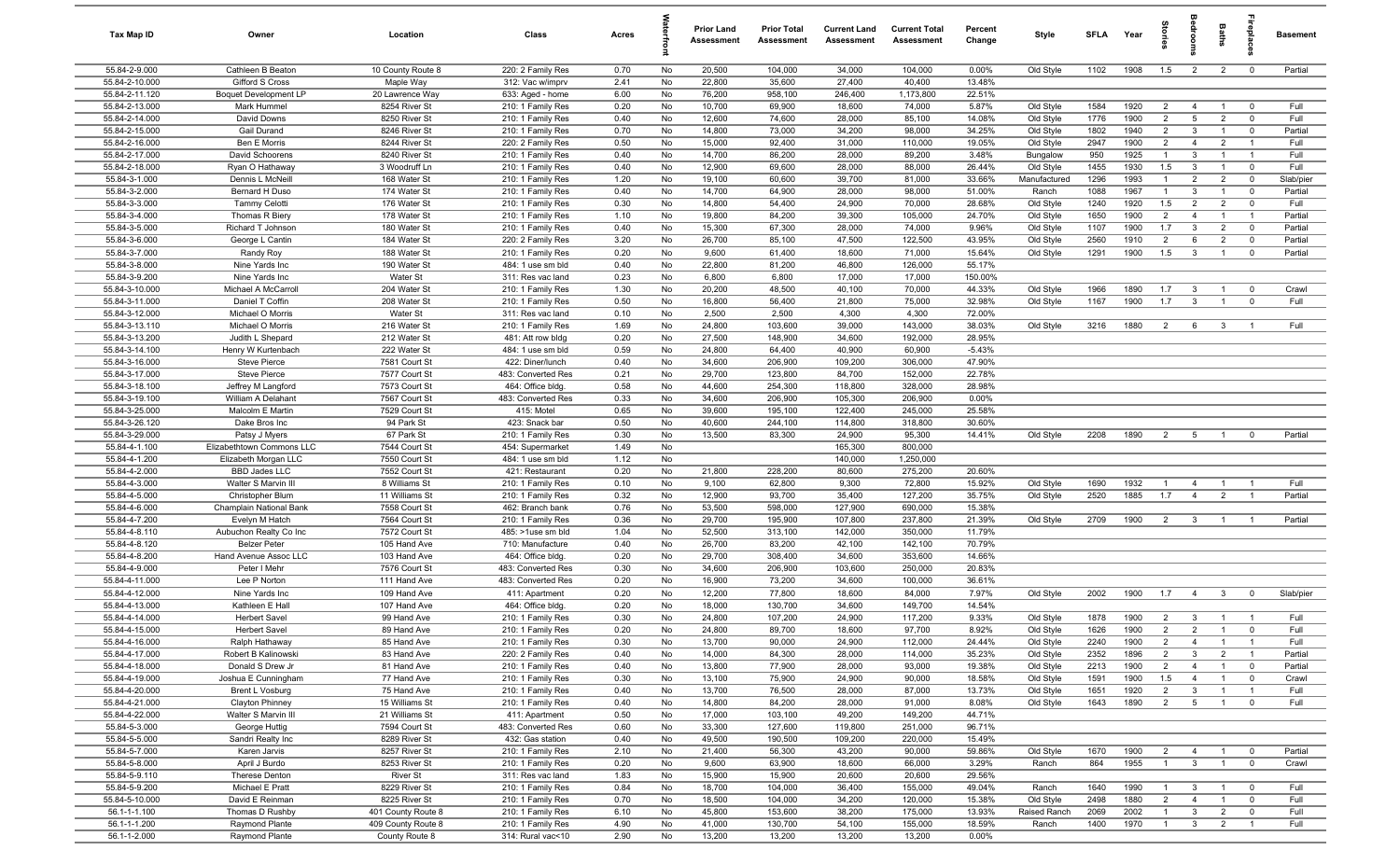| Tax Map ID                     | Owner                                 | Location                             | Class                                  | Acres           |          | <b>Prior Land</b><br>Assessment | <b>Prior Total</b><br>Assessment | <b>Current Land</b><br>Assessment | <b>Current Total</b><br>Assessment | Percent<br>Change | Style     | <b>SFLA</b> | Year | $\frac{1}{2}$  |                         | Baths          | repla                   | <b>Basement</b> |
|--------------------------------|---------------------------------------|--------------------------------------|----------------------------------------|-----------------|----------|---------------------------------|----------------------------------|-----------------------------------|------------------------------------|-------------------|-----------|-------------|------|----------------|-------------------------|----------------|-------------------------|-----------------|
| 56.1-1-3.000                   | Janet B Haseltine                     | 431 County Route 8                   | 280: Multiple res                      | 12.10           | No       | 45,400                          | 155,000                          | 84,900                            | 190,000                            | 22.58%            | Colonial  | 1986        | 1800 | $\overline{2}$ | $\mathbf{3}$            | $\overline{1}$ | $\overline{1}$          | Full            |
| 56.1-1-4.000                   | Gordon H Hatcher                      | County Route 8                       | 314: Rural vac<10                      | 2.30            | No       | 8,800                           | 8,800                            | 21,300                            | 21,300                             | 142.05%           |           |             |      |                |                         |                |                         |                 |
| 56.1-1-5.000                   | Peter R Hatcher                       | County Route 8                       | 314: Rural vac<10                      | 1.90            | No       | 10,300                          | 10,300                           | 20,600                            | 20,600                             | 100.00%           |           |             |      |                |                         |                |                         |                 |
| 56.1-1-6.000                   | Gordon H Hatcher                      | 449 County Route 8                   | 260: Seasonal res                      | 6.00            | No       | 35,000                          | 51,200                           | 42,400                            | 76,000                             | 48.44%            | Cottage   | 736         | 1940 | $\mathbf{1}$   | -1                      | $\overline{1}$ | $\mathbf 0$             | Full            |
| 56.1-1-7.000                   | Denton Family Trust                   | 455 County Route 8                   | 240: Rural res                         | 10.00           | No       | 41,900                          | 130,400                          | 45,200                            | 150,000                            | 15.03%            | Ranch     | 1456        | 1969 | $\mathbf{1}$   | $\mathbf{3}$            | $\overline{2}$ | $\overline{2}$          | Full            |
| 56.1-1-8.000                   | John MC Peterson<br>John MC Peterson  | 477 County Route 8                   | 210: 1 Family Res<br>322: Rural vac>10 | 14.00           | No       | 55,500                          | 102,400                          | 48,000                            | 112,000                            | 9.38%<br>0.00%    | Old Style | 1516        | 1840 | $\overline{2}$ | $\overline{\mathbf{3}}$ |                | $\mathbf 0$             | Partial         |
| 56.1-1-9.000<br>56.1-1-10.000  | Mary L Morgan                         | County Route 8<br>665 County Route 8 | 240: Rural res                         | 17.00<br>133.00 | No<br>No | 29,800<br>103,800               | 29,800<br>162,500                | 29,800<br>131,300                 | 29,800<br>199,300                  | 22.65%            | Old Style | 1558        | 1850 | 1.5            | $\overline{3}$          | $\overline{1}$ | $\overline{2}$          | Partial         |
| 56.1-1-11.000                  | Linda Walter                          | County Route 8                       | 910: Priv forest                       | 79.50           | No       | 63,000                          | 63,000                           | 63,000                            | 63,000                             | 0.00%             |           |             |      |                |                         |                |                         |                 |
| 56.1-1-12.000                  | George E Banks IV                     | 542 County Route 8                   | 260: Seasonal res                      | 0.32            | No       | 18,000                          | 83,500                           | 25,500                            | 91,500                             | 9.58%             | Cottage   | 768         | 1993 | $\overline{1}$ | 2                       | $\overline{1}$ | $\mathbf 0$             | Full            |
| 56.1-1-13.000                  | Janet E Walls                         | County Route 8                       | 314: Rural vac<10                      | 10.00           | No       | 29,500                          | 29,500                           | 35,400                            | 35,400                             | 20.00%            |           |             |      |                |                         |                |                         |                 |
| 56.1-1-14.100                  | Jane O Simpson                        | 512 County Route 8                   | 270: Mfg housing                       | 25.70           | No       | 40,600                          | 55,500                           | 56,200                            | 71,100                             | 28.11%            |           |             |      |                |                         |                |                         |                 |
| 56.1-1-14.200                  | Jerry Pulsifer                        | 492 County Route 8                   | 210: 1 Family Res                      | 10.90           | No       | 32,000                          | 66,100                           | 45,800                            | 78,700                             | 19.06%            | Ranch     | 800         | 1980 | $\overline{1}$ | $\mathbf{3}$            | $\overline{1}$ | $\Omega$                | Full            |
| 56.1-1-15.000                  | Janet B Haseltine                     | County Route 8                       | 910: Priv forest                       | 65.30           | No       | 35,100                          | 35,100                           | 36,600                            | 36,600                             | 4.27%             |           |             |      |                |                         |                |                         |                 |
| 56.1-1-16.000                  | Charles E Moisan MD PC Jr             | County Route 8                       | 314: Rural vac<10                      | 1.40            | No       | 7,600                           | 7,600                            | 20,300                            | 20,300                             | 167.11%           |           |             |      |                |                         |                |                         |                 |
| 56.1-1-17.000                  | Charles E Moisan Jr                   | 456 County Route 8                   | 312: Vac w/imprv                       | 1.00            | No       | 17,900                          | 21,200                           | 29,100                            | 34,100                             | 60.85%            |           |             |      |                |                         |                |                         |                 |
| 56.1-1-18.000                  | Janet B Haseltine                     | County Route 8                       | 314: Rural vac<10                      | 1.40            | No       | 5,900                           | 5,900                            | 20,300                            | 20,300                             | 244.07%           |           |             |      |                |                         |                |                         |                 |
| 56.1-1-19.000                  | Janet B Haseltine                     | County Route 8                       | 314: Rural vac<10                      | 1.10            | No       | 5,100                           | 5,100                            | 20,100                            | 20,100                             | 294.12%           |           |             |      |                |                         |                |                         |                 |
| 56.1-1-20.000                  | Warren Haseltine                      | County Route 8                       | 314: Rural vac<10                      | 3.70            | No       | 11,600                          | 11,600                           | 21,900                            | 21,900                             | 88.79%            |           |             |      |                |                         |                |                         |                 |
| 56.1-1-21.000<br>56.2-2-1.000  | John MC Peterson                      | County Route 8                       | 323: Vacant rural                      | 11.90           | No       | 14,600                          | 14,600                           | 14,600                            | 14,600                             | 0.00%             |           |             |      |                |                         |                |                         |                 |
| 56.2-2-2.000                   | Christine Jones<br>Steven C Shepstone | 664 County Route 8<br>County Route 8 | 240: Rural res<br>910: Priv forest     | 14.70<br>92.10  | No<br>No | 45,800<br>59,500                | 78,700<br>59,500                 | 48,500<br>59,500                  | 94,000<br>59,500                   | 19.44%<br>0.00%   | Old Style | 1011        | 1920 | 1.5            | $\overline{3}$          | $\overline{1}$ | $\overline{0}$          | Partial         |
| 56.2-2-3.000                   | Steven Shepstone                      | County Route 8                       | 322: Rural vac>10                      | 62.50           | No       | 44,300                          | 44,300                           | 44,300                            | 44,300                             | 0.00%             |           |             |      |                |                         |                |                         |                 |
| 56.2-2-6.000                   | Thaddeus E Lewis                      | Brainards Forge Rd                   | 910: Priv forest                       | 33.40           | No       | 16,800                          | 16,800                           | 16,800                            | 16,800                             | 0.00%             |           |             |      |                |                         |                |                         |                 |
| 56.2-2-7.000                   | Etta L Cornwright                     | Brainards Forge Rd                   | 910: Priv forest                       | 77.20           | No       | 38,600                          | 38,600                           | 38,600                            | 38,600                             | 0.00%             |           |             |      |                |                         |                |                         |                 |
| 56.2-2-8.000                   | Etta L Cornwright                     | County Route 8                       | 105: Vac farmland                      | 109.11          | No       | 92,400                          | 92,400                           | 92,400                            | 92,400                             | 0.00%             |           |             |      |                |                         |                |                         |                 |
| 56.2-2-9.000                   | David C Nettles                       | 849 County Route 8                   | 240: Rural res                         | 12.00           | No       | 59,700                          | 178,200                          | 75,800                            | 180,200                            | 1.12%             | Old Style | 1293        | 1850 | 1.5            | $\mathbf{3}$            | $\overline{1}$ | $\overline{1}$          | Partial         |
| 56.2-2-10.000                  | James B Beaton                        | 877 County Route 8                   | 260: Seasonal res                      | 8.52            | No       | 39,200                          | 52,800                           | 34,600                            | 60,000                             | 13.64%            | Cottage   | 320         | 1991 | $\overline{1}$ | $\overline{1}$          | $\mathbf 0$    | $\mathbf 0$             | Slab/pier       |
| 56.2-2-11.000                  | Arthur Conklin                        | 893 County Route 8                   | 210: 1 Family Res                      | 1.90            | No       | 29,700                          | 91,300                           | 42,400                            | 99,300                             | 8.76%             | Old Style | 923         | 1949 | $\overline{1}$ | $\overline{2}$          | $\overline{1}$ | $\mathbf 0$             | Partial         |
| 56.2-2-12.013                  | Jeffery G Allott                      | 901 County Route 8                   | 240: Rural res                         | 9.20            | No       | 33,700                          | 141,700                          | 59,700                            | 158,000                            | 11.50%            | Log Cabin | 1155        | 1988 | 1.5            | $\overline{\mathbf{3}}$ | $\overline{2}$ | $\mathbf{0}$            | Full            |
| 56.2-2-14.222                  | <b>Bruce M Cramton</b>                | 696 County Route 8                   | 210: 1 Family Res                      | 8.54            | No       | 27,100                          | 138,600                          | 44,200                            | 151,000                            | 8.95%             | Ranch     | 1400        | 1999 | $\mathbf{1}$   | $\mathbf{3}$            | $\overline{1}$ | $\mathbf 0$             | Full            |
| 56.2-2-16.000                  | James W Hubschman Jr                  | 442 Brainards Forge Rd               | 210: 1 Family Res                      | 6.00            | No       | 27,100                          | 139,000                          | 49,500                            | 156,500                            | 12.59%            | Ranch     | 1546        | 1985 | $\overline{1}$ | $\overline{2}$          | $\overline{2}$ | $\mathbf 0$             | Partial         |
| 56.2-2-17.100                  | James A Allott                        | County Route 8                       | 312: Vac w/imprv                       | 11.85           | No       | 36,500                          | 44,400                           | 36,700                            | 55,400                             | 24.77%            |           |             |      |                |                         |                |                         |                 |
| 56.2-2-17.200                  | Cecil Scott                           | 894 County Route 8                   | 240: Rural res                         | 60.25           | No       | 94,800                          | 277,700                          | 94,800                            | 277,700                            | 0.00%             | Old Style | 1872        | 1846 | $\overline{2}$ | $\overline{4}$          | $\overline{2}$ | $\overline{1}$          | Full            |
| 56.2-2-18.000<br>56.2-2-19.000 | Michael A Spear                       | 822 County Route 8                   | 210: 1 Family Res                      | 23.10<br>65.75  | No<br>No | 35,800<br>52,000                | 66,300                           | 36,900                            | 69,000                             | 4.07%<br>0.00%    | Cottage   | 846         | 1960 | $\overline{1}$ | $\overline{1}$          | $\overline{1}$ | $\mathbf 0$             | Crawl           |
| 56.2-2-20.000                  | William C Long<br>Racquette Flow Corp | County Route 8<br>County Route 8     | 912: Forest s480a<br>910: Priv forest  | 40.00           | No       | 29,900                          | 52,000<br>29,900                 | 52,000<br>29,900                  | 52,000<br>29,900                   | 0.00%             |           |             |      |                |                         |                |                         |                 |
| 56.2-2-21.000                  | William D Strong                      | 697 County Route 8                   | 240: Rural res                         | 12.60           | No       | 37,700                          | 95,200                           | 47,000                            | 112,000                            | 17.65%            | Log Cabin | 842         | 1975 | 1.5            | $\overline{1}$          | $\overline{1}$ | $\overline{1}$          | Crawl           |
| 56.2-2-22.100                  | Racquette Flow Corp                   | County Route 8                       | 322: Rural vac>10                      | 17.10           | No       | 16,700                          | 16,700                           | 36,400                            | 36,400                             | 117.96%           |           |             |      |                |                         |                |                         |                 |
| 56.3-1-1.100                   | Kempton Light                         | 7771 US Route 9                      | 240: Rural res                         | 27.05           | No       | 52,900                          | 116,800                          | 57,100                            | 124,000                            | 6.16%             | Old Style | 1709        | 1900 | 1.7            | $\mathbf{3}$            | $\overline{1}$ | $\overline{2}$          | Full            |
| 56.3-1-1.200                   | Walter Marvin III                     | US Route 9                           | 910: Priv forest                       | 68.03           | No       | 30,100                          | 30,100                           | 44,300                            | 44,300                             | 47.18%            |           |             |      |                |                         |                |                         |                 |
| 56.3-1-2.100                   | Harry J Richards                      | US Route 9                           | 322: Rural vac>10                      | 14.31           | No       | 27,300                          | 27,300                           | 38,400                            | 38,400                             | 40.66%            |           |             |      |                |                         |                |                         |                 |
| 56.3-1-2.300                   | <b>Edward Baker</b>                   | US Route 9                           | 314: Rural vac<10                      | 2.37            | No       | 14,600                          | 14,600                           | 21,000                            | 21,000                             | 43.84%            |           |             |      |                |                         |                |                         |                 |
| 56.3-1-3.000                   | Edward E Baker                        | 38 Forge Ln                          | 260: Seasonal res                      | 0.36            | No       | 13,000                          | 34,800                           | 20,000                            | 41,800                             | 20.11%            | Cottage   | 481         | 1940 |                |                         |                |                         | Slab/pier       |
| 56.3-1-4.000                   | John C Dorn                           | 38 Forge Ln                          | 210: 1 Family Res                      | 0.83            | No       | 22,600                          | 60,000                           | 36,200                            | 64,000                             | 6.67%             | Cottage   | 870         | 1940 |                | $\overline{2}$          |                |                         | Crawl           |
| 56.3-1-5.300                   | Vincent T Place                       | 8 Forge Ln                           | 210: 1 Family Res                      | 3.34            | No       | 40,900                          | 190,100                          | 66,600                            | 199,100                            | 4.73%             | Old Style | 2308        | 1912 | $\overline{2}$ | $\mathbf{3}$            | $\overline{2}$ | $\mathbf{1}$            | Full            |
| 56.3-1-6.000                   | Janet M Cross                         | 15 Forge Ln                          | 210: 1 Family Res                      | 4.25            | No       | 36,100                          | 100,700                          | 41,200                            | 111,000                            | 10.23%            | Old Style | 1788        | 1880 | 1.5            | $\overline{4}$          | $\overline{1}$ | 0                       | Partial         |
| 56.3-1-7.000                   | Randy L Hume                          | 11 Forge Ln                          | 210: 1 Family Res                      | 0.44            | No       | 21,400                          | 97,000                           | 29,200                            | 109,000                            | 12.37%            | Ranch     | 1539        | 1960 | $\overline{1}$ | $\mathbf{3}$            | $\overline{1}$ | $\overline{1}$          | Full            |
| 56.3-1-8.000                   | Cynthia J Carlson                     | 7 Forge Ln                           | 210: 1 Family Res                      | 0.39            | No       | 21,200                          | 92,800                           | 27,700                            | 95,000                             | 2.37%             | Ranch     | 1280        | 1997 | $\overline{1}$ | $\mathbf{3}$            | $\overline{1}$ | $\mathbf 0$             | Slab/pier       |
| 56.3-1-9.110<br>56.3-1-10.111  | Janet M Cross<br>Gail Durand          | US Route 9<br>US Route 9             | 314: Rural vac<10<br>312: Vac w/imprv  | 1.86<br>14.30   | No<br>No | 18,300<br>40,000                | 18,300<br>42,200                 | 21,600<br>38,400                  | 21,600<br>42,200                   | 18.03%<br>0.00%   |           |             |      |                |                         |                |                         |                 |
| 56.3-1-10.112                  | Gail Durand                           | US Route 9                           | 321: Abandoned ag                      | 30.00           | No       | 34,700                          | 34,700                           | 49,400                            | 49,400                             | 42.36%            |           |             |      |                |                         |                |                         |                 |
| 56.3-1-10.120                  | Gerald C Allwell                      | 7816 US Route 9                      | 240: Rural res                         | 17.00           | No       | 46,700                          | 124,600                          | 50,100                            | 195,000                            | 56.50%            | Old Style | 4723        | 1880 | $\overline{2}$ | $5\overline{)}$         | $\overline{1}$ | $\overline{1}$          | Partial         |
| 56.3-1-10.131                  | Randy L Hume                          | 7798 US Route 9                      | 210: 1 Family Res                      | 1.10            | No       | 31,300                          | 85,200                           | 39,300                            | 109,000                            | 27.93%            | Ranch     | 1440        | 1989 | $\overline{1}$ | $\mathbf{3}$            | $\overline{1}$ | $\mathbf{0}$            | Slab/pier       |
| 56.3-1-10.132                  | Kathryn M Bassett                     | 7796 US Route 9                      | 210: 1 Family Res                      | 0.86            | No       | 27,800                          | 126,600                          | 36,700                            | 140,000                            | 10.58%            | Ranch     | 1400        | 1990 | $\overline{1}$ | $\overline{2}$          | $\overline{1}$ | $\mathbf 0$             | Full            |
| 56.3-1-10.133                  | Vincent T Place                       | US Route 9                           | 311: Res vac land                      | 9.00            | No       | 29,600                          | 29,600                           | 34,700                            | 34,700                             | 17.23%            |           |             |      |                |                         |                |                         |                 |
| 56.3-1-10.134                  | Vincent T Place                       | US Route 9                           | 314: Rural vac<10                      | 1.72            | No       | 8,800                           | 8,800                            | 20,500                            | 20,500                             | 132.95%           |           |             |      |                |                         |                |                         |                 |
| 56.3-1-10.135                  | Vincent T Place                       | US Route 9                           | 314: Rural vac<10                      | 1.72            | No       | 8,800                           | 8,800                            | 20,500                            | 20,500                             | 132.95%           |           |             |      |                |                         |                |                         |                 |
| 56.3-1-10.200                  | Sandra Weber                          | US Route 9                           | 910: Priv forest                       | 40.90           | No       | 34,200                          | 34,200                           | 34,200                            | 34,200                             | 0.00%             |           |             |      |                |                         |                |                         |                 |
| 56.3-1-11.000                  | Gail Durand                           | 7842 US Route 9                      | 210: 1 Family Res                      | 2.20            | No       | 28,000                          | 76,500                           | 43,600                            | 92,000                             | 20.26%            | Old Style | 1209        | 1800 | 1.5            | $\overline{2}$          | $\overline{1}$ | $\overline{\mathbf{0}}$ | Full            |
| 56.3-1-12.000                  | Marilyn A Schultz                     | 7868 US Route 9                      | 220: 2 Family Res                      | 4.30            | No       | 33,600                          | 90,200                           | 41,200                            | 125,300                            | 38.91%            |           |             |      |                |                         |                |                         |                 |
| 56.3-1-13.000                  | Sandra Weber                          | 7847 US Route 9                      | 260: Seasonal res                      | 1.10            | No       | 24,500                          | 67,100                           | 39,300                            | 73,000                             | 8.79%             | Log Cabin | 1058        | 1940 | $\overline{1}$ | $\overline{2}$          | $\overline{1}$ | $\overline{1}$          | Slab/pier       |
| 56.3-1-14.000                  | <b>Herbert Potter</b>                 | 7886 US Route 9                      | 210: 1 Family Res                      | 5.70            | No       | 39,900                          | 96,100                           | 42,200                            | 105,000                            | 9.26%             | Ranch     | 1248        | 1952 | $\overline{1}$ | $\overline{2}$          | $\overline{1}$ | $\overline{1}$          | Full            |
| 56.3-1-15.000                  | Frederick Renz                        | US Route 9                           | 323: Vacant rural                      | 41.32           | No       | 35,000                          | 35,000                           | 35,000                            | 35,000                             | 0.00%             |           |             |      |                |                         |                |                         |                 |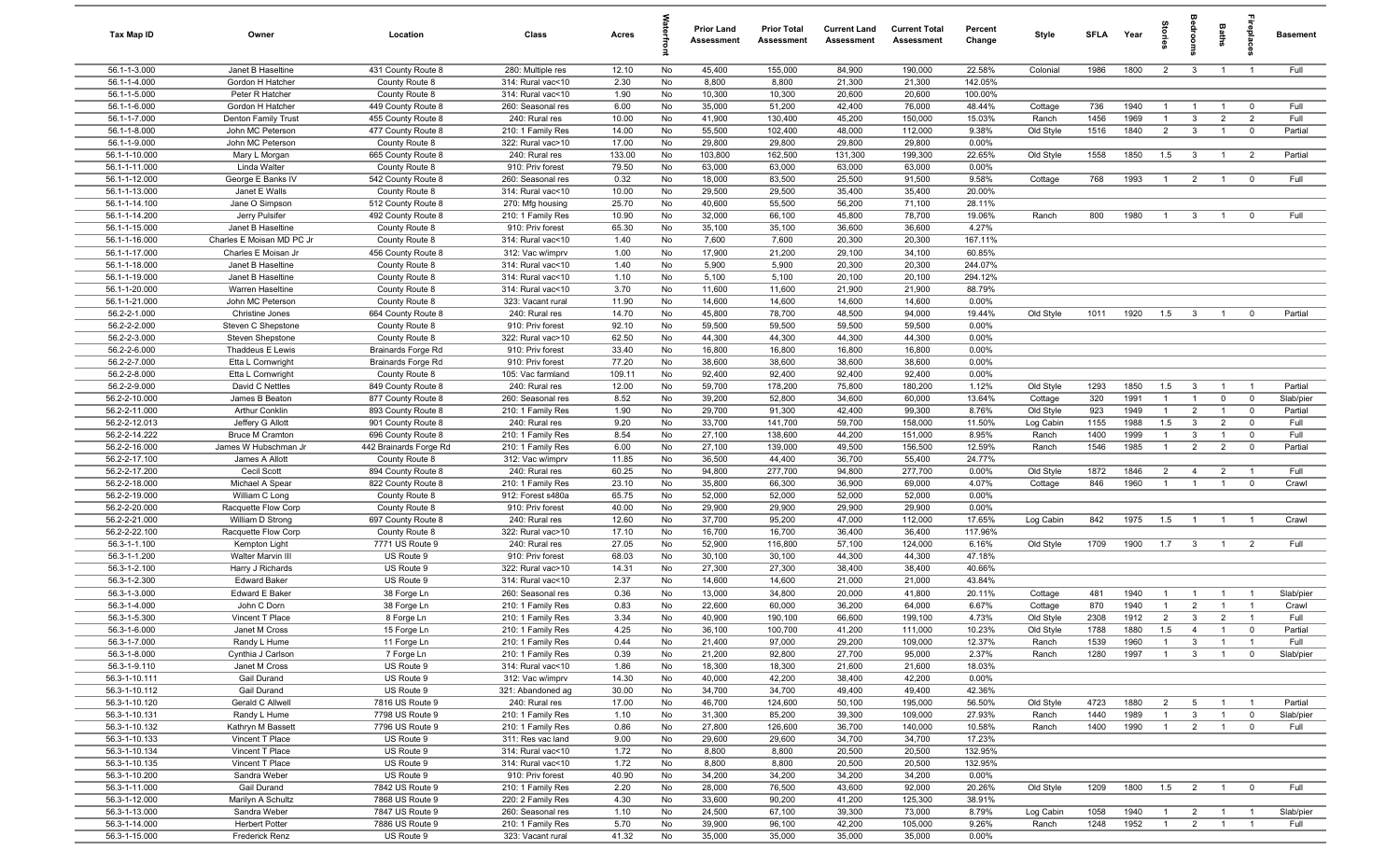| Tax Map ID                     | Owner                                    | Location                                            | Class                                  | Acres          |          | <b>Prior Land</b><br>Assessment | <b>Prior Total</b><br>Assessment | <b>Current Land</b><br>Assessment | <b>Current Total</b><br>Assessment | Percent<br>Change | Style            | <b>SFLA</b> | Year         | ğ                                | droom                            | Baths                            | ne<br>Pla                    | <b>Basement</b> |
|--------------------------------|------------------------------------------|-----------------------------------------------------|----------------------------------------|----------------|----------|---------------------------------|----------------------------------|-----------------------------------|------------------------------------|-------------------|------------------|-------------|--------------|----------------------------------|----------------------------------|----------------------------------|------------------------------|-----------------|
| 56.3-1-16.000                  | Daniel J Davis                           | 341 County Route 8                                  | 240: Rural res                         | 32.70          | No       | 54,300                          | 119,700                          | 61,000                            | 155,000                            | 29.49%            | Old Style        | 3474        | 1865         | $\overline{2}$                   | 5                                | $\overline{1}$                   | $\overline{0}$               | Partial         |
| 56.3-1-17.001                  | Clara K French                           | 30 High Meadows Ln                                  | 210: 1 Family Res                      | 1.20           | No       | 29,500                          | 115,200                          | 39,700                            | 120,100                            | 4.25%             | Ranch            | 1344        | 1958         | $\overline{1}$                   | $\mathbf{3}$                     | $\overline{1}$                   | $\overline{1}$               | Partial         |
| 56.3-1-18.200                  | Helen M MacDougal                        | County Route 8                                      | 314: Rural vac<10                      | 2.00           | No       | 14,600                          | 14,600                           | 21,000                            | 21,000                             | 43.84%            |                  |             |              |                                  |                                  |                                  |                              |                 |
| 56.3-1-18.300                  | <b>Brigitte S Wagner</b>                 | 277 County Route 8                                  | 210: 1 Family Res                      | 5.30           | No       | 28,400                          | 80,600                           | 41,900                            | 93,000                             | 15.38%            | Old Style        | 1044        | 1900         | $\overline{1}$                   | $\overline{2}$                   |                                  | $\mathbf 0$                  | Full            |
| 56.3-1-19.000                  | Elizabethown Fish & Game Club            | 233 County Route 8                                  | 920: Priv Hunt/Fish                    | 26.70          | No       | 26,400                          | 26,400                           | 56,900                            | 56,900                             | 115.53%           |                  |             |              |                                  |                                  |                                  |                              |                 |
| 56.3-1-20.000<br>56.3-1-21.000 | Helen W MacDougal                        | 261 County Route 8                                  | 210: 1 Family Res<br>314: Rural vac<10 | 2.30           | No<br>No | 29,700<br>1,600                 | 98,300<br>1,600                  | 33,000<br>18,000                  | 107,300<br>18,000                  | 9.16%<br>1025.00% | Old Style        | 1414        | 1920         | 2                                | $\mathbf{3}$                     | $\overline{1}$                   | $\overline{0}$               | Full            |
| 56.3-1-22.000                  | Daniel S Laughlin<br>Daniel S Laughlin   | County Route 8<br>225 County Route 8                | 210: 1 Family Res                      | 0.50<br>3.60   | No       | 34,600                          | 102,800                          | 84,000                            | 150,000                            | 45.91%            | Old Style        | 1269        | 1920         | 1.5                              | $\mathbf{3}$                     | $\overline{1}$                   | $\overline{0}$               | Crawl           |
| 56.3-1-23.000                  | William L Farrell                        | 56 County Route 8                                   | 220: 2 Family Res                      | 1.30           | No       | 28,900                          | 118,800                          | 40,100                            | 118,800                            | 0.00%             | Ranch            | 1225        | 1951         | $\overline{1}$                   | $\overline{4}$                   | $\overline{2}$                   | $\overline{0}$               | Full            |
| 56.3-1-24.000                  | Brant L Burz                             | County Route 8                                      | 910: Priv forest                       | 22.80          | No       | 19,000                          | 19,000                           | 19,000                            | 19,000                             | 0.00%             |                  |             |              |                                  |                                  |                                  |                              |                 |
| 56.3-1-25.000                  | William D Strong                         | 262 County Route 8                                  | 260: Seasonal res                      | 33.50          | No       | 28,400                          | 32,500                           | 61,700                            | 96,800                             | 197.85%           | Log Cabin        | 800         | 2006         | 1.5                              | $\overline{1}$                   | $\overline{1}$                   | $^{\circ}$                   | Slab/pier       |
| 56.3-1-26.000                  | Helen M Richards                         | 268 County Route 8                                  | 240: Rural res                         | 12.10          | No       | 42,800                          | 115,300                          | 46,700                            | 135,000                            | 17.09%            | Old Style        | 1650        | 1900         | 1.5                              | $\overline{4}$                   | $\overline{2}$                   | $\mathbf 0$                  | Partial         |
| 56.3-1-27.000                  | Helen M Richards                         | County Route 8                                      | 321: Abandoned ag                      | 19.30          | No       | 38,600                          | 38,600                           | 41,900                            | 41,900                             | 8.55%             |                  |             |              |                                  |                                  |                                  |                              |                 |
| 56.3-1-28.008                  | Charles E Moisan                         | 392 County Route 8                                  | 910: Priv forest                       | 374.60         | No       | 183,200                         | 184,300                          | 212,000                           | 213,000                            | 15.57%            |                  |             |              |                                  |                                  |                                  |                              |                 |
| 56.3-1-29.000                  | Richard T Graham                         | 350 County Route 8                                  | 210: 1 Family Res                      | 0.80           | No       | 17,800                          | 39,600                           | 35,800                            | 55,000                             | 38.89%            | Cottage          | 774         | 1898         | $\overline{1}$                   | -1                               | $\mathbf 0$                      | $^{\circ}$                   | Slab/pier       |
| 56.3-1-30.057                  | Marion B Norton                          | 38 County Route 8                                   | 210: 1 Family Res                      | 0.90           | No       | 27,100                          | 130,000                          | 33,600                            | 142,000                            | 9.23%             | Old Style        | 1827        | 1890         | 1.5                              | $\mathbf{3}$                     |                                  | $\Omega$                     | Partial         |
| 56.3-1-31.058                  | <b>Philip Hutchins</b>                   | 42 County Route 8                                   | 210: 1 Family Res                      | 1.70           | No       | 32,900                          | 166,200                          | 41,600                            | 174,000                            | 4.69%             | Old Style        | 2188        | 1880         | 1.7                              | $\mathbf{3}$                     |                                  |                              | Partial         |
| 56.3-1-33.056                  | Clara K French                           | County Route 8                                      | 311: Res vac land                      | 2.90           | No       | 20,400                          | 20,400                           | 21,300                            | 21,300                             | 4.41%             |                  |             |              |                                  |                                  |                                  |                              |                 |
| 56.3-1-34.000                  | Herbert Jones II                         | County Route 8                                      | 910: Priv forest                       | 258.00         | No       | 131,500                         | 131,500                          | 144,500                           | 148,000                            | 12.55%            |                  |             |              |                                  |                                  |                                  |                              |                 |
| 56.3-1-35.300                  | Linda Wolf                               | 7806 NYS Route 9N                                   | 240: Rural res                         | 104.14         | No       | 87,100                          | 222,700                          | 89,600                            | 222,700                            | 0.00%             | Other Style      | 1120        | 1989         | 1.5                              | $\mathbf{3}$                     | $\overline{2}$                   | $^{\circ}$                   | Full            |
| 56.3-1-36.000<br>56.3-1-37.110 | Charles E Moisan MD Jr<br>Anita C Deming | NYS Route 9N<br>County Route 8                      | 910: Priv forest<br>910: Priv forest   | 55.20<br>10.00 | No<br>No | 22,100<br>4,500                 | 22,100<br>4,500                  | 23,200<br>4,600                   | 23,200<br>4,600                    | 4.98%<br>2.22%    |                  |             |              |                                  |                                  |                                  |                              |                 |
| 56.3-1-38.000                  | Charles E Moisan Jr                      | County Route 8                                      | 910: Priv forest                       | 23.50          | No       | 10,700                          | 10,700                           | 10,700                            | 10,700                             | 0.00%             |                  |             |              |                                  |                                  |                                  |                              |                 |
| 56.3-1-39.059                  | William B Haseltine                      | 49 County Route 8                                   | 270: Mfg housing                       | 1.00           | No       | 29,000                          | 30,000                           | 30,000                            | 30,100                             | 0.33%             |                  |             |              |                                  |                                  |                                  |                              |                 |
| 56.3-1-41.000                  | Brant L Burz                             | County Route 8                                      | 910: Priv forest                       | 160.00         | No       | 76,000                          | 76,000                           | 78,400                            | 78,400                             | 3.16%             |                  |             |              |                                  |                                  |                                  |                              |                 |
| 56.3-1-42.000                  | Daniel K Lincoln                         | 34 Old Turnpike Rd                                  | 912: Forest s480a                      | 260.40         | No       | 183,515                         | 243,205                          | 219,400                           | 280,400                            | 15.29%            | Old Style        | 1148        | 1945         | 1.5                              | $\overline{4}$                   | $\overline{1}$                   | - 1                          | Full            |
| 56.3-1-43.000                  | Walter S Marvin III                      | US Route 9                                          | 822: Water supply                      | 0.01           | No       | 100                             | 100                              | 100                               | 100                                | 0.00%             |                  |             |              |                                  |                                  |                                  |                              |                 |
| 56.3-1-44.000                  | Daniel K Lincoln                         | Old Turnpike Rd                                     | 323: Vacant rural                      | 1.36           | No       | 3,900                           | 3,900                            | 20,400                            | 20,400                             | 423.08%           |                  |             |              |                                  |                                  |                                  |                              |                 |
| 56.3-1-45.000                  | Daniel K Lincoln                         | Old Turnpike Rd                                     | 322: Rural vac>10                      | 20.20          | No       | 49,300                          | 49,300                           | 49,300                            | 49,300                             | 0.00%             |                  |             |              |                                  |                                  |                                  |                              |                 |
| 56.3-1-46.100                  | Ferris D Gifford                         | 11 Old Turnpike Rd                                  | 240: Rural res                         | 16.78          | No       | 40,600                          | 212,800                          | 65,000                            | 221,000                            | 3.85%             | Cape Cod         | 1728        | 2003         | 1.5                              | $\overline{4}$                   | $\overline{2}$                   | $^{\circ}$                   | Full            |
| 56.3-1-46.200                  | Darren E Gough                           | 8122 NYS Route 9N                                   | 240: Rural res                         | 10.00          | No       | 26,200                          | 252,400                          | 45,200                            | 282,000                            | 11.73%            | Contemporary     | 2270        | 2004         | 1.7                              | $\mathbf{3}$                     | $\overline{2}$                   | $\mathbf 0$                  | Full            |
| 56.3-1-47.100                  | Alfred F Conklin                         | 62 County Route 8                                   | 210: 1 Family Res                      | 0.55           | No       | 21,800                          | 84,700                           | 31,900                            | 86,000                             | 1.53%             | Ranch            | 984         | 1951         | $\overline{1}$                   | $\overline{2}$                   | $\overline{1}$                   | $\overline{1}$               | Crawl           |
| 56.3-1-47.200                  | David R Olcott                           | 68 County Route 8                                   | 210: 1 Family Res                      | 0.58           | No       | 24,800                          | 116,000                          | 32,300                            | 127,000                            | 9.48%             | Old Style        | 1481        | 1947         | $\overline{2}$                   | $\mathbf{3}$                     | $\overline{1}$                   | $\overline{1}$               | Partial         |
| 56.3-1-48.100                  | Ian Whitecross                           | 8174 NYS Route 9N                                   | 280: Multiple res                      | 25.00          | No       | 100,200                         | 375,570                          | 178,100                           | 385,000                            | 2.51%             | Old Style        | 3102        | 1900         | 1.5                              | $\overline{2}$                   | $\mathbf{3}$                     | $\mathbf{3}$                 | Partial         |
| 56.3-1-48.200                  | Robert Wagner                            | NYS Route 9N                                        | 322: Rural vac>10                      | 21.12          | No       | 43,900                          | 43,900                           | 43,900                            | 43,900                             | 0.00%             |                  |             |              |                                  |                                  |                                  |                              |                 |
| 56.3-1-49.000<br>56.3-1-51.000 | <b>Bartlett Bailey</b>                   | 51 High Meadows Ln<br>124 County Route 8            | 240: Rural res                         | 15.19<br>0.40  | No       | 63,900<br>13,400                | 249,900<br>38,700                | 63,900<br>28,000                  | 249,900<br>66,000                  | 0.00%<br>70.54%   | Ranch            | 1644<br>816 | 1952<br>1950 | $\overline{1}$<br>$\overline{1}$ | $\overline{2}$<br>$\overline{2}$ | $\overline{2}$<br>$\overline{1}$ | $\overline{1}$<br>$^{\circ}$ | Partial<br>Full |
| 56.3-1-53.111                  | James W Lepiscopo<br>George L Cantin     | 52 High Meadows Ln                                  | 210: 1 Family Res<br>210: 1 Family Res | 6.80           | No<br>No | 44,800                          | 143,600                          | 61,500                            | 165,000                            | 14.90%            | Cottage<br>Ranch | 1430        | 1988         | $\overline{1}$                   | $\overline{2}$                   | $\mathbf{1}$                     | $\mathbf 0$                  | Full            |
| 56.3-1-53.112                  | <b>Edward Francois</b>                   | High Meadows Ln                                     | 314: Rural vac<10                      | 3.14           | No       | 7,900                           | 7,900                            | 21,500                            | 21,500                             | 172.15%           |                  |             |              |                                  |                                  |                                  |                              |                 |
| 56.3-1-53.120                  | Leonard M Zelkowitz                      | 12 High Meadows Ln                                  | 210: 1 Family Res                      | 1.22           | No       | 35,600                          | 134,200                          | 55,200                            | 136,000                            | 1.34%             | Ranch            | 1144        | 1987         | $\mathbf{1}$                     | $\overline{2}$                   |                                  | $\mathbf 0$                  | Full            |
| 56.3-1-53.200                  | <b>Edward Francois</b>                   | 63 High Meadows Ln                                  | 210: 1 Family Res                      | 4.07           | No       | 62,900                          | 290,500                          | 70,600                            | 290,500                            | 0.00%             | Cape Cod         | 2128        | 1955         | 1.5                              | $\mathbf{3}$                     | $\overline{2}$                   | -1                           | Full            |
| 56.3-1-54.000                  | Maida Keith                              | 32 High Meadows Ln                                  | 210: 1 Family Res                      | 0.90           | No       | 24,600                          | 92,100                           | 37,300                            | 106,000                            | 15.09%            | Old Style        | 1340        | 1939         | $\mathbf{1}$                     | $\mathbf{3}$                     | $\overline{1}$                   | $\mathbf 0$                  | Full            |
| 56.4-2-1.000                   | Silver Sky Inc                           | <b>Brainards Forge Rd</b>                           | 910: Priv forest                       | 142.10         | No       | 69,000                          | 69,000                           | 79,600                            | 79,600                             | 15.36%            |                  |             |              |                                  |                                  |                                  |                              |                 |
| 56.4-2-2.001                   | Sheri I Amsel                            | <b>Brainards Forge Rd</b>                           | 322: Rural vac>10                      | 31.88          | No       | 10,300                          | 10,300                           | 8,500                             | 8,500                              | $-17.48%$         |                  |             |              |                                  |                                  |                                  |                              |                 |
| 56.4-2-3.002                   | Charles Moisan                           | Brainards Forge Rd                                  | 910: Priv forest                       | 50.00          | No       | 22,800                          | 22,800                           | 24,000                            | 24,000                             | 5.26%             |                  |             |              |                                  |                                  |                                  |                              |                 |
| 56.4-2-4.000                   | Rensma Timberlands LP                    | Brainards Forge Rd                                  | 912: Forest s480a                      | 44.40          | No       | 21,700                          | 21,700                           | 21,800                            | 21,800                             | 0.46%             |                  |             |              |                                  |                                  |                                  |                              |                 |
| 56.4-2-5.000                   | Rensma Timberlands LP                    | Brainards Forge Rd                                  | 912: Forest s480a                      | 49.40          | No       | 24,100                          | 24,100                           | 24,200                            | 24,200                             | 0.41%             |                  |             |              |                                  |                                  |                                  |                              |                 |
| 56.4-2-7.000                   | Charles E Moisan Jr                      | 249 Brainards Forge Rd                              | 240: Rural res                         | 202.70         | No       | 86,500                          | 87,700                           | 113,900                           | 114,000                            | 29.99%            | Old Style        | 1800        | 1900         | 1.5                              | $\overline{4}$                   | $\overline{2}$                   | $\overline{1}$               | Full            |
| 56.4-2-8.000                   | Robert C Karcher                         | 407 Brainards Forge Rd                              | 240: Rural res                         | 28.80          | No       | 55,400                          | 143,700                          | 58,400                            | 153,700                            | 6.96%             | Old Style        | 1448        | 1829         | 1.5                              | $\mathbf{3}$                     | $\overline{1}$                   | $\overline{0}$               | Partial         |
| 56.4-2-9.000                   | Michael S Sherman                        | 339 Brainards Forge Rd                              | 210: 1 Family Res                      | 2.50           | No       | 29,700                          | 86,800                           | 44,800                            | 101,000                            | 16.36%            | Old Style        | 1224        | 1920         | 1.5                              | $\mathbf{3}$                     | $\overline{1}$                   | $\overline{0}$               | Partial         |
| 56.4-2-10.000                  | Richard A Hoff                           | 373 Brainards Forge Rd<br><b>Brainards Forge Rd</b> | 210: 1 Family Res                      | 2.20           | No       | 28,100                          | 86,500                           | 43,600                            | 118,000                            | 36.42%            | Ranch            | 1176        | 1973         | $\overline{1}$                   | $\mathbf{3}$                     | $\overline{1}$                   | $\mathbf 0$                  | Full            |
| 56.4-2-12.000<br>56.4-2-13.000 | Robert C Karcher<br>John King            | 430 Brainards Forge Rd                              | 312: Vac w/imprv<br>210: 1 Family Res  | 3.70<br>1.70   | No<br>No | 23,000<br>28,200                | 25,100<br>64,900                 | 25,100<br>41,600                  | 25,100<br>77,000                   | 0.00%<br>18.64%   | Cottage          | 760         | 1890         | $\overline{1}$                   | $\overline{1}$                   | $\overline{1}$                   | $\overline{\mathbf{0}}$      | Crawl           |
| 56.4-2-14.000                  | <b>Bruce R Grady</b>                     | County Route 8                                      | 322: Rural vac>10                      | 25.40          | No       | 37,200                          | 37,200                           | 46,200                            | 46,200                             | 24.19%            |                  |             |              |                                  |                                  |                                  |                              |                 |
| 56.4-2-15.000                  | <b>Bruce R Grady</b>                     | <b>Brainards Forge Rd</b>                           | 322: Rural vac>10                      | 21.30          | No       | 33,100                          | 33,100                           | 43,300                            | 43,300                             | 30.82%            |                  |             |              |                                  |                                  |                                  |                              |                 |
| 56.4-2-16.000                  | Michael S Sherman                        | <b>Brainards Forge Rd</b>                           | 322: Rural vac>10                      | 13.10          | No       | 17,300                          | 17,300                           | 17,300                            | 17,300                             | 0.00%             |                  |             |              |                                  |                                  |                                  |                              |                 |
| 56.4-2-17.000                  | James Phillips                           | 290 Brainards Forge Rd                              | 210: 1 Family Res                      | 0.15           | No       | 15,200                          | 66,400                           | 14,000                            | 66,400                             | 0.00%             | Old Style        | 1066        | 1910         | 1.5                              | $\mathbf{3}$                     | $\overline{1}$                   | $\overline{\mathbf{0}}$      | Partial         |
| 56.4-2-18.000                  | James Phillips                           | <b>Brainards Forge Rd</b>                           | 314: Rural vac<10                      | 6.60           | No       | 16,000                          | 16,000                           | 24,000                            | 24,000                             | 50.00%            |                  |             |              |                                  |                                  |                                  |                              |                 |
| 56.4-2-19.000                  | John M Napper                            | 272 Brainards Forge Rd                              | 210: 1 Family Res                      | 0.50           | No       | 20,600                          | 66,900                           | 31,100                            | 66,900                             | 0.00%             | Cottage          | 594         | 1930         | $\overline{1}$                   | $\overline{2}$                   | $\overline{1}$                   | $\overline{0}$               | Full            |
| 56.4-2-20.000                  | James N Phillips                         | 256 Brainards Forge Rd                              | 210: 1 Family Res                      | 5.30           | No       | 23,800                          | 98,000                           | 36,500                            | 119,000                            | 21.43%            | Cape Cod         | 1728        | 1987         | 1.5                              | $\overline{3}$                   | $\overline{2}$                   | $\overline{0}$               | Full            |
| 56.4-2-21.000                  | James N Phillips                         | 252 Brainards Forge Rd                              | 210: 1 Family Res                      | 2.60           | No       | 29,700                          | 105,000                          | 45,100                            | 121,000                            | 15.24%            | Manufactured     | 1848        | 2000         | $\overline{1}$                   | $\mathbf{3}$                     | $\overline{2}$                   | $\mathbf 0$                  | Slab/pier       |
| 56.4-2-22.000                  | James N Phillips                         | <b>Brainards Forge Rd</b>                           | 311: Res vac land                      | 2.40           | No       | 13,700                          | 13,700                           | 21,000                            | 21,000                             | 53.28%            |                  |             |              |                                  |                                  |                                  |                              |                 |
| 56.4-2-23.100                  | John J Bill                              | 231 Brainards Forge Rd                              | 210: 1 Family Res                      | 4.00           | No       | 34,600                          | 110,300                          | 50,600                            | 126,000                            | 14.23%            | Manufactured     | 1716        | 1997         | $\overline{1}$                   | $\mathbf{3}$                     | $\overline{2}$                   | $\overline{0}$               | Crawl           |
| 56.4-2-23.221                  | Richard C Prime                          | 220 Brainards Forge Rd                              | 210: 1 Family Res                      | 3.87           | No       |                                 |                                  | 63,400                            | 95,800                             |                   | Old Style        | 1237        | 1887         | 1.5                              | $\overline{\mathbf{3}}$          | $\overline{1}$                   | $\overline{1}$               | Partial         |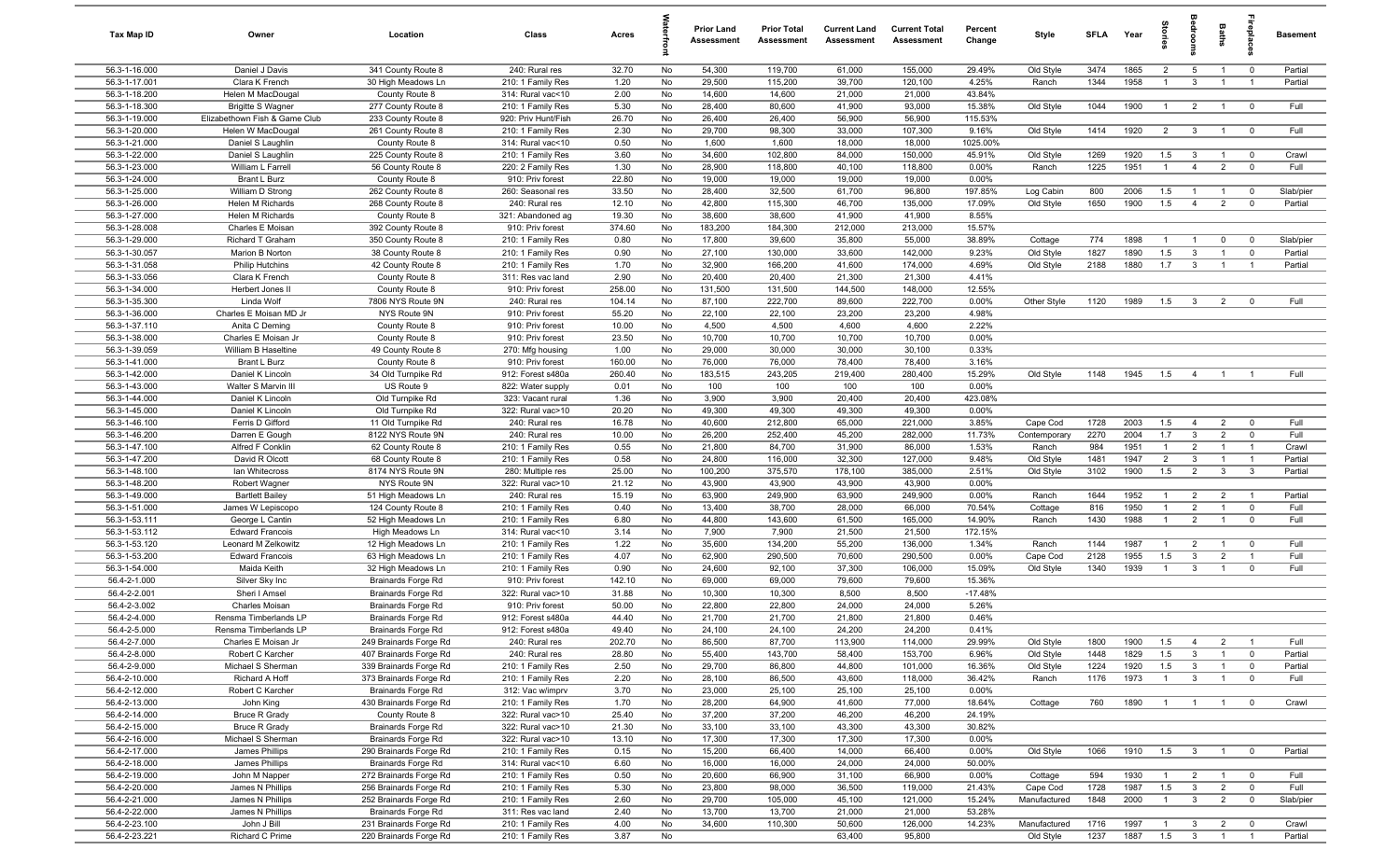| Tax Map ID                     | Owner                                     | Location                                     | Class                                  | Acres           |          | <b>Prior Land</b><br>Assessment | <b>Prior Total</b><br><b>Assessment</b> | <b>Current Land</b><br>Assessment | <b>Current Total</b><br>Assessment | Percent<br>Change | Style                | <b>SFLA</b> | Year         | tories                |                                           | Baths                            | ireplace                                  | <b>Basement</b>  |
|--------------------------------|-------------------------------------------|----------------------------------------------|----------------------------------------|-----------------|----------|---------------------------------|-----------------------------------------|-----------------------------------|------------------------------------|-------------------|----------------------|-------------|--------------|-----------------------|-------------------------------------------|----------------------------------|-------------------------------------------|------------------|
| 56.4-2-23.222                  | Richard C Prime                           | 202 Brainards Forge Rd                       | 240: Rural res                         | 10.17           | No       |                                 |                                         | 76,800                            | 199,700                            |                   | Cape Cod             | 1728        | 2005         | 1.5                   | $\mathbf{3}$                              | $\overline{2}$                   | $\overline{1}$                            | Full             |
| 56.4-2-23.240                  | John J Bill                               | Brainards Forge Rd                           | 314: Rural vac<10                      | 1.57            | No       | 1,500                           | 1,500                                   | 1,600                             | 1,600                              | 6.67%             |                      |             |              |                       |                                           |                                  |                                           |                  |
| 56.4-2-23.250                  | James N Phillips                          | <b>Brainards Forge Rd</b>                    | 314: Rural vac<10                      | 1.57            | No       | 1,500                           | 1,500                                   | 1,600                             | 1,600                              | 6.67%             |                      |             |              |                       |                                           |                                  |                                           |                  |
| 56.4-2-24.000                  | Carl Floyd                                | <b>Brainards Forge Rd</b>                    | 910: Priv forest                       | 34.50           | No       | 28,700                          | 28,700                                  | 28,700                            | 28,700                             | 0.00%             |                      |             |              |                       |                                           |                                  |                                           |                  |
| 56.4-2-25.000                  | Carl Floyd                                | 89 Brainards Forge Rd                        | 260: Seasonal res                      | 10.50           | No       | 34,600                          | 54,400                                  | 45,600                            | 65,600                             | 20.59%            | Cottage              | 532         | 1950         | $\overline{1}$        | $\overline{2}$                            | $\overline{2}$                   |                                           | Crawl            |
| 56.4-2-26.000<br>56.4-2-27.100 | Herbert Jones II<br>Rensma Timberlands LP | 105 Brainards Forge Rd<br>Brainards Forge Rd | 910: Priv forest<br>912: Forest s480a  | 133.50<br>88.90 | No<br>No | 89,000<br>55,400                | 89,000<br>55,400                        | 90,600<br>62,200                  | 90,600<br>62,200                   | 1.80%<br>12.27%   |                      |             |              |                       |                                           |                                  |                                           |                  |
| 56.4-2-27.200                  | David C Cheney                            | Brainards Forge Rd                           | 322: Rural vac>10                      | 28.30           | No       | 44,000                          | 44,000                                  | 48,200                            | 48,200                             | 9.55%             |                      |             |              |                       |                                           |                                  |                                           |                  |
| 56.4-2-27.300                  | William J Kohen                           | 239 Brainards Forge Rd                       | 210: 1 Family Res                      | 8.61            | No       | 40,200                          | 112,300                                 | 44,200                            | 124,000                            | 10.42%            | Ranch                | 1200        | 1980         | $\overline{1}$        | $\overline{2}$                            | $\overline{1}$                   |                                           | Full             |
| 56.4-2-28.000                  | Herbert Jones II                          | Brainards Forge Rd                           | 910: Priv forest                       | 144.40          | No       | 73,900                          | 73,900                                  | 75,800                            | 75,800                             | 2.57%             |                      |             |              |                       |                                           |                                  |                                           |                  |
| 56.4-2-29.000                  | <b>Bruce R Grady</b>                      | Brainards Forge Rd                           | 311: Res vac land                      | 7.50            | No       | 12,300                          | 12,300                                  | 12,300                            | 12,300                             | 0.00%             |                      |             |              |                       |                                           |                                  |                                           |                  |
| 56.77-1-4.000                  | James P Dawson                            | 8222 River St                                | 210: 1 Family Res                      | 1.60            | No       | 23,700                          | 156,400                                 | 41,200                            | 196,000                            | 25.32%            | Old Style            | 3399        | 1870         | $\overline{2}$        | $\overline{4}$                            | $\overline{2}$                   | $\overline{1}$                            | Full             |
| 56.77-1-6.000                  | Rebecca Pushee                            | 8218 River St                                | 210: 1 Family Res                      | 2.30            | No       | 12,800                          | 105,700                                 | 44,000                            | 219,000                            | 107.19%           | Old Style            | 3172        | 1890         | $\overline{2}$        | $5\overline{5}$                           | $\overline{4}$                   | 2                                         | Full             |
| 56.77-1-7.000                  | Patricia P Horton                         | 8211 River St                                | 210: 1 Family Res                      | 0.40            | No       | 12,900                          | 66,000                                  | 28,000                            | 108,000                            | 63.64%            | Colonial             | 1896        | 1850         | 2.5                   | $\overline{2}$                            | $\overline{2}$                   | $\mathbf 0$                               | Crawl            |
| 56.77-1-8.000                  | Kristen B Hardman                         | 8219 River St                                | 210: 1 Family Res                      | 1.20            | No       | 20,300                          | 109,000                                 | 39,700                            | 188,100                            | 72.57%            | Colonial             | 3254        | 1868         | $\overline{2}$        | $\overline{4}$                            | $\mathbf{3}$                     | $\mathbf 0$                               | Partial          |
| 56.77-1-9.000                  | <b>Timothy Murphy</b>                     | 8226 River St                                | 210: 1 Family Res                      | 0.70            | No       | 19,800                          | 77,200                                  | 34,200                            | 99,000                             | 28.24%            | Old Style            | 1738        | 1910         | 1.7                   | $\overline{2}$                            | $\overline{2}$                   | $\mathbf 0$                               | Full             |
| 56.77-1-10.000                 | Conrad F Gangone                          | 8230 River St                                | 210: 1 Family Res                      | 0.50            | No       | 13,900                          | 79,600                                  | 31,100                            | 101,000                            | 26.88%            | Old Style            | 1325        | 1910         | $\overline{2}$        | $\mathbf{3}$                              | $\overline{1}$                   |                                           | Partial          |
| 63.-1-3.100                    | Gary R Reese                              | NYS Route 9N                                 | 910: Priv forest                       | 69.67           | No       | 44,100                          | 44,100                                  | 45,400                            | 45,400                             | 2.95%             |                      |             |              |                       |                                           |                                  |                                           |                  |
| 63.-1-3.200                    | George R Sarris                           | NYS Route 9N                                 | 910: Priv forest                       | 67.00           | No       | 42,900                          | 42,900                                  | 43,600                            | 43,600<br>52,000                   | 1.63%             |                      |             |              |                       |                                           |                                  |                                           |                  |
| 63.-1-4.000<br>64.-1-12.000    | Leigh M Stanton<br>John T Norman Jr       | NYS Route 9N<br>NYS Route 9N                 | 312: Vac w/imprv<br>910: Priv forest   | 16.90<br>120.00 | No<br>No | 28,100<br>61,200                | 32,200<br>61,200                        | 50,000<br>63,000                  | 63,000                             | 61.49%<br>2.94%   |                      |             |              |                       |                                           |                                  |                                           |                  |
| 64.-1-18.000                   | Denton TA Properties LLC                  | US Route 9                                   | 910: Priv forest                       | 79.00           | No       | 40,300                          | 40,300                                  | 40,300                            | 40,300                             | 0.00%             |                      |             |              |                       |                                           |                                  |                                           |                  |
| 64.-1-19.000                   | Denton TA Properties LLC                  | US Route 9                                   | 910: Priv forest                       | 109.50          | No       | 56,400                          | 56,400                                  | 56,400                            | 56,400                             | 0.00%             |                      |             |              |                       |                                           |                                  |                                           |                  |
| 64.-1-24.000                   | Lee H Harper                              | NYS Route 9N                                 | 910: Priv forest                       | 138.20          | No       | 70,300                          | 70,300                                  | 72,600                            | 72,600                             | 3.27%             |                      |             |              |                       |                                           |                                  |                                           |                  |
| 64.-1-25.000                   | Lee H Harper                              | US Route 9                                   | 910: Priv forest                       | 106.20          | No       | 51,600                          | 51,600                                  | 52,000                            | 52,000                             | 0.78%             |                      |             |              |                       |                                           |                                  |                                           |                  |
| 64.-1-28.000                   | <b>Bruce A Taylor</b>                     | US Route 9                                   | 910: Priv forest                       | 110.00          | No       | 54,400                          | 54,400                                  | 57,800                            | 57,800                             | 6.25%             |                      |             |              |                       |                                           |                                  |                                           |                  |
| 64.2-1-1.003                   | Anita L Deming                            | Cobble Hill Ln                               | 910: Priv forest                       | 339.80          | No       | 141,800                         | 141,800                                 | 142,700                           | 142,700                            | 0.63%             |                      |             |              |                       |                                           |                                  |                                           |                  |
| 64.2-1-2.110                   | Marjorie L Liddy                          | US Route 9                                   | 330: Vacant comm                       | 0.27            | No       | 1,600                           | 1,600                                   | 1,100                             | 1,100                              | $-31.25%$         |                      |             |              |                       |                                           |                                  |                                           |                  |
| 64.2-1-2.210                   | Marjorie L Liddy                          | US Route 9                                   | 330: Vacant comm                       | 0.23            | No       | 1,600                           | 1,600                                   | 900                               | 900                                | $-43.75%$         |                      |             |              |                       |                                           |                                  |                                           |                  |
| 64.2-1-4.100                   | Linda L Dolly                             | 127 Cobble Hill Ln                           | 210: 1 Family Res                      | 6.51            | No       |                                 |                                         | 83,700                            | 240,100                            |                   | Old Style            | 3520        | 1906         | $\overline{2}$        | $\overline{7}$                            | $\overline{2}$                   | $\mathbf{3}$                              | Partial          |
| 64.2-1-4.200                   | Linda L Dolly                             | 129 Cobble Hill Ln                           | 210: 1 Family Res                      | 3.93            | No       |                                 |                                         | 70,200                            | 140,200                            |                   | Old Style            | 1710        | 1920         | $\overline{2}$        | $\overline{4}$                            | $\overline{2}$                   | $\mathbf{1}$                              | Partial          |
| 64.2-1-5.000                   | Clelia Carleton                           | Cobble Hill Ln                               | 210: 1 Family Res                      | 2.10            | No       | 39,900                          | 138,700                                 | 59,900                            | 158,700                            | 14.42%            | Old Style            | 2134        | 1905         | 1.5                   | $\mathbf{3}$                              | $\overline{3}$                   |                                           | Partial          |
| 64.2-1-6.000                   | Clelia Carleton                           | Cobble Hill Ln                               | 314: Rural vac<10                      | 1.40            | No       | 8,800                           | 8,800                                   | 20,300                            | 20,300                             | 130.68%           |                      |             |              |                       |                                           |                                  |                                           |                  |
| 64.2-1-7.000<br>64.2-1-8.000   | Suzanne Cockren                           | 154 Cobble Hill Ln                           | 210: 1 Family Res                      | 3.30            | No<br>No | 51,800                          | 310,400                                 | 43,100                            | 310,400                            | 0.00%             | Old Style            | 4342        | 1900         | 2                     | 8                                         | 5<br>$\overline{1}$              | $\overline{\mathbf{0}}$<br>$\overline{1}$ | Crawl<br>Full    |
| 64.2-1-9.000                   | Margaret M Mauser<br>Margaret M Mauser    | 162 Cobble Hill Ln<br>Cobble Hill Ln         | 260: Seasonal res<br>314: Rural vac<10 | 27.68<br>3.30   | No       | 66,400<br>11,100                | 187,200<br>11,100                       | 72,700<br>38,100                  | 187,200<br>38,100                  | 0.00%<br>243.24%  | Cottage              | 1008        | 1915         | 1.5                   | $\mathbf{3}$                              |                                  |                                           |                  |
| 64.2-1-10.000                  | Benjamin D Avery                          | 146 Cobble Hill Ln                           | 260: Seasonal res                      | 2.30            | No       | 178,200                         | 276,600                                 | 122,000                           | 286,600                            | 3.62%             | Old Style            | 4217        | 1900         | 1.7                   | 5                                         | $\overline{1}$                   |                                           | Partial          |
| 64.2-1-11.000                  | Margaret M Mauser                         | Cobble Hill Ln                               | 322: Rural vac>10                      | 19.00           | No       | 16,700                          | 16,700                                  | 41,700                            | 41,700                             | 149.70%           |                      |             |              |                       |                                           |                                  |                                           |                  |
| 64.2-1-12.000                  | George C Huttig                           | Cobble Hill Ln                               | 314: Rural vac<10                      | 4.60            | No       | 15,300                          | 15,300                                  | 22,500                            | 22,500                             | 47.06%            |                      |             |              |                       |                                           |                                  |                                           |                  |
| 64.2-1-13.111                  | George C Huttig                           | Cobble Hill Ln                               | 314: Rural vac<10                      | 9.93            | No       | 23,100                          | 23,100                                  | 26,300                            | 26,300                             | 13.85%            |                      |             |              |                       |                                           |                                  |                                           |                  |
| 64.2-1-13.200                  | Margaret M Mauser                         | Cobble Hill Ln                               | 322: Rural vac>10                      | 28.61           | No       | 42,700                          | 42,700                                  | 48,400                            | 48,400                             | 13.35%            |                      |             |              |                       |                                           |                                  |                                           |                  |
| 64.2-1-14.000                  | George Huttig                             | 7365 US Route 9                              | 240: Rural res                         | 35.40           | No       | 59,400                          | 575,000                                 | 63,000                            | 600,000                            | 4.35%             | Contemporary         | 6317        | 1995         | $\mathbf{3}$          | $5\overline{)}$                           | $\overline{4}$                   | $\overline{2}$                            | Full             |
| 64.2-1-15.000                  | Leo N Trombley                            | 7343 US Route 9                              | 210: 1 Family Res                      | 0.75            | No       | 22,000                          | 72,300                                  | 35,000                            | 87,300                             | 20.75%            | Old Style            | 1203        | 1878         | 1.5                   | $\mathbf{3}$                              | $\overline{1}$                   | $\mathbf 0$                               | Partial          |
| 64.2-1-16.000                  | John E Hanby                              | 7361 US Route 9                              | 210: 1 Family Res                      | 2.10            | No       | 29,300                          | 87,700                                  | 43,200                            | 100,000                            | 14.03%            | Old Style            | 1549        | 1888         | 1.7                   | $\mathbf{3}$                              | $\overline{1}$                   | $\mathbf 0$                               | Partial          |
| 64.2-1-17.000                  | Elizabeth Russell                         | 7367 US Route 9                              | 210: 1 Family Res                      | 0.90            | No       | 25,200                          | 86,400                                  | 37,300                            | 98,400                             | 13.89%            | Old Style            | 1750        | 1910         | $\overline{2}$        | $\mathbf{3}$                              |                                  | $\mathbf 0$                               | Partial          |
| 64.2-1-18.000                  | Lee P Norton                              | 7382 US Route 9                              | 210: 1 Family Res                      | 1.00            | No       | 26,700                          | 87,400                                  | 38,900                            | 99,400                             | 13.73%            | Old Style            | 1548        | 1889         | $\overline{2}$        | $\overline{2}$                            | $\overline{1}$                   | $\mathbf 0$                               | Full             |
| 64.2-1-19.000                  | Thomas Cross                              | 7378 US Route 9                              | 210: 1 Family Res                      | 0.40            | No       | 20,500                          | 78,900                                  | 28,000                            | 90,000                             | 14.07%            | Old Style            | 1562        | 1900         | $\overline{2}$        | 3                                         | $\overline{1}$                   |                                           | Full             |
| 64.2-1-20.000<br>64.2-1-21.000 | Walter A Doyle<br>Richard C Peters        | 7372 US Route 9<br>7364 US Route 9           | 210: 1 Family Res<br>210: 1 Family Res | 1.00<br>0.60    | No<br>No | 28,100<br>19,800                | 104,100<br>59,400                       | 38,900<br>32,700                  | 141,000<br>78,000                  | 35.45%<br>31.31%  | Old Style<br>Cottage | 1460<br>660 | 1920<br>1960 | 1.5<br>$\overline{1}$ | $\overline{\mathbf{3}}$<br>$\overline{2}$ | $\overline{1}$<br>$\overline{1}$ | $\mathbf 0$<br>$\mathbf 0$                | Partial<br>Crawl |
| 64.2-1-22.100                  | William Sezna                             | 7350 US Route 9                              | 210: 1 Family Res                      | 1.25            | No       | 25,600                          | 68,000                                  | 39,900                            | 68,000                             | 0.00%             | Old Style            | 1115        | 1890         | 1.7                   | $\mathbf{3}$                              | $\overline{2}$                   | $\mathbf 0$                               | Partial          |
| $64.2 - 1 - 23.000$            | Philip N Jackson                          | US Route 9                                   | 910: Priv forest                       | 22.37           | No       | 10,800                          | 10,800                                  | 15,700                            | 15,700                             | 45.37%            |                      |             |              |                       |                                           |                                  |                                           |                  |
| 64.2-1-24.000                  | George C Huttig                           | 7418 US Route 9                              | 312: Vac w/imprv                       | 25.70           | No       | 39,000                          | 84,000                                  | 56,200                            | 94,000                             | 11.90%            |                      |             |              |                       |                                           |                                  |                                           |                  |
| 64.2-1-25.100                  | Elizabeth HW Lawrence                     | Lincoln Pond Rd                              | 910: Priv forest                       | 68.01           | No       | 33,100                          | 33,100                                  | 38,100                            | 38,100                             | 15.11%            |                      |             |              |                       |                                           |                                  |                                           |                  |
| 64.2-1-27.000                  | John M Chesnut                            | 75 Mohawk Way                                | 240: Rural res                         | 13.00           | No       | 35,000                          | 35,000                                  | 68,400                            | 212,100                            | 506.00%           | Log Cabin            | 1437        | 2006         | 1.7                   | $\overline{\mathbf{2}}$                   | $\overline{2}$                   | $\mathbf 0$                               | Full             |
| 64.2-1-28.000                  | Deborah Lamotte                           | 5427 Lincoln Pond Rd                         | 270: Mfg housing                       | 3.30            | No       | 28,300                          | 41,000                                  | 47,300                            | 60,300                             | 47.07%            |                      |             |              |                       |                                           |                                  |                                           |                  |
| 64.2-1-29.000                  | Paul J Smith                              | Lincoln Pond Rd                              | 910: Priv forest                       | 42.32           | No       | 41,200                          | 41,200                                  | 41,200                            | 41,200                             | 0.00%             |                      |             |              |                       |                                           |                                  |                                           |                  |
| 64.2-1-30.000                  | Paul J Smith                              | Lincoln Pond Rd                              | 311: Res vac land                      | 0.11            | No       | 1,600                           | 1,600                                   | 2,100                             | 2,100                              | 31.25%            |                      |             |              |                       |                                           |                                  |                                           |                  |
| 64.2-1-31.000                  | Richard C Cutting                         | 5444 Lincoln Pond Rd                         | 210: 1 Family Res                      | 0.70            | No       | 21,300                          | 61,300                                  | 34,200                            | 80,200                             | 30.83%            | Ranch                | 1051        | 1958         | $\overline{1}$        | $\overline{2}$                            | $\overline{1}$                   | $\overline{1}$                            | Partial          |
| 64.2-1-32.000                  | David A Heald                             | 5434 Lincoln Pond Rd                         | 210: 1 Family Res                      | 3.00            | No       | 29,500                          | 62,900                                  | 40,300                            | 67,900                             | 7.95%             | Old Style            | 1155        | 1895         | 1.5                   | $\overline{2}$                            | $\overline{1}$                   | $\overline{\mathbf{0}}$                   | Partial          |
| 64.2-1-33.000                  | Luc Bertrand                              | 5398 Lincoln Pond Rd                         | 210: 1 Family Res                      | 8.00            | No       | 37,200                          | 112,100                                 | 43,800                            | 155,000                            | 38.27%            | Cottage              | 1326        | 1991         | 1.5                   | $\overline{2}$                            | $\overline{1}$                   | $\overline{1}$                            | Full             |
| 64.2-1-34.000                  | Helen J Shoureck                          | 5337 Lincoln Pond Rd                         | 210: 1 Family Res                      | 2.10            | No       | 30,700                          | 141,200                                 | 43,200                            | 141,200                            | 0.00%             | Cottage              | 758         | 1920         | $\mathbf{1}$          | $\overline{1}$                            | $\overline{1}$                   | $\overline{1}$                            | Full             |
| 64.2-1-35.002                  | George L Salg                             | 8 Fleury Ln                                  | 210: 1 Family Res                      | 3.09            | No       | 34,600                          | 142,600                                 | 40,400                            | 155,100                            | 8.77%             | Split Level          | 2076        | 1975         | $\overline{1}$        | $\overline{\mathbf{3}}$                   | $\overline{2}$                   | $\overline{1}$                            | Full             |
| 64.2-1-36.000<br>64.2-1-37.100 | Maria Garvey<br><b>Schelling McKinley</b> | 28 Fleury Ln<br>Lincoln Pond Rd              | 270: Mfg housing<br>322: Rural vac>10  | 0.30<br>139.44  | No<br>No | 13,200<br>71,300                | 30,500<br>71,300                        | 23,700<br>137,400                 | 41,000<br>137,400                  | 34.43%<br>92.71%  |                      |             |              |                       |                                           |                                  |                                           |                  |
|                                |                                           |                                              |                                        |                 |          |                                 |                                         |                                   |                                    |                   |                      |             |              |                       |                                           |                                  |                                           |                  |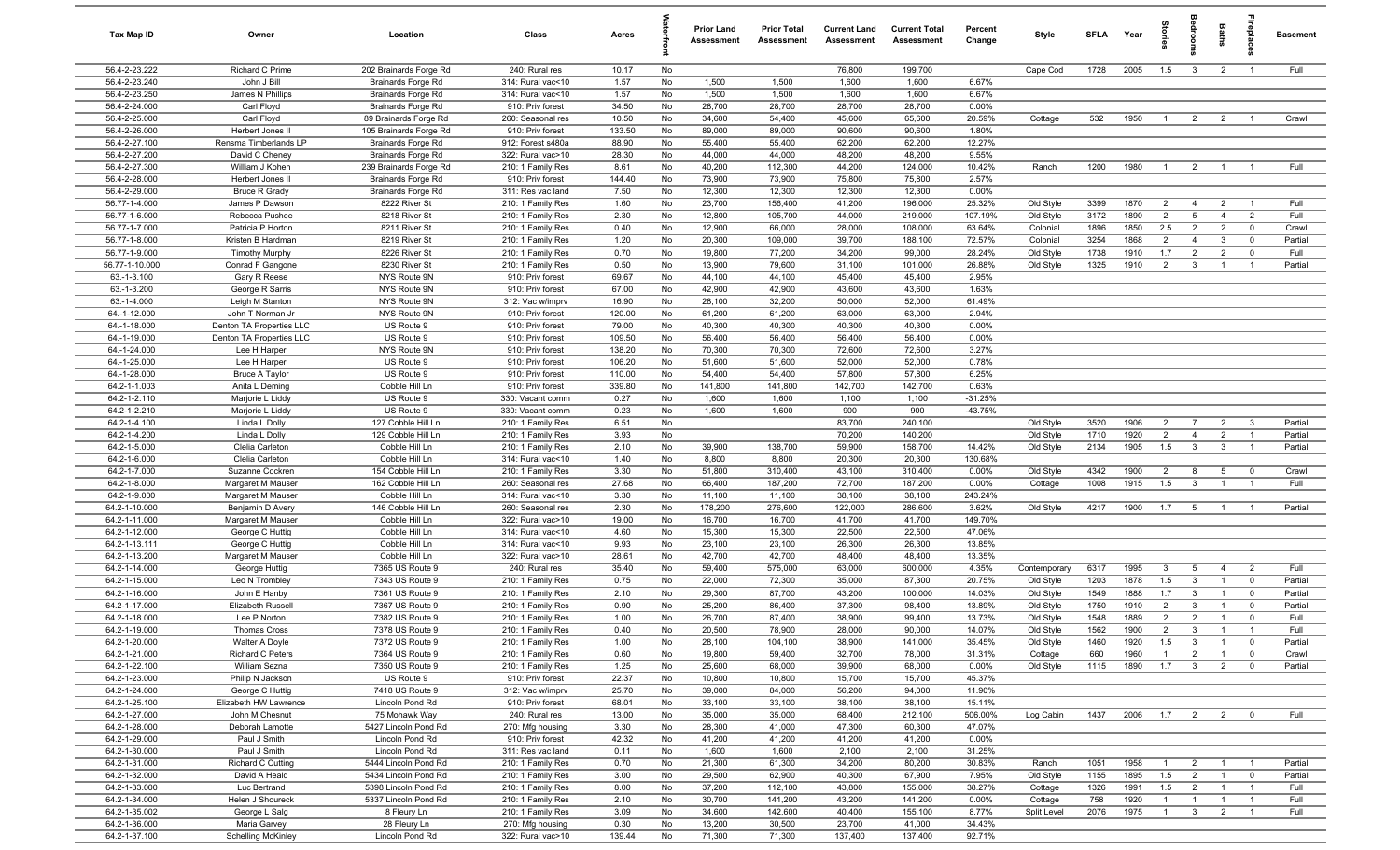| Tax Map ID                     | Owner                               | Location                           | Class                                  | Acres         |          | <b>Prior Land</b><br>Assessment | <b>Prior Total</b><br>Assessment | <b>Current Land</b><br><b>Assessment</b> | <b>Current Total</b><br><b>Assessment</b> | Percent<br>Change | Style                 | <b>SFLA</b>  | Year         | tories                | aroo                                      | Baths                            | ireplac                                | <b>Basement</b>    |
|--------------------------------|-------------------------------------|------------------------------------|----------------------------------------|---------------|----------|---------------------------------|----------------------------------|------------------------------------------|-------------------------------------------|-------------------|-----------------------|--------------|--------------|-----------------------|-------------------------------------------|----------------------------------|----------------------------------------|--------------------|
| 64.2-1-37.112                  | Robert A Perkins                    | 42 Fleury Ln                       | 210: 1 Family Res                      | 8.70          | No       | 42,200                          | 95,000                           | 44,300                                   | 125,000                                   | 31.58%            | Cape Cod              | 2747         | 1991         | 1.7                   | $\overline{\mathbf{3}}$                   | $\overline{2}$                   | $\overline{1}$                         | Full               |
| 64.2-1-37.120                  | Maria Garvey                        | Fleury Ln                          | 314: Rural vac<10                      | 0.77          | No       | 4,500                           | 4,500                            | 23,500                                   | 23,500                                    | 422.22%           |                       |              |              |                       |                                           |                                  |                                        |                    |
| 64.2-1-37.200                  | Jerry F Peters                      | 5381 Lincoln Pond Rd               | 210: 1 Family Res                      | 8.64          | No       | 29,700                          | 148,500                          | 59,300                                   | 155,000                                   | 4.38%             | Ranch                 | 1548         | 1958         | $\overline{1}$        | $\overline{3}$                            | $\overline{2}$                   | $\overline{1}$                         | Partial            |
| 64.2-1-38.000                  | Elizabeth HW Lawrence               | Lincoln Pond Rd                    | 910: Priv forest                       | 8.60          | No       | 4,400                           | 4,400                            | 6,000                                    | 6,000                                     | 36.36%            |                       |              |              |                       |                                           |                                  |                                        |                    |
| 64.2-1-39.000                  | Elizabeth HW Lawrence               | Lincoln Pond Rd                    | 910: Priv forest                       | 144.00        | No       | 69,800                          | 69,800                           | 70,600                                   | 70,600                                    | 1.15%             |                       |              |              |                       |                                           |                                  |                                        |                    |
| 64.2-1-40.000<br>64.2-1-41.002 | Victorie VanderLee                  | US Route 9<br>US Route 9           | 322: Rural vac>10                      | 43.30<br>1.05 | No<br>No | 86,400<br>8,800                 | 86,400<br>8,800                  | 86,400<br>20,100                         | 86,400<br>20,100                          | 0.00%<br>128.41%  |                       |              |              |                       |                                           |                                  |                                        |                    |
| 64.2-1-42.000                  | Anita Deming<br>Donna Digan         | 7282 US Route 9                    | 311: Res vac land<br>240: Rural res    | 19.20         | No       | 50,600                          | 136,700                          | 51,600                                   | 160,000                                   | 17.04%            | Old Style             | 2330         | 1830         | 1.5                   | $\overline{4}$                            | $\overline{2}$                   | $\overline{1}$                         | Full               |
| 64.2-1-43.100                  | Ken Robillard                       | 7272 US Route 9                    | 210: 1 Family Res                      | 0.25          | No       | 14,200                          | 38,600                           | 23,300                                   | 47,000                                    | 21.76%            | Cottage               | 832          | 1940         | $\overline{1}$        | $\overline{2}$                            | $\overline{1}$                   | $\overline{\mathbf{0}}$                | Crawl              |
| 64.2-1-43.200                  | Kenneth E Robillard                 | 23 Robillard Way                   | 210: 1 Family Res                      | 5.62          | No       | 43,100                          | 110,700                          | 56,900                                   | 123,500                                   | 11.56%            | Old Style             | 1260         | 1880         | $\overline{2}$        | $\mathbf{3}$                              | $\overline{1}$                   | $\mathbf 0$                            | Full               |
| 64.2-1-44.000                  | Robert H Silliman                   | 7258 US Route 9                    | 260: Seasonal res                      | 3.70          | No       | 33,200                          | 119,100                          | 49,400                                   | 125,000                                   | 4.95%             | Contemporary          | 1092         | 1997         | $\overline{2}$        | $\overline{2}$                            | $\overline{1}$                   | $\mathbf 0$                            | Slab/pier          |
| 64.2-1-45.000                  | Robert H Silliman                   | 7258 US Route 9                    | 260: Seasonal res                      | 1.10          | No       | 22,300                          | 41,900                           | 39,300                                   | 72,000                                    | 71.84%            | Old Style             | 936          | 1900         | 1.5                   | $\overline{2}$                            | $\overline{1}$                   | $\overline{1}$                         | Slab/pier          |
| 64.2-1-46.100                  | Elizabeth HW Lawrence               | US Route 9                         | 910: Priv forest                       | 104.40        | No       | 50,700                          | 50,700                           | 58,500                                   | 58,500                                    | 15.38%            |                       |              |              |                       |                                           |                                  |                                        |                    |
| 64.2-1-46.200                  | Peter Cecil                         | 7290 US Route 9                    | 240: Rural res                         | 17.50         | No       | 39,600                          | 118,800                          | 50,500                                   | 138,000                                   | 16.16%            | Cottage               | 1008         | 1994         | 1.5                   | $\mathbf{3}$                              | $\overline{1}$                   | $\mathbf 0$                            | Full               |
| 64.2-1-47.000                  | James Meaker                        | 176 Lobdell Ln                     | 240: Rural res                         | 89.00         | No       | 76,700                          | 293,000                          | 91,600                                   | 298,000                                   | 1.71%             | Contemporary          | 2164         | 2005         | $\overline{1}$        | $\mathbf{3}$                              | $\overline{2}$                   | $\mathbf 0$                            | Full               |
| 64.2-1-48.000                  | Charles H Tenney                    | US Route 9                         | 314: Rural vac<10                      | 6.10          | No       | 20,400                          | 20,400                           | 24,000                                   | 24,000                                    | 17.65%            |                       |              |              |                       |                                           |                                  |                                        |                    |
| 64.2-1-49.000                  | Charles Tenney Jr                   | 7158 US Route 9                    | 210: 1 Family Res                      | 5.00          | No       | 24,200                          | 186,700                          | 54,500                                   | 206,600                                   | 10.66%            |                       |              |              |                       |                                           |                                  |                                        |                    |
| 64.2-1-50.000                  | William E Podmore                   | 7147 US Route 9                    | 210: 1 Family Res                      | 1.10          | No       | 26,400                          | 83,300                           | 39,300                                   | 94,300                                    | 13.21%            | Raised Ranch          | 1220         | 1960         | $\overline{1}$        | $\mathbf{3}$                              | $\overline{1}$                   | $\overline{0}$                         | Full               |
| 64.2-1-51.000                  | Susan S Hummel                      | 7143 US Route 9                    | 260: Seasonal res                      | 1.00          | No       | 15,700                          | 18,300                           | 38,900                                   | 41,900                                    | 128.96%           | Cottage               | 440          | 1940         | $\overline{1}$        | $\overline{1}$                            | $\mathbf{0}$                     | $\mathbf 0$                            | Slab/pier          |
| 64.2-1-52.100                  | Christopher E Neuzil                | US Route 9                         | 910: Priv forest                       | 65.00         | No       | 43,900                          | 43,900                           | 45,500                                   | 45,500                                    | 3.64%             |                       |              |              |                       |                                           |                                  |                                        |                    |
| 64.2-1-52.200                  | William Studley                     | 7153 US Route 9                    | 411: Apartment                         | 1.00          | No       | 26,100                          | 79,400                           | 38,900                                   | 98,000                                    | 23.43%            | Old Style             | 2368         | 1910         | $\overline{2}$        | $\overline{7}$                            | $\mathbf{3}$                     | $\overline{\mathbf{0}}$                | Slab/pier          |
| 64.2-1-53.001                  | Susan Derecskey                     | 51 Cobble Hill Ln                  | 280: Multiple res                      | 4.90          | No       | 48,400                          | 199,900                          | 122,100                                  | 260,000                                   | 30.07%            | Old Style             | 3309         | 1940         | 1.7                   | $\overline{\mathbf{3}}$                   | $\overline{1}$                   | $\overline{2}$                         | Partial            |
| 64.2-1-54.005                  | Harry Woolf                         | 7299 US Route 9                    | 910: Priv forest                       | 151.30        | No       | 91,400                          | 91,400                           | 98,500                                   | 98,500                                    | 7.77%             |                       |              |              |                       |                                           |                                  |                                        |                    |
| 64.2-1-55.001                  | Michelle B Gough                    | Cobble Hill Ln                     | 322: Rural vac>10                      | 11.10         | No       | 41,900                          | 41,900                           | 47,600                                   | 47,600                                    | 13.60%            |                       |              |              |                       |                                           |                                  |                                        |                    |
| 64.2-1-56.001                  | Richard C Ehrle                     | 124 Cobble Hill Ln                 | 210: 1 Family Res                      | 5.90          | No       | 39,700                          | 122,000                          | 52,200                                   | 140,000                                   | 14.75%            | Log Cabin             | 1280         | 1988<br>1940 | $\overline{1}$        | $\mathbf{3}$                              | $\overline{2}$<br>$\overline{1}$ | $\mathbf 0$<br>$\overline{0}$          | Partial            |
| 64.2-1-57.000<br>64.2-1-58.000 | Marsha A Wright<br>Juliet E Norton  | 7307 US Route 9<br>7309 US Route 9 | 210: 1 Family Res<br>210: 1 Family Res | 0.70<br>0.40  | No<br>No | 20,100<br>16,800                | 61,700<br>48,600                 | 34,200<br>28,000                         | 78,800<br>52,000                          | 27.71%<br>7.00%   | Cape Cod<br>Cottage   | 1300<br>800  | 1947         | 1.5<br>$\overline{1}$ | $\mathbf{3}$<br>$\overline{2}$            | $\overline{1}$                   | $\mathbf 0$                            | Partial<br>Partial |
| 64.2-1-59.000                  | Michael J Hoff                      | 7313 US Route 9                    | 210: 1 Family Res                      | 0.91          | No       | 24,900                          | 78,200                           | 37,500                                   | 99,000                                    | 26.60%            | Old Style             | 1429         | 1881         | 1.7                   | $\mathbf{3}$                              | $\overline{1}$                   | $\overline{1}$                         | Partial            |
| 64.2-1-60.000                  | Kathy Kerr                          | 7317 US Route 9                    | 210: 1 Family Res                      | 0.88          | No       | 24,900                          | 79,600                           | 37,000                                   | 95,000                                    | 19.35%            | Cape Cod              | 1605         | 1945         | 1.5                   | $\mathbf{3}$                              | $\overline{2}$                   | $\mathbf 0$                            | Full               |
| 64.2-1-61.100                  | Marjorie L Liddy                    | 7323 US Route 9                    | 210: 1 Family Res                      | 0.73          | No       | 24,500                          | 101,000                          | 34,700                                   | 115,000                                   | 13.86%            | Old Style             | 1643         | 1924         | $\overline{2}$        | $\overline{4}$                            | $\overline{1}$                   | $\overline{1}$                         | Partial            |
| 64.2-1-61.200                  | Marjorie L Liddy                    | 7321 US Route 9                    | 260: Seasonal res                      | 0.05          | No       | 9,900                           | 29,700                           | 4,700                                    | 32,900                                    | 10.77%            | Cottage               | 514          | 1924         | $\overline{1}$        | $\overline{1}$                            | $\overline{1}$                   | $\overline{\mathbf{0}}$                | Partial            |
| 64.2-1-62.000                  | John Tomkins III                    | US Route 9                         | 311: Res vac land                      | 0.38          | No       | 600                             | 600                              | 1,500                                    | 1,500                                     | 150.00%           |                       |              |              |                       |                                           |                                  |                                        |                    |
| 64.2-1-63.000                  | John Tomkins III                    | 7335 US Route 9                    | 210: 1 Family Res                      | 3.84          | No       | 36,200                          | 100,900                          | 50,000                                   | 122,000                                   | 20.91%            | Old Style             | 1834         | 1910         | 2.5                   | $\overline{4}$                            | $\overline{1}$                   | $\mathbf 0$                            | Full               |
| 64.2-1-64.000                  | Marjorie M Liddy                    | US Route 9                         | 910: Priv forest                       | 33.72         | No       | 22,900                          | 22,900                           | 23,600                                   | 23,600                                    | 3.06%             |                       |              |              |                       |                                           |                                  |                                        |                    |
| 64.2-1-65.001                  | James F Jackson                     | US Route 9                         | 311: Res vac land                      | 0.95          | No       | 3,700                           | 3,700                            | 28,800                                   | 28,800                                    | 678.38%           |                       |              |              |                       |                                           |                                  |                                        |                    |
| 64.2-1-66.000                  | Charles E Moisan MD PC              | US Route 9                         | 910: Priv forest                       | 87.00         | No       | 42,200                          | 42,200                           | 48,700                                   | 48,700                                    | 15.40%            |                       |              |              |                       |                                           |                                  |                                        |                    |
| 64.2-2-1.000                   | Marijane Egglefield                 | 5509 Lincoln Pond Rd               | 311: Res vac land                      | 3.33          | No       | 11,000                          | 11,000                           | 21,600                                   | 21,600                                    | 96.36%            |                       |              |              |                       |                                           |                                  |                                        |                    |
| 64.2-2-2.000                   | Marijane Egglefield                 | 5509 Lincoln Pond Rd               | 312: Vac w/imprv                       | 5.10          | No       | 15,600                          | 25,500                           | 22,900                                   | 32,800                                    | 28.63%            |                       |              |              |                       |                                           |                                  |                                        |                    |
| 64.2-2-3.000                   | LuAnne Nielsen                      | Lincoln Pond Rd                    | 311: Res vac land                      | 6.87          | No       | 11,300                          | 11,300                           | 24,100                                   | 24,100                                    | 113.27%           |                       |              |              |                       |                                           |                                  |                                        |                    |
| 64.2-2-4.000                   | LuAnne Nielsen                      | Lincoln Pond Rd                    | 311: Res vac land                      | 7.05          | No       | 11,600                          | 11,600                           | 24,200                                   | 24,200                                    | 108.62%           |                       |              |              |                       |                                           |                                  |                                        |                    |
| 64.2-2-5.000<br>64.2-2-6.000   | LuAnne Nielsen<br>Leslie E Brownell | Lincoln Pond Rd<br>Lincoln Pond Rd | 311: Res vac land<br>311: Res vac land | 5.50<br>6.17  | No<br>No | 18,100<br>10,100                | 18,100<br>10,100                 | 23,200<br>23,600                         | 23,200<br>23,600                          | 28.18%<br>133.66% |                       |              |              |                       |                                           |                                  |                                        |                    |
| 64.2-2-7.000                   | Leslie E Brownell                   | Lincoln Pond Rd                    | 311: Res vac land                      | 7.49          | No       | 13,200                          | 13,200                           | 24,500                                   | 24,500                                    | 85.61%            |                       |              |              |                       |                                           |                                  |                                        |                    |
| 64.2-2-8.000                   | LuAnne Nielsen                      | Lincoln Pond Rd                    | 311: Res vac land                      | 5.12          | No       | 16,600                          | 16,600                           | 22,900                                   | 22,900                                    | 37.95%            |                       |              |              |                       |                                           |                                  |                                        |                    |
| 64.2-2-9.000                   | LuAnne Nielsen                      | Lincoln Pond Rd                    | 311: Res vac land                      | 3.62          | No       | 12,100                          | 12,100                           | 21,800                                   | 21,800                                    | 80.17%            |                       |              |              |                       |                                           |                                  |                                        |                    |
| 64.2-2-10.000                  | LuAnne Nielsen                      | Lincoln Pond Rd                    | 311: Res vac land                      | 3.83          | No       | 12,400                          | 12,400                           | 22,000                                   | 22,000                                    | 77.42%            |                       |              |              |                       |                                           |                                  |                                        |                    |
| 64.2-2-11.000                  | Robert B Holman                     | Lincoln Pond Rd                    | 311: Res vac land                      | 6.58          | No       | 23,200                          | 23,200                           | 23,900                                   | 23,900                                    | 3.02%             |                       |              |              |                       |                                           |                                  |                                        |                    |
| 64.2-2-12.000                  | Robert B Holman                     | Lincoln Pond Rd                    | 240: Rural res                         | 10.48         | No       | 39,600                          | 214,800                          | 60,600                                   | 238,000                                   | 10.80%            | Contemporary          | 1701         | 2005         | 1.7                   | $\overline{\mathbf{3}}$                   | $\overline{2}$                   | $\overline{0}$                         | Full               |
| 64.2-2-13.000                  | Robert B Holman                     | Lincoln Pond Rd                    | 311: Res vac land                      | 6.06          | No       | 19,900                          | 19,900                           | 23,500                                   | 23,500                                    | 18.09%            |                       |              |              |                       |                                           |                                  |                                        |                    |
| 64.2-2-14.000                  | Daniel E Alexander                  | 44 Mohawk Way                      | 240: Rural res                         | 12.19         | No       | 54,200                          | 470,400                          | 67,800                                   | 517,400                                   | 9.99%             | Contemporary          | 4142         | 2005         | 1.7                   | $\overline{4}$                            | $\overline{4}$                   | $\overline{1}$                         | Full               |
| 64.2-2-15.000                  | Marijane Egglefield                 | Lincoln Pond Rd                    | 323: Vacant rural                      | 0.10          | No       | 1,000                           | 1,000                            | 100                                      | 100                                       | -90.00%           |                       |              |              |                       |                                           |                                  |                                        |                    |
| 64.4-1-3.000                   | Jill E Fox                          | 7033 US Route 9                    | 210: 1 Family Res                      | 0.50          | No       | 14,600                          | 87,200                           | 31,100                                   | 104,200                                   | 19.50%            | Old Style             | 918          | 1850         | 1.5                   | $\overline{3}$                            | $\overline{1}$                   | $\mathbf 0$                            | Full               |
| 64.4-1-4.000                   | David O Ackerman                    | 7071 US Route 9                    | 210: 1 Family Res                      | 1.00          | No       | 23,900                          | 66,500                           | 38,900                                   | 113,800                                   | 71.13%            | Old Style             | 1596         | 1930         | 1.5                   | $\overline{4}$                            | $\overline{1}$                   | $\mathbf 0$                            | Full               |
| 64.4-1-5.000                   | Joseph Martin                       | 7109 US Route 9                    | 210: 1 Family Res                      | 1.80          | No       | 26,400                          | 68,600                           | 38,900                                   | 92,000                                    | 34.11%            | Old Style             | 1428         | 1932         | $\overline{2}$        | $\overline{3}$                            | $\overline{1}$                   | $\mathbf 0$                            | Full               |
| 64.4-1-6.000                   | Cynthia A Marler                    | US Route 9                         | 323: Vacant rural                      | 1.10          | No       | 2,900                           | 2,900                            | 20,100                                   | 20,100                                    | 593.10%           |                       |              |              |                       |                                           |                                  |                                        |                    |
| 64.4-1-7.000                   | Haleza E Rifenberg                  | 7117 US Route 9<br>7125 US Route 9 | 210: 1 Family Res                      | 6.00          | No       | 42,600                          | 123,300                          | 42,600                                   | 143,300                                   | 16.22%            | Other Style           | 1287         | 1970         | 1.5                   | $\overline{\mathbf{3}}$                   |                                  |                                        | Full               |
| 64.4-1-8.000<br>64.4-1-9.000   | Michael J McGinn<br>Joseph E Martin | 7107 US Route 9                    | 210: 1 Family Res<br>210: 1 Family Res | 0.40<br>2.43  | No<br>No | 19,800<br>28,700                | 79,700<br>85,100                 | 28,000<br>39,000                         | 86,000<br>94,500                          | 7.90%<br>11.05%   | Cape Cod<br>Old Style | 1320<br>1398 | 1940<br>1920 | 1.5<br>1.5            | $\overline{2}$<br>$\overline{\mathbf{3}}$ | $\overline{1}$<br>$\overline{1}$ | $\overline{\mathbf{0}}$<br>$\mathbf 0$ | Partial<br>Full    |
| 64.4-1-10.000                  | Alex Torok                          | Lobdell Ln                         | 312: Vac w/imprv                       | 43.70         | No       | 25,500                          | 33,100                           | 68,800                                   | 76,400                                    | 130.82%           |                       |              |              |                       |                                           |                                  |                                        |                    |
| 64.4-1-11.000                  | Donald Pulsifer                     | 7026 US Route 9                    | 210: 1 Family Res                      | 5.80          | No       | 39,600                          | 111,900                          | 42,300                                   | 122,000                                   | 9.03%             | Ranch                 | 1422         | 1980         | $\overline{1}$        | $\mathbf{3}$                              | $\overline{2}$                   | $\overline{\mathbf{0}}$                | Full               |
| 64.4-1-12.000                  | Audrey C Conklin                    | 7010 US Route 9                    | 240: Rural res                         | 13.20         | No       | 36,200                          | 69,900                           | 47,400                                   | 106,000                                   | 51.65%            | Old Style             | 1650         | 1890         | 1.5                   | $\overline{4}$                            | $\overline{1}$                   | $\mathbf 0$                            | Full               |
| 64.4-1-13.100                  | Harry O Gough                       | 10 Otis Ln                         | 280: Multiple res                      | 11.00         | No       | 49,000                          | 380,000                          | 92,700                                   | 405,400                                   | 6.68%             | Old Style             | 2197         | 1830         | $\overline{2}$        | $\overline{\mathbf{3}}$                   | $\overline{2}$                   | $\overline{1}$                         | Partial            |
| 64.4-1-13.200                  | Adam Halvorsen                      | US Route 9                         | 314: Rural vac<10                      | 3.90          | No       | 22,200                          | 22,200                           | 22,200                                   | 22,200                                    | 0.00%             |                       |              |              |                       |                                           |                                  |                                        |                    |
| 64.4-1-14.000                  | Fanning M Hearon                    | 134 Otis Ln                        | 280: Multiple res                      | 1.43          | No       | 39,700                          | 218,400                          | 56,300                                   | 233,000                                   | 6.68%             | Log Cabin             | 1040         | 1898         | $1.5 \t 2$            |                                           | $\overline{1}$                   | $\overline{1}$                         | Slab/pier          |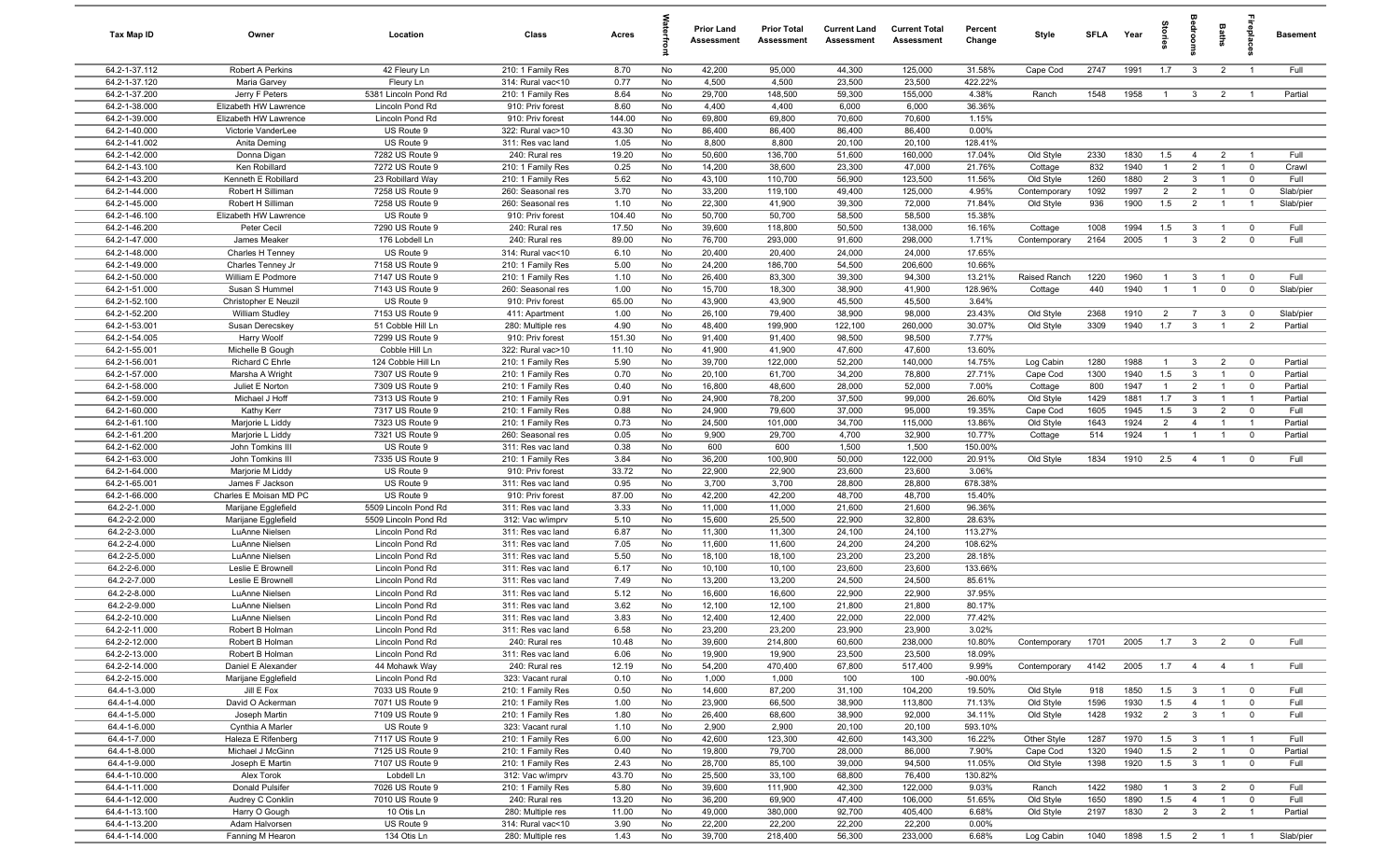| Tax Map ID                     | Owner                                | Location                   | Class                                  | Acres         |          | <b>Prior Land</b><br>Assessment | <b>Prior Total</b><br>Assessment | <b>Current Land</b><br>Assessment | <b>Current Total</b><br>Assessment | Percent<br>Change | Style                 | <b>SFLA</b>  | Year | Stories        | adrooms                        | Baths          | ireplace                      | <b>Basement</b> |
|--------------------------------|--------------------------------------|----------------------------|----------------------------------------|---------------|----------|---------------------------------|----------------------------------|-----------------------------------|------------------------------------|-------------------|-----------------------|--------------|------|----------------|--------------------------------|----------------|-------------------------------|-----------------|
| 64.4-1-15.000                  | Fanning M Hearon                     | 106 Otis Ln                | 314: Rural vac<10                      | 7.90          | No       | 34,500                          | 34,900                           | 34,500                            | 34,500                             | $-1.15%$          |                       |              |      |                |                                |                |                               |                 |
| 64.4-1-16.000                  | George Daniels                       | 127 Otis Ln                | 260: Seasonal res                      | 2.35          | No       | 42,300                          | 143,100                          | 61,300                            | 143,100                            | 0.00%             | Old Style             | 1112         | 1898 | 1.5            | $\mathbf{3}$                   | $\overline{1}$ | $\overline{1}$                | Slab/pier       |
| 64.4-1-17.000                  | Milton B Sigel                       | 148 Otis Ln                | 260: Seasonal res                      | 27.50         | No       | 219,500                         | 282,400                          | 149,400                           | 298,100                            | 5.56%             | Cottage               | 1094         | 1900 | 1.5            | $\overline{2}$                 | $\overline{1}$ | 2                             | Crawl           |
| 64.4-1-18.000                  | James B Beaton                       | Lobdell Ln                 | 910: Priv forest                       | 75.00         | No       | 49,100                          | 49,100                           | 49,400                            | 49,400                             | 0.61%             |                       |              |      |                |                                |                |                               |                 |
| 64.4-1-19.100                  | Scott R Decker                       | US Route 9                 | 314: Rural vac<10                      | 3.40          | No       | 17,800                          | 17,800                           | 21,700                            | 21,700                             | 21.91%            |                       |              |      |                |                                |                |                               |                 |
| 64.4-1-19.211                  | <b>Terry Foley</b>                   | 63 Lobdell Ln              | 322: Rural vac>10                      | 24.00         | No       | 61,100                          | 61,100                           | 61,200                            | 61,200                             | 0.16%             |                       |              |      |                |                                |                |                               |                 |
| 64.4-1-19.212                  | Cory S Phinney                       | Lobdell Ln                 | 311: Res vac land                      | 8.50          | No       | 33,500                          | 33,500                           | 35,300                            | 35,300                             | 5.37%             |                       |              |      |                |                                |                |                               |                 |
| 64.4-1-19.221                  | Scott C Phinney                      | Lobdell Ln                 | 311: Res vac land                      | 8.50          | No       | 33,500                          | 33,500                           | 35,800                            | 35,800                             | 6.87%             |                       |              |      |                |                                |                |                               |                 |
| 64.4-1-19.222                  | Terence O Foley                      | Lobdell Ln                 | 311: Res vac land                      | 8.50          | No       | 33,500                          | 33,500                           | 35,800                            | 35,800                             | 6.87%             |                       |              |      |                |                                |                |                               |                 |
| 64.4-1-19.231<br>64.4-1-19.232 | Malcolm E Martin                     | 122 Lobdell Ln             | 210: 1 Family Res<br>311: Res vac land | 6.65          | No<br>No | 26,700                          | 183,200                          | 58,000                            | 214,000                            | 16.81%<br>23.19%  | Contemporary          | 1502         | 2005 | 1.5            | $\overline{2}$                 | $\overline{2}$ | $^{\circ}$                    | Full            |
| 64.4-1-19.233                  | Malcolm E Martin<br>Jeffrey G Allott | Lobdell Ln<br>Lobdell Ln   | 311: Res vac land                      | 6.80<br>4.10  | No       | 27,600<br>24,800                | 27,600<br>24,800                 | 34,000<br>32,700                  | 34,000<br>32,700                   | 31.85%            |                       |              |      |                |                                |                |                               |                 |
| 64.4-1-19.234                  | Jeffrey G Allott                     | Lobdell Ln                 | 311: Res vac land                      | 3.12          | No       | 17,600                          | 17,600                           | 32,000                            | 32,000                             | 81.82%            |                       |              |      |                |                                |                |                               |                 |
| 64.4-1-19.235                  | Terrence Lamb                        | 87 Lobdell Ln              | 210: 1 Family Res                      | 5.56          | No       | 26,600                          | 183,200                          | 57,200                            | 214,000                            | 16.81%            | Cape Cod              | 2041         | 2004 | 1.7            | $\mathbf{3}$                   | $\overline{2}$ | $\overline{1}$                | Full            |
| 64.4-1-20.000                  | Jeffrey G Allott                     | Lobdell Ln                 | 322: Rural vac>10                      | 12.60         | No       | 13,200                          | 13,200                           | 48,100                            | 48,100                             | 264.39%           |                       |              |      |                |                                |                |                               |                 |
| 64.4-1-21.000                  | Jeffrey G Allott                     | 152 Lobdell Ln             | 910: Priv forest                       | 195.40        | No       | 98,400                          | 98,400                           | 136,800                           | 136,800                            | 39.02%            |                       |              |      |                |                                |                |                               |                 |
| 64.4-1-22.000                  | Robert O Preyer                      | 66 Fleury Ln               | 240: Rural res                         | 212.50        | No       | 100,100                         | 203,200                          | 142,500                           | 234,500                            | 15.40%            | Contemporary          | 1848         | 1950 | 1.5            | $\overline{\mathbf{3}}$        | $\overline{1}$ | $^{\circ}$                    | Full            |
| 64.4-1-23.000                  | Denton TA Properties LLC             | Lincoln Pond Rd            | 910: Priv forest                       | 110.40        | No       | 48,900                          | 48,900                           | 48,900                            | 48,900                             | 0.00%             |                       |              |      |                |                                |                |                               |                 |
| 64.4-1-24.000                  | Denton TA Properties LLC             | Lincoln Pond Rd            | 910: Priv forest                       | 109.20        | No       | 48,900                          | 48,900                           | 48,900                            | 48,900                             | 0.00%             |                       |              |      |                |                                |                |                               |                 |
| 64.4-1-25.000                  | Denton TA Properties LLC             | Lincoln Pond Rd            | 910: Priv forest                       | 30.40         | No       | 13,500                          | 13,500                           | 13,500                            | 13,500                             | 0.00%             |                       |              |      |                |                                |                |                               |                 |
| 64.4-1-26.000                  | Denton TA Properties LLC             | US Route 9                 | 910: Priv forest                       | 78.50         | No       | 34,100                          | 34,100                           | 34,100                            | 34,100                             | 0.00%             |                       |              |      |                |                                |                |                               |                 |
| 64.4-1-27.100                  | <b>Therese Denton</b>                | 6807 US Route 9            | 240: Rural res                         | 28.90         | No       | 63,400                          | 257,400                          | 92,300                            | 380,000                            | 47.63%            | Ranch                 | 3052         | 2002 | $\overline{1}$ | $\mathbf{3}$                   | $\overline{2}$ | $\mathbf 0$                   | Full            |
| 64.4-1-27.210                  | Alex Radmanovich                     | 6806 US Route 9            | 210: 1 Family Res                      | 8.52          | No       | 29,400                          | 230,700                          | 59,300                            | 233,000                            | 1.00%             | Cape Cod              | 2028         | 2005 | 1.7            | $\overline{2}$                 | $\overline{2}$ | $\mathbf 0$                   | Crawl           |
| 64.4-1-27.220                  | Thomas A Oehlbeck                    | 6830 US Route 9            | 240: Rural res                         | 15.36         | No       | 44,600                          | 137,400                          | 43,600                            | 149,600                            | 8.88%             | Colonial              | 2160         | 1990 | $\overline{2}$ | $\overline{2}$                 | $\overline{2}$ | $\mathbf 0$                   | Full            |
| 64.4-1-28.100                  | Thomas A Oehlbeck                    | 6834 US Route 9            | 210: 1 Family Res                      | 2.00          | No       | 20,000                          | 23,000                           | 42,800                            | 45,000                             | 95.65%            | Old Style             | 1347         | 1880 | 1.5            | $\mathbf{3}$                   | $\mathbf 0$    | $\overline{1}$                | Partial         |
| 64.4-1-28.200                  | Thomas A Oehlbeck                    | US Route 9                 | 322: Rural vac>10                      | 20.00         | No       | 38,000                          | 38,000                           | 38,000                            | 38,000                             | 0.00%             |                       |              |      |                |                                |                |                               |                 |
| 64.4-1-29.000                  | Mark Livsey                          | US Route 9                 | 910: Priv forest                       | 27.30         | No       | 13,400                          | 13,400                           | 14,300                            | 14,300                             | 6.72%             |                       |              |      |                |                                |                |                               |                 |
| 64.4-1-30.000                  | Cross-Rooney Trust                   | 46 Loeffler Way            | 260: Seasonal res                      | 1.80          | No       | 27,100                          | 75,000                           | 42,000                            | 110,000                            | 46.67%            | Log Cabin             | 1536         | 1961 | 1.5            | $\mathbf{3}$                   | $\overline{1}$ | - 1                           | Slab/pier       |
| 64.4-1-31.000                  | George C Loeffler                    | 29 Loeffler Way            | 260: Seasonal res                      | 28.50         | No       | 48,200                          | 95,000                           | 58,200                            | 110,000                            | 15.79%            | Log Cabin             | 1488         | 1902 | 1.5            | $\mathbf{3}$                   | $\overline{1}$ | $\overline{1}$                | Slab/pier       |
| 64.4-1-32.100                  | Denton TA Properties LLC             | Otis Ln                    | 912: Forest s480a                      | 114.29        | No       | 75,240                          | 75,240                           | 75,240                            | 75,240                             | 0.00%             |                       |              |      |                |                                |                |                               |                 |
| 64.4-1-32.200                  | Denton TA Properties LLC             | Otis Ln                    | 910: Priv forest                       | 35.11         | No       | 22,900                          | 22,900                           | 22,900                            | 22,900                             | 0.00%             |                       |              |      |                |                                |                |                               |                 |
| 64.4-1-33.000                  | Adam Halvorsen                       | US Route 9                 | 314: Rural vac<10                      | 0.50          | No       | 2,900                           | 2,900                            | 2,900                             | 2,900                              | 0.00%             |                       |              |      |                |                                |                |                               |                 |
| 64.4-1-34.000                  | Harry Gough                          | 4 Otis Ln                  | 210: 1 Family Res                      | 0.40          | No       | 21,500                          | 42,940                           | 28,000                            | 46,000                             | 7.13%             | Cottage               | 709          | 1920 | $\mathbf{1}$   | $\overline{1}$                 |                | $^{\circ}$                    | Partial         |
| 64.4-1-35.000                  | <b>Charles Tenney</b>                | 6955 US Route 9            | 210: 1 Family Res                      | 2.50          | No       | 29,200                          | 74,600                           | 44,800                            | 85,000                             | 13.94%            | Old Style             | 1264         | 1927 | 1.5            | $\mathbf{3}$                   |                | $\overline{1}$                | Full            |
| 64.4-1-36.000<br>64.4-1-37.000 | Donna M Trinko                       | US Route 9<br>US Route 9   | 323: Vacant rural<br>910: Priv forest  | 1.90<br>32.50 | No<br>No | 10,300<br>20,900                | 10,300<br>20,900                 | 20,700<br>21,200                  | 20,700<br>21,200                   | 100.97%<br>1.44%  |                       |              |      |                |                                |                |                               |                 |
| 64.4-1-38.000                  | Audrey CP Conklin<br>Donna M Trinko  | 6999 US Route 9            | 260: Seasonal res                      | 10.10         | No       | 42,200                          | 57,200                           | 45,300                            | 95,000                             | 66.08%            | Old Style             | 2400         | 1890 | 1.5            | $\mathbf{3}$                   | $\overline{1}$ | - 1                           | Partial         |
| 64.4-1-39.000                  | Adam Halvorsen                       | 6923 US Route 9            | 280: Multiple res                      | 23.20         | No       | 66,000                          | 315,900                          | 69,500                            | 349,000                            | 10.48%            | Old Style             | 5786         | 1880 | 2.5            | 5                              | $\overline{4}$ | 5                             | Full            |
| 64.4-1-40.000                  | <b>Therese Denton</b>                | 6913 US Route 9            | 210: 1 Family Res                      | 1.30          | No       | 30,600                          | 124,500                          | 40,100                            | 95,000                             | $-23.69%$         | Old Style             | 2589         | 1930 | 1.5            | $\overline{4}$                 | $\overline{2}$ | $\overline{1}$                | Partial         |
| 64.4-1-41.000                  | Thomas Costello                      | 6861 US Route 9            | 210: 1 Family Res                      | 0.50          | No       | 18,900                          | 62,200                           | 31,100                            | 62,200                             | 0.00%             | Ranch                 | 1008         | 1951 | $\overline{1}$ | $\overline{2}$                 | $\overline{1}$ | $^{\circ}$                    | Crawl           |
| 64.4-1-42.200                  | Denton TA Properties LLC             | US Route 9                 | 910: Priv forest                       | 24.70         | No       | 20,700                          | 20,700                           | 20,700                            | 20,700                             | 0.00%             |                       |              |      |                |                                |                |                               |                 |
| 64.4-1-43.000                  | Therese Denton                       | US Route 9                 | 314: Rural vac<10                      | 5.00          | No       | 14,600                          | 14,600                           | 22,800                            | 22,800                             | 56.16%            |                       |              |      |                |                                |                |                               |                 |
| 64.4-1-44.000                  | George Crowningshield                | 6821 US Route 9            | 210: 1 Family Res                      | 0.60          | No       | 18,100                          | 84,200                           | 32,700                            | 87,700                             | 4.16%             | Old Style             | 1763         | 1920 | 1.5            | $\overline{2}$                 |                | $\Omega$                      | Slab/pier       |
| 64.4-1-45.100                  | Denton TA Properties LLC             | US Route 9                 | 910: Priv forest                       | 280.00        | No       | 132,200                         | 132,200                          | 176,400                           | 176,400                            | 33.43%            |                       |              |      |                |                                |                |                               |                 |
| 64.4-1-45.210                  | George G Briggs                      | 6872 US Route 9            | 433: Auto body                         | 32.04         | No       | 20,500                          | 59,400                           | 70,500                            | 135,500                            | 128.11%           |                       |              |      |                |                                |                |                               |                 |
| 64.4-1-45.300                  | Denton TA Properties LLC             | US Route 9                 | 910: Priv forest                       | 68.60         | No       | 32,500                          | 32,500                           | 32,500                            | 32,500                             | 0.00%             |                       |              |      |                |                                |                |                               |                 |
| 64.4-1-46.000                  | Therese Denton                       | US Route 9                 | 910: Priv forest                       | 98.20         | No       | 46,100                          | 46,100                           | 46,100                            | 46,100                             | $0.00\%$          |                       |              |      |                |                                |                |                               |                 |
| 64.4-1-47.000                  | Denton TA Properties LLC             | US Route 9                 | 910: Priv forest                       | 101.30        | No       | 47,300                          | 47,300                           | 47,300                            | 47,300                             | 0.00%             |                       |              |      |                |                                |                |                               |                 |
| 64.4-1-48.000                  | John Thorsen                         | 6982 US Route 9            | 210: 1 Family Res                      | 2.70          | No       | 29,400                          | 74,300                           | 45,500                            | 98,000                             | 31.90%            | Ranch                 | 720          | 1970 | $\overline{1}$ | 2                              | $\overline{1}$ | $\overline{1}$                | Slab/pier       |
| 64.4-1-49.000                  | Adam Halvorsen                       | 6925 US Route 9            | 312: Vac w/imprv                       | 1.90          | No       | 9,900                           | 19,800                           | 10,000                            | 20,000                             | 1.01%             |                       |              |      |                |                                |                |                               |                 |
| 64.4-1-50.000                  | John A Deming                        | US Route 9                 | 910: Priv forest                       | 103.39        | No       | 50,100                          | 50,100                           | 50,700                            | 50,700                             | 1.20%             |                       |              |      |                |                                |                |                               |                 |
| 64.27-1-1.100                  | Melvin C Longware                    | Court St                   | 322: Rural vac>10                      | 10.92         | No       | 21,800                          | 21,800                           | 27,000                            | 27,000                             | 23.85%            |                       |              |      |                |                                |                |                               |                 |
| 64.27-1-1.210                  | Debra L Bigelow                      | 7490 US Route 9            | 422: Diner/lunch                       | 0.54          | No       | 31,700                          | 104,500                          | 116,800                           | 176,000                            | 68.42%            |                       |              |      |                |                                |                |                               |                 |
| 64.27-1-1.220                  | Debra Spaulding                      | 7492 US Route 9            | 210: 1 Family Res                      | 0.54          | No       | 30,300                          | 39,300                           | 112,400                           | 132,400                            | 236.90%           | Cottage               | 544          | 1979 | $\overline{1}$ | $\overline{1}$                 | $\overline{1}$ | $\mathbf{0}$                  | Slab/pier       |
| 64.27-1-5.200                  | Denton Publications Inc              | 14 Hand Ave                | 710: Manufacture                       | 1.40          | No       | 43,200                          | 281,000                          | 68,600                            | 302,000                            | 7.47%             |                       |              |      |                |                                |                |                               |                 |
| 64.27-1-6.000                  | George Huttig                        | 7504 US Route 9            | 431: Auto dealer                       | 2.10          | No       | 85,200                          | 525,900                          | 195,400                           | 564,400                            | 7.32%             |                       |              |      |                |                                |                |                               |                 |
| 64.27-1-7.200<br>64.27-1-9.000 | Claude E Turner                      | 7510 Court St              | 483: Converted Res                     | 0.47<br>0.27  | No<br>No | 34,600                          | 148,500                          | 113,100                           | 220,000<br>75,000                  | 48.15%<br>23.76%  |                       |              | 1930 | -1             |                                |                |                               | Crawl           |
| 64.27-1-10.000                 | Amanda J Colburn<br>Alfred S Fadden  | 13 Hand Ave<br>17 Hand Ave | 210: 1 Family Res<br>210: 1 Family Res | 0.50          | No       | 12,700<br>14,900                | 60,600<br>90,000                 | 23,900<br>31,100                  | 125,000                            | 38.89%            | Bungalow<br>Old Style | 1127<br>1732 | 1890 | $\overline{2}$ | $\mathbf{3}$<br>$\overline{4}$ | $\overline{2}$ | $\mathbf 0$<br>$\overline{1}$ | Full            |
| 64.27-2-1.110                  | Melvin C Longware                    | 10 Beaver Way              | 240: Rural res                         | 18.50         | No       | 69,800                          | 287,400                          | 66,300                            | 290,000                            | 0.90%             | Contemporary          | 2453         | 1995 | 1.7            | $\overline{\mathbf{3}}$        | $\overline{2}$ | $\overline{1}$                | Full            |
| 64.27-2-1.120                  | Alfred Kurtz                         | 7439 US Route 9            | 210: 1 Family Res                      | 0.42          | No       | 18,700                          | 81,200                           | 28,600                            | 90,000                             | 10.84%            | Manufactured          | 1512         | 1989 | $\overline{1}$ | $\mathbf{3}$                   | $\overline{2}$ | $\overline{\mathbf{0}}$       | Crawl           |
| 64.27-2-1.200                  | George C Huttig                      | US Route 9                 | 323: Vacant rural                      | 8.36          | No       | 17,300                          | 17,300                           | 25,200                            | 25,200                             | 45.66%            |                       |              |      |                |                                |                |                               |                 |
| 64.27-2-2.000                  | George C Huttig                      | 7445 US Route 9            | 220: 2 Family Res                      | 0.40          | No       | 14,100                          | 57,200                           | 28,000                            | 88,000                             | 53.85%            | Old Style             | 1722         | 1910 | 1.5            | $\overline{\mathbf{3}}$        | $\overline{2}$ | $\overline{1}$                | Full            |
| 64.27-2-3.000                  | George C Huttig                      | 7433 US Route 9            | 431: Auto dealer                       | 2.00          | No       | 44,400                          | 78,300                           | 66,000                            | 132,800                            | 69.60%            |                       |              |      |                |                                |                |                               |                 |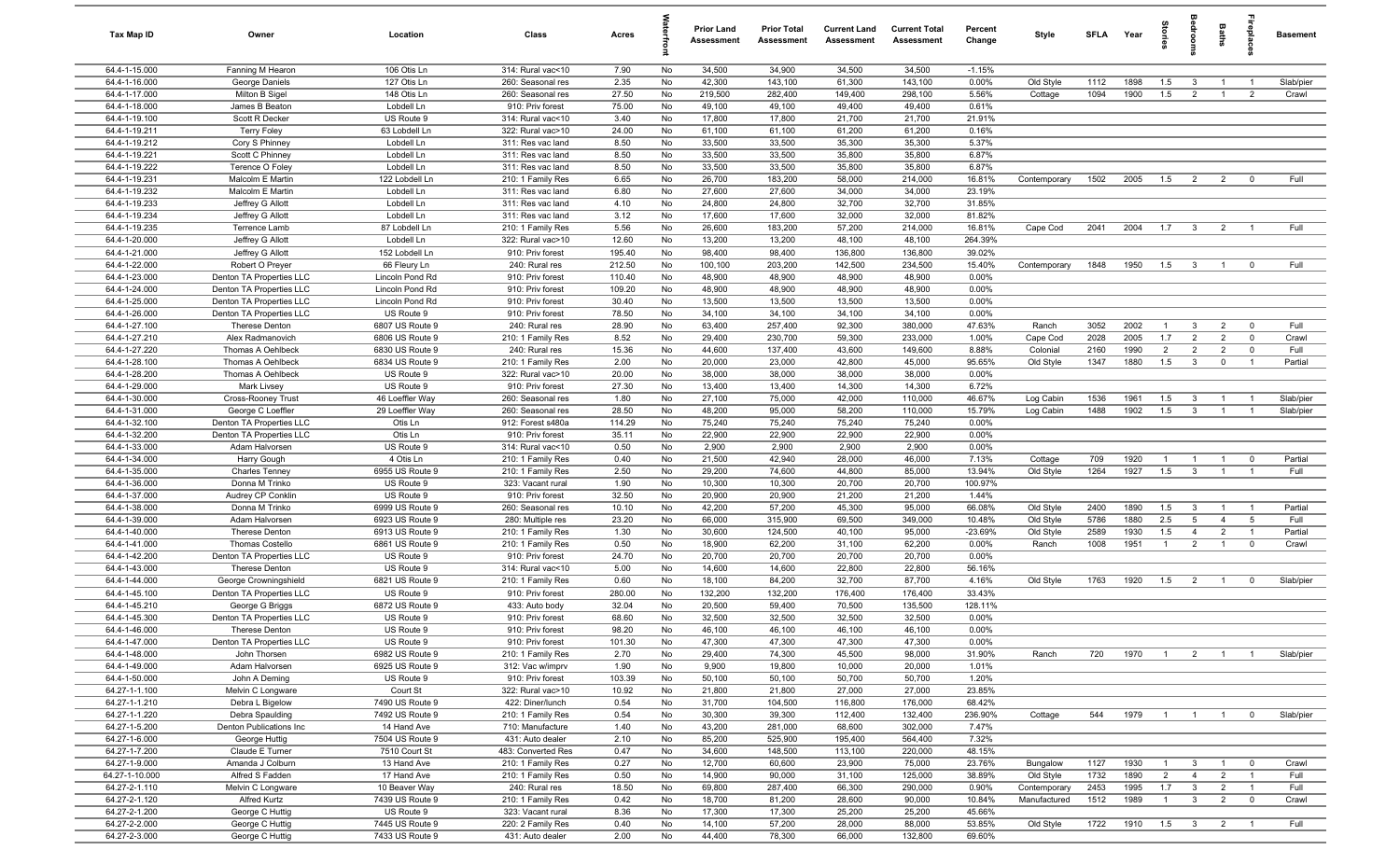| Tax Map ID                     | Owner                                   | Location                          | Class                                  | Acres         |          | <b>Prior Land</b><br>Assessment | <b>Prior Total</b><br>Assessment | <b>Current Land</b><br>Assessment | <b>Current Total</b><br>Assessment | Percent<br>Change | Style                    | <b>SFI A</b> | Year         | tories                           | <b>B</b>                       | Baths                            |                                  | <b>Basement</b>    |
|--------------------------------|-----------------------------------------|-----------------------------------|----------------------------------------|---------------|----------|---------------------------------|----------------------------------|-----------------------------------|------------------------------------|-------------------|--------------------------|--------------|--------------|----------------------------------|--------------------------------|----------------------------------|----------------------------------|--------------------|
| 64.27-2-4.000                  | Walter E Schneider                      | US Route 9                        | 311: Res vac land                      | 1.40          | No       | 15,100                          | 15,100                           | 21,000                            | 21,000                             | 39.07%            |                          |              |              |                                  |                                |                                  |                                  |                    |
| 64.27-2-5.100                  | James Cashin                            | 7432 US Route 9                   | 415: Motel                             | 1.35          | No       | 44,600                          | 265,200                          | 157,600                           | 378,000                            | 42.53%            |                          |              |              |                                  |                                |                                  |                                  |                    |
| 64.27-2-6.000                  | George C Huttig<br>Toni Reheuser        | 7440 US Route 9                   | 431: Auto dealer                       | 1.62          | No       | 47,100                          | 389,700                          | 142,300                           | 642,700                            | 64.92%            |                          |              |              |                                  |                                |                                  |                                  |                    |
| 64.27-2-7.000<br>64.27-3-1.000 | James F Jackson                         | 7452 US Route 9                   | 210: 1 Family Res<br>210: 1 Family Res | 3.30<br>0.90  | No<br>No | 27,700<br>22,000                | 121,900<br>157,200               | 47,900<br>37,300                  | 141,900<br>165,000                 | 16.41%<br>4.96%   | Old Style<br>Split Level | 2202<br>2638 | 1890<br>1970 | $\overline{2}$<br>$\mathbf{1}$   | $\overline{4}$<br>$\mathbf{3}$ | 3<br>$\overline{2}$              | $\mathbf 0$                      | Partial<br>Full    |
| 64.27-3-2.000                  | Debra R Brooks                          | 34 Windy Way<br>33 Windy Way      | 210: 1 Family Res                      | 1.70          | No       | 23,500                          | 146,800                          | 41,600                            | 154,000                            | 4.90%             | Colonial                 | 2100         | 1970         | $\overline{2}$                   | $\overline{4}$                 | $\overline{2}$                   | $\overline{1}$                   | Full               |
| 64.27-3-3.000                  | Robert Lavigne                          | Goose Pasture Way                 | 311: Res vac land                      | 3.00          | No       | 19,800                          | 19,800                           | 20,200                            | 20,200                             | 2.02%             |                          |              |              |                                  |                                |                                  |                                  |                    |
| 64.27-3-4.000                  | <b>Hildegard Moore</b>                  | Goose Pasture Way                 | 311: Res vac land                      | 1.00          | No       | 16,200                          | 16,200                           | 20,000                            | 20,000                             | 23.46%            |                          |              |              |                                  |                                |                                  |                                  |                    |
| 64.27-3-5.000                  | <b>Hildegard Moore</b>                  | Cobble Hill Ln                    | 311: Res vac land                      | 1.00          | No       | 16,200                          | 16,200                           | 20,000                            | 20,000                             | 23.46%            |                          |              |              |                                  |                                |                                  |                                  |                    |
| 64.27-3-6.000                  | <b>Alice Bassett</b>                    | 16 Cobble Hill Ln                 | 210: 1 Family Res                      | 1.00          | No       | 20,400                          | 79,900                           | 38,900                            | 125,000                            | 56.45%            | Ranch                    | 1248         | 1974         | $\overline{1}$                   | $\overline{\mathbf{3}}$        | $\overline{1}$                   | $\overline{0}$                   | Full               |
| 64.27-3-7.100                  | George C Huttig                         | Cobble Hill Ln                    | 311: Res vac land                      | 2.64          | No       | 19,800                          | 19,800                           | 21,100                            | 21,100                             | 6.57%             |                          |              |              |                                  |                                |                                  |                                  |                    |
| 64.27-3-7.200                  | Michael Doyle                           | 14 Windy Way                      | 210: 1 Family Res                      | 2.96          | No       | 27,100                          | 141,900                          | 46,500                            | 176,000                            | 24.03%            | Ranch                    | 1914         | 1987         | $\overline{1}$                   | $\mathbf{3}$                   | $\overline{2}$                   | $\mathbf 0$                      | Full               |
| 64.27-3-8.000                  | George J Gold                           | 8 Cobble Hill Ln                  | 210: 1 Family Res                      | 3.20          | No       | 26,600                          | 95,900                           | 47,500                            | 147,000                            | 53.28%            | Ranch                    | 1200         | 1984         | $\overline{1}$                   | 2                              | $\overline{1}$                   | $\overline{1}$                   | Full               |
| 64.27-4-1.000                  | Marsha L McCarroll                      | 3 Cobble Hill Ln                  | 210: 1 Family Res                      | 0.42          | No       | 14,800                          | 67,900                           | 28,600                            | 82,000                             | 20.77%            | Old Style                | 1626         | 1890         | 1.5                              | $\overline{3}$                 | $\overline{1}$                   | $\mathbf 0$                      | Full               |
| 64.27-4-2.000                  | Donald Ratliff                          | 27 Cobble Hill Ln                 | 210: 1 Family Res                      | 0.20          | No       | 11,400                          | 77,200                           | 18,600                            | 92,000                             | 19.17%            | Raised Ranch             | 972          | 1988         | $\overline{1}$                   | $\overline{2}$                 | $\overline{1}$                   | $\mathbf 0$                      | Full               |
| 64.27-4-3.000                  | Thelma Bowen                            | 21 Partridge Rd                   | 210: 1 Family Res                      | 0.30          | No       | 13,400                          | 72,400                           | 24,900                            | 90,000                             | 24.31%            | Ranch                    | 1000         | 1982         | $\mathbf{1}$                     | $\overline{2}$                 | $\overline{1}$                   | $\mathbf 0$                      | Full               |
| 64.27-4-4.000                  | Cameron J Siedlecki                     | 17 Partridge Rd                   | 210: 1 Family Res                      | 0.30          | No       | 13,200                          | 65,300                           | 24,900                            | 74,000                             | 13.32%            | Ranch                    | 960          | 1960         | $\mathbf{1}$<br>$\overline{1}$   | 3<br>3                         | $\overline{1}$<br>$\overline{1}$ | $\mathbf 0$<br>$\overline{1}$    | Full               |
| 64.27-4-5.000<br>64.27-4-6.000 | <b>Richard Pecor</b><br>George C Huttig | 9 Partridge Rd<br>7 Partridge Rd  | 210: 1 Family Res<br>210: 1 Family Res | 0.30<br>0.40  | No<br>No | 13,500<br>15,000                | 75,800<br>99,400                 | 24,900<br>28,000                  | 90,000<br>135,000                  | 18.73%<br>35.81%  | Ranch<br>Contemporary    | 1584<br>1288 | 1960<br>1983 | $\overline{2}$                   | $\overline{2}$                 | $\overline{2}$                   | $\overline{1}$                   | Partial<br>Full    |
| 64.27-4-7.000                  | James Cashin                            | 7381 US Route 9                   | 220: 2 Family Res                      | 0.80          | No       | 20,100                          | 125,700                          | 35,800                            | 178,000                            | 41.61%            | Duplex                   | 2314         | 1965         | $\overline{1}$                   | $\overline{4}$                 | 3                                | $\overline{1}$                   | Full               |
| 64.27-4-8.000                  | Richard Hathaway                        | US Route 9                        | 311: Res vac land                      | 0.50          | No       | 10,500                          | 10,500                           | 18,000                            | 18,000                             | 71.43%            |                          |              |              |                                  |                                |                                  |                                  |                    |
| 64.27-4-9.000                  | Stephen C Denton Jr                     | 7393 US Route 9                   | 210: 1 Family Res                      | 0.50          | No       | 16,100                          | 97,400                           | 31,100                            | 124,000                            | 27.31%            | Ranch                    | 1448         | 1967         | $\overline{1}$                   | $\mathbf{3}$                   | $\overline{2}$                   | $\overline{1}$                   | Full               |
| 64.27-4-10.000                 | Margaret J Gilbert                      | 7399 US Route 9                   | 210: 1 Family Res                      | 1.06          | No       | 20,500                          | 78,900                           | 39,100                            | 120,000                            | 52.09%            | Old Style                | 1668         | 1922         | $\overline{1}$                   | $\mathbf{3}$                   | $\overline{2}$                   | $\mathbf 0$                      | Partial            |
| 64.27-4-11.000                 | Robert L Phinney                        | 20 Partridge Rd                   | 210: 1 Family Res                      | 0.42          | No       | 14,700                          | 89,100                           | 28,600                            | 152,000                            | 70.59%            | Ranch                    | 1296         | 2000         | $\overline{1}$                   | 3                              | $\overline{2}$                   | $\mathbf 0$                      | Full               |
| 64.27-4-12.100                 | John Bastian                            | 15 Cobble Hill Ln                 | 210: 1 Family Res                      | 0.45          | No       | 14,800                          | 90,300                           | 29,500                            | 130,000                            | 43.96%            | Ranch                    | 1644         | 1967         | $\overline{1}$                   | $\mathbf{3}$                   | $\overline{1}$                   | $\overline{1}$                   | Full               |
| 64.27-4-12.200                 | Linda S Martin                          | 25 Partridge Rd                   | 210: 1 Family Res                      | 0.16          | No       | 11,800                          | 97,000                           | 14,900                            | 140,000                            | 44.33%            | Ranch                    | 1391         | 1989         | $\overline{1}$                   | 2                              | $\overline{2}$                   | $\overline{1}$                   | Full               |
| 64.27-4-13.000                 | Margaret M McCluskey                    | 7403 US Route 9                   | 210: 1 Family Res                      | 0.40          | No       | 14,200                          | 69,300                           | 28,000                            | 85,000                             | 22.66%            | Old Style                | 1068         | 1910         | 1.5                              | $\overline{\mathbf{3}}$        | $\overline{1}$                   | $\overline{\mathbf{0}}$          | Partial            |
| 64.27-4-14.000                 | William H Bayless                       | US Route 9                        | 210: 1 Family Res                      | 1.00          | No       | 21,900                          | 103,000                          | 39,600                            | 133,000                            | 29.13%            | Old Style                | 1331         | 1900         | 1.5                              | $\overline{2}$                 | $\overline{1}$                   | $\mathbf 0$                      | Full               |
| 64.27-4-15.000                 | Philip N Jackson                        | 7400 US Route 9                   | 210: 1 Family Res                      | 0.50          | No       | 16,000                          | 74,900                           | 31,100                            | 91,000                             | 21.50%            | Old Style                | 1782         | 1930         | $\overline{2}$                   | $\overline{4}$                 | $\overline{2}$                   | $\mathbf 0$                      | Partial            |
| 64.27-4-16.000                 | <b>Edwin Collins</b>                    | 7398 US Route 9                   | 210: 1 Family Res                      | 1.10          | No       | 20,800                          | 89,800                           | 39,300                            | 104,000                            | 15.81%            | Old Style                | 1386         | 1939         | 1.7                              | $\mathbf{3}$                   | $\overline{2}$                   | $\overline{1}$                   | Partial            |
| 64.27-4-17.000                 | Roger F Bartlett                        | 7402 US Route 9                   | 210: 1 Family Res                      | 0.36          | No       | 9,100                           | 39,600                           | 22,000                            | 52,000                             | 31.31%            | Manufactured             | 1377         | 1990         | $\mathbf{1}$                     | $\mathbf{3}$<br>6              | $\overline{2}$<br>$\overline{4}$ | $\overline{\mathbf{0}}$          | Slab/pier          |
| 64.28-1-3.000<br>64.28-1-4.000 | Elizabeth HW Lawrence<br>Lloyd W Currey | 68 Hand Ave<br>48 Hand Ave        | 210: 1 Family Res<br>210: 1 Family Res | 11.40<br>4.70 | No<br>No | 63,400<br>60,300                | 376,100<br>386,100               | 110,200<br>74,000                 | 386,100<br>396,100                 | 2.66%<br>2.59%    | Old Style<br>Colonial    | 4201<br>4050 | 1920<br>1900 | $\overline{2}$<br>$\overline{2}$ | 6                              | $\overline{2}$                   | $\overline{4}$<br>$\overline{1}$ | Partial<br>Partial |
| 64.28-1-5.000                  | Glen VanWie                             | 34 Hand Ave                       | 210: 1 Family Res                      | 5.70          | No       | 49,900                          | 382,100                          | 79,400                            | 412,000                            | 7.83%             | Old Style                | 4632         | 1924         | $\overline{2}$                   | $\overline{4}$                 | $\overline{4}$                   | 5                                | Full               |
| 65.1-1-1.000                   | Nicholas A Ferro                        | 9 Munsey Way                      | 210: 1 Family Res                      | 1.50          | No       | 29,700                          | 122,800                          | 40,900                            | 132,800                            | 8.14%             | Other Style              | 1080         | 1960         | 1.5                              | $\mathbf{3}$                   | $\overline{2}$                   | $\mathbf 0$                      | Partial            |
| 65.1-1-2.000                   | Victor C Powell Jr                      | 13 Munsey Way                     | 210: 1 Family Res                      | 0.50          | No       | 27,600                          | 102,300                          | 31,100                            | 112,300                            | 9.78%             | Other Style              | 1080         | 1960         | 1.5                              | $\mathbf{3}$                   | $\overline{2}$                   | $\mathbf 0$                      | Slab/pier          |
| 65.1-1-3.000                   | William D Levien II                     | 25 Munsey Way                     | 210: 1 Family Res                      | 1.30          | No       | 39,300                          | 146,000                          | 40,100                            | 200,000                            | 36.99%            | Colonial                 | 5758         | 1890         | 2.5                              | $\mathbf{3}$                   | $\mathbf{3}$                     | $\overline{1}$                   | Full               |
| 65.1-1-4.000                   | Douglas A Mitchell                      | 8081 NYS Route 9N                 | 210: 1 Family Res                      | 0.45          | No       | 27,500                          | 122,800                          | 29,500                            | 145,000                            | 18.08%            | Other Style              | 1398         | 1972         | 1.5                              | $\mathbf{3}$                   | $\overline{2}$                   | $\overline{0}$                   | Full               |
| 65.1-1-5.000                   | Fisher Hill HOA Inc                     | Lincoln Pond Rd                   | 314: Rural vac<10                      | 1.10          | No       | 14,800                          | 14,800                           | 9,000                             | 9,000                              | -39.19%           |                          |              |              |                                  |                                |                                  |                                  |                    |
| 65.1-1-6.000                   | James Olsen                             | 16 Munsey Way                     | 210: 1 Family Res                      | 1.00          | No       | 35,200                          | 130,000                          | 38,900                            | 142,000                            | 9.23%             | Ranch                    | 1450         | 1975         | $\overline{1}$                   | $\overline{\mathbf{3}}$        | $\overline{2}$                   | $\overline{1}$                   | Full               |
| 65.1-1-7.100                   | Frank L Hain                            | 47 Garondah Way                   | 314: Rural vac<10                      | 6.80          | No       | 49,500                          | 49,500                           | 77,600                            | 77,600                             | 56.77%            |                          |              |              |                                  |                                |                                  |                                  |                    |
| 65.1-1-7.200                   | Robert L Bradley                        | Garondah Way                      | 314: Rural vac<10                      | 2.40          | No       | 44,600                          | 44,600                           | 42,000                            | 42,000                             | $-5.83%$          |                          |              |              |                                  |                                |                                  |                                  |                    |
| 65.1-1-7.300                   | Robert L Bradley                        | Garondah Way                      | 314: Rural vac<10                      | 3.30          | No       | 34,600                          | 34,600                           | 58,000                            | 58,000                             | 67.63%            |                          |              |              |                                  |                                |                                  |                                  |                    |
| 65.1-1-7.400                   | Edward S Johnson                        | Garondah Way                      | 210: 1 Family Res                      | 5.20          | No       | 148,500                         | 198,000                          | 146,600                           | 196,000                            | $-1.01%$          | Cottage                  | 1144         | 1947         | $\overline{1}$                   | - 1                            | $\overline{1}$                   | $\mathbf 0$                      | Crawl              |
| 65.1-1-7.500<br>65.1-1-7.600   | Edward S Johnson<br>Frank L Hain        | Garondah Way                      | 322: Rural vac>10                      | 21.10<br>5.40 | No<br>No | 66,300<br>30,700                | 66,300<br>30,700                 | 161,300<br>60,000                 | 161,300<br>60,000                  | 143.29%<br>95.44% |                          |              |              |                                  |                                |                                  |                                  |                    |
| 65.1-1-7.700                   | Fisher Hill HOA Inc                     | Garondah Way<br>Garondah Way      | 314: Rural vac<10<br>314: Rural vac<10 | 7.50          | No       | 3,500                           | 3,500                            | 9,000                             | 9,000                              | 157.14%           |                          |              |              |                                  |                                |                                  |                                  |                    |
| 65.1-1-8.000                   | Carl E Stanley                          | Garondah Way                      | 314: Rural vac<10                      | 0.92          | No       | 11,600                          | 11,600                           | 37,700                            | 37,700                             | 225.00%           |                          |              |              |                                  |                                |                                  |                                  |                    |
| 65.1-1-9.000                   | Carl E Stanley                          | Garondah Way                      | 314: Rural vac<10                      | 0.94          | No       | 11,600                          | 11,600                           | 38,000                            | 38,000                             | 227.59%           |                          |              |              |                                  |                                |                                  |                                  |                    |
| 65.1-1-10.000                  | Carl E Stanley                          | Garondah Way                      | 314: Rural vac<10                      | 1.40          | No       | 11,600                          | 11,600                           | 30,700                            | 30,700                             | 164.66%           |                          |              |              |                                  |                                |                                  |                                  |                    |
| 65.1-1-11.000                  | Shiela W Jennings                       | 56 Garondah Way                   | 210: 1 Family Res                      | 0.40          | No       | 32,000                          | 114,300                          | 28,000                            | 114,300                            | 0.00%             | Other Style              | 1248         | 1968         | 1.5                              | $\mathbf{3}$                   | $\overline{1}$                   | $\overline{1}$                   | Full               |
| 65.1-1-12.000                  | William Garrison                        | 60 Garondah Way                   | 210: 1 Family Res                      | 0.40          | No       | 32,000                          | 114,300                          | 28,000                            | 118,300                            | 3.50%             | Other Style              | 1248         | 1972         | 1.5                              | $\overline{3}$                 | $\overline{1}$                   | $\overline{2}$                   | Partial            |
| 65.1-1-13.000                  | Nancy P Taylor                          | 68 Garondah Way                   | 210: 1 Family Res                      | 0.50          | No       | 32,000                          | 114,300                          | 31,100                            | 123,000                            | 7.61%             | Other Style              | 1248         | 1968         | 1.5                              | $\mathbf{3}$                   | $\overline{2}$                   | $\overline{2}$                   | Full               |
| 65.1-1-14.000                  | <b>Hildegard Moore</b>                  | 78 Garondah Way                   | 210: 1 Family Res                      | 0.40          | No       | 30,600                          | 108,500                          | 28,000                            | 108,500                            | 0.00%             | Other Style              | 1248         | 1968         | 1.5                              | $\mathbf{3}$                   | $\overline{2}$                   | $\mathbf 0$                      | Full               |
| 65.1-1-15.000                  | George C Huttig                         | 44 Garondah Way                   | 210: 1 Family Res                      | 0.50          | No       | 19,700                          | 69,500                           | 31,100                            | 130,000                            | 87.05%            | Contemporary             | 3122         | 1968         | 2.5                              | $\overline{\mathbf{3}}$        | $\overline{1}$                   | $\mathbf 0$                      | Full               |
| 65.1-1-16.100                  | Frank L Hain                            | Lincoln Pond Rd                   | 322: Rural vac>10                      | 10.12         | No       | 29,700                          | 29,700                           | 35,500                            | 35,500                             | 19.53%            |                          |              |              |                                  |                                |                                  |                                  |                    |
| 65.1-1-16.200                  | Fisher Hill HOA Inc                     | Garondah Way                      | 322: Rural vac>10                      | 29.14         | No       | 27,700                          | 27,700                           | 20,400                            | 20,400                             | $-26.35%$         |                          |              |              |                                  |                                |                                  |                                  |                    |
| 65.1-1-16.300                  | Fisher Hill HOA Inc                     | Lincoln Pond Rd                   | 322: Rural vac>10                      | 37.53         | No       | 19,800                          | 19,800                           | 26,300                            | 26,300                             | 32.83%            |                          |              |              |                                  |                                |                                  |                                  |                    |
| 65.1-1-17.000                  | Carl E Stanley                          | Lincoln Pond Rd                   | 910: Priv forest                       | 225.00        | No       | 80,500                          | 80,500                           | 85,100                            | 85,100                             | 5.71%<br>0.00%    |                          |              |              |                                  |                                |                                  |                                  |                    |
| 65.1-1-18.000<br>65.1-1-19.000 | Carl E Stanley<br>Jacqueline M Johnson  | NYS Route 9N<br>8103 NYS Route 9N | 910: Priv forest<br>210: 1 Family Res  | 32.31<br>1.00 | No<br>No | 31,800<br>26,500                | 31,800<br>85,800                 | 31,800<br>38,900                  | 31,800<br>108,000                  | 25.87%            | Old Style                | 1479         | 1822         | 1.5                              | $\overline{\mathbf{3}}$        | $\overline{1}$                   | $\mathbf 0$                      | Full               |
| 65.1-1-20.000                  | Robert J Wagner                         | NYS Route 9N                      | 314: Rural vac<10                      | 2.66          | No       | 8,800                           | 8,800                            | 10,400                            | 10,400                             | 18.18%            |                          |              |              |                                  |                                |                                  |                                  |                    |
| 65.1-1-21.000                  | Robert J Wagner                         | 8042 NYS Route 9N                 | 210: 1 Family Res                      | 1.80          | No       | 31,900                          | 130,100                          | 42,000                            | 131,000                            | 0.69%             | Old Style                | 1534         | 1910         | 1.7                              | $\overline{\mathbf{3}}$        | $\overline{1}$                   | $\overline{0}$                   | Crawl              |
| 65.1-1-22.100                  | <b>Bruce S McPhail</b>                  | NYS Route 9N                      | 910: Priv forest                       | 60.20         | No       | 43,400                          | 43,400                           | 43,400                            | 43,400                             | $0.00\%$          |                          |              |              |                                  |                                |                                  |                                  |                    |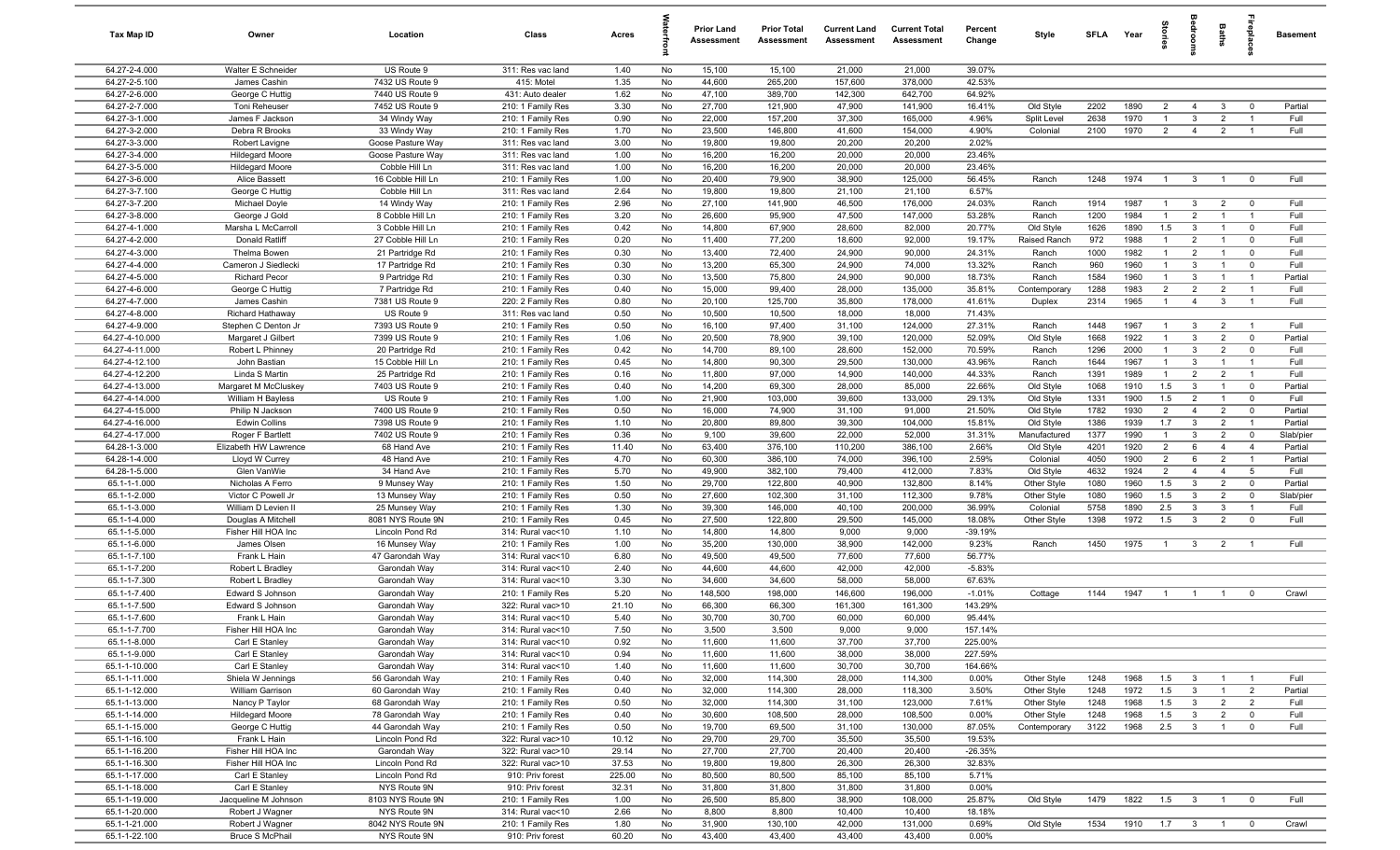| Tax Map ID                     | Owner                                          | Location                                       | Class                                  | Acres           |          | <b>Prior Land</b><br>Assessment | <b>Prior Total</b><br>Assessment | <b>Current Land</b><br><b>Assessment</b> | <b>Current Total</b><br>Assessment | Percent<br>Change | Style        | SFLA Year |      | tories         | droom                   | Baths          | epla                    | <b>Basement</b> |
|--------------------------------|------------------------------------------------|------------------------------------------------|----------------------------------------|-----------------|----------|---------------------------------|----------------------------------|------------------------------------------|------------------------------------|-------------------|--------------|-----------|------|----------------|-------------------------|----------------|-------------------------|-----------------|
| 65.1-1-22.200                  | Daniel K Lincoln                               | NYS Route 9N                                   | 311: Res vac land                      | 2.50            | No       | 19,500                          | 19,500                           | 21,100                                   | 21,100                             | 8.21%             |              |           |      |                |                         |                |                         |                 |
| 65.1-1-23.000                  | Charles E Moisan Jr                            | NYS Route 9N                                   | 910: Priv forest                       | 97.60           | No       | 57,500                          | 57,500                           | 63,500                                   | 63,500                             | 10.43%            |              |           |      |                |                         |                |                         |                 |
| 65.1-1-26.044                  | Judith Catano                                  | 5380 Lincoln Pond Rd                           | 240: Rural res                         | 27.10           | No       | 53,900                          | 109,900                          | 57,200                                   | 119,900                            | 9.10%             | Ranch        | 1292      | 1955 | $\overline{1}$ | $\mathbf{3}$            | $\overline{2}$ | $\overline{1}$          | Full            |
| 65.1-1-27.100                  | Maria W Vanderhoof                             | 7762 NYS Route 9N                              | 421: Restaurant                        | 10.81           | No       | 29,700                          | 178,200                          | 66,900                                   | 266,900                            | 49.78%            |              |           |      |                |                         |                |                         |                 |
| 65.1-1-29.045<br>65.1-1-30.000 | Craig Ludlow<br>David C Mace                   | 5522 Lincoln Pond Rd<br>NYS Route 9N           | 210: 1 Family Res<br>910: Priv forest  | 0.70<br>123.60  | No<br>No | 26,400<br>60,000                | 93,600<br>60,000                 | 34,200<br>60,600                         | 102,000<br>60,600                  | 8.97%<br>1.00%    | Old Style    | 1878      | 1890 | 1.7            | $\mathbf{3}$            | $\overline{2}$ | $\overline{1}$          | Partial         |
| 65.1-1-31.000                  | David C Mace                                   | 145 Addison Ln                                 | 280: Multiple res                      | 62.40           | No       | 99,200                          | 286,000                          | 150,300                                  | 308,000                            | 7.69%             | Old Style    | 3213      | 1890 | 1.5            | $\overline{\mathbf{3}}$ | $\overline{2}$ | $\overline{2}$          | Full            |
| 65.1-1-32.000                  | Lyme Adk Timberlands I LLC                     | Lincoln Pond Rd                                | 912: Forest s480a                      | 2.70            | No       | 900                             | 900                              | 900                                      | 900                                | 0.00%             |              |           |      |                |                         |                |                         |                 |
| 65.1-1-34.000                  | Lyme Adk Timberlands I LLC                     | Lincoln Pond Rd                                | 910: Priv forest                       | 13.90           | No       | 5,400                           | 5,400                            | 5,400                                    | 5,400                              | 0.00%             |              |           |      |                |                         |                |                         |                 |
| 65.1-1-35.000                  | Surendra M Misra                               | Lincoln Pond Rd                                | 910: Priv forest                       | 82.70           | No       | 40,200                          | 40,200                           | 43,400                                   | 43,400                             | 7.96%             |              |           |      |                |                         |                |                         |                 |
| 65.1-1-36.000                  | Surendra M Misra                               | Lincoln Pond Rd                                | 910: Priv forest                       | 280.00          | No       | 131,300                         | 131,300                          | 147,000                                  | 147,000                            | 11.96%            |              |           |      |                |                         |                |                         |                 |
| 65.1-1-37.000                  | Denton TA Properties LLC                       | Lincoln Pond Rd                                | 912: Forest s480a                      | 142.30          | No       | 68,000                          | 68,000                           | 68,000                                   | 68,000                             | 0.00%             |              |           |      |                |                         |                |                         |                 |
| 65.1-1-38.000                  | Surendra M Misra                               | Lincoln Pond Rd                                | 910: Priv forest                       | 124.10          | No       | 60,200                          | 60,200                           | 65,200                                   | 65,200                             | 8.31%             |              |           |      |                |                         |                |                         |                 |
| 65.1-1-39.000                  | Keith P Denton                                 | 5192 Lincoln Pond Rd                           | 280: Multiple res                      | 63.00           | No       | 81,400                          | 153,400                          | 115,600                                  | 169,100                            | 10.23%            | Old Style    | 1323      | 1890 | 1.7            | $\mathbf{3}$            | $\overline{1}$ | $\mathbf 0$             | Full            |
| 65.1-1-40.000                  | Kenneth Denton                                 | 5197 Lincoln Pond Rd                           | 210: 1 Family Res                      | 1.30            | No       | 25,600                          | 70,900                           | 39,100                                   | 71,700                             | 1.13%             | Old Style    | 1254      | 1940 | $\overline{1}$ | $\overline{2}$          | $\overline{1}$ | $\mathbf 0$             | Partial         |
| 65.1-1-41.100<br>65.1-1-41.200 | Russell E Rider<br>Russell E Rider             | 5250 Lincoln Pond Rd<br>Lincoln Pond Rd        | 240: Rural res<br>322: Rural vac>10    | 29.48<br>13.34  | No<br>No | 59,400<br>35,400                | 167,000<br>35,400                | 73,900<br>45,500                         | 177,000<br>45,500                  | 5.99%<br>28.53%   | Old Style    | 2093      | 1900 | $\overline{2}$ | $\overline{4}$          | $\overline{2}$ | $\overline{1}$          | Partial         |
| 65.1-1-42.100                  | Jeffrey A McCullough                           | 45 Fleury Ln                                   | 210: 1 Family Res                      | 12.78           | No       | 43,500                          | 116,800                          | 47,100                                   | 120,100                            | 2.83%             | Old Style    | 1386      | 1930 | 1.5            | $\overline{\mathbf{3}}$ | $\overline{1}$ | $\overline{1}$          | Full            |
| 65.1-1-42.200                  | Robert O Preyer                                | Fleury Ln                                      | 311: Res vac land                      | 1.50            | No       | 8,800                           | 8,800                            | 20,400                                   | 20,400                             | 131.82%           |              |           |      |                |                         |                |                         |                 |
| 65.1-1-43.000                  | Walter C Shoureck                              | Lincoln Pond Rd                                | 910: Priv forest                       | 47.14           | No       | 28,700                          | 28,700                           | 28,700                                   | 28,700                             | 0.00%             |              |           |      |                |                         |                |                         |                 |
| 65.2-4-1.100                   | Maria Vanderhoof                               | NYS Route 9N                                   | 323: Vacant rural                      | 13.80           | No       | 29,400                          | 29,400                           | 38,100                                   | 38,100                             | 29.59%            |              |           |      |                |                         |                |                         |                 |
| 65.2-4-1.200                   | Ray Manley Const Inc                           | NYS Route 9N                                   | 720: Mine/quarry                       | 18.60           | No       | 44,000                          | 44,000                           | 44,000                                   | 44,000                             | 0.00%             |              |           |      |                |                         |                |                         |                 |
| 65.2-4-2.100                   | Daniel S Burks                                 | 11 Brainards Forge Rd                          | 322: Rural vac>10                      | 25.00           | No       | 39,300                          | 39,300                           | 44,900                                   | 44,900                             | 14.25%            |              |           |      |                |                         |                |                         |                 |
| 65.2-4-2.200                   | Ray Manley Const Inc                           | 7672 NYS Route 9N                              | 240: Rural res                         | 10.00           | No       | 17,800                          | 101,600                          | 45,200                                   | 125,000                            | 23.03%            | Ranch        | 1338      | 1962 | $\overline{1}$ | $\mathbf{3}$            | $\overline{1}$ | $\overline{2}$          | Full            |
| 65.2-4-3.000                   | Eugene R Turnbull                              | 2 Brainards Forge Rd                           | 210: 1 Family Res                      | 1.20            | No       | 25,100                          | 74,900                           | 39,700                                   | 89,000                             | 18.83%            | Old Style    | 1655      | 1900 | 2              | $\mathbf{3}$            | $\overline{1}$ | $\mathbf 0$             | Partial         |
| 65.2-4-4.100                   | <b>Timothy Merrill</b>                         | 32 Brainards Forge Rd<br>54 Brainards Forge Rd | 314: Rural vac<10                      | 10.10           | No       | 20,400                          | 20,400                           | 20,400                                   | 20,400                             | 0.00%             |              |           |      |                |                         |                |                         | Full            |
| 65.2-4-4.200<br>65.2-4-5.000   | William M Frawley<br>Arnold W Wager            | <b>Brainards Forge Rd</b>                      | 210: 1 Family Res<br>321: Abandoned ag | 5.80<br>4.40    | No<br>No | 44,600<br>8,900                 | 133,600<br>8,900                 | 57,600<br>17,200                         | 140,000<br>17,200                  | 4.79%<br>93.26%   | Other Style  | 1080      | 1986 | 1.5            | $\overline{\mathbf{3}}$ | $\overline{1}$ | $\overline{0}$          |                 |
| 65.2-4-6.000                   | Kurt Rubendunst                                | NYS Route 9N                                   | 910: Priv forest                       | 34.60           | No       | 34,600                          | 34,600                           | 34,600                                   | 34,600                             | 0.00%             |              |           |      |                |                         |                |                         |                 |
| 65.2-4-7.000                   | Connie Dennis                                  | NYS Route 9N                                   | 910: Priv forest                       | 53.30           | No       | 44,600                          | 44,600                           | 44,600                                   | 44,600                             | 0.00%             |              |           |      |                |                         |                |                         |                 |
| 65.2-4-8.110                   | George T Lavin                                 | 115 Meigsville Rd                              | 240: Rural res                         | 17.86           | No       | 70,700                          | 160,500                          | 65,800                                   | 168,500                            | 4.98%             | Contemporary | 1696      | 1973 | 1.7            | $\mathbf{3}$            |                | $\mathbf 0$             | Slab/pier       |
| 65.2-4-8.120                   | Rory F Lustberg                                | 127 Meigsville Rd                              | 210: 1 Family Res                      | 7.01            | No       | 41,100                          | 74,400                           | 43,100                                   | 105,000                            | 41.13%            | Cottage      | 1102      | 1980 | $\overline{1}$ | $\overline{1}$          | $\overline{1}$ | $\mathbf 0$             | Partial         |
| 65.2-4-8.200                   | Jeffrey G Kelly                                | Meigsville Rd                                  | 311: Res vac land                      | 7.07            | No       | 15,400                          | 15,400                           | 27,600                                   | 27,600                             | 79.22%            |              |           |      |                |                         |                |                         |                 |
| 65.2-4-9.000                   | Daniel Fields                                  | Meigsville Rd                                  | 322: Rural vac>10                      | 25.70           | No       | 27,400                          | 27,400                           | 38,400                                   | 38,400                             | 40.15%            |              |           |      |                |                         |                |                         |                 |
| 65.2-4-11.000                  | David C Mace                                   | Meigsville Rd                                  | 314: Rural vac<10                      | 6.16            | No       | 13,200                          | 13,200                           | 24,000                                   | 24,000                             | 81.82%            |              |           |      |                |                         |                |                         |                 |
| 65.2-4-12.000                  | John Lasagne                                   | Ledge Hill Rd                                  | 314: Rural vac<10                      | 9.39            | No       | 14,700                          | 14,700                           | 14,700                                   | 14,700                             | 0.00%             |              |           |      |                |                         |                |                         |                 |
| 65.2-4-13.000<br>65.2-4-14.000 | Town Of Westport<br>Lyme Adk Timberlands I LLC | Ledge Hill Rd<br>Ledge Hill Rd                 | 910: Priv forest<br>912: Forest s480a  | 55.00<br>105.20 | No<br>No | 58,400<br>42,900                | 58,400<br>42,900                 | 58,400<br>44,200                         | 58,400<br>44,200                   | 0.00%<br>3.03%    |              |           |      |                |                         |                |                         |                 |
| 65.2-4-15.000                  | David C Mace                                   | Addison Ln                                     | 314: Rural vac<10                      | 5.00            | No       | 11,600                          | 11,600                           | 19,500                                   | 19,500                             | 68.10%            |              |           |      |                |                         |                |                         |                 |
| 65.2-4-16.000                  | Charles E Bartgis                              | 146 Addison Ln                                 | 240: Rural res                         | 112.90          | No       | 92,100                          | 160,400                          | 98,900                                   | 180,100                            | 12.28%            | Old Style    | 1432      | 1900 | 1.7            | $\mathbf{3}$            | $\overline{1}$ | $\overline{0}$          | Partial         |
| 65.2-4-17.000                  | Virginia C McCasland                           | Meigsville Rd                                  | 910: Priv forest                       | 70.60           | No       | 55,500                          | 55,500                           | 55,500                                   | 55,500                             | 0.00%             |              |           |      |                |                         |                |                         |                 |
| 65.2-4-18.000                  | Robert K Wolf                                  | Meigsville Rd                                  | 910: Priv forest                       | 45.90           | No       | 33,900                          | 33,900                           | 33,900                                   | 33,900                             | 0.00%             |              |           |      |                |                         |                |                         |                 |
| 65.2-4-19.000                  | Robert K Wolf                                  | Meigsville Rd                                  | 321: Abandoned ag                      | 14.50           | No       | 33,300                          | 33,300                           | 38,600                                   | 38,600                             | 15.92%            |              |           |      |                |                         |                |                         |                 |
| 65.2-4-20.100                  | Maria W Vanderhoof                             | 7707 NYS Route 9N                              | 210: 1 Family Res                      | 8.10            | No       | 50,300                          | 198,300                          | 66,600                                   | 198,300                            | 0.00%             | Raised Ranch | 2272      | 1972 | $\overline{1}$ | 3                       | $\overline{2}$ | $\mathbf 0$             | Full            |
| 65.2-4-20.200                  | Randy M DeZalia                                | 7711 NYS Route 9N                              | 210: 1 Family Res                      | 0.45            | No       | 21,800                          | 63,800                           | 29,500                                   | 83,800                             | 31.35%            | Ranch        | 1075      | 1972 | $\overline{1}$ | $\overline{2}$          |                | $\mathbf 0$             | Slab/pier       |
| 65.3-1-1.000                   | Surendra M Misra                               | 5142 Lincoln Pond Rd                           | 260: Seasonal res                      | 121.70          | Yes      | 113,400                         | 153,400                          | 158,500                                  | 194,600                            | 26.86%            | Log Cabin    | 520       | 1995 | $\overline{1}$ | $\overline{1}$          | $\overline{1}$ | $\mathbf 0$             | Crawl           |
| 65.3-1-2.000<br>65.3-1-3.000   | Surendra M Misra<br>Lyme Adk Timberlands I LLC | Lincoln Pond Rd<br>Lincoln Pond Rd             | 910: Priv forest<br>912: Forest s480a  | 29.70<br>81.70  | No<br>No | 14,400<br>33,400                | 14,400<br>33,400                 | 14,600<br>34,600                         | 14,600<br>34,600                   | 1.39%<br>3.59%    |              |           |      |                |                         |                |                         |                 |
| 65.3-1-4.000                   | Ward Bros PR LLC                               | Lincoln Pond Rd                                | 912: Forest s480a                      | 236.00          | No       | 112,100                         | 112,100                          | 115,600                                  | 115,600                            | 3.12%             |              |           |      |                |                         |                |                         |                 |
| 65.3-1-5.000                   | Lyme Adk Timberlands I LLC                     | Lincoln Pond Rd                                | 912: Forest s480a                      | 194.60          | No       | 86,500                          | 86,500                           | 88,500                                   | 88,500                             | 2.31%             |              |           |      |                |                         |                |                         |                 |
| 65.3-1-6.000                   | Lyme Adk Timberlands I LLC                     | Lincoln Pond Rd                                | 912: Forest s480a                      | 360.10          | No       | 145,600                         | 145,600                          | 146,200                                  | 146,200                            | 0.41%             |              |           |      |                |                         |                |                         |                 |
| 65.3-1-7.000                   | Lyme Adk Timberlands I LLC                     | Lincoln Pond Rd                                | 912: Forest s480a                      | 161.00          | No       | 64,600                          | 64,600                           | 67,600                                   | 67,600                             | 4.64%             |              |           |      |                |                         |                |                         |                 |
| 65.3-1-8.000                   | Dean S Fleming                                 | 4829 Lincoln Pond Rd                           | 280: Multiple res                      | 33.08           | No       | 39,600                          | 79,200                           | 138,200                                  | 251,200                            | 217.17%           | Ranch        | 1488      | 2005 | $\overline{1}$ | $\overline{\mathbf{3}}$ | $\overline{1}$ | $\overline{0}$          | Full            |
| 65.3-1-9.008                   | Lyme Adk Timberlands I LLC                     | Lincoln Pond Rd                                | 912: Forest s480a                      | 179.12          | No       | 73,100                          | 73,100                           | 75,200                                   | 75,200                             | 2.87%             |              |           |      |                |                         |                |                         |                 |
| 65.3-1-10.000                  | Lyme Adk Timberlands I LLC                     | Lincoln Pond Rd                                | 912: Forest s480a                      | 103.10          | No       | 50,300                          | 50,300                           | 50,500                                   | 50,500                             | 0.40%             |              |           |      |                |                         |                |                         |                 |
| 65.3-1-12.000                  | Eric W Lawson Jr                               | Lincoln Pond Rd                                | 260: Seasonal res                      | 50.00           | No       | 41,100                          | 54,900                           | 73,200                                   | 88,000                             | 60.29%            | Cottage      | 617       | 1971 | $\overline{1}$ | $\overline{1}$          | $\mathbf 0$    | $\overline{\mathbf{0}}$ | Slab/pier       |
| 65.3-1-13.000<br>65.3-1-14.000 | Eric W Lawson Jr<br>Robert Drago               | Lincoln Pond Rd<br>Lincoln Pond Rd             | 912: Forest s480a<br>321: Abandoned ag | 105.00<br>1.60  | No<br>No | 51,500<br>8,800                 | 51,500<br>8,800                  | 51,500<br>20,500                         | 51,500<br>20,500                   | 0.00%<br>132.95%  |              |           |      |                |                         |                |                         |                 |
| 65.3-1-15.000                  | John A Deming                                  | 4832 Lincoln Pond Rd                           | 210: 1 Family Res                      | 3.40            | No       | 28,000                          | 46,500                           | 28,400                                   | 50,400                             | 8.39%             | Old Style    | 864       | 1900 | 1.5            | $\overline{2}$          | $\overline{1}$ | $\overline{0}$          | Partial         |
| 65.3-1-16.000                  | John A Deming                                  | 4850 Lincoln Pond Rd                           | 270: Mfg housing                       | 1.50            | No       | 17,800                          | 20,700                           | 27,500                                   | 35,500                             | 71.50%            |              |           |      |                |                         |                |                         |                 |
| 65.3-1-17.100                  | Bernard J McCoy                                | Lincoln Pond Rd                                | 910: Priv forest                       | 117.10          | No       | 56,900                          | 56,900                           | 57,400                                   | 57,400                             | 0.88%             |              |           |      |                |                         |                |                         |                 |
| 65.3-1-17.200                  | David W Plumadore                              | 4896 Lincoln Pond Rd                           | 240: Rural res                         | 36.70           | No       | 60,900                          | 125,400                          | 63,900                                   | 140,000                            | 11.64%            | Cape Cod     | 1344      | 1985 | 1.5            | $\overline{4}$          | $\overline{2}$ | $\overline{\mathbf{0}}$ | Crawl           |
| 65.3-1-18.000                  | Lyme Adk Timberlands I LLC                     | Lincoln Pond Rd                                | 912: Forest s480a                      | 35.40           | No       | 14,400                          | 14,400                           | 14,900                                   | 14,900                             | 3.47%             |              |           |      |                |                         |                |                         |                 |
| 65.3-1-19.000                  | Surendra M Misra                               | Lincoln Pond Rd                                | 910: Priv forest                       | 59.10           | No       | 39,800                          | 39,800                           | 40,100                                   | 40,100                             | 0.75%             |              |           |      |                |                         |                |                         |                 |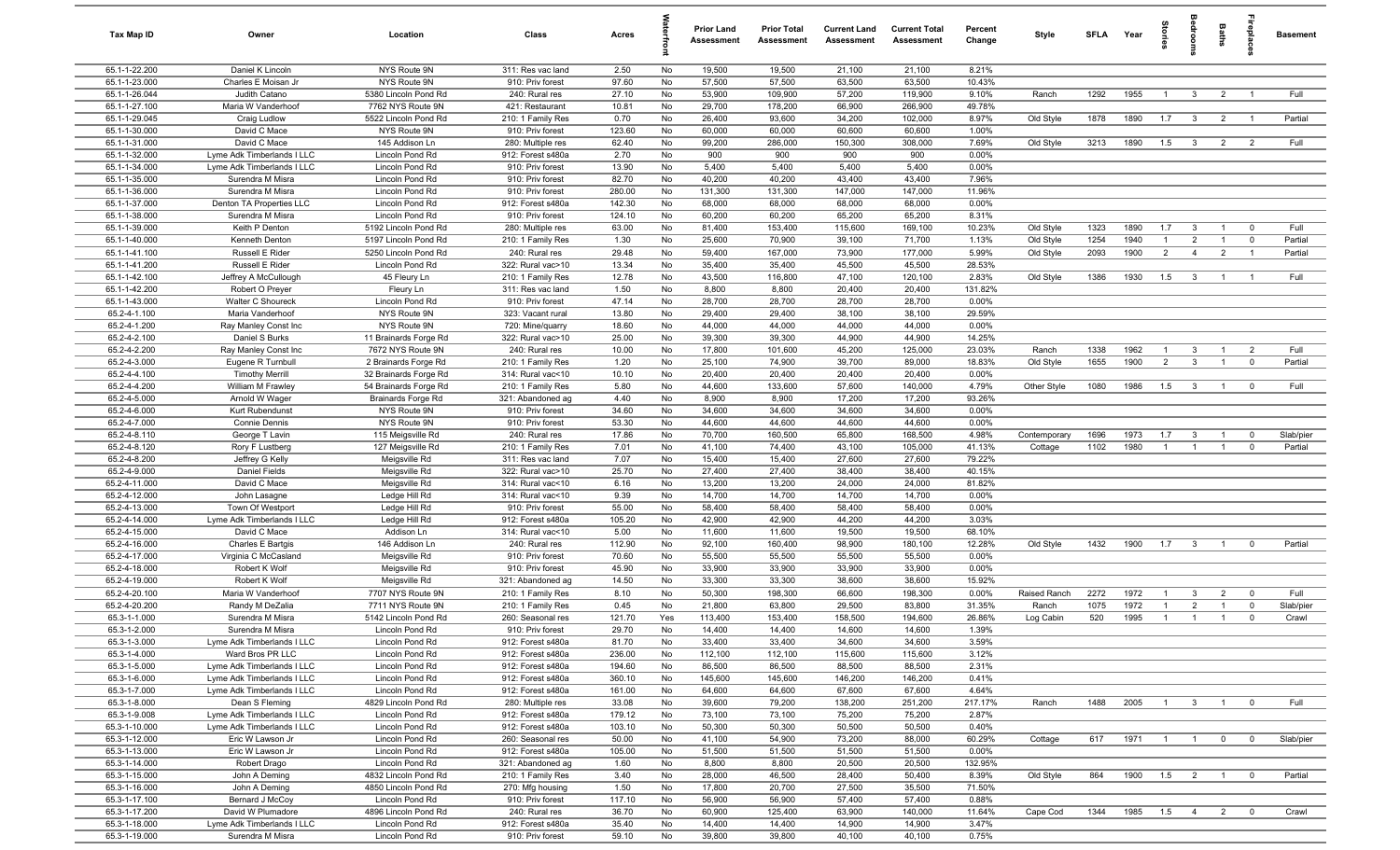| Tax Map ID                   | Owner                                                  | Location                                | Class                                 | Acres           |          | <b>Prior Land</b><br>Assessment | <b>Prior Total</b><br>Assessment | <b>Current Land</b><br>Assessment | <b>Current Total</b><br>Assessment | Percent<br>Change | Style        | <b>SFLA</b> | Year | Stories        | g                       | <b>Baths</b>   | repla                   | <b>Basement</b> |
|------------------------------|--------------------------------------------------------|-----------------------------------------|---------------------------------------|-----------------|----------|---------------------------------|----------------------------------|-----------------------------------|------------------------------------|-------------------|--------------|-------------|------|----------------|-------------------------|----------------|-------------------------|-----------------|
| 65.3-1-20.100                | Jeffrey S Perlee                                       | 4931 Lincoln Pond Rd                    | 240: Rural res                        | 215.55          | No       | 199,500                         | 281,900                          | 204,200                           | 345,000                            | 22.38%            | Old Style    | 3036        | 1900 | 1.5            | $\overline{4}$          | $\overline{2}$ | $\overline{1}$          | Full            |
| 65.3-1-20.200                | Mason Adirondack Prop LLC                              | 4905 Lincoln Pond Rd                    | 240: Rural res                        | 25.75           | No       | 88,600                          | 283,600                          | 94,800                            | 331,800                            | 17.00%            | Contemporary | 2176        | 2003 | 1.7            | $\overline{4}$          | $\overline{2}$ | $\overline{1}$          | Full            |
| $65.4 - 1 - 1.000$           | Lyme Adk Timberlands I LLC                             | Ledge Hill Rd                           | 912: Forest s480a                     | 87.20           | No       | 35,500                          | 35,500                           | 36,600                            | 36,600                             | 3.10%             |              |             |      |                |                         |                |                         |                 |
| 65.4-1-2.000                 | Lyme Adk Timberlands I LLC                             | Ledge Hill Rd                           | 912: Forest s480a                     | 40.00           | No       | 16,600                          | 16,600                           | 16,800                            | 16,800                             | 1.20%             |              |             |      |                |                         |                |                         |                 |
| 65.4-1-3.000                 | Lyme Adk Timberlands I LLC                             | Ledge Hill Rd                           | 912: Forest s480a                     | 9.70            | No       | 3,900                           | 3,900                            | 4,100                             | 4,100                              | 5.13%             |              |             |      |                |                         |                |                         |                 |
| 65.4-1-4.000                 | Lyme Adk Timberlands I LLC                             | Ledge Hill Rd                           | 912: Forest s480a                     | 65.00           | No       | 26,600                          | 26,600                           | 27,300                            | 27,300                             | 2.63%             |              |             |      |                |                         |                |                         |                 |
| 65.4-1-5.000<br>74.-1-8.000  | Lyme Adk Timberlands I LLC<br>Denton TA Properties LLC | Ledge Hill Rd<br>US Route 9             | 912: Forest s480a<br>910: Priv forest | 66.60<br>72.00  | No<br>No | 43,200<br>32,000                | 56,700<br>32,000                 | 66,500<br>32,000                  | 79,500<br>32,000                   | 40.21%<br>0.00%   | Cottage      | 500         | 1990 | $\overline{1}$ | $\overline{1}$          | $\mathbf 0$    | $\mathbf 0$             | Slab/pier       |
| 74.-1-11.000                 | Shirley Forests Inc                                    | US Route 9                              | 911: Forest s480                      | 16.70           | No       | 11,400                          | 11,400                           | 11,400                            | 11,400                             | 0.00%             |              |             |      |                |                         |                |                         |                 |
| 74.-1-12.000                 | Roy G Roberts                                          | 54 Gilligan Ln                          | 260: Seasonal res                     | 22.90           | No       | 44,900                          | 96,500                           | 54,200                            | 108,500                            | 12.44%            | Old Style    | 2067        | 1902 | 1.5            | $\overline{\mathbf{3}}$ | $\overline{1}$ | $\overline{1}$          | Slab/pier       |
| 74.-1-14.000                 | Basil K Woods                                          | 54 Gilligan Ln                          | 260: Seasonal res                     | 5.70            | No       | 34,900                          | 113,600                          | 42,200                            | 122,000                            | 7.39%             | Old Style    | 2354        | 1900 | 2              | $\mathbf{3}$            | $\overline{1}$ | $\overline{1}$          | Partial         |
| 74.-1-15.000                 | Shirley Forests Inc                                    | US Route 9                              | 911: Forest s480                      | 114.00          | No       | 55,900                          | 55,900                           | 55,900                            | 55,900                             | 0.00%             |              |             |      |                |                         |                |                         |                 |
| 74.-1-16.000                 | Shirley Forests Inc                                    | US Route 9                              | 911: Forest s480                      | 157.40          | No       | 77,300                          | 77,300                           | 77,100                            | 77,100                             | $-0.26%$          |              |             |      |                |                         |                |                         |                 |
| 74.-1-17.000                 | Shirley Forests Inc                                    | US Route 9                              | 911: Forest s480                      | 160.90          | No       | 78,800                          | 78,800                           | 78,800                            | 78,800                             | 0.00%             |              |             |      |                |                         |                |                         |                 |
| 74.-1-18.000                 | Lyme Adk Timberlands I LLC                             | Scriver Ln                              | 912: Forest s480a                     | 192.30          | No       | 90,000                          | 103,500                          | 119,200                           | 132,700                            | 28.21%            | Ranch        | 762         | 1980 | $\overline{1}$ | $\overline{1}$          | $\overline{1}$ | $\Omega$                | Slab/pier       |
| 74.-1-19.000                 | Lyme Adk Timberlands I LLC                             | Scriver Ln                              | 912: Forest s480a                     | 161.80          | No       | 63,500                          | 63,500                           | 68,000                            | 68,000                             | 7.09%             |              |             |      |                |                         |                |                         |                 |
| 74.-1-20.000                 | Lyme Adk Timberlands I LLC                             | Lincoln Pond Rd                         | 912: Forest s480a                     | 177.50          | No       | 72,400                          | 72,400                           | 74,600                            | 74,600                             | 3.04%             |              |             |      |                |                         |                |                         |                 |
| 74.-1-22.110                 | Loretta Rivers                                         | 4461 Lincoln Pond Rd                    | 240: Rural res                        | 129.30          | No       | 55,500                          | 97,100                           | 167,900                           | 220,000                            | 126.57%           | Log Cabin    | 756         | 1949 | $\mathbf{1}$   | $\overline{4}$          | $\overline{1}$ | $\mathbf 0$             | Partial         |
| 74.-1-22.120                 | Daniel J Wallace                                       | 4483 Lincoln Pond Rd                    | 210: 1 Family Res                     | 1.00            | No       | 29,900                          | 124,600                          | 38,900                            | 168,900                            | 35.55%            | Raised Ranch | 2704        | 1991 | -1             | $\mathbf{3}$            | $\overline{2}$ | $\mathbf 0$             | Full            |
| 74.-1-22.200                 | Leslie E McCoy                                         | 4477 Lincoln Pond Rd                    | 210: 1 Family Res                     | 0.69            | No       | 24,600                          | 97,100                           | 34,100                            | 112,000                            | 15.35%            | Old Style    | 2480        | 1788 | $\overline{2}$ | 6                       | $\overline{1}$ | $\mathbf 0$             | Full            |
| 74.-1-26.000                 | Lyme Adk Timberlands I LLC                             | Lincoln Pond Rd                         | 912: Forest s480a                     | 138.80          | No       | 54,400                          | 54,400                           | 58,300                            | 58,300                             | 7.17%             |              |             |      |                |                         |                |                         |                 |
| 74.-1-27.000                 | Lyme Adk Timberlands I LLC                             | Scriver Ln                              | 912: Forest s480a                     | 164.50          | No       | 67,200                          | 67,200                           | 69,100                            | 69,100                             | 2.83%             |              |             |      |                |                         |                |                         |                 |
| 74.-1-28.000                 | Lyme Adk Timberlands I LLC                             | Scriver Ln                              | 912: Forest s480a                     | 166.10          | No       | 83,000                          | 85,800                           | 108,200                           | 113,200                            | 31.93%            | Cottage      | 320         | 1993 | $\overline{1}$ | $\mathbf 0$             | $\mathbf 0$    | $\mathbf 0$             | Slab/pier       |
| 74.-1-29.000<br>74.-1-30.000 | Charlotte T Kasper<br>Charlotte T Kasper               | Scriver Ln<br>Scriver Ln                | 910: Priv forest<br>910: Priv forest  | 96.60<br>58.00  | No<br>No | 63,200<br>48,600                | 63,200<br>48,600                 | 63,200<br>48,600                  | 63,200<br>48,600                   | 0.00%<br>0.00%    |              |             |      |                |                         |                |                         |                 |
| 74.-1-31.000                 | John W Lawyer                                          | 15 Scriver Ln                           | 240: Rural res                        | 130.63          | No       | 47,500                          | 181,200                          | 137,400                           | 359,200                            | 98.23%            | Contemporary | 1523        | 2005 | 1.5            | $\overline{1}$          | $\overline{1}$ |                         | Crawl           |
| 74.-1-32.000                 | Loyal Stone Jr                                         | Scriver Ln                              | 314: Rural vac<10                     | 5.80            | No       | 18,700                          | 18,700                           | 22,600                            | 22,600                             | 20.86%            |              |             |      |                |                         |                |                         |                 |
| 74.-1-33.000                 | Roger S Henry                                          | 29 Scriver Ln                           | 260: Seasonal res                     | 38.10           | No       | 54,800                          | 92,300                           | 64,900                            | 106,300                            | 15.17%            | Cottage      | 691         | 1960 | $\overline{1}$ | $\overline{2}$          | $\overline{1}$ | $\overline{1}$          | Slab/pier       |
| 74.-1-34.000                 | Gregory W Harper                                       | Scriver Ln                              | 910: Priv forest                      | 54.00           | No       | 32,900                          | 32,900                           | 35,200                            | 35,200                             | 6.99%             |              |             |      |                |                         |                |                         |                 |
| 74.-1-35.000                 | Robert W Parker                                        | 48 Scriver Ln                           | 260: Seasonal res                     | 5.40            | No       | 39,400                          | 132,000                          | 42,000                            | 134,000                            | 1.52%             | Old Style    | 1848        | 1920 | $\overline{1}$ | $\mathbf{3}$            | $\overline{2}$ | $\overline{2}$          | Crawl           |
| 74.-1-36.000                 | Constance H Bishop                                     | 42 Scriver Ln                           | 260: Seasonal res                     | 1.10            | No       | 21,700                          | 50,100                           | 35,400                            | 67,800                             | 35.33%            | Cottage      | 625         | 1924 | $\overline{1}$ | $\overline{2}$          | $\overline{1}$ |                         | Slab/pier       |
| 74.-1-37.000                 | Edmund D Northup                                       | Scriver Ln                              | 322: Rural vac>10                     | 28.50           | No       | 37,800                          | 37,800                           | 37,800                            | 37,800                             | 0.00%             |              |             |      |                |                         |                |                         |                 |
| 74.-1-38.000                 | Bruce L Alterman                                       | 6122 US Route 9                         | 210: 1 Family Res                     | 3.20            | No       | 35,100                          | 119,900                          | 47,500                            | 126,000                            | 5.09%             | Ranch        | 1250        | 1966 | $\overline{1}$ | $\overline{2}$          | $\overline{1}$ |                         | Full            |
| 74.-1-39.100                 | Gregory W Harper                                       | US Route 9                              | 910: Priv forest                      | 77.00           | No       | 38,400                          | 38,400                           | 40,400                            | 40,400                             | 5.21%             |              |             |      |                |                         |                |                         |                 |
| 74.-1-39.200                 | Gregory W Harper                                       | 3 Red Rooster Way                       | 240: Rural res                        | 27.00           | No       | 53,500                          | 117,700                          | 50,700                            | 130,700                            | 11.05%            | Old Style    | 1503        | 1870 | 1.5            | $\overline{4}$          | $\overline{2}$ | $\overline{1}$          | Full            |
| 74.-1-40.000                 | William T Baker Jr                                     | 6007 US Route 9                         | 220: 2 Family Res                     | 139.70          | No       | 133,300                         | 277,000                          | 133,300                           | 287,000                            | 3.61%             | Colonial     | 3056        | 1918 | $\overline{2}$ | 6                       | $\mathbf{3}$   | $\overline{2}$          | Partial         |
| 74.-1-41.000                 | Scott E Farrell                                        | 6037 US Route 9                         | 260: Seasonal res                     | 1.00            | No       | 21,500                          | 28,100                           | 38,900                            | 68,900                             | 145.20%           | Cottage      | 843         | 1945 | $\overline{1}$ | $\overline{2}$          | $\overline{1}$ | $\overline{1}$          | Slab/pier       |
| 74.-1-42.110                 | Robert A Maloney                                       | 6119 US Route 9                         | 240: Rural res                        | 38.68           | No       | 77,600                          | 158,300                          | 80,400                            | 188,000                            | 18.76%            | Old Style    | 2072        | 1900 | $\overline{2}$ | 5                       | $\overline{2}$ | $\overline{1}$          | Full            |
| 74.-1-42.120                 | Susan F Willnus                                        | 6127 US Route 9<br>US Route 9           | 210: 1 Family Res                     | 1.29            | No       | 19,300                          | 38,700                           | 39,100                            | 64,100                             | 65.63%            | Cottage      | 578         | 1983 | 1.5            | $\overline{1}$          | $\overline{1}$ | $\mathbf 0$             | Slab/pier       |
| 74.-1-42.200<br>74.-1-43.000 | Kelly S Lawson<br>Stephen Gallira                      | US Route 9                              | 314: Rural vac<10<br>910: Priv forest | 5.00<br>20.99   | No<br>No | 22,700<br>10,300                | 22,700<br>10,300                 | 22,800<br>11,000                  | 22,800<br>11,000                   | 0.44%<br>6.80%    |              |             |      |                |                         |                |                         |                 |
| 74.-1-44.000                 | Stephen Gallira                                        | US Route 9                              | 910: Priv forest                      | 35.40           | No       | 17,200                          | 17,200                           | 18,600                            | 18,600                             | 8.14%             |              |             |      |                |                         |                |                         |                 |
| 74.-1-51.000                 | Kevin Hall                                             | 6286 US Route 9                         | 240: Rural res                        | 16.80           | No       | 77,200                          | 255,400                          | 74,500                            | 290,000                            | 13.55%            | Log Cabin    | 2405        | 1988 | 1.5            | $\overline{3}$          | $\overline{2}$ |                         | Crawl           |
| 74.-1-52.000                 | Richard D Becker                                       | Scriver Ln                              | 311: Res vac land                     | 1.10            | No       | 3,200                           | 3,200                            | 20,100                            | 20,100                             | 528.12%           |              |             |      |                |                         |                |                         |                 |
| 74.-1-53.000                 | Vance Gilligan                                         | Scriver Ln                              | 314: Rural vac<10                     | 0.22            | No       | 2,300                           | 2,300                            | 2,300                             | 2,300                              | 0.00%             |              |             |      |                |                         |                |                         |                 |
| 74.-1-55.000                 | Peter Pink                                             | Scriver Ln                              | 314: Rural vac<10                     | 1.00            | No       | 5,900                           | 5,900                            | 20,000                            | 20,000                             | 238.98%           |              |             |      |                |                         |                |                         |                 |
| 74.-1-56.000                 | Peter Pink                                             | 179 Scriver Ln                          | 260: Seasonal res                     | 2.00            | No       | 26,200                          | 62,900                           | 42,800                            | 98,900                             | 57.23%            | Cottage      | 744         | 1986 |                |                         |                |                         | Crawl           |
| 74.-1-57.000                 | George A Lindner                                       | 189 Scriver Ln                          | 260: Seasonal res                     | 0.70            | No       | 20,700                          | 60,800                           | 34,200                            | 64,000                             | 5.26%             | Cottage      | 1056        | 1938 | $\overline{1}$ | $\overline{1}$          | $\overline{0}$ | $\overline{1}$          | Slab/pier       |
| 74.2-1-1.000                 | Denton TA Properties LLC                               | US Route 9                              | 910: Priv forest                      | 173.20          | No       | 88,200                          | 88,200                           | 88,200                            | 88,200                             | 0.00%             |              |             |      |                |                         |                |                         |                 |
| 74.2-1-2.000                 | Denton TA Properties LLC                               | US Route 9                              | 912: Forest s480a                     | 76.90           | No       | 39,655                          | 39,655                           | 39,655                            | 39,655                             | 0.00%             |              |             |      |                |                         |                |                         |                 |
| 74.2-1-3.000                 | Raymond L Denton                                       | US Route 9                              | 910: Priv forest                      | 32.90           | No       | 15,900                          | 15,900                           | 16,100                            | 16,100                             | 1.26%             |              |             |      |                |                         |                |                         |                 |
| 74.2-1-5.000                 | Harry Denton                                           | 17 Stars Stripes Way                    | 210: 1 Family Res                     | 5.00            | No       | 44,300                          | 166,700                          | 54,500                            | 176,700                            | 6.00%             | Ranch        | 1475        | 1971 | $\overline{1}$ | $\mathbf{3}$            | $\overline{2}$ | $\mathbf 0$             | Full            |
| 74.2-1-6.000                 | Harry Denton                                           | US Route 9                              | 314: Rural vac<10                     | 4.70            | No       | 10,400                          | 10,400                           | 22,600                            | 22,600                             | 117.31%           |              |             |      |                |                         |                |                         |                 |
| 74.2-1-7.000<br>74.2-1-8.000 | Raymond L Denton<br>George Turk                        | 38 Stars Stripes Way<br>6613 US Route 9 | 312: Vac w/imprv<br>240: Rural res    | 17.40<br>123.80 | No<br>No | 22,600<br>98,600                | 55,200<br>142,100                | 36,600<br>124,900                 | 55,200<br>160,000                  | 0.00%<br>12.60%   | Old Style    | 3032        | 1800 | $\overline{2}$ | $\overline{4}$          | $\overline{1}$ | $\mathbf 0$             | Partial         |
| 74.2-1-9.010                 | Daniel J Fitzgerald                                    | 6529 US Route 9                         | 240: Rural res                        | 23.70           | No       | 51,100                          | 122,000                          | 61,200                            | 150,000                            | 22.95%            | Old Style    | 1895        | 1910 | 1.5            | $\overline{2}$          | $\overline{1}$ | $\overline{1}$          | Full            |
| 74.2-1-10.047                | Edward A Martin                                        | Simonds Hill Rd                         | 311: Res vac land                     | 3.70            | No       | 22,500                          | 22,500                           | 22,500                            | 22,500                             | 0.00%             |              |             |      |                |                         |                |                         |                 |
| 74.2-1-11.000                | John N Studebaker                                      | 6519 US Route 9                         | 210: 1 Family Res                     | 0.90            | No       | 19,300                          | 21,900                           | 37,300                            | 68,000                             | 210.50%           | Old Style    | 897         | 1860 | 1.5            | $\overline{2}$          | $\overline{1}$ | $\overline{\mathbf{0}}$ | Full            |
| 74.2-1-12.000                | Lorraine C Hall                                        | 6583 US Route 9                         | 210: 1 Family Res                     | 2.05            | No       | 27,200                          | 96,000                           | 43,000                            | 140,000                            | 45.83%            | Manufactured | 1792        | 2005 | $\overline{1}$ | $\mathbf{3}$            | $\overline{2}$ | $\overline{0}$          | Crawl           |
| 74.2-1-13.000                | Madeline B Pierce                                      | 6598 US Route 9                         | 270: Mfg housing                      | 0.60            | No       | 20,100                          | 36,900                           | 32,700                            | 49,000                             | 32.79%            |              |             |      |                |                         |                |                         |                 |
| 74.2-1-14.000                | <b>Bruce D Dickinson</b>                               | 6588 US Route 9                         | 240: Rural res                        | 35.90           | No       | 54,800                          | 101,800                          | 63,300                            | 122,000                            | 19.84%            | Old Style    | 1594        | 1879 | 1.5            | $5\overline{)}$         | $\overline{1}$ | $\overline{\mathbf{0}}$ | Partial         |
| 74.2-1-15.000                | Gary Payne                                             | US Route 9                              | 912: Forest s480a                     | 110.10          | No       | 47,800                          | 47,800                           | 50,100                            | 50,100                             | 4.81%             |              |             |      |                |                         |                |                         |                 |
| 74.2-1-16.000                | Paul G Bamberg                                         | 98 Simonds Hill Rd                      | 280: Multiple res                     | 173.20          | No       | 123,500                         | 212,500                          | 212,700                           | 418,700                            | 97.04%            | Log Cabin    | 1748        | 1961 | 1.5            | $\overline{4}$          | $\overline{1}$ |                         | Slab/pier       |
| 74.2-1-17.000                | Jaques Germain                                         | 22 Simonds Hill Rd                      | 210: 1 Family Res                     | 5.32            | No       | 41,700                          | 119,800                          | 55,700                            | 146,000                            | 21.87%            | Ranch        | 1276        | 1985 | $\overline{1}$ | $\overline{\mathbf{3}}$ | $\overline{1}$ | $\overline{1}$          | Full            |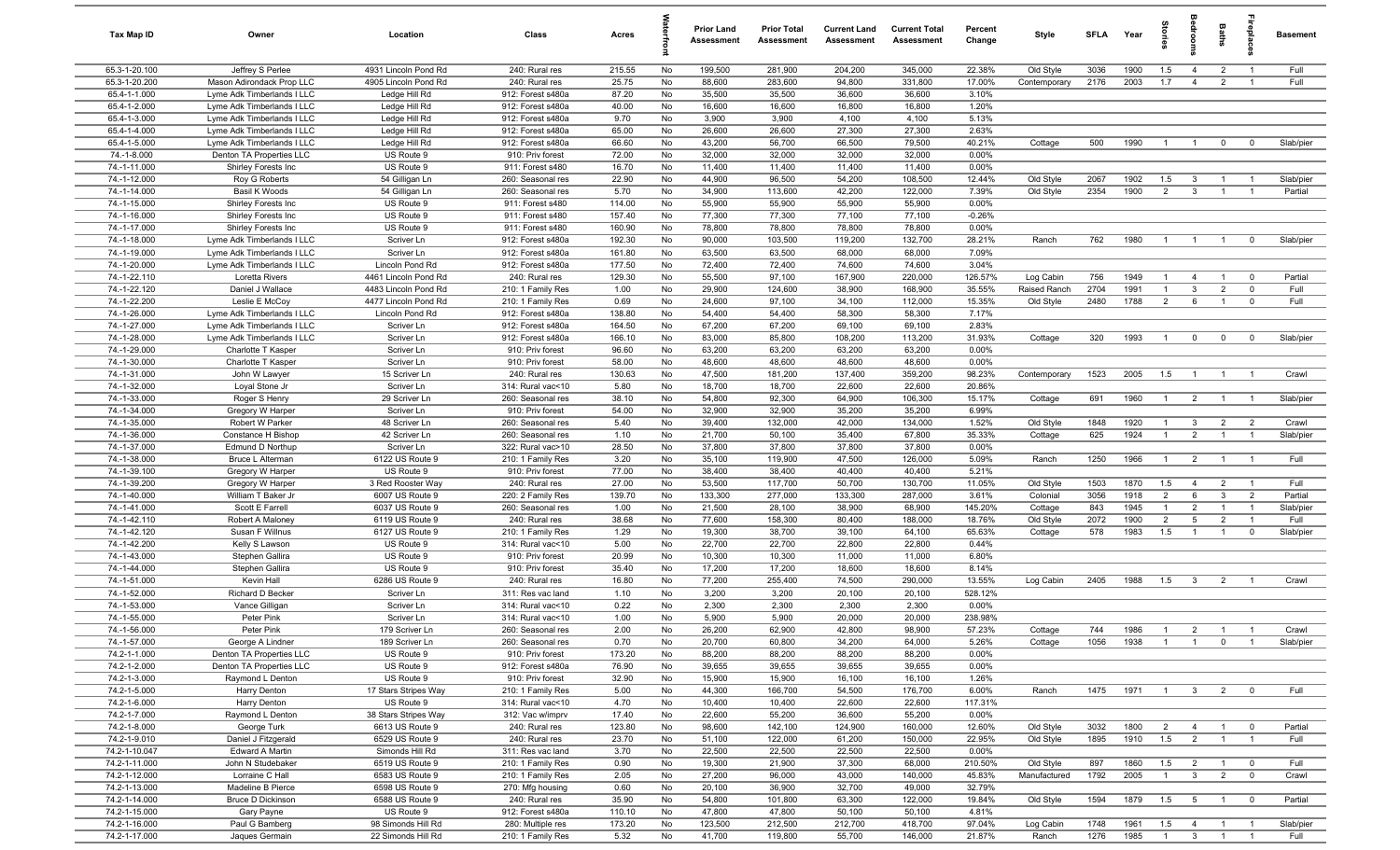| Tax Map ID                     | Owner                                                    | Location                              | Class                                  | Acres          |          | <b>Prior Land</b><br>Assessment | <b>Prior Total</b><br>Assessment | <b>Current Land</b><br><b>Assessment</b> | <b>Current Total</b><br>Assessment | Percent<br>Change | Style                  | <b>SFLA</b> | Year         | $\frac{1}{2}$         |                                | Baths                          | epla                             | <b>Basement</b>    |
|--------------------------------|----------------------------------------------------------|---------------------------------------|----------------------------------------|----------------|----------|---------------------------------|----------------------------------|------------------------------------------|------------------------------------|-------------------|------------------------|-------------|--------------|-----------------------|--------------------------------|--------------------------------|----------------------------------|--------------------|
| 74.2-1-18.000                  | Haag Brown Trust, The                                    | 47 Simonds Hill Rd                    | 260: Seasonal res                      | 0.50           | No       | 17,300                          | 54,400                           | 31,100                                   | 59,000                             | 8.46%             | Log Cabin              | 585         | 1930         | $\overline{1}$        | $\overline{2}$                 | $\overline{1}$                 | $\overline{0}$                   | Slab/pier          |
| 74.2-1-19.046                  | Joseph W Shovan                                          | 6829 US Route 9                       | 312: Vac w/imprv                       | 1.62           | No       | 12,800                          | 21,200                           | 20,400                                   | 25,000                             | 17.92%            |                        |             |              |                       |                                |                                |                                  |                    |
| 74.2-1-20.019                  | Glenn Shafer                                             | 47 Simonds Hill Rd                    | 210: 1 Family Res                      | 5.50           | No       | 58,800                          | 204,400                          | 78,300                                   | 254,000                            | 24.27%            | Old Style              | 1746        | 1932         | -1                    | $\mathbf{3}$                   | $\overline{2}$                 | - 1                              | Full               |
| 74.2-1-21.000<br>74.2-1-22.000 | Paul J Kullman                                           | 70 Simonds Hill Rd<br>Simonds Hill Rd | 210: 1 Family Res                      | 3.60<br>107.30 | No<br>No | 51,600<br>67,100                | 193,000                          | 55,800<br>69,900                         | 198,000<br>69,900                  | 2.59%<br>4.17%    | Ranch                  | 2363        | 1970         | $\mathbf{1}$          | $\mathbf{3}$                   |                                | $^{\circ}$                       | Full               |
| 74.2-1-23.000                  | Denton TA Properties LLC<br>Robert L Weber               | 163 Simonds Hill Rd                   | 910: Priv forest<br>240: Rural res     | 159.30         | No       | 128,700                         | 67,100<br>228,000                | 121,000                                  | 256,200                            | 12.37%            | Contemporary           | 1728        | 1979         | $\overline{2}$        | $\mathbf{3}$                   |                                | $\overline{1}$                   | Full               |
| 74.2-1-24.100                  | Florence I McClure                                       | 367 Simonds Hill Rd                   | 240: Rural res                         | 10.40          | No       | 52,200                          | 138,600                          | 45,500                                   | 160,400                            | 15.73%            | Ranch                  | 1333        | 1981         | $\overline{1}$        | $\overline{4}$                 | $\overline{1}$                 | $\mathbf 0$                      | Full               |
| 74.2-1-24.200                  | Leonard Olsen                                            | Simonds Hill Rd                       | 314: Rural vac<10                      | 2.23           | No       | 11,600                          | 11,600                           | 20,900                                   | 20,900                             | 80.17%            |                        |             |              |                       |                                |                                |                                  |                    |
| 74.2-1-25.000                  | Nicholas Friend                                          | 271 Simonds Hill Rd                   | 240: Rural res                         | 34.20          | No       | 54,100                          | 70,100                           | 54,100                                   | 82,000                             | 16.98%            | Old Style              | 1194        | 1820         | 1.5                   | $\mathbf{3}$                   | $\mathbf 0$                    | $\overline{0}$                   | Full               |
| 74.2-1-26.000                  | James W Lepiscopo                                        | 289 Simonds Hill Rd                   | 240: Rural res                         | 23.30          | No       | 36,900                          | 56,700                           | 54,500                                   | 82,000                             | 44.62%            | Old Style              | 1326        | 1925         | 1.5                   | $\mathbf{3}$                   | $\overline{1}$                 | $\overline{0}$                   | Crawl              |
| 74.2-1-27.100                  | Enid Catanach                                            | 292 Simonds Hill Rd                   | 240: Rural res                         | 112.51         | No       | 118,800                         | 216,600                          | 126,600                                  | 237,000                            | 9.42%             | Old Style              | 2685        | 1920         | $\overline{2}$        | $\overline{4}$                 | $\overline{1}$                 | $\overline{2}$                   | Partial            |
| 74.2-1-27.200                  | Michael J Morris                                         | Simonds Hill Rd                       | 322: Rural vac>10                      | 50.14          | No       | 76,700                          | 76,700                           | 76,700                                   | 76,700                             | 0.00%             |                        |             |              |                       |                                |                                |                                  |                    |
| 74.2-1-27.300                  | Stewart Jerdo                                            | Simonds Hill Rd                       | 322: Rural vac>10                      | 49.95          | No       | 56,800                          | 56,800                           | 63,400                                   | 63,400                             | 11.62%            |                        |             |              |                       |                                |                                |                                  |                    |
| 74.2-1-28.000                  | John T Ida                                               | Lincoln Pond Rd                       | 910: Priv forest                       | 63.30          | No       | 30,600                          | 30,600                           | 31,000                                   | 31,000                             | 1.31%             |                        |             |              |                       |                                |                                |                                  |                    |
| 74.2-1-29.000                  | John T Ida                                               | Lincoln Pond Rd                       | 910: Priv forest                       | 53.30          | No       | 25,800                          | 25,800                           | 26,100                                   | 26,100                             | 1.16%             |                        |             |              |                       |                                |                                |                                  |                    |
| 74.2-1-30.100                  | Francine I MacDougal                                     | 4539 Lincoln Pond Rd                  | 210: 1 Family Res                      | 8.10           | No       | 49,900                          | 159,500                          | 59,000                                   | 200,000                            | 25.39%            | Contemporary           | 2295        | 1989         | $\overline{2}$        | $\mathbf{3}$                   | $\overline{2}$                 | $^{\circ}$                       | Full               |
| 74.2-1-30.200<br>74.2-1-31.000 | Lyme Adk Timberlands I LLC<br>Lyme Adk Timberlands I LLC | Lincoln Pond Rd                       | 910: Priv forest                       | 67.60<br>60.80 | No<br>No | 29,400<br>26,100                | 29,400<br>26,100                 | 30,800<br>27,700                         | 30,800<br>27,700                   | 4.76%<br>6.13%    |                        |             |              |                       |                                |                                |                                  |                    |
| 74.2-1-32.000                  | John T Ida                                               | Lincoln Pond Rd<br>Simonds Hill Rd    | 910: Priv forest<br>910: Priv forest   | 95.00          | No       | 46,200                          | 46,200                           | 46,600                                   | 46,600                             | 0.87%             |                        |             |              |                       |                                |                                |                                  |                    |
| 74.2-1-33.000                  | Shirley Forests Inc                                      | US Route 9                            | 911: Forest s480                       | 65.40          | No       | 32,100                          | 32,100                           | 32,100                                   | 32,100                             | 0.00%             |                        |             |              |                       |                                |                                |                                  |                    |
| 74.2-1-34.000                  | Vance Gilligan                                           | Gilligan Ln                           | 314: Rural vac<10                      | 1.80           | No       | 7,300                           | 7,300                            | 7,300                                    | 7,300                              | 0.00%             |                        |             |              |                       |                                |                                |                                  |                    |
| 74.2-1-35.000                  | Shirley Forests Inc                                      | US Route 9                            | 911: Forest s480                       | 190.00         | No       | 93,300                          | 93,300                           | 93,300                                   | 93,300                             | 0.00%             |                        |             |              |                       |                                |                                |                                  |                    |
| 74.2-1-36.000                  | Richard Lamb                                             | US Route 9                            | 322: Rural vac>10                      | 10.80          | No       | 16,000                          | 16,000                           | 30,100                                   | 30,100                             | 88.12%            |                        |             |              |                       |                                |                                |                                  |                    |
| 74.2-1-37.000                  | Mary L Kirsty                                            | 6518 US Route 9                       | 240: Rural res                         | 20.00          | No       | 52,500                          | 142,900                          | 52,200                                   | 157,000                            | 9.87%             | Old Style              | 2133        | 1915         | $\overline{2}$        | $\overline{4}$                 | $\overline{2}$                 | $^{\circ}$                       | Full               |
| 74.2-1-38.000                  | Thomas W Bisselle                                        | 6486 US Route 9                       | 240: Rural res                         | 13.80          | No       | 46,100                          | 138,400                          | 47,900                                   | 148,000                            | 6.94%             | Old Style              | 2657        | 1915         | $\overline{2}$        | $5\overline{5}$                | $\overline{2}$                 | $\overline{2}$                   | Full               |
| 74.2-1-39.000                  | Robert A Nielsen                                         | US Route 9                            | 314: Rural vac<10                      | 1.50           | No       | 2,900                           | 2,900                            | 20,400                                   | 20,400                             | 603.45%           |                        |             |              |                       |                                |                                |                                  |                    |
| 74.2-1-40.100                  | Ronald Jordan                                            | 6463 US Route 9                       | 240: Rural res                         | 68.08          | No       | 67,000                          | 149,500                          | 69,400                                   | 165,000                            | 10.37%            | Colonial               | 2632        | 1820         | $\overline{2}$        | $\overline{4}$                 | $\overline{1}$                 | $\overline{1}$                   | Partial            |
| 74.2-1-40.200                  | Justin P Hooper                                          | US Route 9                            | 210: 1 Family Res                      | 4.82           | No       | 19,800                          | 168,300                          | 41,600                                   | 190,600                            | 13.25%            | Log Cabin              | 1568        | 2005         | $\mathbf{1}$          | $\mathbf{3}$                   | $\overline{2}$                 | $\mathbf 0$                      | Full               |
| 74.2-1-41.000                  | Deborah E Virella                                        | 43 Gilligan Ln                        | 240: Rural res                         | 24.60          | No       | 51,000                          | 136,700                          | 49,400                                   | 175,000                            | 28.02%            | Old Style              | 2220        | 1850         | 1.5                   | $\overline{4}$                 |                                | $\overline{0}$                   | Partial            |
| 74.2-1-42.100<br>74.2-1-42.200 | Virginia K Fennelly<br>Suzanne Becker                    | US Route 9<br>6378 US Route 9         | 314: Rural vac<10<br>210: 1 Family Res | 1.90<br>1.80   | No<br>No | 7,300<br>27,700                 | 7,300<br>96,500                  | 20,600<br>42,000                         | 20,600<br>106,000                  | 182.19%<br>9.84%  | Other Style            | 1361        | 1900         | $\overline{1}$        | $\overline{2}$                 | $\overline{2}$                 | $\overline{0}$                   | Crawl              |
| 74.2-1-45.000                  | Michael F Ida                                            | 4595 Lincoln Pond Rd                  | 240: Rural res                         | 12.69          | No       | 55,900                          | 121,300                          | 53,500                                   | 145,000                            | 19.54%            | Ranch                  | 1248        | 1988         | $\overline{1}$        | $\mathbf{3}$                   | $\overline{2}$                 | $\mathbf 0$                      | Crawl              |
| 74.7-1-1.000                   | Loyal H Stone Jr                                         | 106 Roaring Brook Ln                  | 210: 1 Family Res                      | 1.30           | No       | 25,100                          | 71,500                           | 40,100                                   | 86,500                             | 20.98%            | Old Style              | 705         | 1820         | $\overline{1}$        | $\mathbf{3}$                   | $\overline{1}$                 | $\mathbf 0$                      | Partial            |
| 74.7-1-2.000                   | Loyal H Stone Jr                                         | Roaring Brook Ln                      | 323: Vacant rural                      | 1.10           | No       | 2,900                           | 2,900                            | 20,100                                   | 20,100                             | 593.10%           |                        |             |              |                       |                                |                                |                                  |                    |
| 74.7-1-3.100                   | Timothy H Cox                                            | 101 Roaring Brook Ln                  | 240: Rural res                         | 44.00          | No       | 69,300                          | 153,000                          | 69,000                                   | 215,000                            | 40.52%            | Colonial               | 2472        | 1992         | $\overline{2}$        | $\overline{4}$                 | $\overline{2}$                 | $\overline{0}$                   | Full               |
| 74.7-1-3.210                   | Hans Himelein                                            | 45 Roaring Brook Ln                   | 240: Rural res                         | 40.06          | No       | 80,000                          | 226,400                          | 81,300                                   | 226,400                            | 0.00%             | Log Cabin              | 1377        | 1975         | 1.5                   | 2                              | $\mathbf{1}$                   | $\mathbf 0$                      | Full               |
| 74.7-1-3.220                   | Imre Pinter                                              | Roaring Brook Ln                      | 323: Vacant rural                      | 4.10           | No       | 9,100                           | 9,100                            | 22,200                                   | 22,200                             | 143.96%           |                        |             |              |                       |                                |                                |                                  |                    |
| 74.7-1-4.100                   | Matthew Record                                           | 5 Roaring Brook Ln                    | 210: 1 Family Res                      | 3.39           | No       | 31,700                          | 81,200                           | 40,600                                   | 88,000                             | 8.37%             | Ranch                  | 744         | 1970         | $\mathbf{1}$          | $\overline{2}$                 | $\overline{1}$                 | $\overline{0}$                   | Crawl              |
| 74.7-1-4.200                   | Paul Debarbieri                                          | 6749 US Route 9                       | 240: Rural res                         | 23.14          | No       | 54,100                          | 154,100                          | 54,400                                   | 170,000                            | 10.32%            | Old Style              | 2340        | 1900         | 1.5                   | $\mathbf{3}$                   | $\overline{2}$                 | $\overline{1}$                   | Partial            |
| 74.7-1-5.000                   | Marlie B Pinter                                          | 32 Roaring Brook Ln                   | 210: 1 Family Res                      | 1.40           | No       | 22,800                          | 59,400                           | 36,600                                   | 86,600                             | 45.79%            | Log Cabin              | 853         | 1984         | 1.5                   | $\overline{1}$                 | $\overline{1}$                 | $\overline{0}$                   | Crawl              |
| 74.7-1-6.007                   | John A Deming                                            | Roaring Brook Ln                      | 314: Rural vac<10                      | 9.60           | No       | 20,800                          | 20,800                           | 20,000                                   | 20,000                             | $-3.85%$          |                        |             |              |                       |                                |                                |                                  |                    |
| 74.7-1-8.000                   | Bernard J McCoy                                          | US Route 9                            | 210: 1 Family Res                      | 1.50           | No       | 19,800                          | 76,200                           | 40,900                                   | 79,000                             | 3.67%             | Ranch                  | 576         | 2005         | -1<br>$\overline{1}$  | $\overline{2}$                 | $\overline{1}$                 | $\mathbf 0$                      | Slab/pier          |
| 74.7-1-9.000<br>74.7-1-10.000  | Danny J ODonnell<br>Bernard J McCoy                      | 26 Roaring Brook Ln<br>US Route 9     | 210: 1 Family Res<br>270: Mfg housing  | 4.35<br>1.00   | No<br>No | 25,800<br>16,000                | 71,300<br>35,600                 | 118,100<br>38,900                        | 190,000<br>58,000                  | 166.48%<br>62.92% | Cottage                | 672         | 1960         |                       | $\overline{2}$                 |                                | $\mathbf 0$                      | Slab/pier          |
| 74.7-1-11.000                  | Bernard J McCoy                                          | 6777 US Route 9                       | 210: 1 Family Res                      | 3.20           | No       | 37,600                          | 67,300                           | 47,500                                   | 52,500                             | $-21.99%$         | Ranch                  | 2612        | 1975         | $\mathbf{1}$          | $\overline{4}$                 |                                | $\mathbf 0$                      | Slab/pier          |
| 74.7-1-12.002                  | Bernadette M Mullen                                      | 6796 US Route 9                       | 210: 1 Family Res                      | 7.00           | No       | 39,600                          | 107,100                          | 43,100                                   | 136,000                            | 26.98%            | Old Style              | 1080        | 1930         | 1.5                   | $\overline{3}$                 | $\overline{1}$                 | $^{\circ}$                       | Partial            |
| 74.7-1-13.002                  | John A Deming                                            | 6750 US Route 9                       | 270: Mfg housing                       | 7.60           | No       | 39,400                          | 61,200                           | 64,600                                   | 88,600                             | 44.77%            |                        |             |              |                       |                                |                                |                                  |                    |
| 74.7-1-14.000                  | Geraldine L Kloman                                       | 6704 US Route 9                       | 210: 1 Family Res                      | 2.00           | No       | 28,100                          | 82,500                           | 42,800                                   | 102,000                            | 23.64%            | Old Style              | 1108        | 1900         | 1.7                   | $\overline{2}$                 | $\overline{1}$                 | $\overline{1}$                   | Partial            |
| 74.7-1-15.000                  | Alvin S Reiner                                           | 6696 US Route 9                       | 210: 1 Family Res                      | 0.70           | No       | 25,200                          | 104,600                          | 34,200                                   | 113,000                            | 8.03%             | Old Style              | 2185        | 1920         | $\overline{2}$        | $\overline{4}$                 | $\overline{2}$                 | $\mathbf 0$                      | Full               |
| 74.7-1-16.000                  | Alden Harris                                             | 6690 US Route 9                       | 482: Det row bldg                      | 0.50           | No       | 21,200                          | 63,800                           | 49,200                                   | 84,500                             | 32.45%            |                        |             |              |                       |                                |                                |                                  |                    |
| 74.7-1-17.000                  | Cheryl L MacFadden                                       | 3 Lakota Way                          | 210: 1 Family Res                      | 0.50           | No       | 22,000                          | 86,200                           | 31,100                                   | 90,000                             | 4.41%             | Old Style              | 2294        | 1900         | 1.7                   | $\overline{4}$                 | $\overline{1}$                 | $\overline{0}$                   | Crawl              |
| 74.7-1-18.000                  | Judy B Doyle                                             | 7 Lakota Way                          | 210: 1 Family Res                      | 1.00           | No       | 25,200                          | 76,000                           | 39,300                                   | 90,000                             | 18.42%            | Old Style              | 1077        | 1880         | 1.5                   | $\overline{4}$                 | $\overline{1}$                 | $\overline{0}$                   | Partial            |
| 74.7-1-19.000                  | Edward A Martin                                          | 6 Lakota Way                          | 210: 1 Family Res                      | 0.20           | No       | 16,200                          | 75,300                           | 18,600                                   | 80,000                             | 6.24%             | Old Style              | 1641        | 1920         | $\overline{2}$        | $\mathbf{3}$                   | $\overline{2}$                 | $\overline{\mathbf{0}}$          | Partial            |
| 74.7-1-20.000                  | Charles A Tenney Jr                                      | 2 Lakota Way<br>18 Simonds Hill Rd    | 210: 1 Family Res                      | 0.50           | No       | 17,700                          | 49,300                           | 31,100                                   | 54,000                             | 9.53%             | Old Style              | 1036        | 1880         | 1.5                   | $\mathbf{3}$                   | $\overline{2}$                 | $\mathbf 0$                      | Partial            |
| 74.7-1-21.000<br>74.7-1-24.001 | Jeffrey K Burres<br>Carl M Kortepeter                    | 6707 US Route 9                       | 210: 1 Family Res<br>240: Rural res    | 0.70<br>11.60  | No<br>No | 20,200<br>46,000                | 56,100<br>115,200                | 34,200<br>46,300                         | 70,000<br>120,200                  | 24.78%<br>4.34%   | Old Style<br>Old Style | 810<br>1920 | 1927<br>1900 | 1.5<br>$\overline{2}$ | $\mathbf{3}$<br>$\overline{4}$ | $\mathbf{1}$<br>$\overline{1}$ | $\overline{0}$<br>$\overline{1}$ | Partial<br>Partial |
| 74.7-1-25.000                  | Ronald J Wilkison                                        | 29 Bishop Rd                          | 210: 1 Family Res                      | 2.40           | No       | 44,900                          | 202,100                          | 61,600                                   | 268,800                            | 33.00%            | Colonial               | 3072        | 1880         | $\overline{2}$        | $5\overline{)}$                | $\overline{1}$                 | $\overline{1}$                   | Full               |
| 74.7-1-26.000                  | Ronald J Wilkison                                        | US Route 9                            | 322: Rural vac>10                      | 21.10          | No       | 23,800                          | 23,800                           | 31,100                                   | 31,100                             | 30.67%            |                        |             |              |                       |                                |                                |                                  |                    |
| 74.7-1-27.000                  | Paul E McCoy                                             | 6623 US Route 9                       | 210: 1 Family Res                      | 1.40           | No       | 23,100                          | 42,300                           | 40,500                                   | 70,500                             | 66.67%            | Old Style              | 966         | 1945         | $\overline{1}$        | $\overline{2}$                 | $\overline{1}$                 | $\overline{0}$                   | Crawl              |
| 74.7-1-28.000                  | Anna Q Baker                                             | 6697 US Route 9                       | 240: Rural res                         | 70.80          | No       | 86,200                          | 161,700                          | 87,800                                   | 176,700                            | 9.28%             | Old Style              | 2569        | 1890         | $\overline{2}$        | 6                              | $\overline{2}$                 | $\overline{\mathbf{0}}$          | Partial            |
| 74.7-1-29.100                  | John A Deming                                            | US Route 9                            | 240: Rural res                         | 28.15          | No       | 46,000                          | 125,900                          | 59,400                                   | 134,000                            | 6.43%             | Old Style              | 2340        | 1924         | $\overline{2}$        | $\overline{4}$                 | $\overline{1}$                 | $\overline{0}$                   | Crawl              |
| 74.7-1-30.002                  | Megan A Murphy                                           | 6679 US Route 9                       | 210: 1 Family Res                      | 2.11           | No       | 22,000                          | 152,000                          | 43,200                                   | 152,000                            | 0.00%             | Old Style              | 2658        | 1886         | $\overline{2}$        | $5\overline{)}$                | $\overline{2}$                 | $\overline{1}$                   | Full               |
| 74.7-1-31.000                  | Regina M Brady                                           | 6687 US Route 9                       | 210: 1 Family Res                      | 0.70           | No       | 21,900                          | 79,200                           | 34,200                                   | 91,500                             | 15.53%            | Old Style              | 1137        | 1935         | $\overline{1}$        | $\mathbf{3}$                   | $\overline{1}$                 | $\overline{1}$                   | Partial            |
| 74.14-1-1.000                  | Richard Buell                                            | 6351 US Route 9                       | 240: Rural res                         | 12.20          | No       | 31,100                          | 36,100                           | 46,700                                   | 116,800                            | 223.55%           | Old Style              | 1519        | 1850         |                       | $1.5 \t2 \t1$                  |                                | $\blacksquare$ 1                 | Partial            |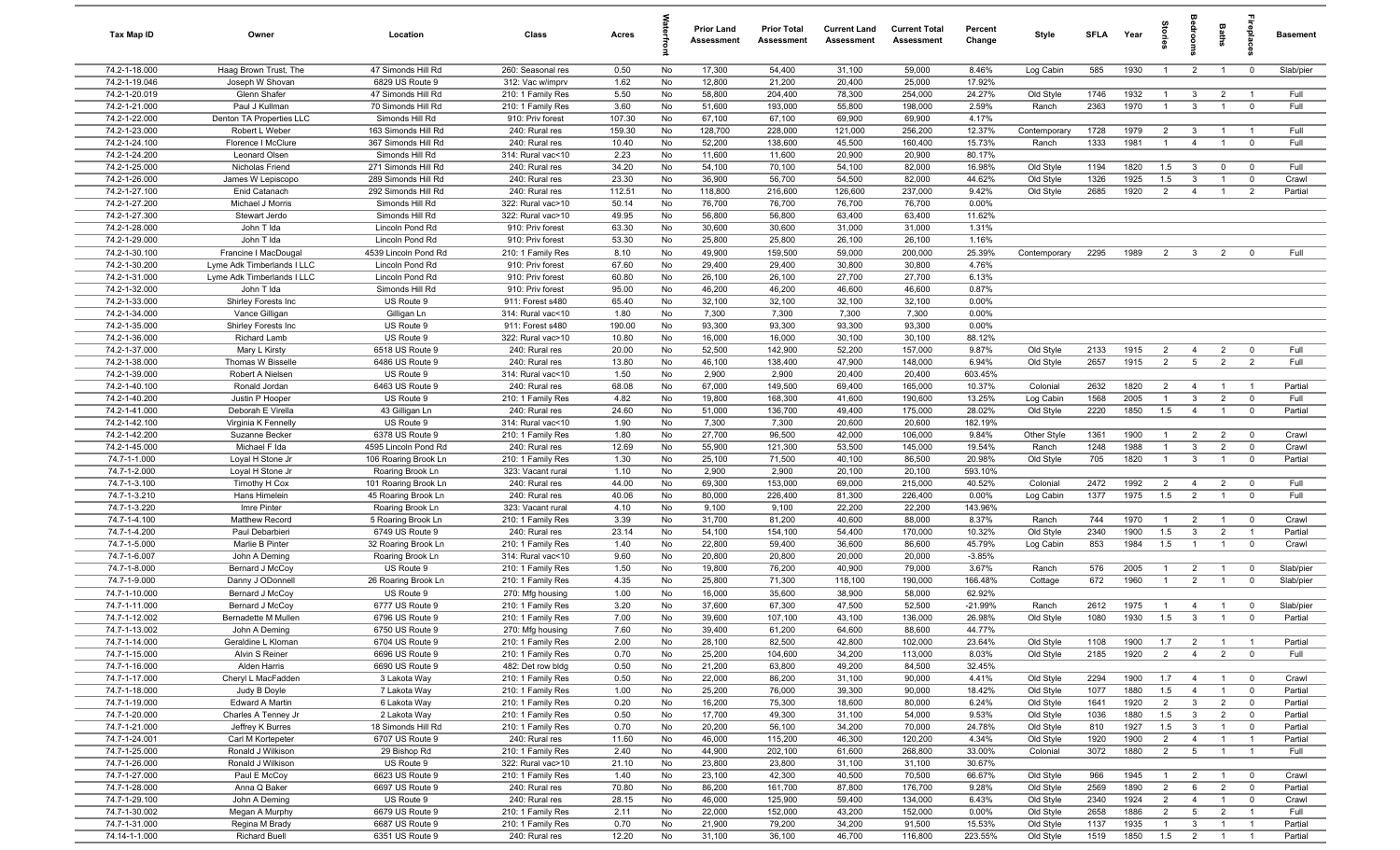| Tax Map ID                     | Owner                                  | Location                                 | Class                                  | Acres        |            | <b>Prior Land</b><br>Assessment | <b>Prior Total</b><br>Assessment | <b>Current Land</b><br>Assessment | <b>Current Total</b><br>Assessment | Percent<br>Change | Style                 | <b>SFLA</b> | Year | tories                           |                                         | Baths                            | epla                                               | <b>Basement</b> |
|--------------------------------|----------------------------------------|------------------------------------------|----------------------------------------|--------------|------------|---------------------------------|----------------------------------|-----------------------------------|------------------------------------|-------------------|-----------------------|-------------|------|----------------------------------|-----------------------------------------|----------------------------------|----------------------------------------------------|-----------------|
| 74.14-1-2.000                  | Linda L Walter                         | 6337 US Route 9                          | 270: Mfg housing                       | 1.40         | No         | 15,400                          | 23,400                           | 42,000                            | 44,600                             | 90.60%            |                       |             |      |                                  |                                         |                                  |                                                    |                 |
| 74.14-1-3.000                  | Norbert G Blaskowski Jr                | 6335 US Route 9                          | 260: Seasonal res                      | 1.80         | No         | 17,800                          | 20,400                           | 42,000                            | 52,000                             | 154.90%           | Cottage               | 288         | 1950 | $\overline{1}$                   | $\overline{1}$                          | $\overline{1}$                   | $\mathbf 0$                                        | Slab/pier       |
| 74.14-1-4.017                  | Douglas Farrington                     | 6280 US Route 9                          | 210: 1 Family Res                      | 9.34         | No         | 35,700                          | 54,400                           | 44,700                            | 61,000                             | 12.13%            | Old Style             | 1339        | 1900 | 1.5                              | $\overline{2}$                          | $\overline{1}$                   | $\mathbf 0$                                        | Crawl           |
| 74.14-1-5.000                  | James Rushforth                        | 6249 US Route 9                          | 210: 1 Family Res                      | 1.80         | No         | 30,000                          | 104,400                          | 42,000                            | 108,000                            | 3.45%             | Cape Cod              | 1344        | 1957 | 1.7                              | $\overline{3}$                          | $\overline{1}$                   |                                                    | Full            |
| 74.14-1-6.000                  | Michael J Crowningshield               | US Route 9                               | 314: Rural vac<10                      | 2.00<br>1.90 | No         | 8,800<br>44,100                 | 8,800<br>110,700                 | 8,800<br>42,400                   | 8,800<br>110,700                   | 0.00%<br>0.00%    |                       | 1188        | 1953 | 1.7                              |                                         |                                  |                                                    | Full            |
| 74.14-1-7.000<br>74.14-1-8.000 | Joseph E Martin<br>Paul Hooper         | 6244 US Route 9<br>6224 US Route 9       | 210: 1 Family Res<br>210: 1 Family Res | 1.80         | No<br>No   | 26,400                          | 95,700                           | 42,000                            | 120,700                            | 26.12%            | Old Style<br>Bungalow | 1370        | 1935 | $\overline{1}$                   | $\overline{\mathbf{3}}$<br>$\mathbf{3}$ | $\overline{1}$<br>$\overline{1}$ | $\overline{\mathbf{0}}$<br>$\overline{\mathbf{0}}$ | Full            |
| 74.14-1-9.100                  | Patrick W Farrell                      | US Route 9                               | 314: Rural vac<10                      | 5.20         | No         | 14,600                          | 14,600                           | 20,300                            | 20,300                             | 39.04%            |                       |             |      |                                  |                                         |                                  |                                                    |                 |
| 74.14-1-9.200                  | Stephen Gallira                        | 6217 US Route 9                          | 240: Rural res                         | 15.60        | No         | 45,200                          | 113,800                          | 49,100                            | 130,100                            | 14.32%            | Old Style             | 1979        | 1900 | 2.5                              | 8                                       | $\overline{1}$                   | $\overline{1}$                                     | Full            |
| 74.14-1-10.000                 | Ridgely W Harrison Jr                  | US Route 9                               | 314: Rural vac<10                      | 3.70         | No         | 11,600                          | 11,600                           | 21,900                            | 21,900                             | 88.79%            |                       |             |      |                                  |                                         |                                  |                                                    |                 |
| 74.14-1-11.000                 | Walter T Taber                         | 6204 US Route 9                          | 260: Seasonal res                      | 0.80         | No         | 18,300                          | 29,900                           | 35,800                            | 47,400                             | 58.53%            | Cottage               | 592         | 1950 | $\overline{1}$                   | $\overline{1}$                          | $\overline{1}$                   | $\Omega$                                           | Slab/pier       |
| 74.14-1-12.000                 | Charlotte T Kasper                     | US Route 9                               | 314: Rural vac<10                      | 2.10         | No         | 17,500                          | 17,500                           | 20,800                            | 20,800                             | 18.86%            |                       |             |      |                                  |                                         |                                  |                                                    |                 |
| 74.14-1-13.000                 | Charlotte T Kasper                     | US Route 9                               | 314: Rural vac<10                      | 1.60         | No         | 16,000                          | 16,000                           | 20,400                            | 20,400                             | 27.50%            |                       |             |      |                                  |                                         |                                  |                                                    |                 |
| 74.14-1-14.000                 | Charlotte T Kasper                     | 6191 US Route 9                          | 210: 1 Family Res                      | 2.50         | No         | 33,000                          | 140,900                          | 44,800                            | 140,900                            | 0.00%             | Old Style             | 2536        | 1919 | $\overline{2}$                   | $5\overline{)}$                         | $\overline{2}$                   |                                                    | Full            |
| 74.14-1-15.100                 | John A Deming                          | US Route 9                               | 314: Rural vac<10                      | 6.00         | No         | 17,500                          | 17,500                           | 23,500                            | 23,500                             | 34.29%            |                       |             |      |                                  |                                         |                                  |                                                    |                 |
| 74.14-1-15.200                 | David J Wolf                           | 6161 US Route 9                          | 240: Rural res                         | 20.80        | No         | 41,500                          | 92,300                           | 47,900                            | 120,900                            | 30.99%            | Old Style             | 2162        | 1910 | 1.7                              | $\overline{2}$                          | $\overline{1}$                   |                                                    | Partial         |
| 74.14-1-16.000<br>75.1-1-1.000 | Kevin Hall                             | US Route 9<br>334 Simonds Hill Rd        | 910: Priv forest                       | 50.80        | No         | 35,000                          | 35,000<br>36,000                 | 35,000<br>38,400                  | 35,000<br>54,600                   | 0.00%<br>51.67%   |                       |             |      |                                  |                                         |                                  |                                                    |                 |
| 75.1-1-2.000                   | Larry Cooney<br><b>Edmund Trombley</b> | Lincoln Pond Rd                          | 270: Mfg housing<br>314: Rural vac<10  | 7.00<br>0.90 | No<br>No   | 24,000<br>7,300                 | 7,300                            | 19,900                            | 19,900                             | 172.60%           |                       |             |      |                                  |                                         |                                  |                                                    |                 |
| 75.1-1-3.000                   | Frank Potter                           | 4724 Lincoln Pond Rd                     | 484: 1 use sm bld                      | 1.70         | No         | 27,600                          | 53,200                           | 75,100                            | 135,000                            | 153.76%           |                       |             |      |                                  |                                         |                                  |                                                    |                 |
| 75.1-1-4.100                   | William Podmore                        | 4704 Lincoln Pond Rd                     | 270: Mfg housing                       | 9.40         | No         | 32,800                          | 39,400                           | 32,800                            | 39,400                             | 0.00%             |                       |             |      |                                  |                                         |                                  |                                                    |                 |
| 75.1-1-4.200                   | John C Podmore                         | 4690 Lincoln Pond Rd                     | 210: 1 Family Res                      | 4.50         | No         | 32,100                          | 78,900                           | 41,400                            | 86,000                             | 9.00%             | Old Style             | 1000        | 1972 | 2.5                              | $\overline{4}$                          | $\overline{2}$                   | $\Omega$                                           | Slab/pier       |
| 75.1-1-5.000                   | James C Goddeau                        | Lincoln Pond Rd                          | 910: Priv forest                       | 49.30        | No         | 34,800                          | 34,800                           | 34,800                            | 34,800                             | 0.00%             |                       |             |      |                                  |                                         |                                  |                                                    |                 |
| 75.1-1-6.000                   | James Goddeau                          | 4774 Lincoln Pond Rd                     | 910: Priv forest                       | 93.00        | No         | 78,400                          | 89,000                           | 81,200                            | 91,800                             | 3.15%             |                       |             |      |                                  |                                         |                                  |                                                    |                 |
| 75.1-1-7.000                   | Lyme Adk Timberlands I LLC             | Kingdom Dam Ln                           | 912: Forest s480a                      | 74.30        | No         | 56,600                          | 56,600                           | 56,600                            | 56,600                             | 0.00%             |                       |             |      |                                  |                                         |                                  |                                                    |                 |
| 75.1-1-8.000                   | <b>Betty White</b>                     | Kingdom Dam Ln                           | 322: Rural vac>10                      | 26.70        | No         | 31,200                          | 31,200                           | 45,800                            | 45,800                             | 46.79%            |                       |             |      |                                  |                                         |                                  |                                                    |                 |
| 75.1-1-9.000                   | Lyme Adk Timberlands I LLC             | Kingdom Dam Ln                           | 912: Forest s480a                      | 31.20        | No         | 12,400                          | 12,400                           | 13,100                            | 13,100                             | 5.65%             |                       |             |      |                                  |                                         |                                  |                                                    |                 |
| 75.1-1-10.000                  | John T Ida                             | 4659 Lincoln Pond Rd                     | 240: Rural res                         | 38.30        | No         | 56,300                          | 87,700                           | 65,000                            | 115,000                            | 31.13%            | Old Style             | 1129        | 1850 | 1.5                              | $\overline{4}$                          | $\overline{1}$                   | $\mathbf 0$                                        | Partial         |
| 75.1-1-11.000<br>75.1-1-12.000 | John T Ida<br>John T Ida               | Lincoln Pond Rd<br>4683 Lincoln Pond Rd  | 314: Rural vac<10                      | 6.30<br>0.60 | No<br>No   | 16,000<br>2,400                 | 16,000<br>4,500                  | 24,600<br>18,700                  | 24,600<br>21,800                   | 53.75%<br>384.44% |                       |             |      |                                  |                                         |                                  |                                                    |                 |
| 75.1-1-23.000                  | Robert Corbo                           | 4515 Lincoln Pond Rd                     | 312: Vac w/imprv<br>210: 1 Family Res  | 5.51         | No         | 42,700                          | 164,600                          | 56,500                            | 188,000                            | 14.22%            | Colonial              | 2502        | 1952 | $\overline{2}$                   | $\mathbf{3}$                            |                                  |                                                    | Partial         |
| 75.1-2-2.000                   | Roger Bigelow                          | 78 Paynes Way                            | 260: Seasonal res                      | 2.35         | Yes        | 180,000                         | 232,600                          | 212,300                           | 238,600                            | 2.58%             | Cottage               | 524         | 1945 | $\overline{1}$                   | $\overline{1}$                          | $\overline{1}$                   | $\mathbf 0$                                        | Slab/pier       |
| 75.1-2-3.000                   | Lyme Adk Timberlands I LLC             | Lincoln Pond Rd                          | 912: Forest s480a                      | 68.80        | No         | 52,300                          | 52,300                           | 52,300                            | 52,300                             | 0.00%             |                       |             |      |                                  |                                         |                                  |                                                    |                 |
| 75.1-2-4.005                   | Lyme Adk Timberlands I LLC             | Lincoln Pond Rd                          | 912: Forest s480a                      | 161.50       | No         | 90,600                          | 90,600                           | 95,000                            | 95,000                             | 4.86%             |                       |             |      |                                  |                                         |                                  |                                                    |                 |
| 75.1-2-5.042                   | Richard Goff Jr                        | 297 Kingdom Dam Ln                       | 280: Multiple res                      | 2.18         | No         | 25,900                          | 76,100                           | 74,500                            | 108,000                            | 41.92%            | Cottage               | 800         | 1941 | $\overline{1}$                   | $\overline{1}$                          | $\overline{1}$                   | $\Omega$                                           | Slab/pier       |
| 75.1-2-6.000                   | Lyme Adk Timberlands I LLC             | Lincoln Pond Rd                          | 912: Forest s480a                      | 181.10       | No         | 73,900                          | 73,900                           | 76,100                            | 76,100                             | 2.98%             |                       |             |      |                                  |                                         |                                  |                                                    |                 |
| 75.1-2-7.000                   | Lyme Adk Timberlands I LLC             | Lincoln Pond Rd                          | 912: Forest s480a                      | 166.70       | No         | 65,100                          | 65,100                           | 70,000                            | 70,000                             | 7.53%             |                       |             |      |                                  |                                         |                                  |                                                    |                 |
| 75.1-2-8.000                   | Lyme Adk Timberlands I LLC             | Lincoln Pond Rd                          | 912: Forest s480a                      | 167.30       | No         | 65,400                          | 65,400                           | 70,300                            | 70,300                             | 7.49%             |                       |             |      |                                  |                                         |                                  |                                                    |                 |
| 75.1-2-9.000                   | Lawrence Ebel                          | Lincoln Pond Rd                          | 910: Priv forest                       | 98.80        | No         | 82,700                          | 82,700                           | 82,700                            | 82,700                             | 0.00%             |                       |             |      |                                  |                                         |                                  |                                                    |                 |
| 75.1-2-10.000<br>75.1-2-11.000 | Jan Trypaluk<br>James J Madelone Jr    | 198 Lower Pond Way<br>Lincoln Pond Rd    | 260: Seasonal res<br>314: Rural vac<10 | 3.00<br>0.50 | No<br>No   | 19,000<br>3,700                 | 19,000<br>3,700                  | 40,300<br>3,700                   | 60,300<br>3,700                    | 217.37%<br>0.00%  | Cottage               | 600         | 2006 | $\overline{1}$                   | $\overline{1}$                          | $\mathbf 0$                      | $\mathbf 0$                                        | Slab/pier       |
| 75.1-2-12.000                  | James J Madelone Jr                    | 171 Lower Pond Way                       | 260: Seasonal res                      | 2.60         | Yes        | 146,000                         | 226,800                          | 155,500                           | 226,800                            | 0.00%             | Cottage               | 1152        | 1989 | 1.5                              | $\overline{2}$                          | $\overline{1}$                   | $\mathbf 0$                                        | Slab/pier       |
| 75.1-2-13.000                  | Henry W Kurtenbach                     | 185 Lower Pond Way                       | 312: Vac w/imprv                       | 0.90         | Yes        | 46,400                          | 49,300                           | 54,800                            | 56,000                             | 13.59%            |                       |             |      |                                  |                                         |                                  |                                                    |                 |
| 75.1-2-14.000                  | Pasquale J Monaco Jr                   | 191 Lower Pond Way                       | 260: Seasonal res                      | 0.40         | Yes        | 125,300                         | 194,200                          | 157,100                           | 194,200                            | 0.00%             | Cottage               | 821         | 1945 | $\overline{1}$                   | $\overline{1}$                          | $\overline{1}$                   | $\mathbf 0$                                        | Slab/pier       |
| 75.1-2-15.000                  | John Scozzafava Jr                     | Lincoln Pond Rd                          | 313: Watrfrnt vac                      | 0.20         | Yes        | 89,200                          | 89,200                           | 145,500                           | 145,500                            | 63.12%            |                       |             |      |                                  |                                         |                                  |                                                    |                 |
| 75.1-2-16.000                  | Joseph L Scozzafava                    | 197 Lower Pond Way                       | 260: Seasonal res                      | 0.30         | Yes        | 120,500                         | 190,900                          | 155,700                           | 190,900                            | 0.00%             | Cottage               | 640         | 1977 | $\overline{1}$                   | $\overline{2}$                          | $\overline{1}$                   | $\mathbf 0$                                        | Slab/pier       |
| 75.1-2-17.000                  | Sandra A Dominguez                     | 201 Lower Pond Way                       | 210: 1 Family Res                      | 0.60         | Yes        | 99,000                          | 179,200                          | 131,300                           | 255,000                            | 42.30%            | Log Cabin             | 1356        | 1995 | 1.5                              | $\mathbf{3}$                            | $\overline{1}$                   |                                                    | Full.           |
| 75.1-2-18.000                  | Wayne J Johnson                        | 205 Lower Pond Way                       | 260: Seasonal res                      | 0.50         | Yes        | 99,800                          | 132,600                          | 156,900                           | 171,600                            | 29.41%            | Cottage               | 361         | 1950 | $\overline{1}$                   | $\overline{2}$                          | $\overline{0}$                   | $\overline{0}$                                     | Slab/pier       |
| 75.1-2-19.000                  | Jeffrey S Garrison                     | 207 Lower Pond Way                       | 260: Seasonal res                      | 0.70         | Yes        | 139,800                         | 194,200                          | 161,700                           | 196,000                            | 0.93%             | Cottage               | 652         | 1971 | $\overline{1}$                   | $\overline{2}$                          | $\overline{1}$                   | $\overline{1}$                                     | Slab/pier       |
| 75.1-2-20.000                  | Kevin J ODay                           | 209 Lower Pond Way                       | 260: Seasonal res                      | 0.40         | Yes        | 120,400                         | 258,200                          | 149,300                           | 263,600                            | 2.09%             | Contemporary          | 2030        | 1964 | 1.7                              | $\mathbf{3}$                            | $\overline{1}$                   | $\mathbf{1}$                                       | Slab/pier       |
| 75.1-2-21.000                  | John D Leighton                        | 211 Lower Pond Way                       | 260: Seasonal res<br>313: Watrfrnt vac | 1.10         | Yes        | 141,800                         | 173,400                          | 175,300                           | 205,100                            | 18.28%            | Cottage               | 496         | 1970 | $\mathbf{1}$                     | $\overline{2}$                          | $\overline{1}$                   | $\overline{1}$                                     | Slab/pier       |
| 75.1-2-22.100<br>75.1-2-22.200 | Kevin Kane<br>Bruce Haag               | 231 Lower Pond Way<br>223 Lower Pond Way | 260: Seasonal res                      | 0.55<br>0.55 | Yes<br>Yes | 131,700<br>131,700              | 131,700<br>210,900               | 158,800<br>158,800                | 158,800<br>210,900                 | 20.58%<br>0.00%   | Cottage               | 960         | 1954 | $\overline{1}$                   | 3 <sup>3</sup>                          | $\overline{1}$                   | $\overline{1}$                                     | Partial         |
| 75.1-2-23.000                  | Carolyn P Tilley                       | 237 Lower Pond Way                       | 270: Mfg housing                       | 0.70         | Yes        | 132,600                         | 142,600                          | 140,800                           | 155,000                            | 8.70%             |                       |             |      |                                  |                                         |                                  |                                                    |                 |
| 75.1-2-24.000                  | Arlene F Hutchins                      | 239 Lower Pond Way                       | 260: Seasonal res                      | 0.70         | Yes        | 132,600                         | 186,400                          | 158,400                           | 186,400                            | 0.00%             | Cottage               | 762         | 1960 |                                  | $\overline{2}$                          | $\overline{1}$                   | $\mathbf{0}$                                       | Slab/pier       |
| 75.1-2-25.000                  | Lawrence Ebel                          | 241 Lower Pond Way                       | 260: Seasonal res                      | 0.60         | Yes        | 122,400                         | 147,500                          | 162,800                           | 185,300                            | 25.63%            | Cottage               | 470         | 1950 |                                  | $\mathbf{1}$                            | $\mathbf 0$                      | $\mathbf{1}$                                       | Partial         |
| 75.1-2-26.000                  | David Singelyn                         | 253 Lower Pond Way                       | 260: Seasonal res                      | 0.70         | Yes        | 133,000                         | 188,200                          | 166,300                           | 202,300                            | 7.49%             | Cottage               | 625         | 1960 | $\overline{1}$                   | $\overline{2}$                          | $\overline{1}$                   | $\overline{1}$                                     | Slab/pier       |
| 75.1-2-27.000                  | Julie Ida                              | 255 Lower Pond Way                       | 260: Seasonal res                      | 0.60         | Yes        | 129,500                         | 169,500                          | 159,100                           | 209,100                            | 23.36%            | Cottage               | 904         | 1976 | $\overline{1}$                   | $\overline{2}$                          | $\overline{1}$                   | $\mathbf 0$                                        | Slab/pier       |
| 75.1-2-29.000                  | Lyme Adk Timberlands I LLC             | Lincoln Pond Rd                          | 912: Forest s480a                      | 179.80       | No         | 72,300                          | 72,300                           | 75,500                            | 75,500                             | 4.43%             |                       |             |      |                                  |                                         |                                  |                                                    |                 |
| 75.1-2-30.000                  | Kristie Petrosino                      | 193 Paynes Way                           | 260: Seasonal res                      | 16.50        | Yes        | 233,300                         | 251,900                          | 259,400                           | 299,400                            | 18.86%            | Cottage               | 810         | 1983 | $\overline{1}$                   | $\overline{2}$                          | $\mathbf 0$                      | $\overline{\mathbf{0}}$                            | Slab/pier       |
| 75.1-2-31.000                  | Darcy L Pierce-Manon                   | 182 Paynes Way                           | 260: Seasonal res                      | 1.20         | Yes        | 123,800                         | 153,400                          | 129,700                           | 153,400                            | 0.00%             | Cottage               | 630         | 1946 | $\overline{1}$                   | $\overline{2}$                          | $\mathbf 0$                      | $\mathbf 0$                                        | Slab/pier       |
| 75.1-2-32.000                  | Nancy B Pierce                         | Lincoln Pond Rd                          | 260: Seasonal res                      | 9.50         | Yes        | 133,600                         | 163,600                          | 153,500                           | 163,600                            | 0.00%             | Log Cabin             | 605         | 1936 | $\overline{1}$<br>$\overline{1}$ | $\overline{2}$                          | $\mathbf 0$                      | $\mathbf 0$                                        | Slab/pier       |
| 75.1-2-33.000<br>75.1-2-34.000 | Edward W Crandall<br>Mary E Jaeger     | 154 Paynes Way<br>Lincoln Pond Rd        | 260: Seasonal res<br>312: Vac w/imprv  | 1.30<br>0.30 | Yes<br>Yes | 130,000<br>72,900               | 170,100<br>82,800                | 156,500<br>108,300                | 183,600<br>122,700                 | 7.94%<br>48.19%   | Cottage               | 556         | 1968 |                                  | $\overline{2}$                          | $\mathbf 0$                      | $\overline{1}$                                     | Slab/pier       |
|                                |                                        |                                          |                                        |              |            |                                 |                                  |                                   |                                    |                   |                       |             |      |                                  |                                         |                                  |                                                    |                 |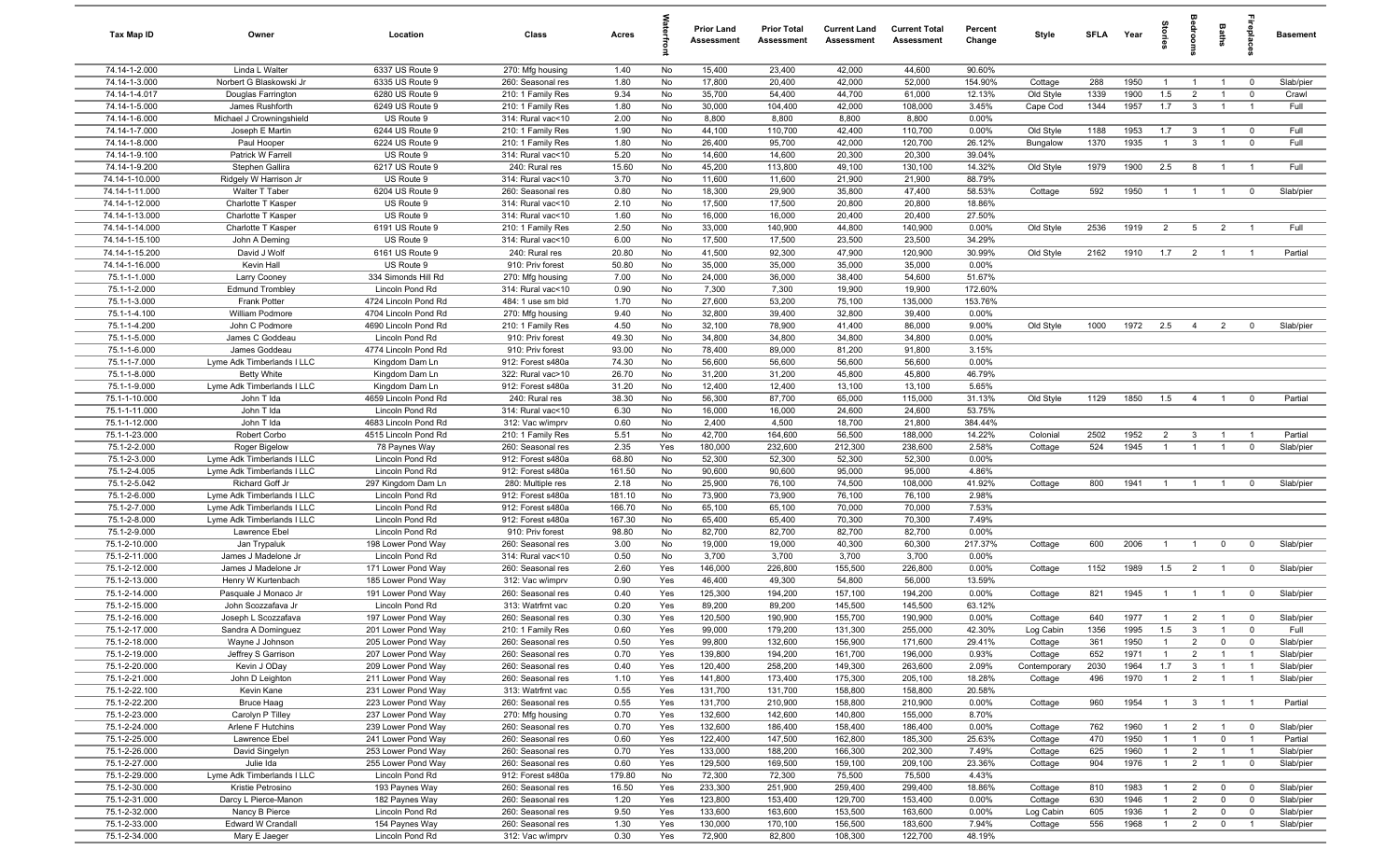| Tax Map ID                     | Owner                                         | Location                                     | Class                                  | Acres          |            | <b>Prior Land</b><br>Assessment | <b>Prior Total</b><br>Assessment | <b>Current Land</b><br>Assessment | <b>Current Total</b><br>Assessment | Percent<br>Change | Style                  | <b>SFLA</b> | Year         | ĝ                                | drooi                          | Baths                            | <u>ep</u> la                  | Basement           |
|--------------------------------|-----------------------------------------------|----------------------------------------------|----------------------------------------|----------------|------------|---------------------------------|----------------------------------|-----------------------------------|------------------------------------|-------------------|------------------------|-------------|--------------|----------------------------------|--------------------------------|----------------------------------|-------------------------------|--------------------|
| 75.1-2-35.000                  | Robert L Weber                                | 146 Paynes Way                               | 260: Seasonal res                      | 0.90           | Yes        | 122,400                         | 168,900                          | 152,100                           | 177,100                            | 4.85%             | Cottage                | 714         | 1948         | -1                               | $\overline{2}$                 | $\mathbf 0$                      | $\mathbf 0$                   | Slab/pier          |
| 75.1-2-36.000                  | Lawrence DeGroff                              | 141 Paynes Way                               | 260: Seasonal res                      | 0.30           | Yes        | 55,600                          | 75,400                           | 105,000                           | 135,000                            | 79.05%            | Cottage                | 720         | 2006         | $\mathbf{1}$                     | $\overline{1}$                 | $\mathbf 0$                      | $\mathbf 0$                   | Slab/pier          |
| 75.1-2-37.110                  | Gerald Magoolaghan                            | 127 Paynes Way                               | 260: Seasonal res                      | 1.01           | Yes        |                                 |                                  | 191,600                           | 220,900                            |                   | Cottage                | 640         | 1955         | $\mathbf{1}$                     | $\mathbf{3}$                   | $\overline{1}$                   | $\mathbf 0$                   | Crawl              |
| 75.1-2-37.120                  | Heidi Mason                                   | Paynes Way                                   | 313: Watrfrnt vac                      | 0.65           | Yes        |                                 |                                  | 181,800                           | 181,800                            |                   |                        |             |              |                                  |                                |                                  |                               |                    |
| 75.1-2-37.200                  | Daniel J Lill Jr                              | 135 Paynes Way                               | 260: Seasonal res                      | 1.05           | Yes        |                                 |                                  | 144,800                           | 187,400                            |                   | Cottage                | 625         | 2006         | $\overline{1}$                   | $\overline{1}$                 | $\overline{0}$                   | $\mathbf 0$                   | Slab/pier          |
| 75.2-1-1.000                   | Lyme Adk Timberlands I LLC                    | Lincoln Pond Rd                              | 912: Forest s480a                      | 127.60         | No         | 50,900                          | 50,900                           | 53,600                            | 53,600                             | 5.30%             |                        |             |              |                                  |                                |                                  |                               |                    |
| 75.2-1-2.000                   | Lyme Adk Timberlands I LLC                    | Lincoln Pond Rd                              | 912: Forest s480a                      | 141.30         | No         | 57,500                          | 57,500                           | 59,300                            | 59,300                             | 3.13%             |                        |             |              |                                  |                                |                                  |                               |                    |
| 75.2-1-3.000                   | Lyme Adk Timberlands I LLC                    | Lincoln Pond Rd                              | 912: Forest s480a                      | 133.00         | No         | 53,500                          | 53,500                           | 55,900                            | 55,900                             | 4.49%             |                        |             |              |                                  |                                |                                  |                               |                    |
| 75.3-1-1.000                   | James M McGinn                                | 4451 Lincoln Pond Rd                         | 210: 1 Family Res                      | 0.70           | No         | 23,000                          | 57,000                           | 34,200                            | 69,000                             | 21.05%            | Ranch                  | 754         | 1960         | $\overline{1}$                   | $\overline{2}$                 | $\overline{1}$                   | $\mathbf 0$                   | Crawl              |
| 75.3-1-3.000                   | Diane Willsey<br>Elizabeth Ward               | 4445 Lincoln Pond Rd                         | 260: Seasonal res                      | 5.30           | No         | 35,100                          | 56,600                           | 49,100                            | 63,100                             | 11.48%            | Cottage                | 357         | 1946<br>1950 | $\overline{1}$<br>$\overline{1}$ | $\mathbf 0$<br>$\overline{1}$  | $\mathbf 0$<br>$\overline{1}$    | $\mathbf 0$<br>$^{\circ}$     | Slab/pier          |
| 75.3-2-2.000<br>75.3-2-3.000   | Michael J Genier                              | 103 Lower Pond Way<br>97 Lower Pond Way      | 260: Seasonal res<br>260: Seasonal res | 2.20<br>1.10   | Yes<br>Yes | 173,500<br>143,600              | 208,100<br>182,600               | 171,700<br>157,800                | 208,100<br>197,400                 | 0.00%<br>8.11%    | Cottage<br>Cottage     | 675<br>525  | 1960         | $\overline{1}$                   | $\overline{1}$                 | $\overline{1}$                   | $\overline{1}$                | Slab/pier<br>Full  |
| 75.3-2-4.000                   | Michael J Music Sr                            | 89 Lower Pond Way                            | 260: Seasonal res                      | 0.80           | Yes        | 135,700                         | 205,900                          | 149,200                           | 205,900                            | 0.00%             | Cottage                | 771         | 1949         | $\overline{1}$                   | $\overline{1}$                 | $\overline{1}$                   | $\mathbf 0$                   | Slab/pier          |
| 75.3-2-5.000                   | Keith L Sweet                                 | 87 Lower Pond Way                            | 260: Seasonal res                      | 0.80           | Yes        | 126,100                         | 168,900                          | 146,100                           | 168,900                            | 0.00%             | Cottage                | 576         | 1950         | $\mathbf{1}$                     | $\overline{1}$                 | $\overline{1}$                   | $\mathbf 0$                   | Slab/pier          |
| 75.3-2-6.000                   | Dennis Hart                                   | 85 Lower Pond Way                            | 260: Seasonal res                      | 0.90           | Yes        | 133,600                         | 178,200                          | 147,300                           | 192,200                            | 7.86%             | Cottage                | 583         | 1950         | $\overline{1}$                   | $\overline{2}$                 |                                  | - 1                           | Slab/pier          |
| 75.3-2-7.000                   | Stefanie Posada                               | 16 Patterson Dr                              | 260: Seasonal res                      | 1.30           | Yes        | 136,500                         | 209,000                          | 166,400                           | 209,000                            | 0.00%             | Cottage                | 736         | 1954         | 1                                | $\overline{2}$                 |                                  | - 1                           | Slab/pier          |
| 75.3-2-8.000                   | Vincent F Crocitto Jr                         | 18 Patterson Dr                              | 260: Seasonal res                      | 1.00           | Yes        | 139,600                         | 188,900                          | 152,800                           | 188,900                            | 0.00%             | Log Cabin              | 479         | 1950         | 1                                |                                |                                  |                               | Slab/pier          |
| 75.3-2-9.000                   | Douglas G Spilling                            | 5 Patterson Dr                               | 312: Vac w/imprv                       | 0.30           | No         | 22,000                          | 44,600                           | 22,000                            | 44,600                             | 0.00%             |                        |             |              |                                  |                                |                                  |                               |                    |
| 75.3-2-10.000                  | Douglas G Spilling                            | 65 Lower Pond Way                            | 210: 1 Family Res                      | 1.18           | Yes        | 145,200                         | 248,500                          | 176,400                           | 248,500                            | 0.00%             | Ranch                  | 880         | 1971         | $\overline{1}$                   | $\overline{2}$                 |                                  | $\overline{1}$                | Full               |
| 75.3-2-11.000                  | Dominick Ida                                  | 63 Lower Pond Way                            | 260: Seasonal res                      | 1.85           | Yes        | 190,100                         | 261,400                          | 190,600                           | 261,400                            | 0.00%             | Ranch                  | 1200        | 1961         | $\overline{1}$                   | $\overline{2}$                 |                                  | $\mathbf 0$                   | Partial            |
| 75.3-2-12.000                  | <b>Margaret Vetter</b>                        | 51 Lower Pond Way                            | 260: Seasonal res                      | 3.70           | Yes        | 180,100                         | 238,900                          | 202,600                           | 238,900                            | 0.00%             | Log Cabin              | 846         | 1950         | $\mathbf{1}$                     | $\mathbf{3}$                   | $\overline{1}$                   | $\overline{1}$                | Slab/pier          |
| 75.3-2-13.100                  | Margaret Pierce                               | 39 Lower Pond Way                            | 210: 1 Family Res                      | 4.80           | Yes        | 214,800                         | 304,000                          | 205,900                           | 304,000                            | 0.00%             | Log Cabin              | 1064        | 1965         | $\mathbf{1}$                     | $\overline{4}$                 | $\overline{1}$                   | $\overline{1}$                | Crawl              |
| 75.3-2-13.200                  | Jeffrey B Sienkiewicz                         | Lincoln Pond Rd                              | 311: Res vac land                      | 1.30           | No         | 38,500                          | 38,500                           | 38,500                            | 38,500                             | 0.00%             |                        |             |              |                                  |                                |                                  |                               |                    |
| 75.3-2-14.000<br>75.3-2-15.000 | Jeffrey B Sienkiewicz<br>Richard C Hoffman    | 39 Lower Pond Way                            | 210: 1 Family Res<br>260: Seasonal res | 0.50           | Yes        | 143,600                         | 317,200                          | 148,300                           | 317,200                            | 0.00%             | Old Style              | 1510<br>750 | 1977<br>1972 | 1.7<br>1.5                       | $\mathbf{3}$<br>$\overline{2}$ | $\overline{2}$<br>$\overline{1}$ | 2                             | Slab/pier<br>Crawl |
| 75.3-2-16.000                  | Anna D Genier                                 | 37 Lower Pond Way<br>19 Lower Pond Way       | 260: Seasonal res                      | 1.00<br>4.30   | Yes<br>Yes | 147,700<br>219,100              | 216,800<br>272,200               | 146,700<br>207,700                | 216,800<br>272,200                 | 0.00%<br>0.00%    | Cottage                | 896         | 1950         | $\overline{1}$                   | $\mathbf{3}$                   | $\overline{1}$                   | $\mathbf 0$<br>$\overline{1}$ |                    |
| 75.3-2-17.000                  | Thomas J Scozzafava                           | 7 Lower Pond Way                             | 210: 1 Family Res                      | 1.40           | Yes        | 165,100                         | 250,500                          | 179,600                           | 263,200                            | 5.07%             | Cottage<br>Other Style | 1170        | 1987         | 1.5                              | $\mathbf{3}$                   | $\overline{1}$                   | $\mathbf 0$                   | Full               |
| 75.3-2-18.000                  | <b>Philip Sleeper</b>                         | 4274 Lincoln Pond Rd                         | 260: Seasonal res                      | 0.60           | Yes        | 47,700                          | 103,700                          | 144,800                           | 167,500                            | 61.52%            | Cottage                | 510         | 1948         | $\mathbf{1}$                     | $\overline{2}$                 |                                  | $\mathbf 0$                   | Slab/pier          |
| 75.3-2-19.000                  | Gary A Mitchell                               | 4270 Lincoln Pond Rd                         | 210: 1 Family Res                      | 0.30           | Yes        | 109,800                         | 244,700                          | 100,700                           | 244,700                            | 0.00%             | Log Cabin              | 1372        | 1999         | 1.5                              | $\mathbf{3}$                   |                                  | - 1                           | Partial            |
| 75.3-2-20.110                  | Scott Egglefield                              | 20 Lower Pond Way                            | 260: Seasonal res                      | 42.33          | No         | 77,200                          | 132,000                          | 67,800                            | 132,000                            | 0.00%             | Old Style              | 936         | 1949         | 1                                | $\overline{2}$                 |                                  | - 1                           | Slab/pier          |
| 75.3-2-20.200                  | Lacy S Rezek                                  | 14 Lower Pond Way                            | 220: 2 Family Res                      | 49.50          | No         | 88,100                          | 185,500                          | 72,900                            | 185,500                            | 0.00%             | Other Style            | 1530        | 1975         | 1.5                              | $\overline{4}$                 | $\overline{2}$                   |                               | Full               |
| 75.3-2-21.000                  | Lyme Adk Timberlands I LLC                    | Lincoln Pond Rd                              | 912: Forest s480a                      | 128.70         | No         | 52,600                          | 52,600                           | 54,000                            | 54,000                             | 2.66%             |                        |             |              |                                  |                                |                                  |                               |                    |
| 75.3-2-22.000                  | Lyme Adk Timberlands I LLC                    | Lincoln Pond Rd                              | 912: Forest s480a                      | 165.90         | No         | 67,200                          | 67,200                           | 69,700                            | 69,700                             | 3.72%             |                        |             |              |                                  |                                |                                  |                               |                    |
| 75.3-2-23.000                  | Lyme Adk Timberlands I LLC                    | Lincoln Pond Rd                              | 912: Forest s480a                      | 161.70         | No         | 64,700                          | 71,600                           | 106,400                           | 113,400                            | 58.38%            | Log Cabin              | 360         | 1960         | $\overline{1}$                   | $\overline{1}$                 | $\mathbf 0$                      | $\mathbf 0$                   | Slab/pier          |
| 75.3-2-24.000                  | Lyme Adk Timberlands I LLC                    | Lincoln Pond Rd                              | 912: Forest s480a                      | 317.20         | No         | 128,700                         | 128,700                          | 133,200                           | 133,200                            | 3.50%             |                        |             |              |                                  |                                |                                  |                               |                    |
| 75.3-2-25.000                  | Lyme Adk Timberlands I LLC                    | Lincoln Pond Rd                              | 912: Forest s480a                      | 330.90         | No         | 135,200                         | 135,200                          | 139,000                           | 139,000                            | 2.81%             |                        |             |              |                                  |                                |                                  |                               |                    |
| 75.3-2-26.000                  | Ward Lumber Co Inc                            | Lincoln Pond Rd                              | 912: Forest s480a                      | 201.29         | No         | 106,800                         | 106,800                          | 108,500                           | 108,500                            | 1.59%             |                        |             |              |                                  |                                |                                  |                               |                    |
| 75.3-2-27.000<br>75.3-2-28.000 | Lyme Adk Timberlands I LLC<br>David M Rotella | Lincoln Pond Rd<br>Lincoln Pond Rd           | 912: Forest s480a<br>322: Rural vac>10 | 69.50<br>17.00 | No<br>No   | 52,700<br>20,400                | 62,100<br>20,400                 | 86,900<br>20,400                  | 96,300<br>20,400                   | 55.07%<br>0.00%   |                        |             |              |                                  |                                |                                  |                               |                    |
| 75.3-2-29.000                  | Gerald Zahavi                                 | 4172 Lincoln Pond Rd                         | 240: Rural res                         | 20.00          | No         | 58,600                          | 230,000                          | 120,600                           | 277,000                            | 20.43%            | Contemporary           | 3051        | 1971         | 2                                | $\overline{2}$                 | $\overline{2}$                   | $\mathbf 0$                   | Slab/pier          |
| 75.3-2-30.100                  | Konis Family Trust                            | Lincoln Pond Rd                              | 314: Rural vac<10                      | 4.70           | No         | 28,800                          | 28,800                           | 53,000                            | 53,000                             | 84.03%            |                        |             |              |                                  |                                |                                  |                               |                    |
| 75.3-2-30.300                  | Konis Family Trust                            | 9 Konis Way                                  | 280: Multiple res                      | 0.48           | Yes        | 88,100                          | 212,800                          | 165,600                           | 285,000                            | 33.93%            | Cottage                | 552         | 1969         | -1                               | $\overline{2}$                 |                                  | $\mathbf 0$                   | Slab/pier          |
| 75.3-2-31.000                  | George C Huttig                               | 61 Francis Myers Dr                          | 280: Multiple res                      | 3.90           | Yes        | 263,500                         | 402,100                          | 272,500                           | 365,500                            | $-9.10%$          | Cottage                | 925         | 1954         | -1                               | $\mathbf{3}$                   |                                  |                               | Partial            |
| 75.4-1-1.000                   | Lyme Adk Timberlands I LLC                    | Lincoln Pond Rd                              | 912: Forest s480a                      | 139.50         | No         | 56,700                          | 56,700                           | 58,600                            | 58,600                             | 3.35%             |                        |             |              |                                  |                                |                                  |                               |                    |
| 75.4-1-2.000                   | Lyme Adk Timberlands I LLC                    | Lincoln Pond Rd                              | 912: Forest s480a                      | 179.50         | No         | 73,300                          | 73,300                           | 75,400                            | 75,400                             | 2.86%             |                        |             |              |                                  |                                |                                  |                               |                    |
| 75.4-1-3.000                   | Lyme Adk Timberlands I LLC                    | Lincoln Pond Rd                              | 912: Forest s480a                      | 174.00         | No         | 71,100                          | 71,100                           | 73,100                            | 73,100                             | 2.81%             |                        |             |              |                                  |                                |                                  |                               |                    |
| 75.70-1-1.000                  | Elizabeth J Zannitto                          | 4266 Lincoln Pond Rd                         | 260: Seasonal res                      | 0.60           | Yes        | 59,400                          | 112,400                          | 117,500                           | 142,500                            | 26.78%            | Cottage                | 726         | 1940         |                                  |                                |                                  |                               | Crawl              |
| 75.70-1-2.000                  | Raymond E Heslin Jr                           | 4260 Lincoln Pond Rd                         | 260: Seasonal res                      | 0.30           | No         | 16,200                          | 56,200                           | 24,900                            | 60,200                             | 7.12%             | Cottage                | 600         | 1940         | $\overline{1}$                   | $\overline{2}$                 | $\overline{1}$                   | $\overline{0}$                | Slab/pier          |
| 75.70-1-3.000                  | Joan M Sweet                                  | 4258 Lincoln Pond Rd                         | 260: Seasonal res                      | 0.30           | No         | 16,200                          | 95,000                           | 24,900                            | 85,000                             | $-10.53%$         | Cottage                | 654         | 1946         | $\mathbf{1}$                     | $\overline{2}$                 | $\overline{1}$                   | $\mathbf 0$                   | Slab/pier          |
| 75.70-1-4.000                  | John T McKown                                 | 4256 Lincoln Pond Rd                         | 210: 1 Family Res                      | 0.30           | No         | 16,800                          | 67,500                           | 24,900                            | 85,000                             | 25.93%            | Contemporary           | 1614        | 1961         | $\overline{2}$                   | $\mathbf{3}$                   | $\overline{1}$                   | $\overline{1}$                | Slab/pier          |
| 75.70-1-5.000<br>75.70-1-6.000 | John M Vadney<br>Ira H Potter                 | 4252 Lincoln Pond Rd<br>4250 Lincoln Pond Rd | 260: Seasonal res<br>260: Seasonal res | 0.20<br>0.70   | No         | 14,500<br>117,000               | 43,900<br>143,000                | 18,600<br>112,500                 | 48,000<br>143,000                  | 9.34%<br>0.00%    | Cottage                | 828<br>520  | 1948<br>1940 | 1.5<br>$\mathbf{1}$              | $\mathbf{3}$<br>$\overline{2}$ | $\overline{1}$<br>$\mathbf{1}$   | $\mathbf 0$<br>$\mathbf 0$    | Slab/pier          |
| 75.70-1-7.000                  | John M Vadney                                 | Lincoln Pond Rd                              | 314: Rural vac<10                      | 5.75           | Yes<br>No  | 22,500                          | 22,500                           | 22,500                            | 22,500                             | 0.00%             | Cottage                |             |              |                                  |                                |                                  |                               | Slab/pier          |
| 75.70-1-8.000                  | Norma Fernandez                               | 4244 Lincoln Pond Rd                         | 210: 1 Family Res                      | 0.50           | No         | 24,100                          | 62,600                           | 31,100                            | 69,600                             | 11.18%            | Cottage                | 1176        | 1954         | $\overline{1}$                   | $\overline{2}$                 |                                  | $\overline{0}$                | Crawl              |
| 75.70-1-9.000                  | Robert J Corbo                                | 4240 Lincoln Pond Rd                         | 260: Seasonal res                      | 0.20           | No         | 16,300                          | 60,100                           | 18,600                            | 62,100                             | 3.33%             | Cottage                | 682         | 1960         | $\overline{1}$                   | $\overline{2}$                 |                                  | $\overline{1}$                | Full               |
| 75.70-1-10.200                 | Robert J Corbo                                | Lincoln Pond Rd                              | 311: Res vac land                      | 0.03           | No         | 100                             | 100                              | 100                               | 100                                | 0.00%             |                        |             |              |                                  |                                |                                  |                               |                    |
| 75.70-1-11.000                 | Carl OKusky                                   | 7 Francis Myers Dr                           | 314: Rural vac<10                      | 0.70           | No         | 14,600                          | 14,600                           | 25,600                            | 25,600                             | 75.34%            |                        |             |              |                                  |                                |                                  |                               |                    |
| 75.70-1-12.000                 | Carl OKusky                                   | 4213 Lincoln Pond Rd                         | 260: Seasonal res                      | 0.20           | No         | 19,000                          | 77,800                           | 18,600                            | 77,800                             | 0.00%             | Contemporary           | 920         | 1965         | 1.5                              | $\overline{1}$                 | $\overline{1}$                   | $\overline{1}$                | Slab/pier          |
| 75.70-1-13.000                 | Stephen Muller                                | 22 Twin Brooks Dr                            | 210: 1 Family Res                      | 4.70           | No         | 44,700                          | 178,300                          | 108,000                           | 210,000                            | 17.78%            | Cape Cod               | 1176        | 1980         | 1.5                              | $\mathbf{3}$                   | $\overline{1}$                   | $\mathbf 0$                   | Full               |
| 75.70-1-14.000                 | Nancy Babich                                  | 54 Francis Myers Dr                          | 260: Seasonal res                      | 2.40           | Yes        | 213,200                         | 310,300                          | 321,400                           | 368,400                            | 18.72%            | Old Style              | 975         | 1937         | $\overline{1}$                   | $\mathbf{3}$                   | $\overline{1}$                   | $\overline{1}$                | Crawl              |
| 75.70-1-15.000                 | Peter J Zegarelli                             | 48 Francis Myers Dr                          | 210: 1 Family Res                      | 1.00           | Yes        | 167,900                         | 261,200                          | 195,000                           | 309,000                            | 18.30%            | Other Style            | 1514        | 1973         | 1.5                              | $\mathbf{3}$                   | $\overline{1}$                   | $\overline{1}$                | Full               |
| 75.70-1-16.000                 | Charles Turek Jr                              | 34 Francis Myers Dr                          | 260: Seasonal res                      | 1.00           | Yes        | 147,800                         | 205,400                          | 191,900                           | 227,100                            | 10.56%            | Cottage                | 684         | 1950         | 1.5                              | $\overline{2}$                 | $\overline{1}$                   | $\overline{1}$                | Partial            |
| 75.70-1-17.000                 | Thomas F Clark                                | 22 Francis Myers Dr                          | 260: Seasonal res                      | 1.80           | Yes        | 162,500                         | 273,200                          | 214,500                           | 295,800                            | 8.27%             | Log Cabin              | 1119        | 1932         | 1.5                              | $\overline{1}$                 | $\mathbf{1}$                     | $\overline{2}$                | Slab/pier          |
| 75.70-1-18.000                 | Ralph F Brown                                 | 10 Francis Myers Dr                          | 260: Seasonal res                      | 0.90           | Yes        | 131,800                         | 169,500                          | 184,500                           | 206,600                            | 21.89%            | Cottage                | 405         | 1940         | $\overline{1}$                   | $\overline{1}$                 | $\overline{1}$                   | $\overline{1}$                | Slab/pier          |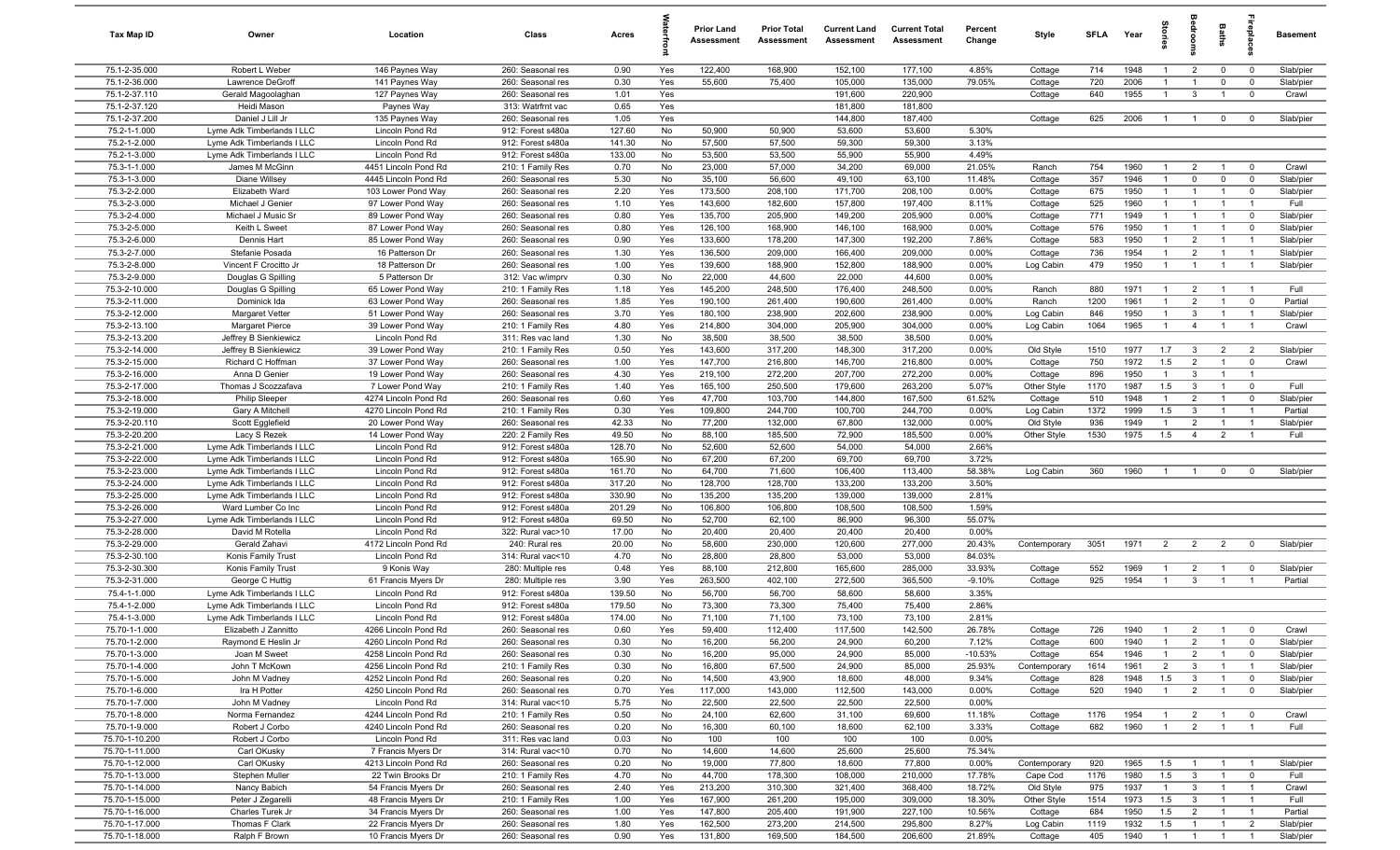| Tax Map ID                       | Owner                               | Location                                 | Class                                  | Acres          |            | <b>Prior Land</b><br>Assessment | <b>Prior Total</b><br>Assessment | <b>Current Land</b><br>Assessment | <b>Current Total</b><br>Assessment | Percent<br>Change | Style              | <b>SFLA</b> | Year         | ĝ                            | groo                             | Baths                         | <b>G</b> bla               | Basement               |
|----------------------------------|-------------------------------------|------------------------------------------|----------------------------------------|----------------|------------|---------------------------------|----------------------------------|-----------------------------------|------------------------------------|-------------------|--------------------|-------------|--------------|------------------------------|----------------------------------|-------------------------------|----------------------------|------------------------|
| 75.70-1-19.000                   | Paul A Schwarz                      | 8 Francis Myers Dr                       | 210: 1 Family Res                      | 1.10           | Yes        | 134,700                         | 316,700                          | 159,300                           | 328,900                            | 3.85%             | Contemporary       | 1838        | 2002         | 1.7                          | $\overline{3}$                   | $\overline{2}$                | $\overline{0}$             | Full                   |
| 75.70-1-20.000                   | Joseph W Watts III                  | 4237 Lincoln Pond Rd                     | 260: Seasonal res                      | 0.90           | Yes        | 141,800                         | 226,000                          | 152,500                           | 226,000                            | 0.00%             | Log Cabin          | 792         | 1970         | $\overline{1}$               | $\overline{2}$                   | $\overline{1}$                | - 1                        | Slab/pier              |
| 75.70-1-21.000                   | Anne Gratton                        | 4255 Lincoln Pond Rd                     | 260: Seasonal res                      | 0.20           | Yes        | 66,000                          | 120,200                          | 85,000                            | 120,200                            | 0.00%             | Ranch              | 912         | 1951         | -1                           | $\overline{2}$                   | $\overline{1}$                | $\mathbf 0$                | Crawl                  |
| 75.70-1-22.000                   | Robert A Gratton                    | 4257 Lincoln Pond Rd                     | 220: 2 Family Res                      | 0.10           | Yes        | 94,700                          | 232,300                          | 91,200                            | 232,300                            | 0.00%             | Duplex             | 2880        | 2000         | $\overline{2}$               | 6                                | $\overline{2}$                | $\mathbf 0$                | Slab/pier              |
| 75.70-1-23.024                   | Susan Cook                          | 4259 Lincoln Pond Rd                     | 260: Seasonal res                      | 0.23           | Yes        | 133,600                         | 193,000                          | 143,200                           | 233,500                            | 20.98%            | Contemporary       | 1609        | 1970         | 1.5                          | $\overline{2}$                   | $\overline{1}$                | $^{\circ}$                 |                        |
| 75.70-1-24.027<br>75.70-1-25.000 | Joan M Sweet<br>William H Paraso Sr | Lincoln Pond Rd<br>4261 Lincoln Pond Rd  | 313: Watrfrnt vac                      | 0.10           | Yes        | 30,700<br>73,200                | 30,700<br>94,500                 | 55,700<br>108,400                 | 55,700<br>129,000                  | 81.43%<br>36.51%  |                    | 667         | 1938         | $\overline{1}$               | $\overline{1}$                   | $\overline{1}$                |                            |                        |
| 75.70-1-26.000                   | Raymond E Heslin Jr                 | 4267 Lincoln Pond Rd                     | 260: Seasonal res<br>313: Watrfrnt vac | 0.10<br>0.10   | Yes<br>Yes | 35,600                          | 35,600                           | 63,700                            | 63,700                             | 78.93%            | Cottage            |             |              |                              |                                  |                               | $\overline{0}$             | Slab/pier              |
| 75.78-1-1.000                    | Paul H Empie Jr                     | 48 Twin Brooks Dr                        | 260: Seasonal res                      | 0.73           | Yes        | 135,600                         | 191,400                          | 179,500                           | 209,800                            | 9.61%             | Cottage            | 770         | 1949         | $\overline{1}$               | $\overline{2}$                   | $\overline{1}$                | $\overline{1}$             | Crawl                  |
| 75.78-1-2.000                    | Michael F Ida                       | 46 Twin Brooks Dr                        | 260: Seasonal res                      | 0.36           | Yes        | 125,700                         | 178,500                          | 161,900                           | 220,400                            | 23.47%            | Cottage            | 749         | 1980         | $\overline{1}$               | $\overline{2}$                   | $\overline{1}$                | $\mathbf 0$                | Full                   |
| 75.78-2-1.000                    | James E Daly Jr                     | 5 Konis Way                              | 260: Seasonal res                      | 0.30           | Yes        | 117,100                         | 154,100                          | 142,400                           | 170,000                            | 10.32%            | Cottage            | 858         | 1960         | $\overline{1}$               | $\overline{2}$                   | $\overline{1}$                | $^{\circ}$                 | Slab/pier              |
| 75.78-2-2.000                    | Kevin Frenia                        | 3 Konis Way                              | 210: 1 Family Res                      | 0.30           | Yes        | 59,500                          | 203,600                          | 55,500                            | 150,000                            | $-26.33%$         | Cottage            | 1054        | 2005         | 1.5                          | $\mathbf{3}$                     | $\overline{1}$                | $^{\circ}$                 | Full                   |
| 75.78-2-3.000                    | William Joyce                       | 78 Twin Brooks Dr                        | 260: Seasonal res                      | 0.30           | Yes        | 131,800                         | 204,000                          | 155,300                           | 204,000                            | 0.00%             | Ranch              | 1041        | 1960         | $\overline{1}$               | $\overline{2}$                   | $\overline{1}$                | $\mathbf 0$                | Slab/pier              |
| 75.78-2-4.000                    | William A Dobson                    | 80 Twin Brooks Dr                        | 260: Seasonal res                      | 0.10           | Yes        | 111,200                         | 214,100                          | 108,400                           | 214,100                            | 0.00%             | Cottage            | 840         | 1968         | 1.5                          | $\overline{4}$                   | $\overline{1}$                | $\mathbf 0$                | Crawl                  |
| 75.78-2-5.000                    | William A Dobson                    | Lincoln Pond Rd                          | 313: Watrfrnt vac                      | 0.05           | Yes        | 20,900                          | 20,900                           | 68,100                            | 68,100                             | 225.84%           |                    |             |              |                              |                                  |                               |                            |                        |
| 75.78-2-6.000                    | Dennis J Blackman                   | 7 Konis Way                              | 260: Seasonal res                      | 0.13           | Yes        | 56,200                          | 100,800                          | 73,700                            | 100,800                            | 0.00%             | Cottage            | 576         | 1960         | $\overline{1}$               | $\overline{1}$                   | $\overline{1}$                | $\overline{0}$             | Slab/pier              |
| 75.78-2-7.000                    | William A Dobson                    | Lincoln Pond Rd                          | 311: Res vac land                      | 0.31           | No         | 4,700                           | 4,700                            | 4,700                             | 4,700                              | 0.00%             |                    |             |              |                              |                                  |                               |                            |                        |
| 84.-2-4.000                      | Charles Moeller Jr                  | 5667 US Route 9                          | 260: Seasonal res                      | 15.00          | No         | 33,900                          | 51,200                           | 48,700                            | 76,000                             | 48.44%            | Cottage            | 648         | 1952         | 1.5                          | -1                               |                               | - 1                        | Slab/pier              |
| 84.-2-5.000                      | Thomas Beaton                       | 5603 US Route 9                          | 240: Rural res                         | 45.30          | No         | 68,500                          | 137,800                          | 69,900                            | 149,900                            | 8.78%             | Old Style          | 2432        | 1920         | 2                            | $\mathbf{3}$                     |                               |                            | Partial                |
| 84.-2-6.000                      | <b>Brian C Rafford</b>              | 5549 US Route 9                          | 260: Seasonal res                      | 6.00           | No         | 13,700                          | 22,800                           | 23,000                            | 31,000                             | 35.96%            | Cottage            | 532         | 1927         | $\overline{1}$               | $\overline{1}$                   | $\mathbf 0$                   | $\mathbf 0$                | Slab/pier              |
| 84.-2-7.000<br>85.-1-1.002       | Thomas Beaton<br>Michael E Pratt    | US Route 9<br>US Route 9                 | 323: Vacant rural<br>912: Forest s480a | 5.90<br>121.00 | No<br>No   | 4,400<br>54,600                 | 4,400<br>54,600                  | 4,400<br>54,600                   | 4,400<br>54,600                    | 0.00%<br>0.00%    |                    |             |              |                              |                                  |                               |                            |                        |
| 85.-1-6.000                      | Lyme Adk Timberlands I LLC          | US Route 9                               | 912: Forest s480a                      | 160.00         | No         | 63,500                          | 63,500                           | 67,200                            | 67,200                             | 5.83%             |                    |             |              |                              |                                  |                               |                            |                        |
| 85.-1-7.000                      | Lyme Adk Timberlands I LLC          | US Route 9                               | 912: Forest s480a                      | 160.00         | No         | 65,400                          | 65,400                           | 67,200                            | 67,200                             | 2.75%             |                    |             |              |                              |                                  |                               |                            |                        |
| 85.-1-10.000                     | Lyme Adk Timberlands I LLC          | US Route 9                               | 912: Forest s480a                      | 147.80         | No         | 64,700                          | 78,200                           | 100,600                           | 113,600                            | 45.27%            |                    |             |              |                              |                                  |                               |                            |                        |
| 85.-1-11.000                     | Lyme Adk Timberlands I LLC          | US Route 9                               | 912: Forest s480a                      | 114.40         | No         | 38,100                          | 38,100                           | 40,000                            | 40,000                             | 4.99%             |                    |             |              |                              |                                  |                               |                            |                        |
| 85.-1-12.000                     | Lyme Adk Timberlands I LLC          | 179 Twin Brooks Dr                       | 912: Forest s480a                      | 155.40         | Yes        | 250,564                         | 262,564                          | 275,600                           | 288,800                            | 9.99%             | Cottage            | 672         | 1990         | 1.5                          | $\overline{2}$                   | $\overline{0}$                | $\mathbf 0$                | Slab/pier              |
| 85.-1-13.000                     | Lyme Adk Timberlands I LLC          | Lincoln Pond Rd                          | 912: Forest s480a                      | 152.20         | No         | 62,100                          | 62,100                           | 64,000                            | 64,000                             | 3.06%             |                    |             |              |                              |                                  |                               |                            |                        |
| 85.-1-14.000                     | Lyme Adk Timberlands I LLC          | Lincoln Pond Rd                          | 912: Forest s480a                      | 119.90         | No         | 48,800                          | 48,800                           | 50,400                            | 50,400                             | 3.28%             |                    |             |              |                              |                                  |                               |                            |                        |
| 85.-1-15.000                     | Lyme Adk Timberlands I LLC          | Lincoln Pond Rd                          | 912: Forest s480a                      | 117.40         | No         | 56,100                          | 69,700                           | 120,400                           | 132,700                            | 90.39%            | Cottage            | 368         | 1990         | $\overline{1}$               | $\mathbf 0$                      | $\mathbf 0$                   | $\mathbf 0$                | Slab/pier              |
| 85.-1-18.000                     | Lyme Adk Timberlands I LLC          | US Route 9                               | 912: Forest s480a                      | 104.90         | No         | 36,800                          | 36,800                           | 44,700                            | 44,700                             | 21.47%            |                    |             |              |                              |                                  |                               |                            |                        |
| 85.-1-19.000                     | Lyme Adk Timberlands I LLC          | Scriver Ln                               | 912: Forest s480a                      | 95.60          | No         | 35,000                          | 35,000                           | 40,200                            | 40,200                             | 14.86%            |                    |             |              |                              |                                  |                               |                            |                        |
| 85.-1-21.000                     | Lyme Adk Timberlands I LLC          | Scriver Ln                               | 912: Forest s480a                      | 156.50         | No         | 61,900                          | 61,900                           | 65,700                            | 65,700                             | 6.14%             |                    |             |              |                              |                                  |                               |                            |                        |
| 85.-1-22.000                     | Lyme Adk Timberlands I LLC          | Scriver Ln                               | 912: Forest s480a                      | 110.40         | No         | 41,700                          | 41,700                           | 46,400                            | 46,400                             | 11.27%            |                    |             |              |                              |                                  |                               |                            |                        |
| 85.-1-25.000                     | Underwood Club Inc                  | US Route 9                               | 910: Priv forest                       | 760.90         | Yes        | 128,200                         | 128,200                          | 508,800                           | 508,800                            | 296.88%           |                    |             |              |                              |                                  |                               |                            |                        |
| 85.-1-29.031<br>86.1-1-1.110     | Lyme Adk Timberlands I LLC          | Lincoln Pond Rd<br>182 Twin Brooks Dr    | 912: Forest s480a                      | 186.60<br>3.30 | No         | 91,100<br>45,000                | 91,100<br>238,900                | 91,400<br>93,900                  | 91,400<br>248,900                  | 0.33%             |                    | 1696        | 2004         | $\overline{2}$               | $\mathbf{3}$                     | $\overline{2}$                | $^{\circ}$                 | Full                   |
| 86.1-1-1.121                     | Linda Ellsworth<br>Linda Ellsworth  | Lincoln Pond Rd                          | 210: 1 Family Res<br>314: Rural vac<10 | 5.98           | Yes<br>No  | 13,800                          | 13,800                           | 13,800                            | 13,800                             | 4.19%<br>0.00%    | Contemporary       |             |              |                              |                                  |                               |                            |                        |
| 86.1-1-1.122                     | Lloyd P Ratalsky                    | Twin Brooks Dr                           | 314: Rural vac<10                      | 0.90           | No         | 10,500                          | 10,500                           | 27,900                            | 27,900                             | 165.71%           |                    |             |              |                              |                                  |                               |                            |                        |
| 86.1-1-1.123                     | Jeffrey S Wright                    | 145 Twin Brooks Dr                       | 260: Seasonal res                      | 1.40           | No         | 19,800                          | 89,100                           | 39,200                            | 108,000                            | 21.21%            | Cottage            | 1152        | 2003         | 1.5                          | $\overline{1}$                   | $\overline{1}$                | $\mathbf 0$                | Slab/pier              |
| 86.1-1-1.124                     | William Shave                       | 143 Twin Brooks Dr                       | 210: 1 Family Res                      | 0.90           | No         | 10,500                          | 10,500                           | 38,900                            | 68,900                             | 556.19%           | Other Style        | 1680        | 2006         | $\overline{2}$               | $\mathbf 0$                      | $\mathbf 0$                   | $\mathbf 0$                | Full                   |
| 86.1-1-1.210                     | Alphonzo Cross                      | 170 Twin Brooks Dr                       | 260: Seasonal res                      | 1.00           | Yes        | 105,300                         | 144,300                          | 100,200                           | 144,300                            | 0.00%             | Cottage            | 667         | 1967         | $\mathbf{1}$                 | $\overline{2}$                   | $\mathbf 0$                   | $\mathbf 0$                | Slab/pier              |
| 86.1-1-1.220                     | William B Martin                    | 157 Twin Brooks Dr                       | 210: 1 Family Res                      | 2.19           | No         | 29,700                          | 193,000                          | 43,500                            | 215,000                            | 11.40%            | Cape Cod           | 1470        | 1998         | 1.5                          | $\mathbf{3}$                     | $\overline{2}$                | $^{\circ}$                 | Full                   |
| 86.1-1-1.300                     | James A Packard                     | 119 Twin Brooks Dr                       | 260: Seasonal res                      | 13.00          | No         | 52,000                          | 98,000                           | 53,200                            | 109,000                            | 11.22%            | Cottage            | 816         | 1989         | $\overline{1}$               | $\overline{2}$                   | $\overline{1}$                | $\mathbf 0$                | Full                   |
| 86.1-1-2.000                     | Patrick J Ida                       | 154 Twin Brooks Dr                       | 260: Seasonal res                      | 1.50           | Yes        | 135,000                         | 200,000                          | 162,500                           | 250,500                            | 25.25%            | Cape Cod           | 1132        | 1989         | 1.5                          | $\mathbf{3}$                     |                               | $\Omega$                   | Full                   |
| 86.1-1-3.000                     | Lance Ida                           | 150 Twin Brooks Dr                       | 260: Seasonal res                      | 1.90           | Yes        | 146,000                         | 190,000                          | 161,400                           | 220,500                            | 16.05%            | Cottage            | 1131        | 1971         | 1.5                          | $\overline{2}$                   | $\overline{1}$                | $\overline{1}$             | Full                   |
| 86.1-1-4.002                     | William J Anderson                  | 136 Twin Brooks Dr                       | 260: Seasonal res                      | 2.00           | Yes        | 156,300                         | 203,600                          | 161,400                           | 203,600                            | $0.00\%$          | Cottage            | 696         | 1968         | $\overline{1}$               | $\mathcal{R}$                    | $\mathbf{1}$                  |                            | Slab/pier              |
| 86.1-1-5.001                     | Lyme Adk Timberlands I LLC          | Lincoln Pond Rd                          | 912: Forest s480a                      | 136.20         | No         | 71,200                          | 98,100                           | 77,000                            | 98,100                             | 0.00%             | Cottage            | 480         | 1990         | $\overline{1}$               | $\overline{1}$                   | $\overline{1}$                | $\overline{0}$             | Slab/pier              |
| 86.1-1-6.000<br>86.1-1-7.000     | Siegfried G Bart<br>Mary L Farrell  | 128 Twin Brooks Dr<br>126 Twin Brooks Dr | 260: Seasonal res<br>260: Seasonal res | 1.30<br>0.60   | Yes        | 134,600<br>134,100              | 169,900<br>178,200               | 161,900<br>145,100                | 184,000<br>178,200                 | 8.30%<br>0.00%    | Cottage            | 545<br>744  | 1959<br>1954 | $\mathbf{1}$<br>$\mathbf{1}$ | $\overline{1}$<br>$\overline{2}$ | $\mathbf 0$<br>$\overline{1}$ | $\mathbf 0$<br>$\mathbf 0$ | Slab/pier              |
| 86.1-1-8.000                     | Deborah D LaPier                    | 122 Twin Brooks Dr                       | 260: Seasonal res                      | 0.60           | Yes<br>Yes | 133,600                         | 187,100                          | 142,700                           | 187,100                            | 0.00%             | Cottage<br>Cottage | 744         | 1950         | $\overline{1}$               | $\overline{2}$                   | $\overline{1}$                | $\mathbf 0$                | Slab/pier<br>Slab/pier |
| 86.1-1-9.000                     | Joseph F Kozilski                   | 118 Twin Brooks Dr                       | 260: Seasonal res                      | 0.50           | Yes        | 135,000                         | 205,200                          | 139,600                           | 205,200                            | 0.00%             | Cottage            | 896         | 1949         | $\mathbf{1}$                 | $\overline{2}$                   | $\overline{1}$                | $\mathbf 0$                | Slab/pier              |
| 86.1-1-10.000                    | Anthony J Montagnino                | 108 Twin Brooks Dr                       | 210: 1 Family Res                      | 0.83           | Yes        | 169,300                         | 261,200                          | 191,000                           | 285,000                            | 9.11%             | Other Style        | 1344        | 1984         | 1.5                          | $\overline{3}$                   | $\mathbf{1}$                  | $\mathbf 0$                | Full                   |
| 86.1-1-11.000                    | Sarah D Bryant                      | 104 Twin Brooks Dr                       | 260: Seasonal res                      | 0.55           | Yes        | 157,600                         | 227,700                          | 182,200                           | 250,500                            | 10.01%            | Log Cabin          | 888         | 1980         | $\mathbf{1}$                 | $\mathbf{3}$                     |                               | $\mathbf 0$                | Full                   |
| 86.1-1-12.100                    | Val Dawson                          | 92 Twin Brooks Dr                        | 260: Seasonal res                      | 0.75           | Yes        | 143,600                         | 189,100                          | 170,400                           | 270,400                            | 42.99%            | Cape Cod           | 1260        | 2006         | 1.7                          | $\overline{2}$                   | $\overline{2}$                | $\mathbf 0$                | Full                   |
| 86.1-1-12.200                    | Kevin H Kane                        | Twin Brooks Dr                           | 313: Watrfrnt vac                      | 0.60           | No         | 108,300                         | 108,300                          | 144,700                           | 144,700                            | 33.61%            |                    |             |              |                              |                                  |                               |                            |                        |
| 86.1-1-13.111                    | Mark M Feith                        | Lincoln Pond Rd                          | 311: Res vac land                      | 2.61           | No         | 17,700                          | 17,700                           | 34,800                            | 34,800                             | 96.61%            |                    |             |              |                              |                                  |                               |                            |                        |
| 86.1-1-13.112                    | Thomas J Trow                       | Lincoln Pond Rd                          | 313: Watrfrnt vac                      | 0.81           | Yes        | 15,700                          | 15,700                           | 20,900                            | 20,900                             | 33.12%            |                    |             |              |                              |                                  |                               |                            |                        |
| 86.1-1-13.113                    | Thomas J Trow                       | 95 Twin Brooks Dr                        | 260: Seasonal res                      | 2.90           | No         | 29,700                          | 198,000                          | 64,300                            | 198,000                            | 0.00%             | Log Cabin          | 1302        | 2004         | 1.5                          | $\overline{2}$                   | $\overline{1}$                | $\overline{0}$             | Full                   |
| 86.1-1-13.114                    | Mark M Feith                        | Lincoln Pond Rd                          | 311: Res vac land                      | 2.78           | No         | 18,200                          | 18,200                           | 36,000                            | 36,000                             | 97.80%            |                    |             |              |                              |                                  |                               |                            |                        |
| 86.1-1-13.120                    | Ronald G Husner Jr                  | 87 Twin Brooks Dr                        | 210: 1 Family Res                      | 2.75           | No         | 29,700                          | 198,000                          | 63,500                            | 222,500                            | 12.37%            | Contemporary       | 1456        | 2003         | 1.5                          | $\overline{\mathbf{3}}$          | $\overline{2}$                | $^{\circ}$                 | Full                   |
| 86.1-1-13.200                    | Lyme Adk Timberlands I LLC          | Lincoln Pond Rd                          | 912: Forest s480a                      | 83.20          | No         | 33,800                          | 33,800                           | 34,900                            | 34,900                             | 3.25%             |                    |             |              |                              |                                  |                               |                            |                        |
| 86.1-1-15.000                    | Lyme Adk Timberlands I LLC          | Lincoln Pond Rd                          | 912: Forest s480a                      | 185.60         | No         | 75,800                          | 75,800                           | 78,000                            | 78,000                             | 2.90%             |                    |             |              |                              |                                  |                               |                            |                        |
| 86.1-1-18.000                    | Joseph Zajac                        | Lincoln Pond Rd                          | 912: Forest s480a                      | 190.00         | Yes        | 147,900                         | 147,900                          | 147,900                           | 147,900                            | 0.00%             |                    |             |              |                              |                                  |                               |                            |                        |